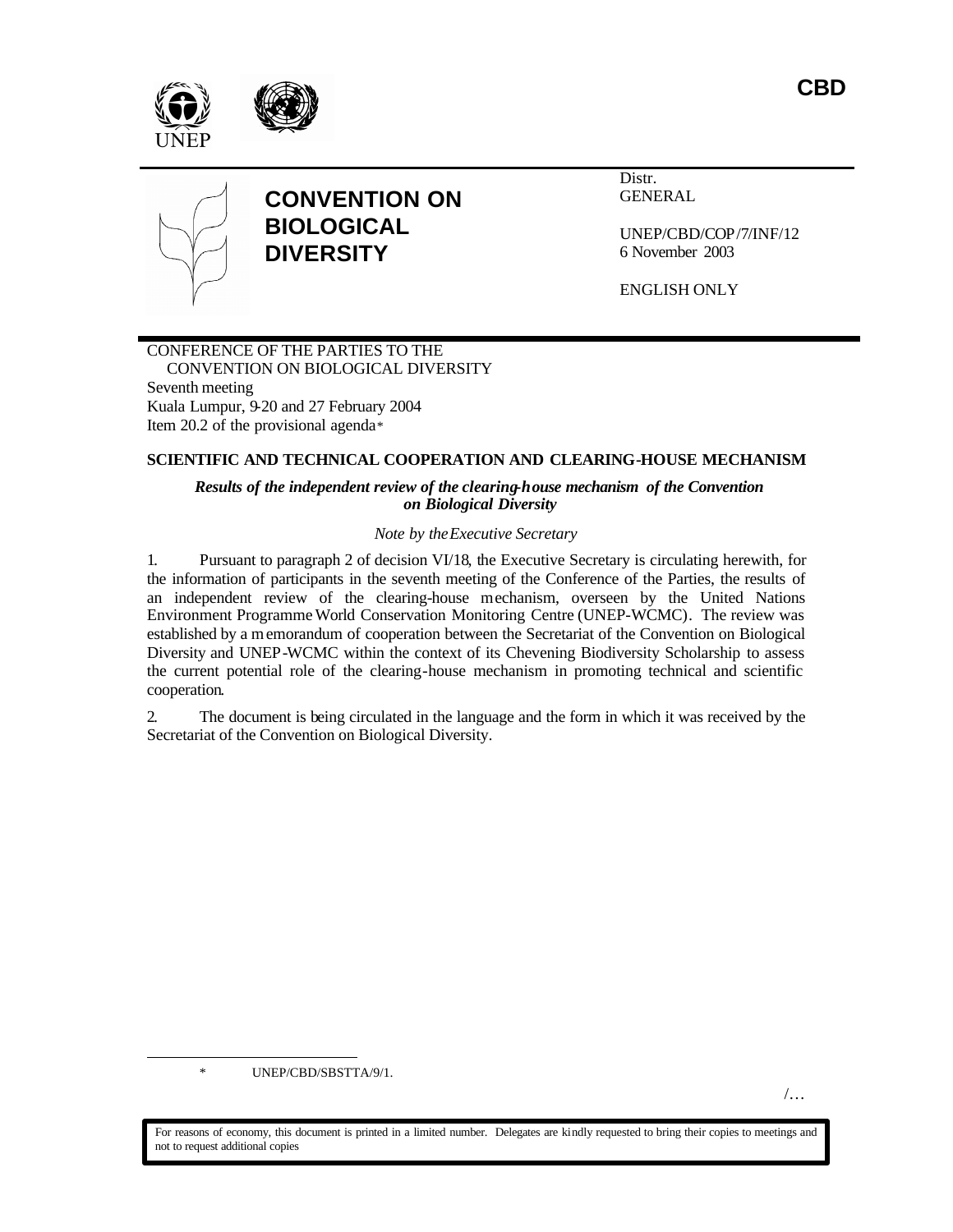UNEP/CBD/COP/7/INF/12 Page 2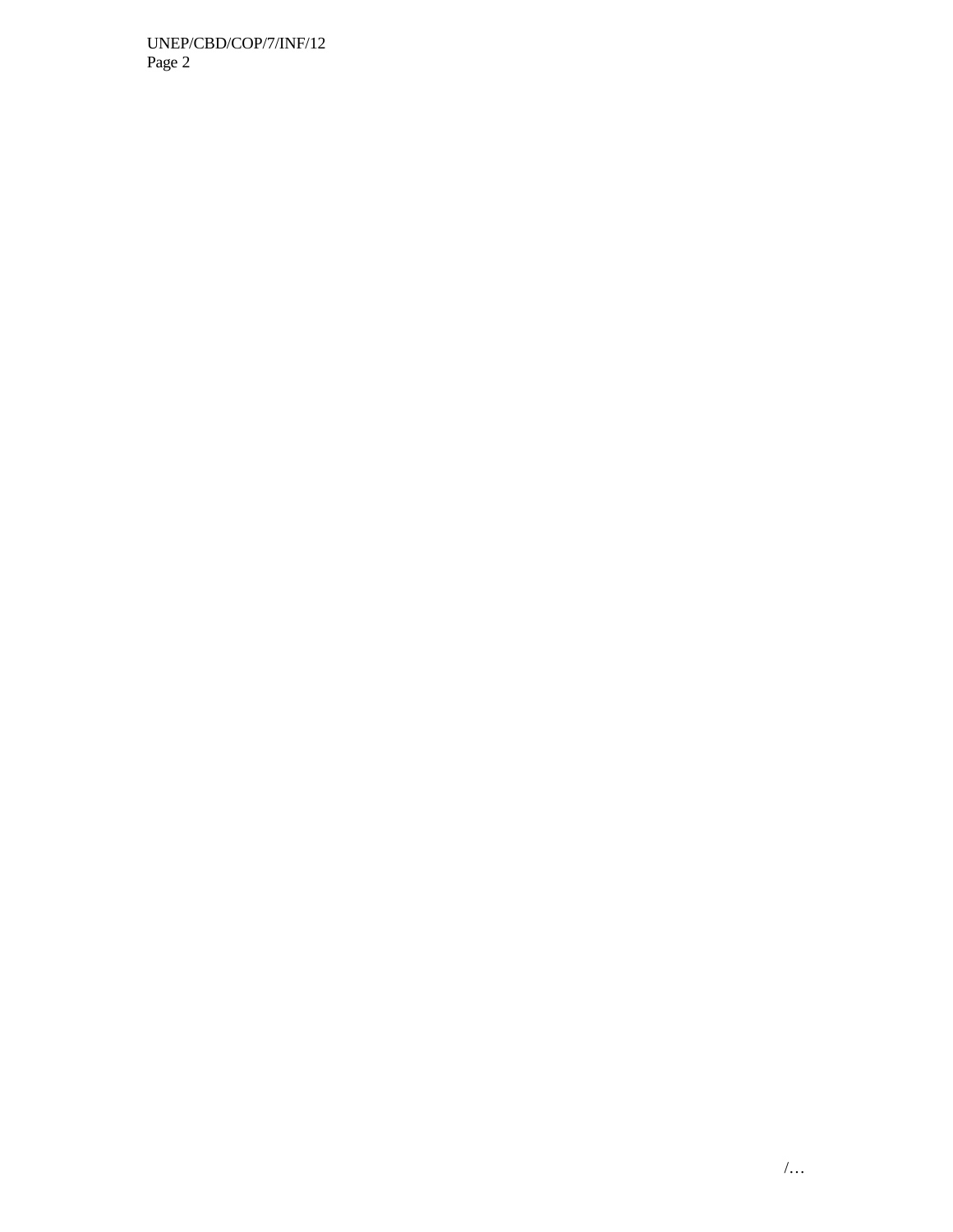



# **UNEP-WCMC**

# **CHM Review Project**

**Final Report** 

**July 2003**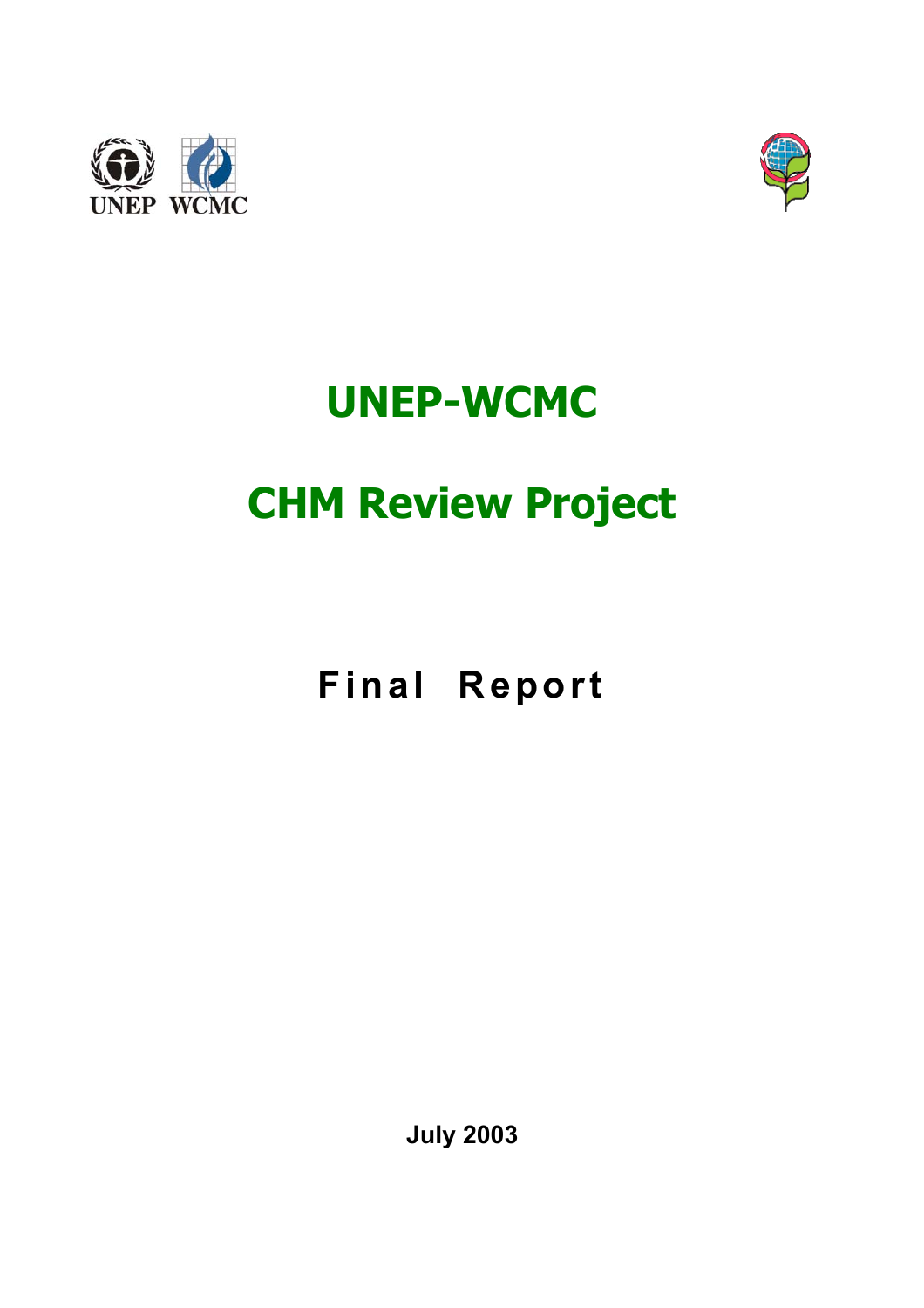*This report was prepared by: Aram Gevorgyan, Ph.D. CHM National Focal Point for Armenia Chevening Scholar 2002/03 UNEP-WCMC CBD & Regional Agreements Programme 219 Huntingdon Road Cambridge CB3 0DL, UK Tel: +44 (0)1223 277314 Fax: +44 (0)1223 277136 URL: http://www.unep-wcmc.org*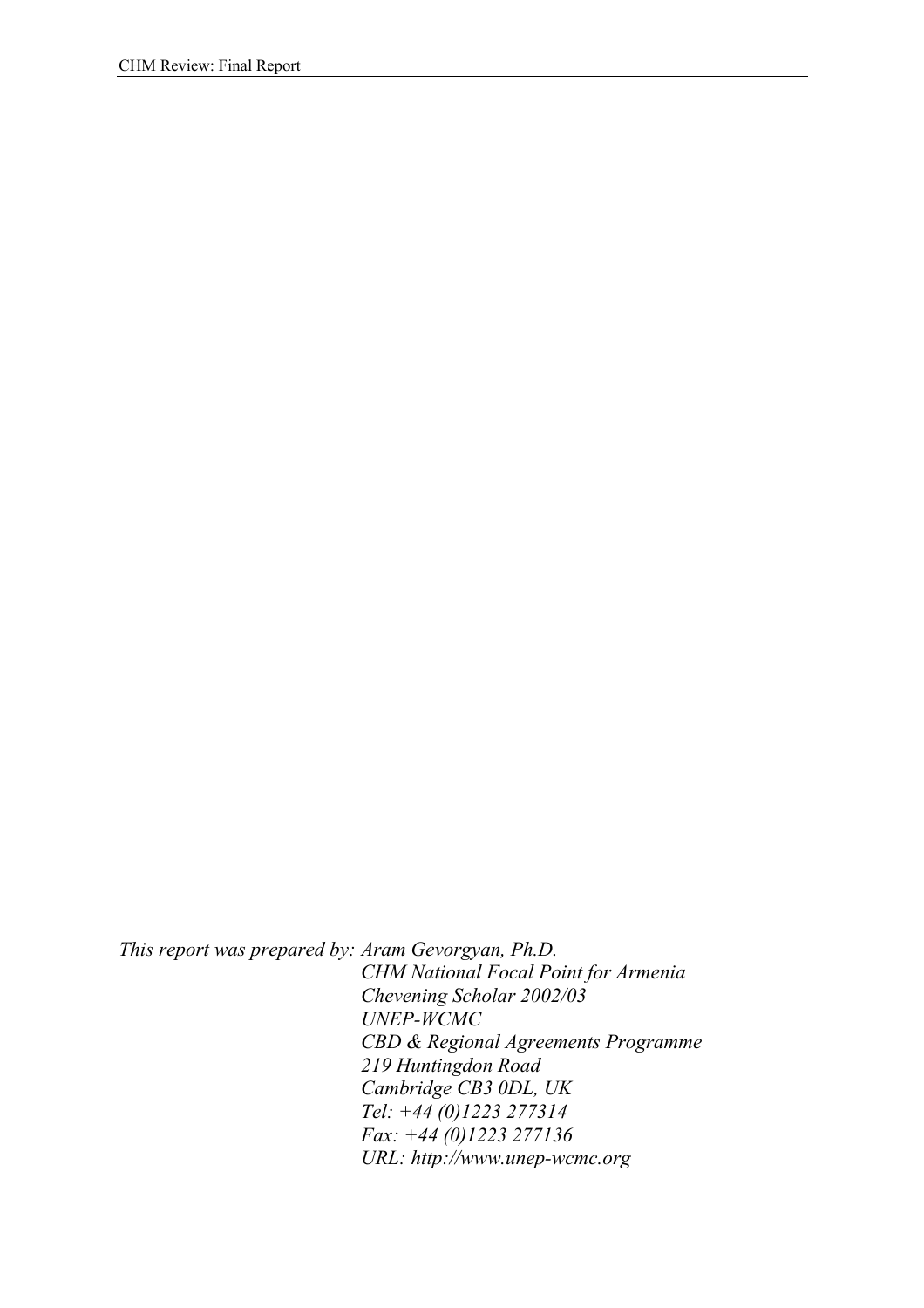# **Table of Contents**

| <b>List of Tables</b>                                                       | ii           |
|-----------------------------------------------------------------------------|--------------|
| <b>List of Figures</b>                                                      | iii          |
| <b>List of Acronyms</b>                                                     | iv           |
| <b>Executive Summary</b>                                                    | $\mathbf{1}$ |
| Part 1. Background information                                              |              |
| 1.1. Chronology of CHM Establishment and Development                        | 5            |
| 1.2. UNEP-WCMC CHM review project                                           | 21           |
| 1.3. Key target group of the review                                         | 23           |
| Part 2. Survey on CHM Current Status and Development Needs                  |              |
| 2.1. Participants of the Survey                                             | 24           |
| 2.2. Current status of national CHMs                                        | 25           |
| 2.2.1. CHM current management and maintenance                               | 26           |
| 3.2.2. Capacities of national CHM network                                   | 30           |
| 2.3. CHM web site                                                           | 34           |
| 2.4. Cooperation                                                            | 40           |
| 2.5. CHM Development                                                        | 47           |
| 2.5.1. Proposed projects on CHM                                             | 47           |
| 2.5.2. CHM further development needs                                        | 49           |
| 2.5.3. CHM management needs                                                 | 54           |
| 2.6. Comments by CHM National Focal Points                                  | 55           |
| 2.7. Conclusions and recommendations                                        | 60           |
| <b>Part 3. CHM Action Plan</b>                                              |              |
| 3.1. Main outcomes of the CHM review process                                | 66           |
| 3.2. Objectives of the CHM Action Plan                                      | 66           |
| 3.3. Structure of the CHM Action Plan                                       | 67           |
| 3.4. Classification of Parties                                              | 68           |
| 3.5. Classification of Actions                                              | 72           |
| 3.6. Structure of the Main Matrix of Actions                                | 72           |
| 3.7. CHM Main Matrix of Actions                                             | 73           |
| 3.8. List of measures for Parties in Target Groups 4 and 5                  | 96           |
| 3.9. Auxiliary tables to the CHM MMA                                        | 97           |
| 3.10. Monitoring and evaluation of the Plan                                 | 98           |
| <b>Appendices</b>                                                           |              |
| 1. Status on CHM by countries as of July 2003                               | 99           |
| 2. Survey questionnaire form                                                | 102          |
| 3. List of Parties represented in the survey                                | <b>110</b>   |
| 4. List of CHM NFP's e-mail addresses with delivery failure as of July 2003 | <b>110</b>   |
| 5. List of documents considered while preparing the report                  | 110          |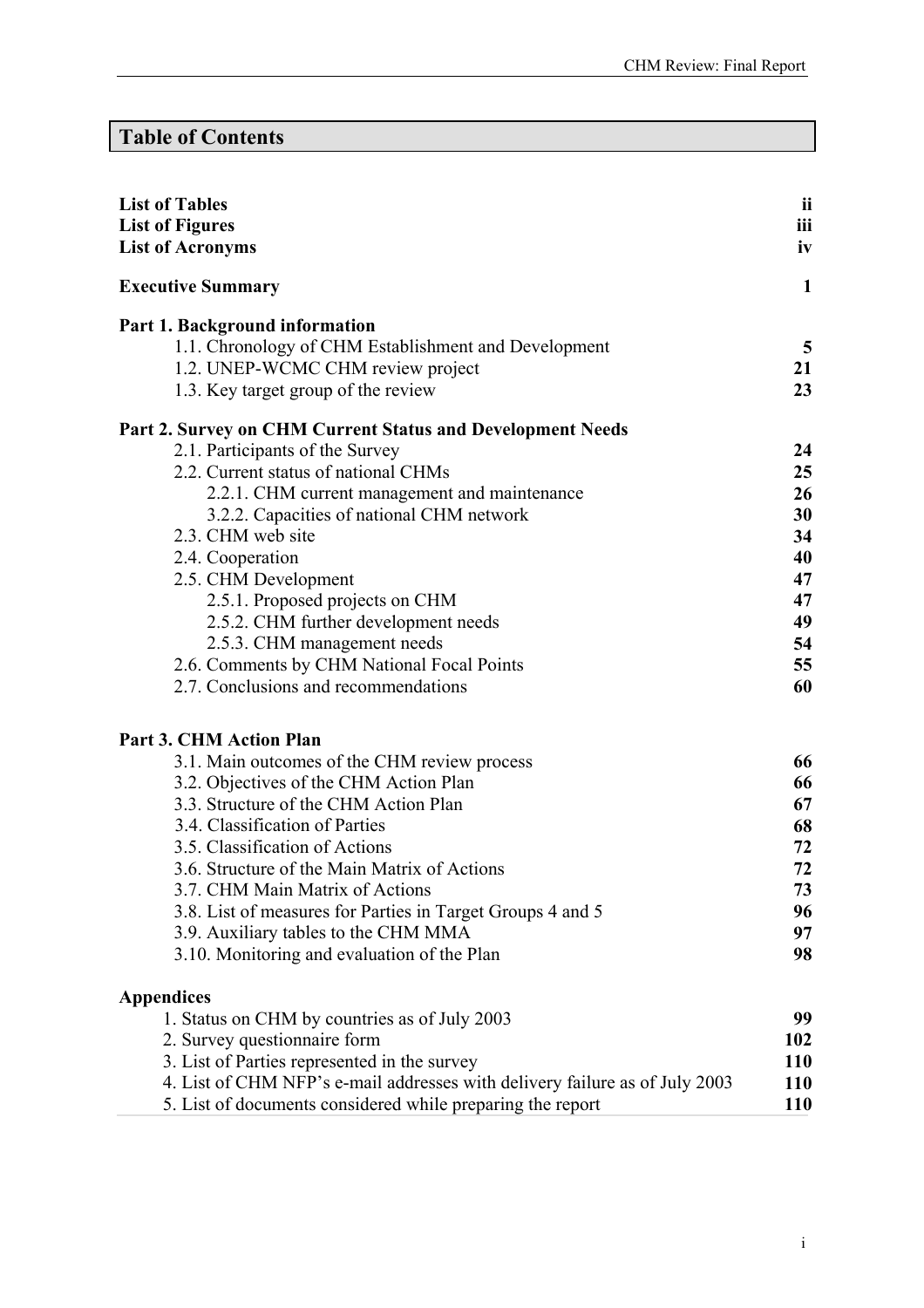# **List of Tables**

| 1. Main outcomes of the official and informal meetings on the CHM                       | 5  |
|-----------------------------------------------------------------------------------------|----|
| 2. Summary of key recommendations from CHM regional workshops                           | 10 |
| 3. Conclusions of Africa regional meeting on the CHM (Kenya, April 2003)                | 13 |
| 4. Main achievements to date on the global CHM network                                  | 19 |
| 5. CHM current status by regions                                                        | 23 |
| 6. List of on-going projects on CHM establishment in the survey respondent Parties      | 25 |
| 7. Additional national CHM entities in the survey respondent Parties                    | 27 |
| 8. On-going CHM activities with specified completion dates                              | 29 |
| 9. Availability of two types of biodiversity indicators at national level               | 31 |
| 10. List of CHM projects/activities at national level                                   | 32 |
| 11. Availability of documents via CHM national web sites                                | 34 |
| 12. Availability of legislative documents via CHM national web sites                    | 36 |
| 13. Statistics on contact information on BRIHIs and donor institutions via web sites    | 37 |
| 14. Number of votes given by respondents for the most popular web sites and pages       | 39 |
| 15. Statistics on technical tools used at the CHM national web sites                    | 39 |
| 16. List of bilateral cooperation projects                                              | 41 |
| 17. Activities aimed at promoting cooperation                                           | 45 |
| 18. Summary of intended projects/activities at national level                           | 47 |
| 19. Summary of intended projects/activities at international level                      | 48 |
| 20. Comparative analysis of Parties' demand for measures for CHM development            | 51 |
| 21. Comparative analysis of Parties' demand for training                                | 51 |
| 22. Three actions of the highest priority identified by NFPs at national level          | 52 |
| 23. Comparative analysis of Parties' demand for measures for CHM management             | 55 |
| 24. Criteria for the definition of Action Plan target groups                            | 68 |
| 25. Percentage of Parties in Target Group 1 by Region                                   | 69 |
| 26. Percentage of Parties in Target Group 2 by Region                                   | 70 |
| 27. Distribution of Parties by Target Groups addressed in the Action Plan               | 71 |
| 28. Categories of the actions (activities) within the CHM Action Plan                   | 72 |
| 29. List of key biodiversity-related areas to be used for classification of information | 97 |
| 30. Model structure of National CHM office and management                               | 97 |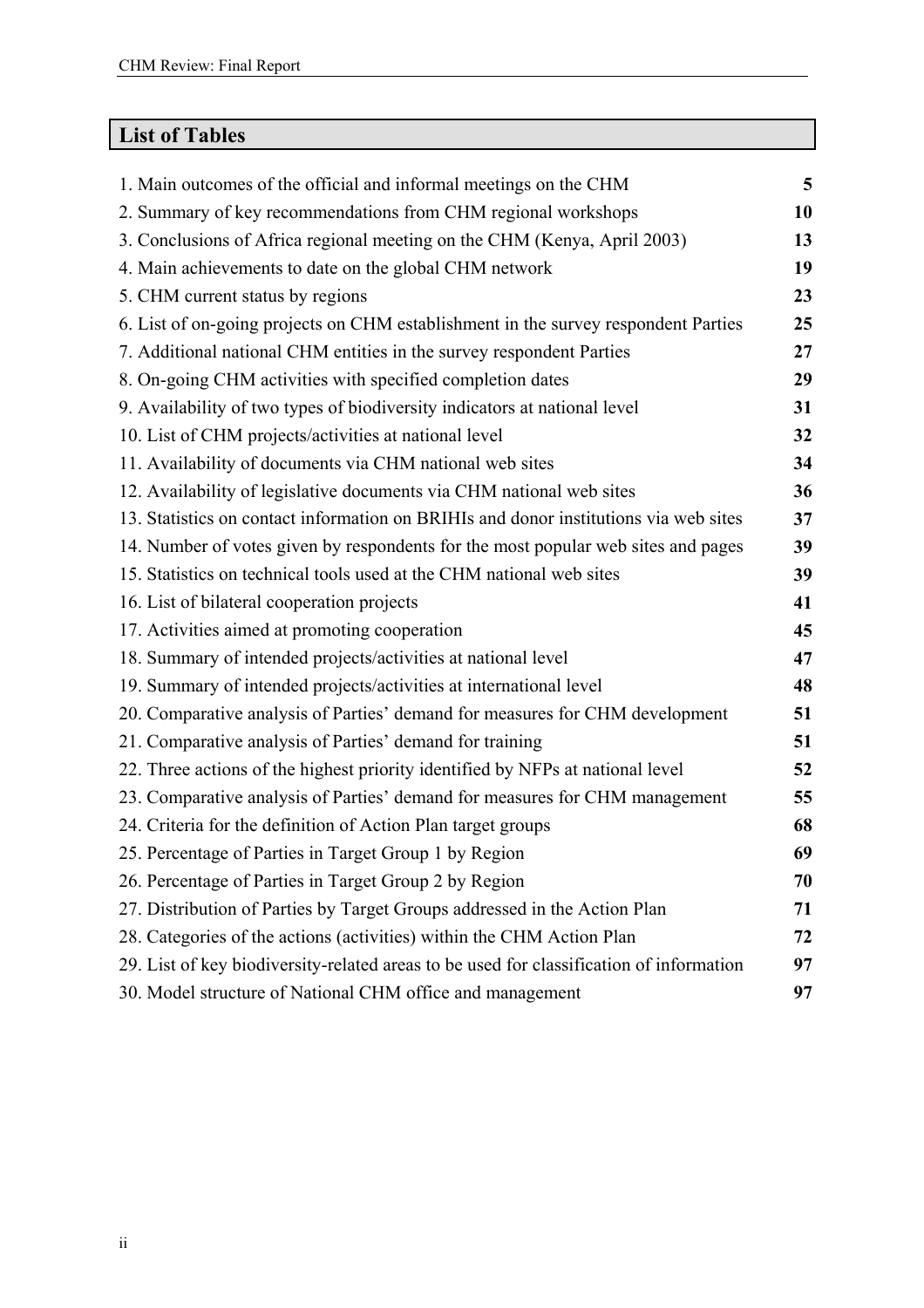# **List of Figures**

| 1. Participants of CHM Review Survey by Region                                                                   | 24 |
|------------------------------------------------------------------------------------------------------------------|----|
| 2. Current status of national CHM establishment                                                                  | 25 |
| 3. Statistics on some national CHM structures                                                                    | 26 |
| 4. Statistics on availability of rosters / databases at national level                                           | 27 |
| 5. Number of Parties with specific CHM thematic area focal points/contact persons                                | 28 |
| 6. Attitude of survey respondents towards CHM Start-up tool-kit                                                  | 29 |
| 7. Availability of Biodiversity Information Systems at national level                                            | 30 |
| 8. Status of development of biodiversity indicators                                                              | 31 |
| 9. Status of current involvement in CHM activities at national level                                             | 31 |
| 10. Current ranking of National CHM towards meeting CHM goals                                                    | 33 |
| 11. Estimated progress toward CHM goals for the next few years                                                   | 33 |
| 12. Number of Parties with sectoral strategies/action plans available on the CHM web site                        | 35 |
| 13. Number of Parties that host various policy documents on their CHM web sites                                  | 36 |
| 14. Contents of CHM web sites regarding biodiversity-related research                                            | 37 |
| 15. Frequency of updating CHM web sites                                                                          | 38 |
| 16. Time needed for accessing the CBD web site from CHM national sites                                           | 38 |
| 17. National CHMs' assessment of their involvement in cooperation activities                                     | 40 |
| 18. Participation of respondents in international initiatives                                                    | 42 |
| 19. Ranking cooperation with CITES                                                                               | 43 |
| 20. Ranking cooperation with RAMSAR                                                                              | 43 |
| 21. Ranking cooperation with WHC                                                                                 | 44 |
| 22. Ranking cooperation with CMS                                                                                 | 44 |
| 23. Level of experience sharing among CHMs to the personal communication and<br>reference to other CHM web sites | 45 |
| 24. Availability of national strategies and proposals on CHM development                                         | 49 |
| 25. Classification of CHM development needs at national level by number of Parties                               | 50 |
| 26. Number of Parties considered given type of training as a priority need                                       | 50 |
| 27. Classification of CHM organization and management priority needs at national level                           | 54 |
| 28. Structural organization of the CHM Action Plan                                                               | 67 |
| 29. Distribution of Target Group 1 Parties by the regions                                                        | 69 |
| 30. Distribution of Target Group 2 Parties by the regions                                                        | 70 |
| 31. Distribution of Target Group 3 Parties by the regions                                                        | 71 |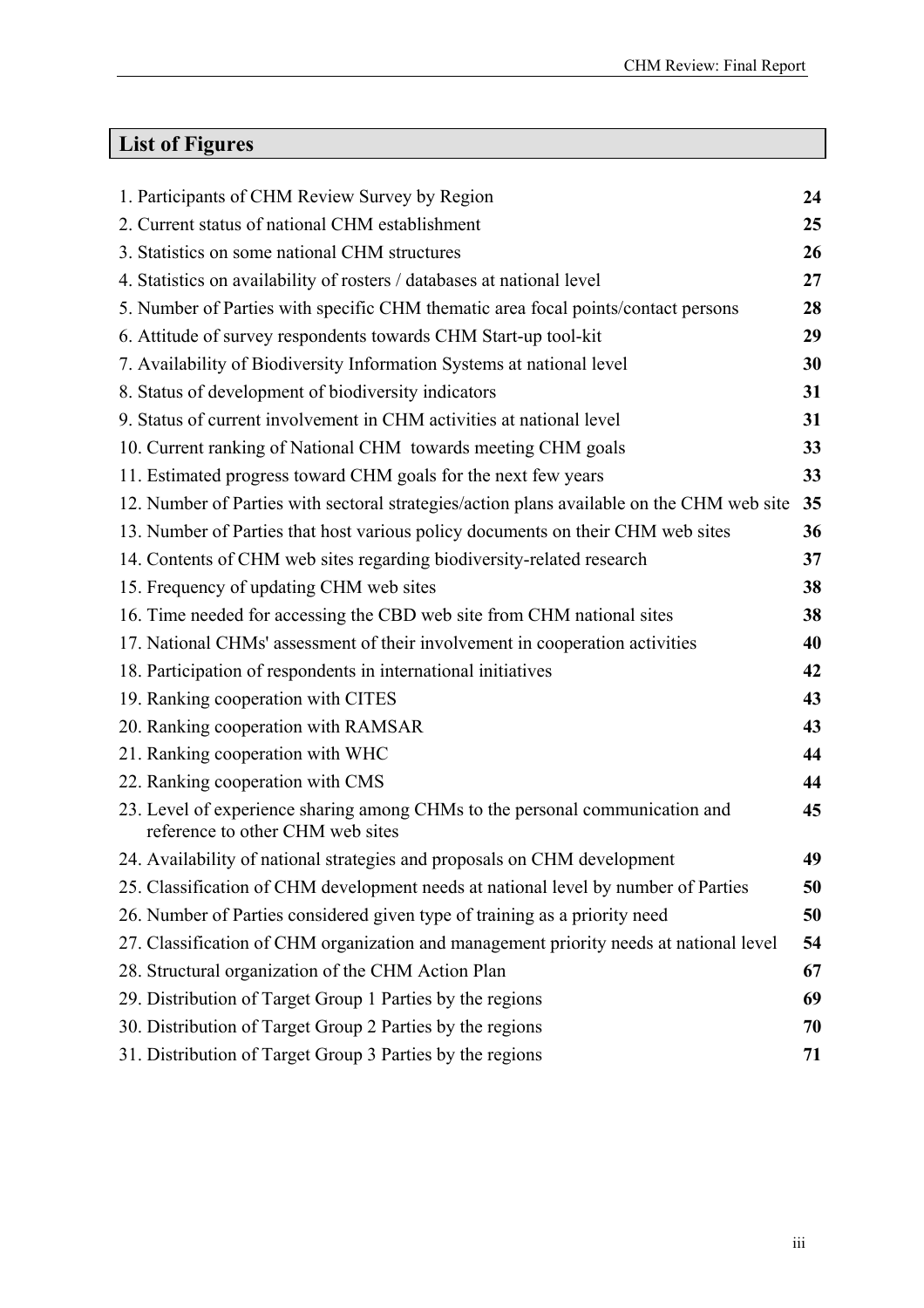| <b>List of Acronyms</b> |                                                                                    |  |  |
|-------------------------|------------------------------------------------------------------------------------|--|--|
| <b>ABS</b>              | <b>Access and Benefit Sharing</b>                                                  |  |  |
| <b>BCH</b>              | <b>Biosafety Clearing-house</b>                                                    |  |  |
| <b>BDM</b>              | <b>Biodiversity Data Management</b>                                                |  |  |
| <b>BIS</b>              | <b>Biodiversity Information System</b>                                             |  |  |
| <b>BRIHI</b>            | Biodiversity-related information holder institution                                |  |  |
| <b>CBD</b>              | Convention on Biological Diversity                                                 |  |  |
| <b>CEE</b>              | Central and Eastern Europe                                                         |  |  |
| <b>CHM</b>              | Clearing-house Mechanism                                                           |  |  |
| <b>CITES</b>            | Convention on International Trade in Endangered Species of Wild Fauna and Flora    |  |  |
| <b>CMS</b>              | Convention on Migratory Species of Wild Animals                                    |  |  |
| <b>COP</b>              | Conference of Parties                                                              |  |  |
| EA                      | <b>Enabling Activity</b>                                                           |  |  |
| <b>EEA</b>              | European Environmental Agency                                                      |  |  |
| EC                      | <b>European Community</b>                                                          |  |  |
| <b>GBIF</b>             | Global Biodiversity Information Facility                                           |  |  |
| <b>GEF</b>              | Global Environment Facility                                                        |  |  |
| <b>GIS</b>              | Geographic Information Systems                                                     |  |  |
| <b>GISP</b>             | Global Invasive Species Program                                                    |  |  |
| <b>GRULAC</b>           | Group of Latin America and Caribbean States                                        |  |  |
| <b>IABIN</b>            | <b>Inter-American Biodiversity Information Network</b>                             |  |  |
| <b>IAC</b>              | <b>Informal Advisory Committee</b>                                                 |  |  |
| <b>IUCN</b>             | International Union for Conservation of Nature                                     |  |  |
| <b>GTI</b>              | Global Taxonomy Initiative                                                         |  |  |
| MMA                     | Main Matrix of Actions                                                             |  |  |
| MoE                     | Ministry of Environment                                                            |  |  |
| <b>MoC</b>              | Memorandum of Cooperation                                                          |  |  |
| MoU                     | Memorandum of Understanding                                                        |  |  |
| <b>NABIN</b>            | North American Biodiversity Information Network                                    |  |  |
| <b>NGO</b>              | Non-governmental organization                                                      |  |  |
| <b>NFP</b>              | National Focal Point                                                               |  |  |
| <b>RAMSAR</b>           | Convention on Wetlands of International Importance especially as Waterfowl Habitat |  |  |
| <b>SBSTTA</b>           | Subsidiary Body on Scientific, Technical and Technological Advice                  |  |  |
| <b>TFP</b>              | <b>Thematic Focal Point</b>                                                        |  |  |
| <b>UNDP</b>             | United Nations Development Programme                                               |  |  |
| <b>UNEP</b>             | United Nations Environment Programme                                               |  |  |
| <b>WCMC</b>             | World Conservation Monitoring Centre                                               |  |  |
| <b>WHC</b>              | Convention Concerning the World Cultural and Natural Heritage                      |  |  |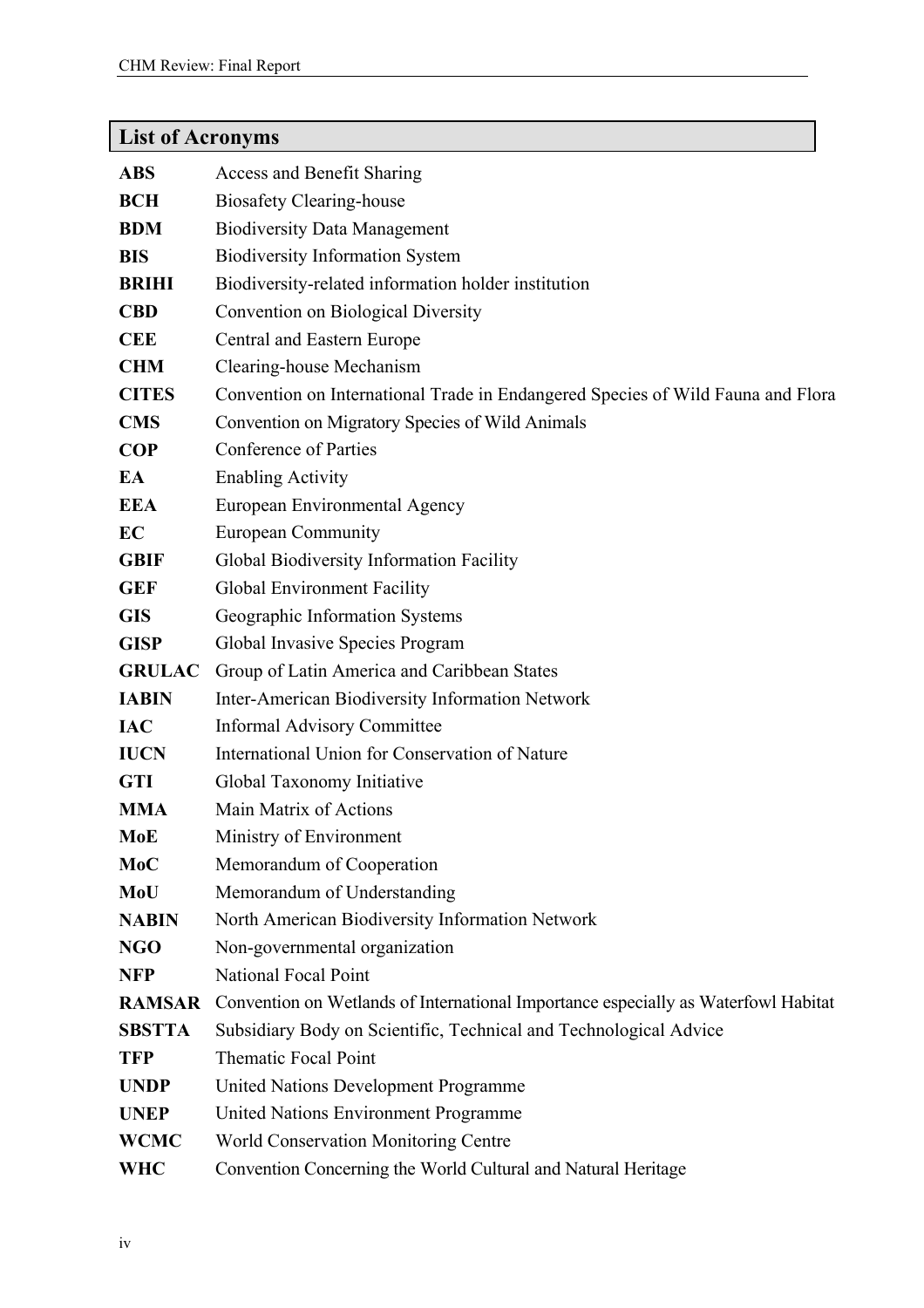#### **Executive Summary**

The Clearing-House Mechanism (CHM) was set up to facilitate and promote scientific and technical cooperation in relation to the three objectives of the Convention: conservation, sustainable use and fair and equitable sharing of benefits. The CHM supports the work of the Convention by encouraging cooperation in key areas such as: tools for decision-making, training and capacitybuilding, research, funding, technology transfer and repatriation of information. Its development is guided by the three goals of the CHM Strategic Plan:

- promotion and facilitation of scientific and technical *cooperation*;
- **Example 1** development of a global mechanism for *information exchange* on biodiversity; and
- **•** *network development,* including CHM Focal Points and stakeholder organisations.

This document contains the results of an independent review of the CHM which was overseen by the United Nations Environment Programme-World Conservation Monitoring Centre (UNEP-WCMC) from October 2002 and July 2003. The review was established by a Memorandum of Cooperation between the Secretariat of the Convention on Biological Diversity and the UNEP-WCMC within the context of its Chevening Biodiversity Scholarship and pursuant to paragraph 2 of decision VI/18 which requested the Executive Secretary to commission a review to assess the current and potential role of the clearing-house mechanism in promoting technical and scientific cooperation, including its role in facilitating the transfer of technology and know-how and capacitybuilding. The CHM national focal point from Armenia was the recipient of the UNEP-WCMC Chevening Scholarship in Biodiversity and undertook the work to complete the review.

More specifically, the review aimed to assess the current level of cooperation under the CHM framework at national and international levels, and to identify needs for its further development and strengthening based on this assessment.

The review consists of three main parts. In the first part, background information on the CHM is presented, including previous review and recommendations, and the objectives, targets and participants of the review defined. In the second part, the results of the survey conducted among the CHM National Focal Points are presented and analyzed. In the third part, recommendations are made in the form of a comprehensive action plan for CHM development based on the feedback received during the review activities.

The main methodology used in the review was a survey among the Parties with official CHM email addresses. A questionnaire was developed and distributed to the CHM National Focal Points through email and personal communication. Forty-five completed forms were received from a broad range of Parties, providing sufficient data to carry out statistical analysis and develop several recommendations based on the feedback.

#### **Main findings of the CHM survey**

#### *1. Number of operational CHMs*

As of June 2003, of the 187 Parties to the Convention, 40 have yet to nominate a CHM National Focal Point and a further 13 Parties do not have email addresses for contacting these National Focal Points. Overall 62 Parties host CHM websites. The most favorable situation is in the European region, where CHM National Focal Points have been designated in 88% of the countries that are Party to the Convention, and 77% of the countries have a CHM website. Several Parties are still in process of proposal development/submission to UNEP/GEF for further CHM development under the framework of Enabling Activity Phase Add-on modules, and it is recommended that the Secretariat should actively encourage the process of CHM establishment in these Parties.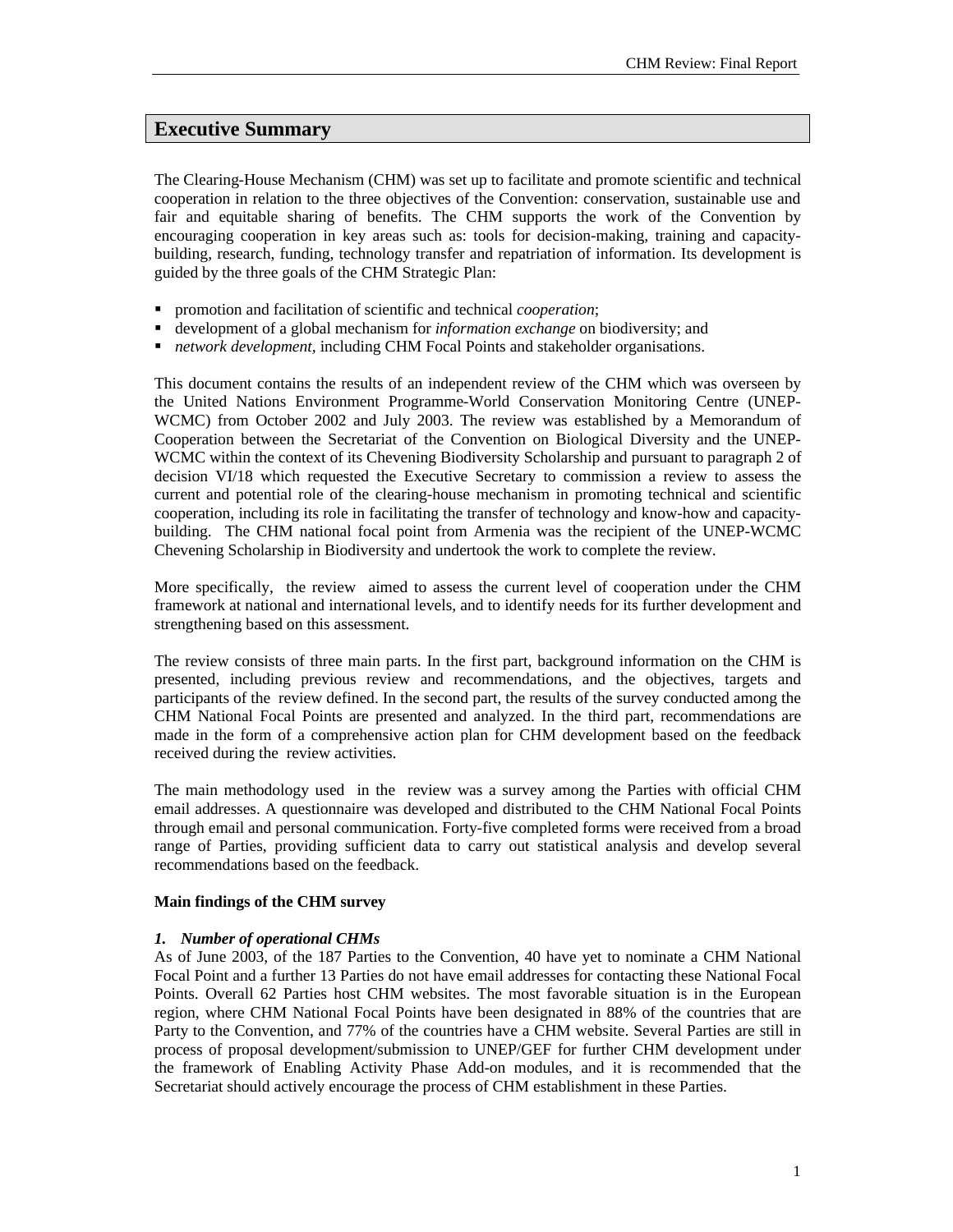#### *2. Variation in status of national CHMs*

There are currently 30 Parties with significantly developed CHM functioning and operational procedures. These parties potentially have a leading role in further advancing cooperation through the CHM, and can be considered decisive players in future progress towards meeting the main objectives of the process. In addition, those Parties can effectively stimulate improved functioning of other national CHMs by assisting partners to attain the level of development they currently possess, for example through sharing experience.

#### *3. Organizational structure*

The majority of Parties do not have a fully developed organizational structure for the CHM to ensure its effective development and use. Such as structure might include operational regional branches within the country, nominated thematic focal points, and an established steering committee. Organizational improvements should be considered as a key priority for the Parties in trying to improve implementation of the CHM in a manner that involves potential stakeholders. Cooperation at the regional (supra-national) level would also appear to be valuable in promoting development of national CHMs, and this might be facilitated by the establishment of regional CHMs.

#### *4. CHM websites*

It is estimated that the overall status of the existing CHM websites towards the fulfillment of the requirements of CHM objectives is "excellent" for 15% of respondents; "good" for 30%; and "satisfactory" for the rest. The most common information hosted directly on national web sites are national strategies and/or action plans for biodiversity and national reports for the Convention, with about half of the Parties having their first and second national reports on their web sites in a UN language.

Some Parties host several distinct web sites containing information on biodiversity, including databases and information systems. However, these web sites are not necessarily designated as, or linked to, the Parties' official CHM web site, and may not host CBD-related information such as national reports, strategies, roster of experts, etc. Therefore it is suggested that the national network of CHM should be developed in such a way as to provide a gateway for all stakeholder organizations, similar to the Global CHM becoming the main gateway to national nodes. Where possible, the data incorporated through the stakeholder organizations should be presented in the same format and included in a meta-database within the CHM national web site.

#### *5. Ensuring appropriate national CHM involvement in biodiversity-related projects*

Only 40% of the Parties are currently engaged in any co-operative project under the CHM umbrella, another 30% are involved only in the activities in the framework of GEF-funded capacity building add-on modules. The remaining 30% do not implement any significant activity at present. However, there is a significant number of on-going biodiversity-related projects in these countries, which, while not strictly responding to the three CHM objectives, deal with either capacity building or awareness raising in the area of biodiversity. National CHM teams should consider identifying the executors of such projects with the aim of ensuring the CHM provides a tool for information exchange and dissemination of best practices in future capacity building or awareness raising activities.

#### *6. Role of CHMs in increasing the level of international cooperation*

40% of respondents identified bilateral and multilateral cooperation via the CHM as 'low' for all types of activity, while 20% assessed the cooperation as 'medium' and 'high' for case studies, and 35% for joint capacity building activities. For a number of Parties there is little involvement of the scientific/academic institutions and NGOs dealing with biodiversity-related problems with the ongoing and planned activities of the national CHM, and at the same time national CHM websites provide little information on biodiversity-related research at national and international levels in many cases. Thus there is need for greater collaboration in many cases between the CHM and the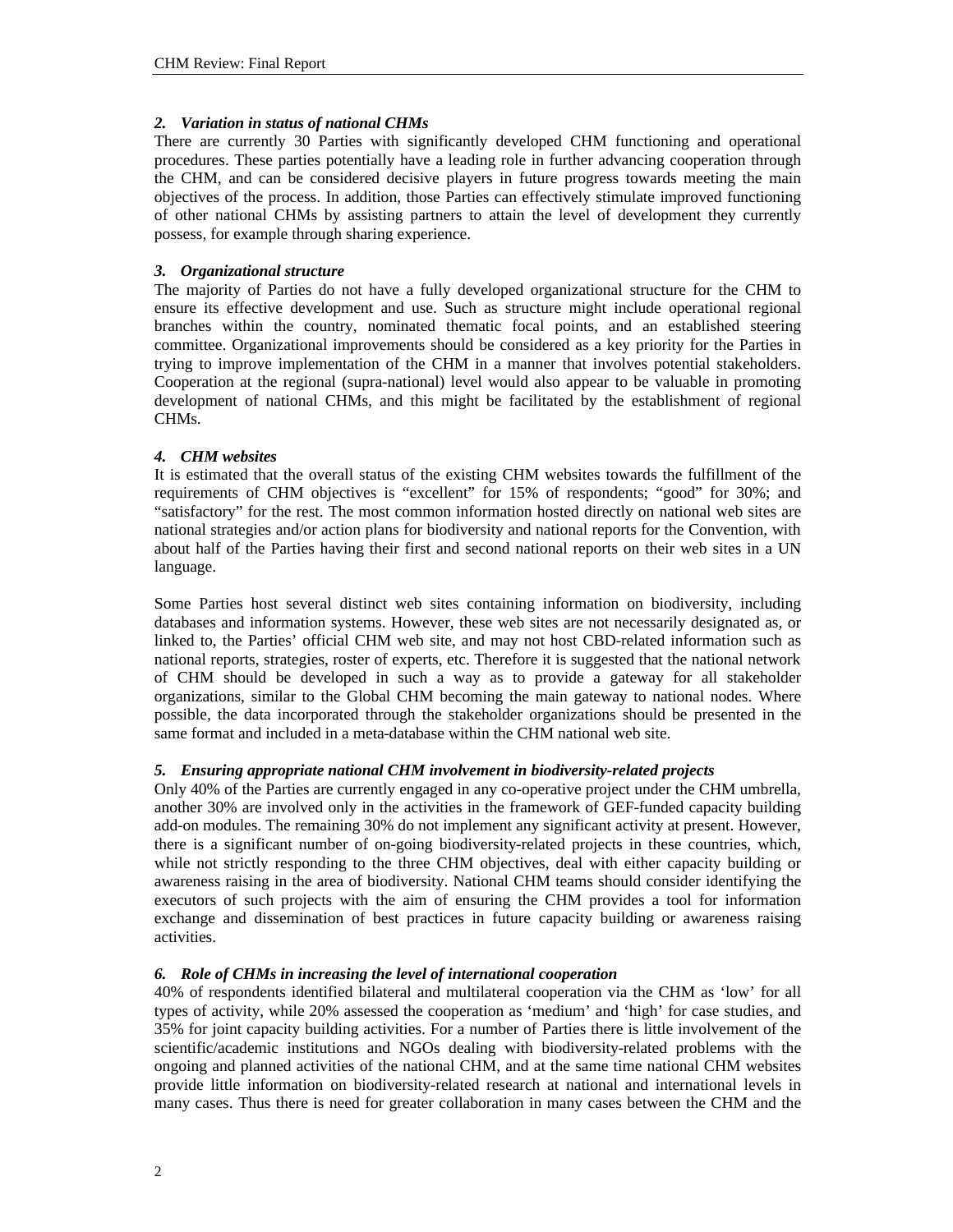scientific and technical communities at the national level. This includes development of joint project proposals on capacity building, technology transfer, and sharing of experience and best practice.

#### *7. Role of CHMs in cooperation with other biodiversity-related Conventions*

The level of harmonization of national CHM activities with other biodiversity-related conventions seems generally low. While cooperation with Ramsar and CITES on scientific and technical levels as well as information exchange was reasonably well established for some Parties, cooperation with the World Heritage and Migratory Species conventions is poor or non-existing in most cases. Coordination of activities between biodiversity-related conventions could be achieved by involving a contact person in the national CHM teams who would be responsible for reviewing and streamlining measures aimed at better cooperation.

#### *8. Communication between CHM National Focal Points*

Communication between National Focal Points seems inadequate, with 90% not communicating or communicating less than once a month with their counterparts in other countries. This potentially results in a lower level of experience and best practice sharing among the CHMs which were ostensibly set up to promote cooperation. The most favorable situation is in the West European region, where the cooperation between CHM focal points is enhanced through regional meetings and workshops and several bilateral contacts also occur on a regular basis. However, such cooperation could be made more clearly visible and more operational on a daily basis. It is therefore suggested that the CBD Secretariat strengthen its role of catalyst between NFPs, and stimulate the identification of additional possibilities for cooperation between Parties. Parties could be encouraged to communicate with other countries more through the organization of joint CHM workshop/seminars and/or informal meetings.

#### *9. Participation in international initiatives*

More than one fifth of the Parties do not participate in any the 25 international biodiversity information related initiatives identified in the questionnaire (or at least if they do, the CHM National Focal Point is unaware of it). It is therefore suggested that national CHM teams should review information on these and other international initiatives in order to identify activities that may be of national interest and priority. This includes initiatives such as DIVERSITAS, BioNet, GISP and Species 2000. Based on the conclusion of this review, participation in the given international initiative should be initiated. The aim is to ensure that the national CHM is appropriately involved in key international information initiatives.

#### *10. National funding for CHMs*

It would appear that most Governments provide less financial resources for the cooperative activities under the national CHM umbrella than CHM focal points feel is necessary, and in developing countries there is very little contribution from state budgets to CHM development at all. It is therefore suggested that CHM focal points should develop innovative and convincing ways to "sell" effectively the concepts of the CHM to the national governments, and to increase understanding of how the CHM can and does contribute to international cooperation.

#### *11. International funding for CHMs*

Meanwhile, international funding organizations should consider further support to Parties with established CHMs, especially in the developing countries and countries with economies in transition. The CBD Secretariat should act as facilitator in improving procedures on financial arrangements for global CHM network operation, for example through the continuation of its development and regular update of a specific section of the global CHM web site to international financial mechanisms and donor institutions.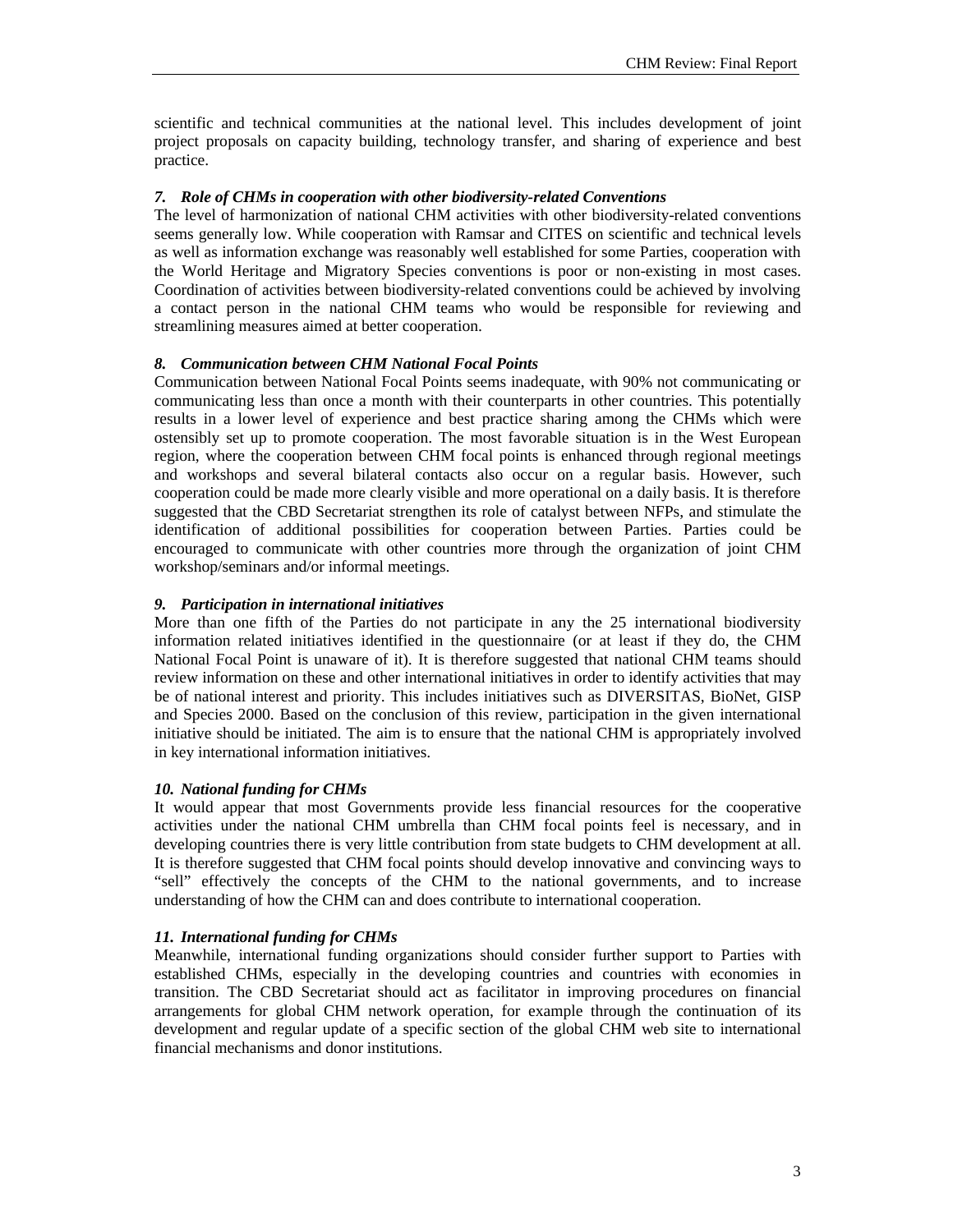#### *12. National strategies for CHM development*

There is a priority need to develop strategies for CHM implementation at the national level. These strategies should address national CHM priorities, and be based on a realistic assessment of available funding. The CBD Secretariat could coordinate and facilitate the process of preparation of the national strategic documents through the development of appropriate guidelines and templates. The strategies should be discussed with all national stakeholders and should be endorsed by the CHM National Steering Committee or equivalent.

#### **Further steps proposed**

The main outcome of the review is presented in the last part of this document, which proposes a CHM development action plan to address the needs identified in the survey. This action plan, which builds on the previous strategy and subsequent recommendations, addresses the three levels of the CHM network:

- Global level including actions to be undertaken by the CBD Secretariat and the CHM Informal Advisory Committee
- Regional level incorporating measures addressed to the Parties within each of the five regions officially identified by the Convention
- National level dealing with 189 National CHM nodes (includes two non-Parties) categorized into five target groups.

As the review revealed rather different levels of CHM development in the participants to the survey, Parties have been classified into five categories or target groups, in order to provide a list of activities that are in concordance with the varying needs of the national CHMs.

The activities within the action plan are categorised into eight components: awareness raising; involvement of stakeholder institutions; organization and management of CHM structures; capacity building; CHM website and its content; interoperability; cooperation/initiatives; and Financing,

For each measure/activity within the action plan, the following specifications is provided:

- ß a brief heading or description of the action
- **f** other relevant/associated actions that can be found elsewhere in the action plan
- **fi** timeframe of the action, ranging from immediate to the long-term
- ß background information, briefly stating reasons why the given action is proposed
- **Expected outputs of the activity to provide a basis for further evaluation of the action.**

The proposed action plan is aimed at establishing a comprehensive framework for maintaining and coordinating the CHM network over the coming years. It is based on the outcomes of the CHM review process and provides a more detailed and complementary list of activities to those contained in the CHM Strategic Plan, and the Long Term Programme of Work 1999-2004.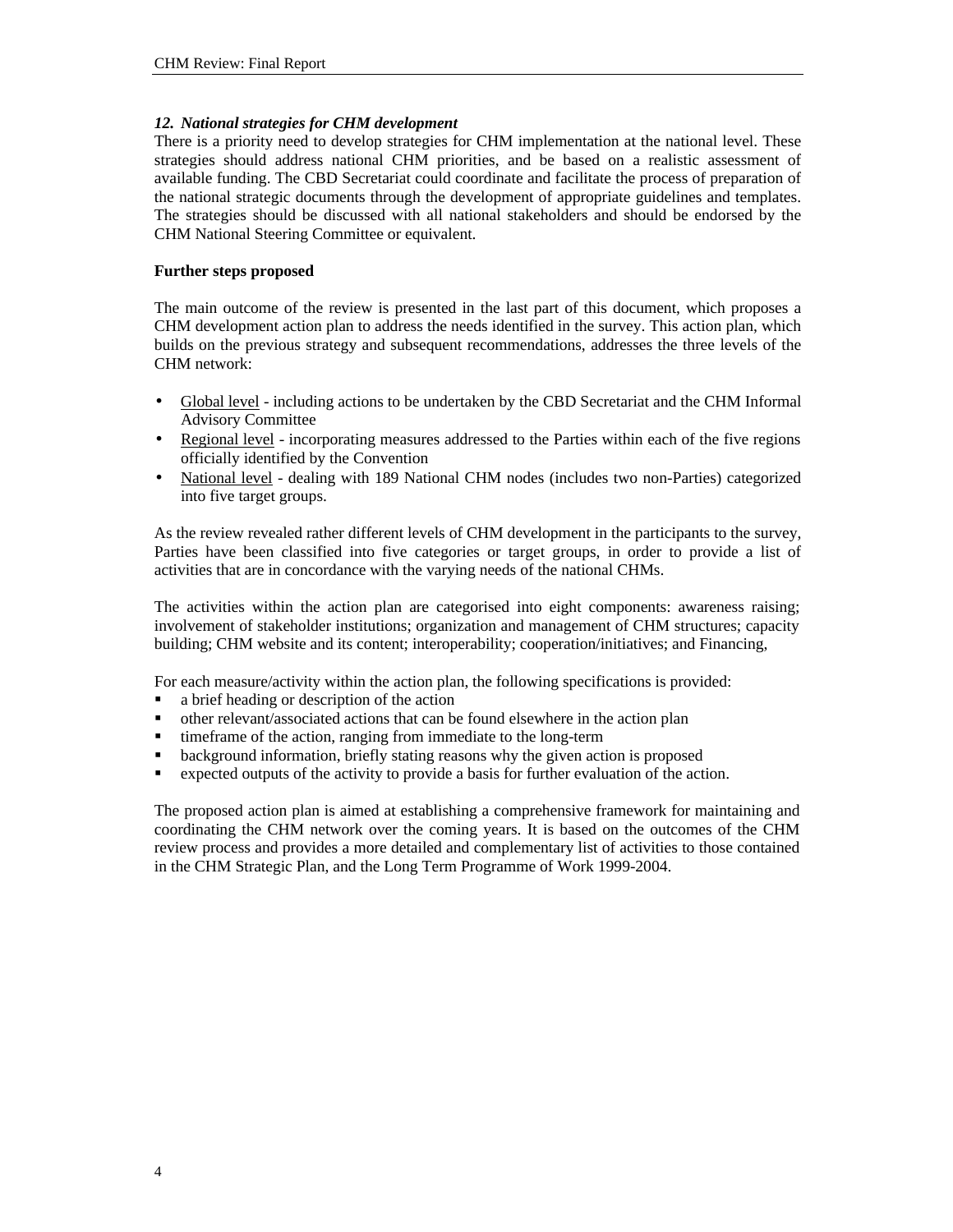# **Part 1. Background information**

## **1.1. Chronology of CHM Establishment and Development**

The CHM was established in 1995 by the CBD secretariat with the originally identified following objectives: (a) Promotion and facilitation of technical and scientific cooperation; (b) Information exchange; and (c) Network development. This section will present the history of CHM creation and development through presenting the chronology of the main decisions, documents and recommendations on the issue starting from COP 1 up to the present day. At the end of the section, the main accomplishments towards fulfilling the three main objectives of CHM will be summarized.

The establishment and development of CBD CHM and CHM National networks have been supported with a number of COP decisions. The CHM is assisted in its functioning by an Informal Advisory Committee, constituted and coordinated by the Executive Secretary. The committee is to guide and integrate the development of pilot phase activities and endeavour to ensure that all Parties can participate in the CHM. The recommendations of the Subsidiary Body for Scientific, technical and Technological Advice (SBSTTA) and Informal Advisory Committee (IAC) meetings played a decisive role in CHM operation. Among other initiatives, it is worthy to mention four regional workshops conducted during the CHM initial phase (1997-1998), two regional workshops held in 2001 and one workshop in early 2003. Additionally, two expert meetings were held in Germany in June 1997 and in Italy in July 1998. Their purpose was to attain clear definition of national and regional-level scientific and technical information needs and priorities, as well as modalities to deliver information and evaluate national capacities for the implementation of the Convention. Their main recommendation was that the CHM immediately required a global strategic plan for the implementation of the clearing-house mechanism. This was considered by the SBSTTA-V meeting. Table 1 summarizes the main outcomes of the mentioned events, as well as other CHM-related meetings and initiatives in chronological order.

| Key recommendations, decisions |                                                         | <i>Responsibilit</i>                                        | <b>Deadline</b>     |                 |  |
|--------------------------------|---------------------------------------------------------|-------------------------------------------------------------|---------------------|-----------------|--|
|                                |                                                         |                                                             | $\ell$ execution by | <i>eporting</i> |  |
|                                |                                                         | First meeting of Conference of Parties (COP I)              |                     |                 |  |
|                                |                                                         | Nassau, Bahamas, 28 November - 9 December, 1994             |                     |                 |  |
| I/3                            |                                                         | To establish a CHM to promote and facilitate technical and  |                     |                 |  |
|                                |                                                         | scientific cooperation                                      |                     |                 |  |
|                                | п                                                       | To provide funding for CHM activities through the regular   |                     |                 |  |
|                                |                                                         | budget of the Convention and from voluntary contributions   |                     |                 |  |
|                                | ٠                                                       | To report on comprehensive study containing                 |                     |                 |  |
|                                |                                                         | recommendation for the CHM establishment                    | Secretariat         | COP II          |  |
|                                | <b>Second meeting of Conference of Parties (COP II)</b> |                                                             |                     |                 |  |
|                                |                                                         | Jakarta, Indonesia, 6-17 November 1995                      |                     |                 |  |
| II/3                           | ٠                                                       | To start CHM establishment from a pilot phase for 1996-     | Executive           | COP III         |  |
|                                |                                                         | 1997 during which the Secretariat should act as focal point | Secretary           |                 |  |
|                                | ٠                                                       | To submit progress report on review of pilot phase          |                     |                 |  |
|                                | п                                                       | To provide scientific and technical advice                  | <b>SBSTTA</b>       | <b>COP IV</b>   |  |
|                                | ٠                                                       | To designate CHM National Focal Points                      | Parties             | Feb 1996        |  |
|                                |                                                         | To provide support to developing country Parties for        |                     |                 |  |
|                                |                                                         | capacity building in relation to the operation of CHM       | GEF                 | COP III         |  |

*Table 1. Main outcomes of the official and informal meetings on the CHM*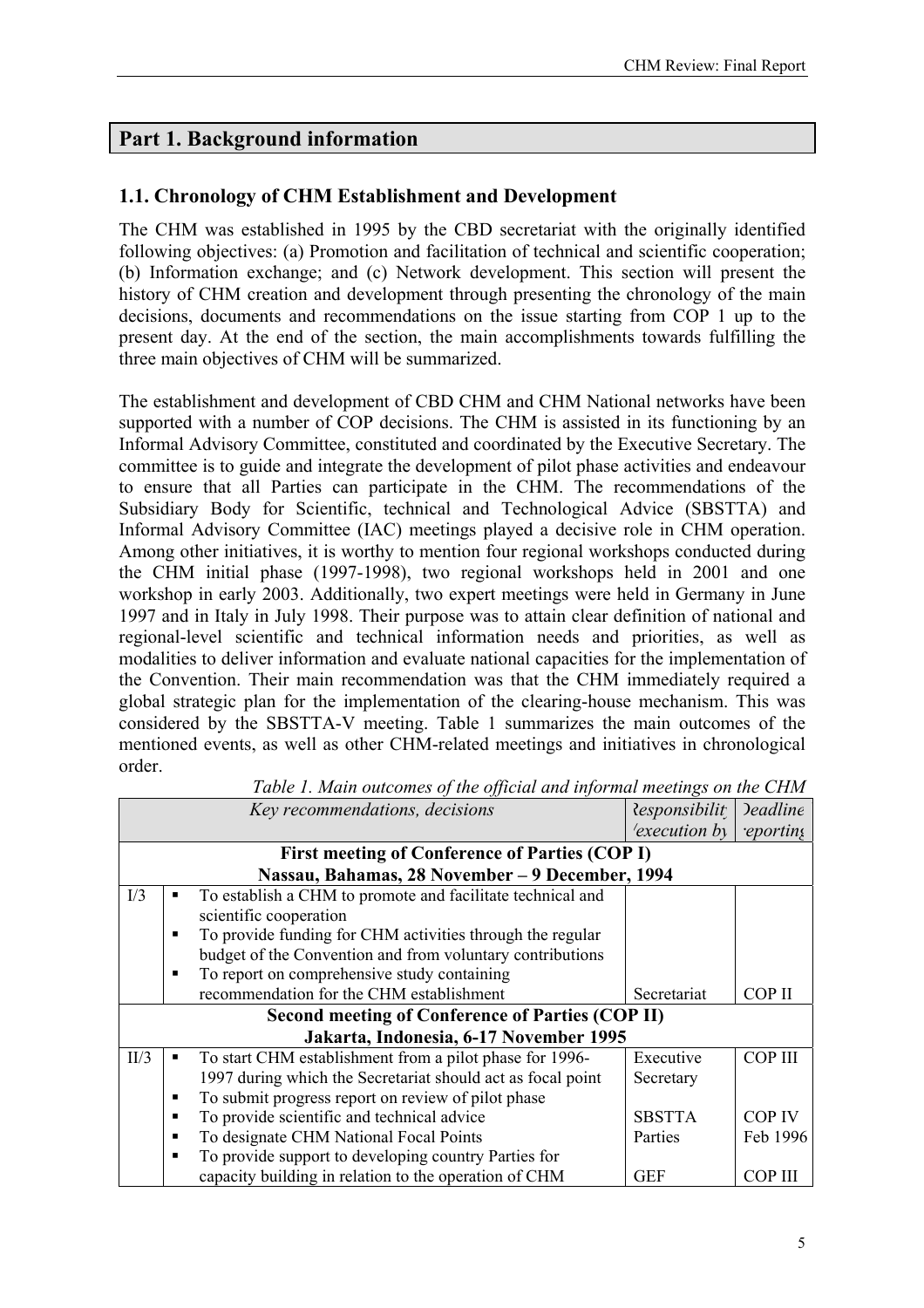|                                      | Table 1 (continued from the previous page)                                                                                       |                     |                 |  |
|--------------------------------------|----------------------------------------------------------------------------------------------------------------------------------|---------------------|-----------------|--|
|                                      | Key recommendations, decisions                                                                                                   | Responsibilit       | <b>Deadline</b> |  |
|                                      |                                                                                                                                  | $\ell$ execution by | eporting        |  |
|                                      | Second Meeting of the Subsidiary Body on Scientific, Technical and                                                               |                     |                 |  |
|                                      | Technological Advice (SBSTTA II) Montreal, Canada, 2 - 6 September 1996                                                          |                     |                 |  |
| II/6                                 | To request GEF to support EA for CHM establishment in developing countries<br>Е                                                  |                     |                 |  |
|                                      | To request the Secretariat to facilitate regional workshops to clearly identify local and<br>٠                                   |                     |                 |  |
|                                      | regional-level needs for CHM                                                                                                     |                     |                 |  |
|                                      | To endorse the proposal of the Secretariat to publish the CHM newsletter<br>Е                                                    |                     |                 |  |
|                                      | To recommend the Secretariat to fill the CHM posts as soon as possible<br>٠                                                      |                     |                 |  |
|                                      | Third meeting of Conference of Parties (COP III)                                                                                 |                     |                 |  |
|                                      | Buenos Aires, Argentina, 4 - 15 November 1996                                                                                    |                     |                 |  |
| III/4                                | To extend pilot phase until December 1998<br>٠                                                                                   |                     |                 |  |
|                                      | To provide funding for capacity building related to CHM<br>٠                                                                     | Governments,        |                 |  |
|                                      | implementation                                                                                                                   | other funding       |                 |  |
|                                      |                                                                                                                                  | institutions        |                 |  |
|                                      | To publish a CHM newsletter<br>٠                                                                                                 | Secretariat         |                 |  |
|                                      | To provide relevant information linkages to the national<br>٠                                                                    |                     |                 |  |
|                                      | focal points and relevant thematic focal point                                                                                   | National CHM        |                 |  |
|                                      | To link thematic focal points to the activities at the national<br>٠                                                             |                     |                 |  |
|                                      | and regional level                                                                                                               | Secretariat         |                 |  |
|                                      | To identify activities for close cooperation with other<br>٠                                                                     |                     |                 |  |
|                                      | relevant conventions and provide recommendations to                                                                              |                     | <b>SBSTTA</b>   |  |
|                                      | <b>SBSTTA</b>                                                                                                                    | Secretariat         | III             |  |
|                                      | To designate CHM NFPs<br>٠                                                                                                       | Parties             |                 |  |
|                                      | To connect national CHM home pages to the Secretariat's<br>٠                                                                     | Parties with        |                 |  |
|                                      | CHM Home page                                                                                                                    | Internet            |                 |  |
|                                      | First International Expert Meeting on "Building the Clearing-house Mechanism"                                                    |                     |                 |  |
| Bonn, Germany, 25 - 29 June 1997 and |                                                                                                                                  |                     |                 |  |
|                                      | Third Meeting of the Subsidiary Body on Scientific, Technical and                                                                |                     |                 |  |
|                                      | Technological Advice (SBSTTA III) Montreal, Canada, 1 - 5 September 1997                                                         |                     |                 |  |
| III/6                                | To provide guidance to GEF in which areas the financial resources should be provided<br>$\blacksquare$                           |                     |                 |  |
|                                      | To request parties to provide concrete examples regarding best practices of the use of<br>п                                      |                     |                 |  |
|                                      | CHM and make them available on the internet                                                                                      |                     |                 |  |
|                                      | To recommend to the Parties to include the activities on CHM implementation in their                                             |                     |                 |  |
|                                      | <b>National Reports</b>                                                                                                          |                     |                 |  |
|                                      | To request the Parties to organize the national CHM Steering Committee / Working<br>٠                                            |                     |                 |  |
|                                      | Group                                                                                                                            |                     |                 |  |
|                                      | To invite the Parties to use the CHM logo as unifying element in their national CHM<br>٠                                         |                     |                 |  |
|                                      | web pages                                                                                                                        |                     |                 |  |
|                                      | To recommend a set of major content elements to be included in the CHM home pages<br>٠                                           |                     |                 |  |
|                                      | on both Secretariat and country levels<br>To recommend the Secretariat to implement a list-server and to improve synergy in<br>٠ |                     |                 |  |
|                                      |                                                                                                                                  |                     |                 |  |
|                                      |                                                                                                                                  |                     |                 |  |
|                                      | regard to information exchange with other biodiversity-related conventions                                                       |                     |                 |  |
|                                      | To recommend a set of issues to be discussed and examined at the regional workshops<br>٠                                         |                     |                 |  |
|                                      | <b>Fourth meeting of Conference of Parties (COP IV)</b>                                                                          |                     |                 |  |
|                                      | Bratislava, Slovakia, 4 – 15 May 1998                                                                                            |                     |                 |  |
| IV/2                                 | To provide funding for CHM development<br>$\blacksquare$                                                                         | Governments         |                 |  |
|                                      |                                                                                                                                  | other funding       |                 |  |
|                                      | To organize National CHM Steering Committees/working<br>٠                                                                        | institutions        |                 |  |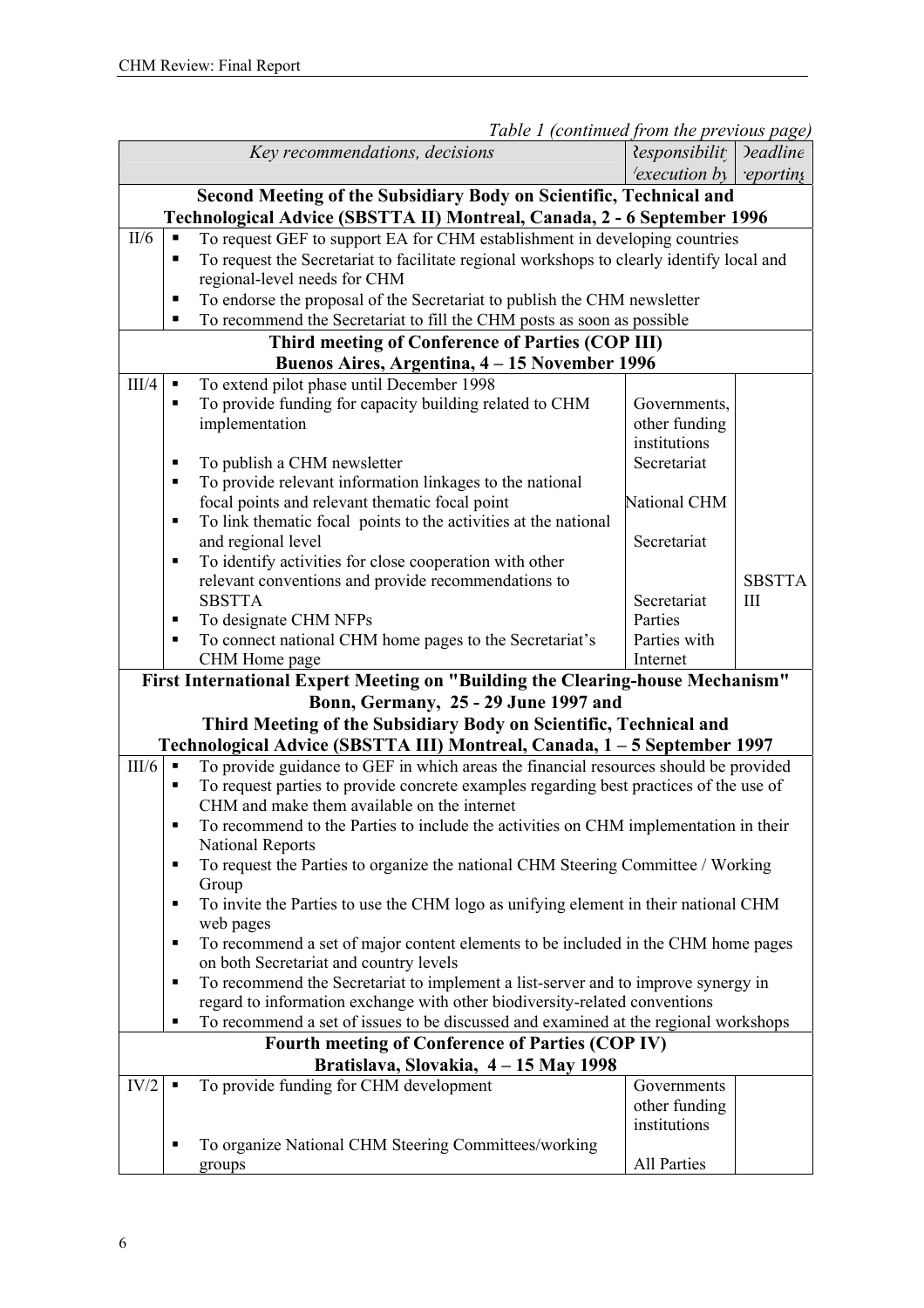|      | Table 1 (communed from the previous page)                                                           |                      |                 |
|------|-----------------------------------------------------------------------------------------------------|----------------------|-----------------|
|      | Key recommendations, decisions                                                                      | <i>Responsibilit</i> | <b>Deadline</b> |
|      |                                                                                                     | $\ell$ execution by  | <i>eporting</i> |
| IV/2 | To built up unified "Content of Information" for National<br>$\blacksquare$                         |                      |                 |
|      | <b>CHM</b>                                                                                          | <b>All Parties</b>   |                 |
|      | To develop a common format for the documentation on the<br>٠                                        | Secretariat          |                 |
|      | CHM internet sites                                                                                  | <b>All Parties</b>   |                 |
|      | To support capacity building activities and country-driven<br>٠                                     | <b>GEF</b>           |                 |
|      | pilot projects on CHM                                                                               |                      |                 |
|      | To put in place a list server of designated National focal<br>٠                                     | Executive            |                 |
|      | points, to encourage the development of a network among                                             | Secretary            |                 |
|      | them, to ensure the assistance of the Informal Advisor                                              |                      |                 |
|      | Committee to CHM                                                                                    |                      |                 |
|      | To undertake an independent review of CHM pilot phase<br>٠                                          | Executive            | <b>SBSTTA</b>   |
|      | and to present it to SBSTTA                                                                         | Secretary            | V               |
|      | To recommend a set of elements to be used in the<br>٠                                               |                      |                 |
|      | independent review of the CHM pilot phase                                                           |                      |                 |
|      | Second International Expert Meeting on "Building the Clearing-house"                                |                      |                 |
|      | <b>Florence, Italy, 20 - 23 July 1998</b>                                                           |                      |                 |
|      | To begin the development of the Global Strategic Plan for the CHM implementation.<br>$\blacksquare$ |                      |                 |
|      | To suggest efficiency indicators for each of four goals of the Strategic Plan.                      |                      |                 |
|      | To suggest a list of main elements for the guidance of CHM focal points.                            |                      |                 |
|      | To propose a list of cross-cutting CBD-themes as possible entry points.                             |                      |                 |
|      | Fifth Meeting of the Subsidiary Body on Scientific, Technical and Technological                     |                      |                 |
|      | Advice (SBSTTA V) Montreal, Canada, 31 January - 4 February 2000                                    |                      |                 |
| V/2  | To recommend to COP V meeting:                                                                      |                      |                 |
|      | to endorse the Strategic plan for the CHM<br>٠                                                      |                      |                 |
|      | to endorse the Longer-term programme of work<br>٠                                                   |                      |                 |
|      | to recommend a set of priorities for the Parties to implement in 2001-2002<br>٠                     |                      |                 |
|      | to request the Executive Secretary in consultation with IAC to: (a) develop non-Internet<br>٠       |                      |                 |
|      | based CHM tools (b) establish cooperative arrangements with international thematic                  |                      |                 |
|      | focal points (c) convene a set of regional workshops to support capacity building for               |                      |                 |
|      | CHM (d) develop a pilot initiative for supporting thematic issues identified                        |                      |                 |
|      | Fifth meeting of Conference of Parties (COP V)                                                      |                      |                 |
|      | Nairobi, Kenya, 15 – 26 May 2000                                                                    |                      |                 |
| V/14 | To support implementation of the Strategic Plan for CHM<br>٠                                        | Executive            | COP VI          |
|      | and to report on any needed adjustments                                                             | Secretary            |                 |
|      | To endorse the "Longer-term Programme of Work for the<br>٠                                          | Parties and          |                 |
|      | CHM"                                                                                                | Governments          |                 |
|      | To undertake a set of measures in 2001-2002<br>٠                                                    |                      |                 |
|      | To identify and endorse the objectives of the Informal<br>٠                                         |                      | 2002            |
|      | <b>Advisory Committee</b>                                                                           |                      |                 |
|      | To undertake a set of activities in consultation with IAC and<br>٠                                  | Executive            |                 |
|      | other relevant bodies (identified in Annex 2 to the decision)                                       | Secretary            |                 |
|      | Sixth Meeting of the Subsidiary Body on Scientific, Technical and                                   |                      |                 |
|      | Technological Advice (SBSTTA VI) Montreal, Canada, 12 – 16 March 2001                               |                      |                 |
| VI/4 | To decide on the topics that will be targeted by the clearing-house mechanism for<br>$\blacksquare$ |                      |                 |
|      | facilitating scientific and technical cooperation on                                                |                      |                 |
|      | To invite the Executive Secretary to explore further the Global Invasive Species<br>٠               |                      |                 |
|      | Programme with the potential for it to be a CHM international thematic focal point                  |                      |                 |
|      | To suggest establishing new international thematic focal points with relevant initiatives<br>Е      |                      |                 |
|      | and organizations                                                                                   |                      |                 |

*Table 1 (continued from the previous page)*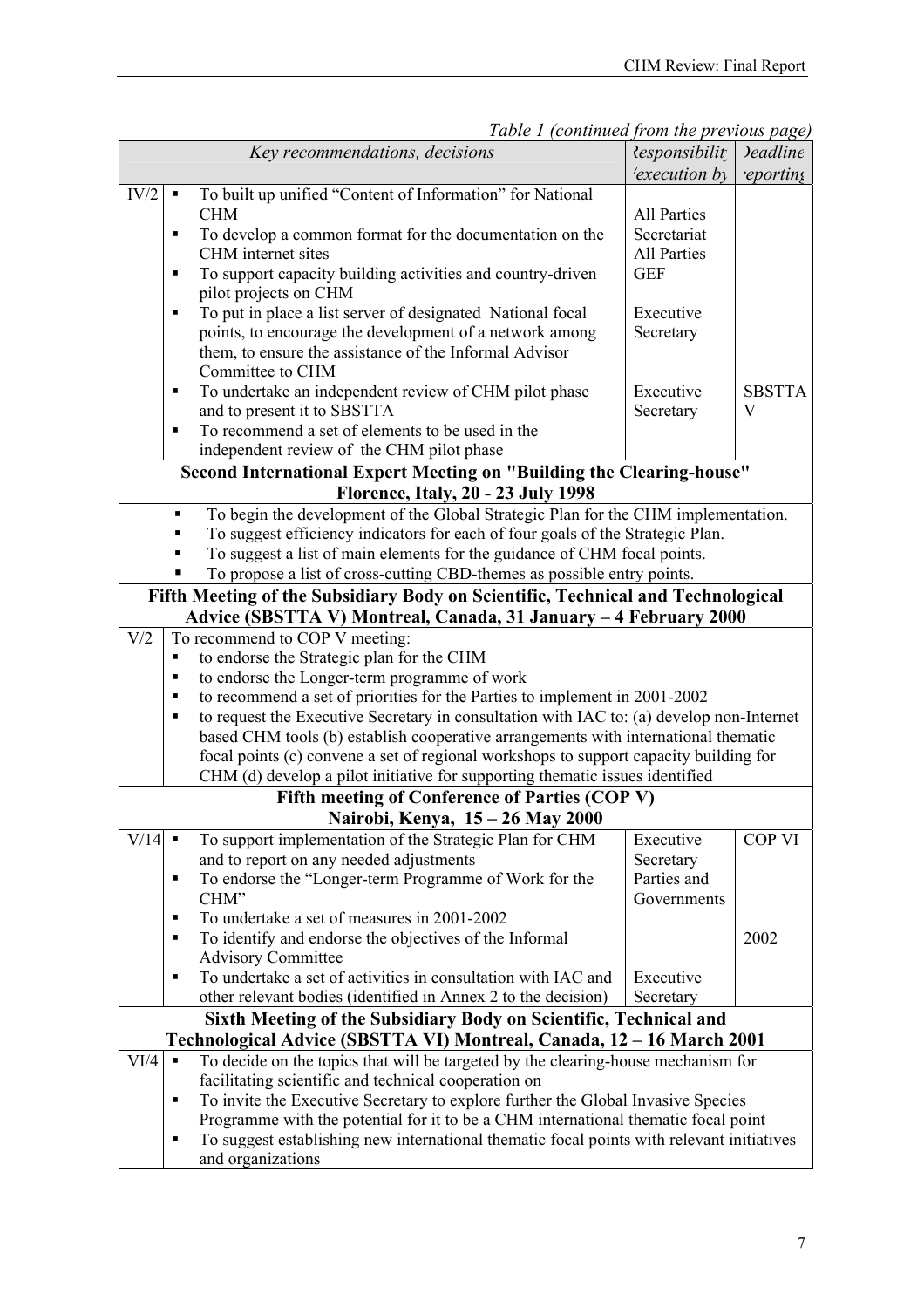| Table 1 (continued from the previous page)                                                                                                                                        |                              |                 |
|-----------------------------------------------------------------------------------------------------------------------------------------------------------------------------------|------------------------------|-----------------|
| Key recommendations, decisions                                                                                                                                                    | $\{e^{s}$ <i>sponsibilit</i> | <b>Deadline</b> |
|                                                                                                                                                                                   | 'execution $b_1$ 'eporting'  |                 |
| Pan-European Workshop on Building the CHM Partnership: Facilitating                                                                                                               |                              |                 |
| Scientific and Technical Cooperation, Bonn, Germany, 28 - 29 September 2001                                                                                                       |                              |                 |
| To use good and meaningful national translations for the terms on biodiversity and CHM                                                                                            |                              |                 |
| To put more attractive info for general public onto the CHM web sites                                                                                                             |                              |                 |
| To launch awareness programme among national stakeholders                                                                                                                         |                              |                 |
| To use CHM as a tool for streamlining implementation of related conventions<br>To address cross-cutting issues specifically on national CHM sites                                 |                              |                 |
| <b>Informal Advisory Committee meeting, Montreal, Canada, 11 November 2001</b>                                                                                                    |                              |                 |
| To reach the audience in addition to the scientific community<br>٠                                                                                                                |                              |                 |
| To foster public awareness and education about the Convention                                                                                                                     |                              |                 |
| To create Matrix of Regional Workshop decisions                                                                                                                                   |                              |                 |
| To complete the updating of CBD web site<br>п                                                                                                                                     |                              |                 |
| To establish new thematic focal points<br>٠                                                                                                                                       |                              |                 |
| To complete CHM/GISP document                                                                                                                                                     |                              |                 |
| To participate in new CHM/BCH regional workshops                                                                                                                                  |                              |                 |
| To participate in GEF/UNEP sustainable alternatives network<br>п                                                                                                                  |                              |                 |
| To participate in Global Development Gateway                                                                                                                                      |                              |                 |
| To continue development of controlled vocabularies and metadata standards                                                                                                         |                              |                 |
| To draft questionnaire on status of national CHM                                                                                                                                  |                              |                 |
| To develop list of best practices including examples from developing countries/regions                                                                                            |                              |                 |
| To develop non-web information tools parallel to web-based technologies                                                                                                           |                              |                 |
| <b>Informal Meeting on Formats, Protocols and Standards for Improved</b>                                                                                                          |                              |                 |
| <b>Exchange of Biodiversity Information, Montreal, Canada, 19 - 20 February 2002</b>                                                                                              |                              |                 |
| To recommend potential activities for (a) CHM toolkit, (b) protocols and standards;                                                                                               |                              |                 |
| (c) searchable CBD COP decisions; and (d) national report formats                                                                                                                 |                              |                 |
| Informal Advisory Committee meeting, The Hague, The Netherlands, 10 April 2002                                                                                                    |                              |                 |
| To update CHM Toolkit with tools to assist CHM National Focal Points in making their<br>٠                                                                                         |                              |                 |
| information interoperable.                                                                                                                                                        |                              |                 |
| To update the developed search tool called BioSeek, to retrieve NFP web addresses                                                                                                 |                              |                 |
| To recognize that the fundamental goal of the CHM goes beyond data exchange and to                                                                                                |                              |                 |
| emphasize facilitating communication, promoting technical and scientific cooperation and                                                                                          |                              |                 |
| ensuring greater communication among experts                                                                                                                                      |                              |                 |
| To develop the CHM web site with information exchange tools in order to indicate if the<br>٠                                                                                      |                              |                 |
| user found the information required or not                                                                                                                                        |                              |                 |
| To use new information technologies, particularly new open information protocols and<br>٠                                                                                         |                              |                 |
| standards in support of activities to promote technical and scientific cooperation.<br>To offer the Secretariat to initiate reviewing the work accomplished in the development of |                              |                 |
| ٠<br>the Pilot Phase of the Biosafety Clearing-House (BCH) and describing the synergies and                                                                                       |                              |                 |
| differences between the CHM and the BCH.                                                                                                                                          |                              |                 |
| To analyze the ways to provide assistance to Parties in the development and establishment<br>٠                                                                                    |                              |                 |
| of national BCHs                                                                                                                                                                  |                              |                 |
| To assist the Secretariat in promoting the goals of the CHM in order to meet the need for<br>٠                                                                                    |                              |                 |
| Parties to better understand the essential role played by the CHM in assisting with the                                                                                           |                              |                 |
| implementation of the Convention                                                                                                                                                  |                              |                 |
| To present the Matrix of Work to COP<br>п                                                                                                                                         |                              |                 |
| To emphasize the issues contained in Progress Report on the Mechanisms for                                                                                                        |                              |                 |
| Implementation, and to make recommendations on the future work and activities of the                                                                                              |                              |                 |
| CHM during the sixth Conference of the Parties.                                                                                                                                   |                              |                 |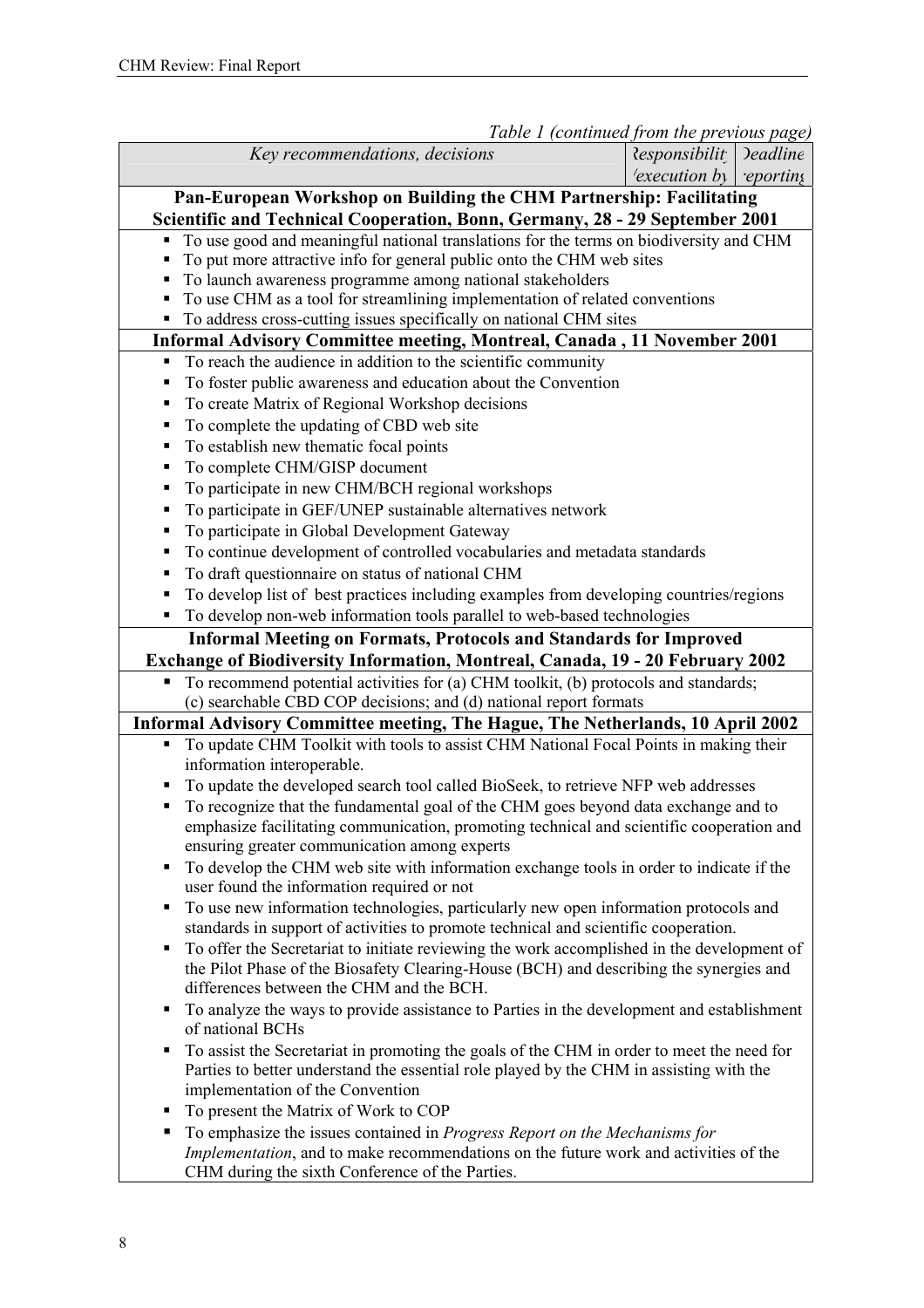|                                                                            | Table 1 (continued from the previous page)                                                |                     |            |  |  |
|----------------------------------------------------------------------------|-------------------------------------------------------------------------------------------|---------------------|------------|--|--|
|                                                                            | Key recommendations, decisions<br><i>Responsibilit</i><br><b>Deadline</b>                 |                     |            |  |  |
|                                                                            |                                                                                           | $\ell$ execution by | eporting   |  |  |
|                                                                            | Ad Hoc Technical Expert Group on Traditional Knowledge and                                |                     |            |  |  |
|                                                                            | Clearing-House Mechanism, Bolivia, 24 - 26 February 2003                                  |                     |            |  |  |
|                                                                            | To support initiatives of indigenous and local communities in the use of communication    |                     |            |  |  |
|                                                                            | technologies and networks to enable information sharing                                   |                     |            |  |  |
|                                                                            | To establish links with distributed networks of national, regional and local focal points |                     |            |  |  |
|                                                                            | Facilitate the communication between Parties, governments and other relevant              |                     |            |  |  |
|                                                                            | organizations through development and establishment of communication mechanisms           |                     |            |  |  |
|                                                                            | <b>Sixth meeting of Conference of Parties (COP VI)</b>                                    |                     |            |  |  |
|                                                                            | The Hague, The Netherlands, 7 - 19 April 2002                                             |                     |            |  |  |
| VI/                                                                        | To strengthen the national, sub-regional and regional focal<br>٠                          | All Parties         | <b>COP</b> |  |  |
| 18                                                                         | points                                                                                    |                     | VII        |  |  |
|                                                                            | To undertake a review to assess the current and potential<br>٠                            | Executive           |            |  |  |
|                                                                            | role of CHM and to report on this issue                                                   | Secretary in        |            |  |  |
|                                                                            | To update and develop the CHM tool-kit (by incorporating<br>٠                             | collaboration       |            |  |  |
|                                                                            | guidelines and best practices)                                                            | with existing       |            |  |  |
|                                                                            | To convene additional capacity building workshops at the<br>٠                             | information         |            |  |  |
|                                                                            | national and regional levels                                                              | networks            |            |  |  |
|                                                                            | To assist in the further development of communication<br>٠                                |                     |            |  |  |
|                                                                            | network with emphasis on information-sharing formats,                                     |                     |            |  |  |
|                                                                            | protocols and standards                                                                   |                     |            |  |  |
| <b>Informal Advisory Committee meeting, Montreal, Canada, 9 March 2003</b> |                                                                                           |                     |            |  |  |
|                                                                            | To implements new communication mechanisms (listservs, discussion forums, etc.)           |                     |            |  |  |
| To complete CBD Controlled vocabulary and new version of CHM toolkit<br>٠  |                                                                                           |                     |            |  |  |
|                                                                            | To establish new international thematic focal points                                      |                     |            |  |  |
|                                                                            | To organize the planned CHM regional capacity building workshops                          |                     |            |  |  |
|                                                                            | To finalize the draft operational procedures for the IAC                                  |                     |            |  |  |

In 1999 an independent review of the pilot phase of the CHM was undertaken for SBSTTA. The review identified key achievements of the pilot phase. As a result, a strategic plan and longer-term programme of work developed. Later, the SBSTTA-V considered the review and the longer-term programme of work and COP-V endorsed the Programme and supported the implementation of the strategic plan for the CHM which will become a component of the Strategic Plan for the Convention.

Based on the Strategic Plan, decisions of COP-V and recommendations of IAC meetings, a Clearing-house Mechanism Matrix of Work was prepared to be presented to COP-VI. COP-VI also requested the Executive Secretary to commission a review to assess the current and potential role of CHM in promoting scientific and technical cooperation. The present report is an output of the review process, initiated by UNEP-WCMC in 2002 in the framework of a MoC with the Secretariat.

Another important tool for the promotion of the CHM network is the organization of capacity building workshops at national, sub-regional and regional levels. With regard to this particular tool, a series of regional workshops on CHM had been conducted during the pilot phase. Table 2 presents the main outputs of the workshops convened during the first cycle. Another cycle of regional meetings has been launched in 2003. Table 3 shows the output of the first of such meetings – the African Regional meeting.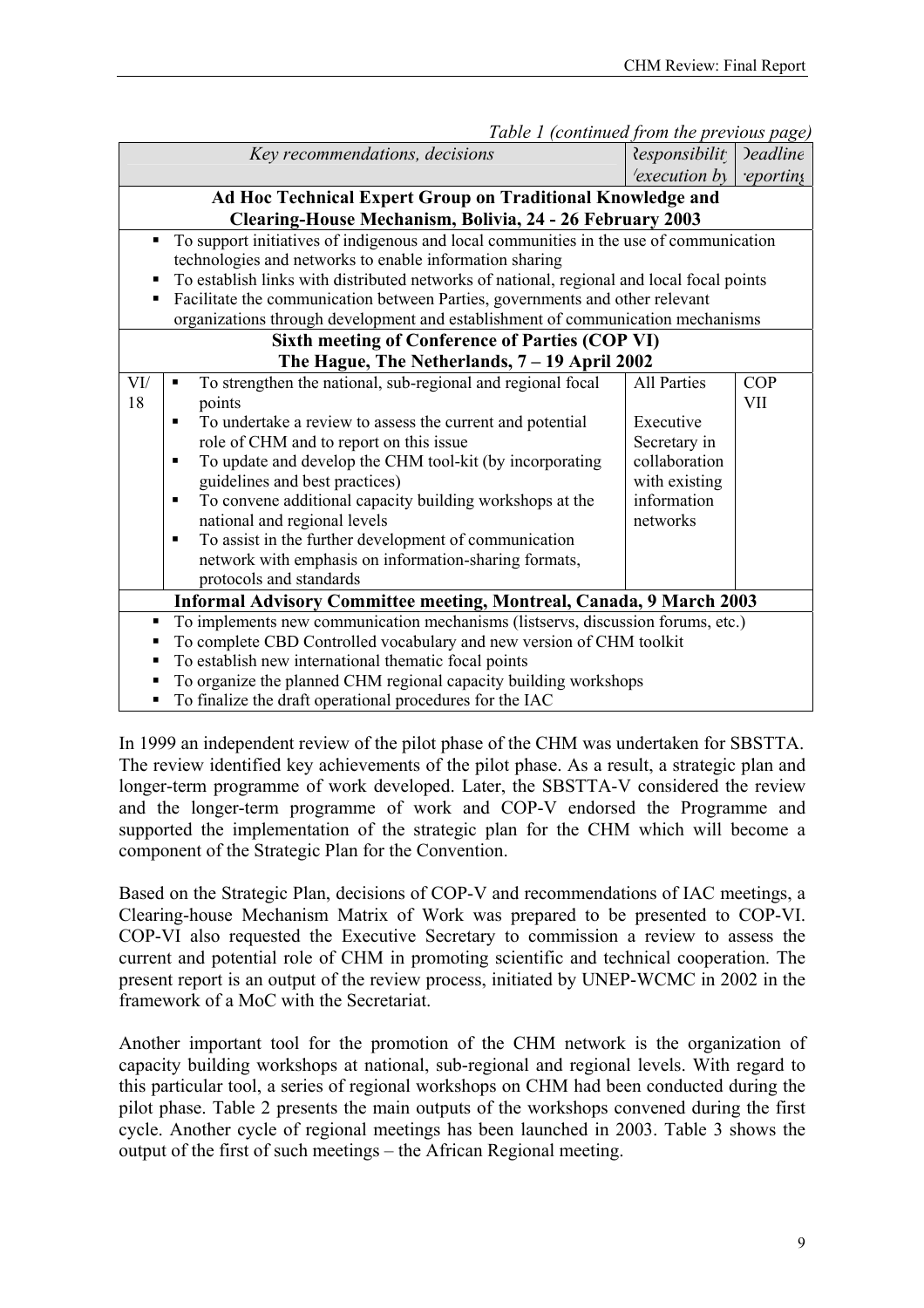| <b>General</b>                                                                                                                                                                                                                                                                                                                                                                                                                                                                                                                                                                                                                                                                                                                             | <b>CHM</b> Content                                                                                                                                                                                                                                                                                                                                                                                                                                                                                                                                                                                                                                                                                                                                                                                                                                                                                                                                                             | <b>CHM Structure</b>                                                                                                                                                                                                                                                                                                                                                                                                                                                                                                                                                                                                                                                                                                                                                                                                                                                                            | <b>Regional level issues</b>                                                                                                                                                            |  |  |
|--------------------------------------------------------------------------------------------------------------------------------------------------------------------------------------------------------------------------------------------------------------------------------------------------------------------------------------------------------------------------------------------------------------------------------------------------------------------------------------------------------------------------------------------------------------------------------------------------------------------------------------------------------------------------------------------------------------------------------------------|--------------------------------------------------------------------------------------------------------------------------------------------------------------------------------------------------------------------------------------------------------------------------------------------------------------------------------------------------------------------------------------------------------------------------------------------------------------------------------------------------------------------------------------------------------------------------------------------------------------------------------------------------------------------------------------------------------------------------------------------------------------------------------------------------------------------------------------------------------------------------------------------------------------------------------------------------------------------------------|-------------------------------------------------------------------------------------------------------------------------------------------------------------------------------------------------------------------------------------------------------------------------------------------------------------------------------------------------------------------------------------------------------------------------------------------------------------------------------------------------------------------------------------------------------------------------------------------------------------------------------------------------------------------------------------------------------------------------------------------------------------------------------------------------------------------------------------------------------------------------------------------------|-----------------------------------------------------------------------------------------------------------------------------------------------------------------------------------------|--|--|
| First Regional Workshop for Latin American and Caribbean region, Colombia, 1997                                                                                                                                                                                                                                                                                                                                                                                                                                                                                                                                                                                                                                                            |                                                                                                                                                                                                                                                                                                                                                                                                                                                                                                                                                                                                                                                                                                                                                                                                                                                                                                                                                                                |                                                                                                                                                                                                                                                                                                                                                                                                                                                                                                                                                                                                                                                                                                                                                                                                                                                                                                 |                                                                                                                                                                                         |  |  |
| Access to metadata<br>and databases,<br>information<br>technology required<br>Institutional<br>strengthening,<br>training needed<br>Proper data<br>organization and<br>standardization<br>needed<br>Ownership of all<br>information should<br>remain with the<br>provider of<br>information<br>Information exchange<br>should be facilitate<br>via internet and CD-<br><b>ROMs</b><br>Financial support by<br>the Financial<br>mechanism of the<br>Convention required<br>in order to implement<br>both human resources<br>development and the<br>institutional<br>strengthening<br>Also financial<br>resources need to be<br>available through<br>other bilateral and<br>multilateral funding<br>institutions and<br>international donors | Full text of CBD on<br>native language<br>Country Studies,<br>Reports, and National<br><b>Strategies and Action</b><br>Plans<br>Opportunities for<br>international, regional<br>and multilateral<br>cooperation<br>National information on<br>other biodiversity-<br>related conventions<br>National legislation on<br>biodiversity<br>conservation;<br>sustainable use; access<br>to genetic resources;<br>access to transfer of<br>technology; patents;<br>biosafety; incentive<br>measures; threatened<br>and endangered species;<br>intellectual property<br>rights<br>Info on components of<br>biodiversity including<br>described genes and<br>genomes, ecosystems<br>and habitats, etc<br>Directory of institutions<br>and experts, including<br>researchers and<br>scientific collections<br>Information on<br>indigenous and local<br>communities knowledge<br>Environmental impact<br>assessment and<br>management<br>Information on training,<br>surveys, workshops | <b>CHM</b> National Focal<br>Point should be<br>linked with the CBD<br>National Focal Point<br>Clear structure should<br>be identified for all<br>the parties<br>The Secretariat<br>should assist in<br>connecting non-web-<br>connected National<br>Focal Points to the<br>Internet<br>A National Advisory<br>/ Steering Committee<br>should be established<br>to assist National<br><b>Focal Points</b><br>A CHM-NFP e-mail<br>group should be<br>organized<br>Facilitators among<br>the web-connected<br>NFPs should be<br>designated to assist<br>non-web-connected<br>parties on access and<br>exchange of<br>information<br>Non-web-connected<br>parties should present<br>their CHMs on CD-<br><b>ROMs</b><br>Avoidance of<br>duplication of efforts<br>is recommended in<br>order to improve<br>synergy in<br>information exchange<br>with other<br>biodiversity-related<br>conventions | Information on common<br>needs and priorities for<br>region, such as shared<br>ecosystems, migratory<br>species and invasive<br>species should be<br>incorporated into CHM<br>web pages |  |  |

*Table 2 Summary of key recommendations from CHM regional workshops<sup>1</sup>*

<sup>&</sup>lt;sup>1</sup> Starting from the Second regional workshop, only the new recommendations are included in the table since the majority of them restate the recommendations of the First regional workshop.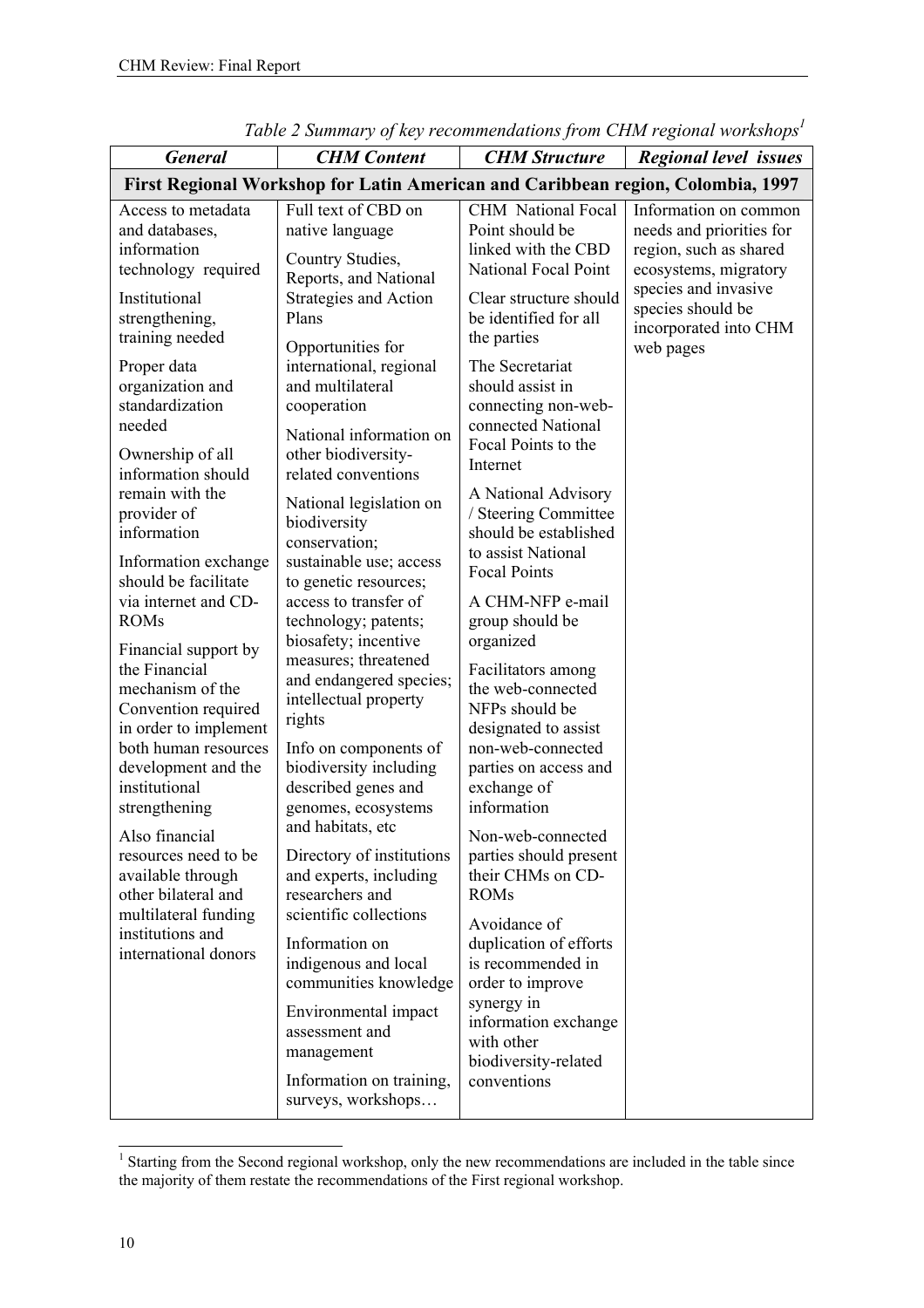| <b>General</b>                                                                                                                                                                                                                                                                                                                          | <b>CHM</b> Content                                                                                                                                                                                                                                                                           | <b>CHM Structure</b>                                                                                                                                                                                                                                                                                                     | <b>Regional level issues</b>                                                                                                                                                                                                                                                              |  |  |
|-----------------------------------------------------------------------------------------------------------------------------------------------------------------------------------------------------------------------------------------------------------------------------------------------------------------------------------------|----------------------------------------------------------------------------------------------------------------------------------------------------------------------------------------------------------------------------------------------------------------------------------------------|--------------------------------------------------------------------------------------------------------------------------------------------------------------------------------------------------------------------------------------------------------------------------------------------------------------------------|-------------------------------------------------------------------------------------------------------------------------------------------------------------------------------------------------------------------------------------------------------------------------------------------|--|--|
|                                                                                                                                                                                                                                                                                                                                         |                                                                                                                                                                                                                                                                                              |                                                                                                                                                                                                                                                                                                                          | Second Regional Workshop for Central and Eastern European region, Hungary, 1997                                                                                                                                                                                                           |  |  |
| Facilitate data-search<br>and information<br>exchange capabilities                                                                                                                                                                                                                                                                      | Case studies referring to<br>activities related to<br>CBD implementation                                                                                                                                                                                                                     | Secretariat news,<br>local news and<br>Regional Focal point<br>news should be                                                                                                                                                                                                                                            | Nominate CHN National<br>Focal Points by the end<br>of 1997                                                                                                                                                                                                                               |  |  |
| Development of joint<br>research programs<br>and training to meet<br>capacity building<br>needs                                                                                                                                                                                                                                         | Biodiversity-related<br>sectoral legislation<br>within the national<br>legislation framework                                                                                                                                                                                                 | incorporated into<br><b>CHM</b> structure                                                                                                                                                                                                                                                                                | <b>Make Focal Points</b><br>operational and nominate<br><b>Regional Focal Points</b><br>before the end of the<br>pilot phase                                                                                                                                                              |  |  |
|                                                                                                                                                                                                                                                                                                                                         | Spatial and temporal<br>information on the<br>biodiversity components<br>(distribution maps, GIS,<br>etc)                                                                                                                                                                                    |                                                                                                                                                                                                                                                                                                                          | <b>Thematic Focal Points</b><br>should be designated<br>according to regional<br>needs                                                                                                                                                                                                    |  |  |
|                                                                                                                                                                                                                                                                                                                                         |                                                                                                                                                                                                                                                                                              |                                                                                                                                                                                                                                                                                                                          | Development of<br><b>Regional Pilot Projects</b><br>should be considered as<br>priority for the region                                                                                                                                                                                    |  |  |
|                                                                                                                                                                                                                                                                                                                                         | Third Regional Workshop for Asian region, Malaysia, 1997                                                                                                                                                                                                                                     |                                                                                                                                                                                                                                                                                                                          |                                                                                                                                                                                                                                                                                           |  |  |
| Secretariat Focal<br>Point should be a<br>mediator in financial<br>arrangements between<br>source countries and<br>Parties making use of<br>genetic resources<br>Trans-regional<br>transfer of<br>information needed<br>Sharing of locally<br>developed software<br>needed<br>"Training of trainers"<br>on data management<br>is needed | Glossary of terms<br>List of developed<br>parties/donors<br>Financial mechanisms:<br>policy, strategy,<br>priorities and eligibility<br>criteria<br>Guidelines for enabling<br>activities<br>Second-level advanced<br>training on database-<br>web, GIS-web inter-<br>connectivity is needed | <b>Thematic Focal</b><br>Points should be<br>designated in the<br>following spheres:<br>Scientific<br>$\overline{a}$<br>Technical<br>$\overline{\phantom{0}}$<br>Technological<br>$\overline{a}$<br>Social-economic<br>$\overline{a}$<br>Cross-sectoral<br>issues<br>Suggest to nominate<br>Sub-Regional Focal<br>Points | Nominate CHN National<br>Focal Points before COP<br>IV<br>Make Focal Points<br>operational and nominate<br><b>Regional Focal Points</b><br>before the end of the<br>pilot phase<br>Development of<br><b>Regional Pilot Projects</b><br>should be considered as<br>priority for the region |  |  |
| Fourth Regional Workshop for African region, Kenya, 1998                                                                                                                                                                                                                                                                                |                                                                                                                                                                                                                                                                                              |                                                                                                                                                                                                                                                                                                                          |                                                                                                                                                                                                                                                                                           |  |  |
| Facilitate networking<br>of different<br>counterparts of<br>exchange centers<br>(national, regional,<br>specialized)                                                                                                                                                                                                                    | Translation of COP<br>and SBSTTA<br>documents into native<br>languages                                                                                                                                                                                                                       | At the next COP<br>meeting is it<br>necessary to establish<br>criteria and<br>guidelines for<br>designation of<br>Thematic Regional<br>Focal Points and<br>identify their<br>functions                                                                                                                                   | Assist national<br>counterparts to obtain<br>information on genetic<br>resources originated from<br>their respective countries<br>which are preserved ex-<br>situ in northern countries                                                                                                   |  |  |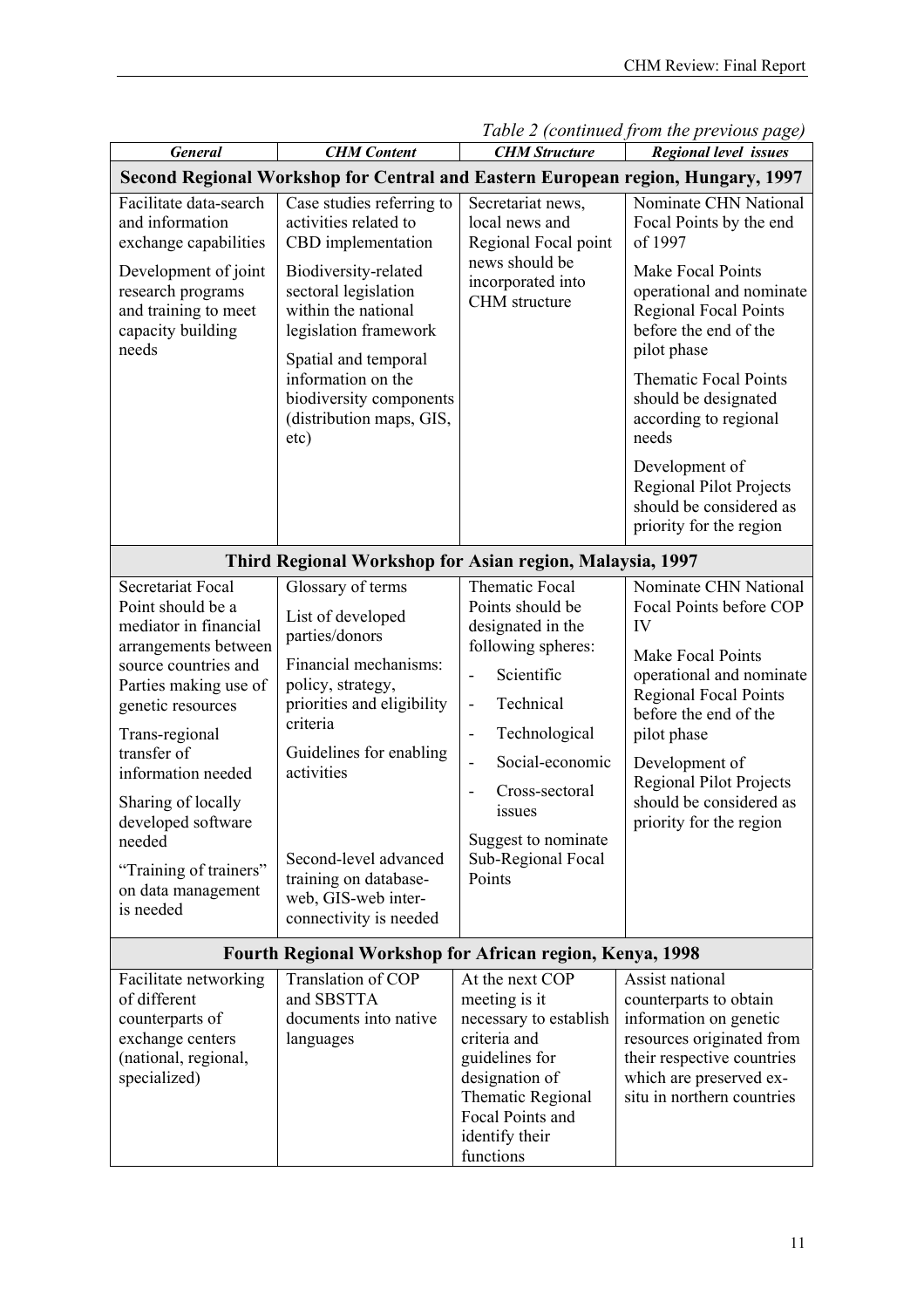| <b>Goals</b> and<br>objectives                                                                                                       | <b>Capacity needs</b>                                                                                                                                                                                                                                                                                                                                                                      | <b>Recommendations</b>                                                                         | <b>Role of CHM national focal</b><br>points and the Convention CHM                                                                                                                                                                                                                                                                                                                                                                                                                                                                                                                                                                                                                                                                                                                         |  |  |  |
|--------------------------------------------------------------------------------------------------------------------------------------|--------------------------------------------------------------------------------------------------------------------------------------------------------------------------------------------------------------------------------------------------------------------------------------------------------------------------------------------------------------------------------------------|------------------------------------------------------------------------------------------------|--------------------------------------------------------------------------------------------------------------------------------------------------------------------------------------------------------------------------------------------------------------------------------------------------------------------------------------------------------------------------------------------------------------------------------------------------------------------------------------------------------------------------------------------------------------------------------------------------------------------------------------------------------------------------------------------------------------------------------------------------------------------------------------------|--|--|--|
| Use of new information technologies to promote and facilitate                                                                        |                                                                                                                                                                                                                                                                                                                                                                                            |                                                                                                |                                                                                                                                                                                                                                                                                                                                                                                                                                                                                                                                                                                                                                                                                                                                                                                            |  |  |  |
|                                                                                                                                      | technical and scientific cooperation                                                                                                                                                                                                                                                                                                                                                       |                                                                                                |                                                                                                                                                                                                                                                                                                                                                                                                                                                                                                                                                                                                                                                                                                                                                                                            |  |  |  |
| Establish an<br>African regional<br><b>CHM</b>                                                                                       | Infrastructure,<br>expertise and<br>sustainability;<br>Greater sharing of<br>expertise and<br>resources                                                                                                                                                                                                                                                                                    | Begin the<br>development of an<br>Africa regional<br>clearing-house<br>mechanism               | The regional African CHM<br>should:<br>Provide expertise and training<br>for the region as a whole;<br>Provide a platform for more<br>effective regional exchange of<br>data; Provide information,<br>including guidelines,<br>indicators, projects, etc., to<br>assist with capacity-building in<br>the evaluation of monitoring<br>programs;<br>Establish regional discussion<br>forums to facilitate<br>cooperation;<br>Create a regional roster of<br>experts;<br>Monitor the level of<br>implementation and assist with<br>capacity and development of<br>national African CHMs.                                                                                                                                                                                                      |  |  |  |
| Protect,<br>document and<br>promote<br>indigenous and<br>traditional<br>knowledge<br>including their<br>innovations and<br>practices | Implement effective<br>legislation and<br>encourage cultures and<br>practices that protect<br>traditional and<br>indigenous knowledge;<br>Better legislation at the<br>national, subregional<br>and regional level;<br>Have indigenous and<br>local communities<br>benefit from their<br>knowledge;<br>Ascertain benefits<br>arising from the use of<br>traditional and local<br>knowledge | Implement<br>effective legislation<br>protecting<br>traditional and<br>indigenous<br>knowledge | CHM NFPs should:<br>Assist indigenous and local<br>communities to acquire and<br>use new information<br>technologies and integrate the<br>use of these technologies to<br>foster better communication<br>and protection of their<br>knowledge;<br>Assist with the documentation<br>of indigenous and local<br>communities' practices<br>through the use of modern<br>information technologies;<br>Promote the issue of<br>intellectual property rights and<br>protection of indigenous and<br>traditional knowledge;<br>Assist countries in raising<br>awareness of intellectual<br>property rights;<br>Work with the CBD thematic<br>focal point on indigenous and<br>local communities issues;<br>Share knowledge of<br>underlying social conditions,<br>i.e., poverty, population, etc. |  |  |  |

*Table 3. Conclusions of Africa regional meeting on the CHM (Kenya, April 2003)*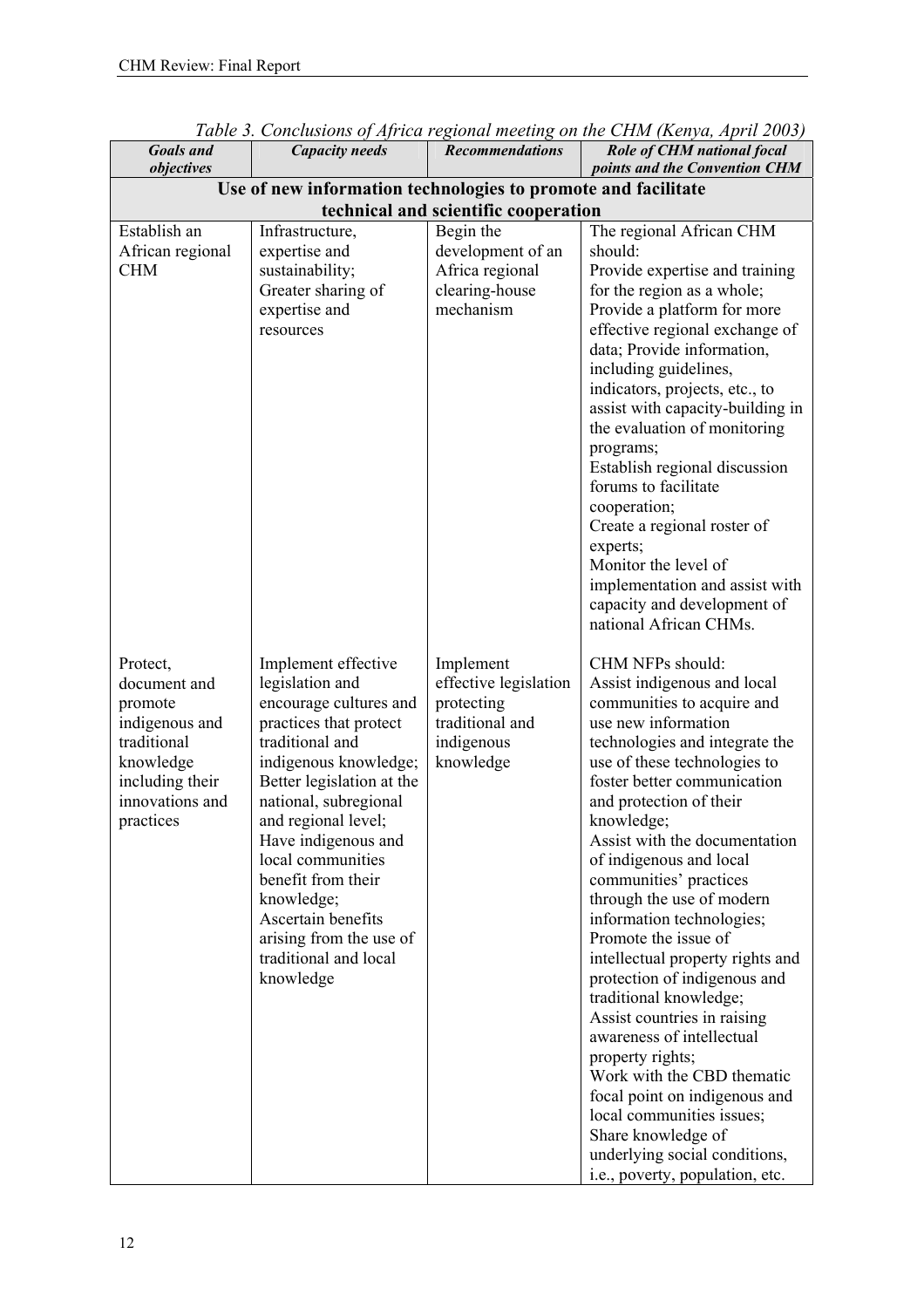| <b>Goals</b> and<br>objectives | <b>Capacity needs</b>                   | <b>Recommendations</b>                  | Role of CHM national focal<br>points and the Convention CHM     |
|--------------------------------|-----------------------------------------|-----------------------------------------|-----------------------------------------------------------------|
| <b>Better</b>                  | Capacity to evaluate                    | Restrict access                         | Make available information on                                   |
| management of                  | benefits in making                      | where necessary,                        | best practices and successful                                   |
| knowledge and                  | information available                   | especially to                           | case studies pertaining to                                      |
| information                    | in the public domain;                   | protect genetic                         | knowledge and information                                       |
|                                | Protect information                     | resources and                           | management, especially with                                     |
|                                | where necessary                         | knowledge,                              | regard to the programme areas                                   |
|                                |                                         | including                               | and cross cutting-areas of the                                  |
|                                |                                         | indigenous and                          | Convention;                                                     |
|                                |                                         | local community                         | Share expertise at the sub-                                     |
|                                |                                         | knowledge                               | regional and regional levels.                                   |
|                                |                                         | respecting                              |                                                                 |
|                                |                                         | indigenous and                          |                                                                 |
|                                |                                         | local community                         |                                                                 |
|                                |                                         | procedures;                             |                                                                 |
|                                |                                         | Implement<br>mechanism to               |                                                                 |
|                                |                                         | evaluate potential                      |                                                                 |
|                                |                                         | benefits and                            |                                                                 |
|                                |                                         | drawbacks of                            |                                                                 |
|                                |                                         | information in the                      |                                                                 |
|                                |                                         | public domain.                          |                                                                 |
|                                |                                         |                                         |                                                                 |
| Use alternative                | Evaluate alternative                    | Develop                                 | Optimize use of alternative                                     |
| and adaptive                   | and adaptive                            | mechanisms using                        | and adaptive technologies                                       |
| information                    | technologies                            | alternative and                         | (CD-ROM, fax, pamphlets,                                        |
| dissemination                  |                                         | adaptive                                | publications, radio, etc.) to                                   |
| mechanisms to<br>reach all     |                                         | technologies, in<br>conjunction with    | disseminate information to                                      |
| institutions and               |                                         | modern information                      | promote greater institutional<br>participation in collaborative |
| communities                    |                                         | technologies, to                        | projects.                                                       |
|                                |                                         | more effectively                        |                                                                 |
|                                |                                         | disseminate                             |                                                                 |
|                                |                                         | information.                            |                                                                 |
|                                |                                         |                                         |                                                                 |
| Ensure data                    | Have data and                           | Adhere to the use                       | Make available information on                                   |
| validity and                   | information serve                       | of common                               | common formats, protocols                                       |
| authentication                 | national level needs;                   | formats, protocols                      | and standards;                                                  |
|                                | Develop procedures to                   | and standards;                          | Use controlled vocabularies.                                    |
|                                | ensure validity, long-                  | identify best                           |                                                                 |
|                                | term availability and                   | national                                |                                                                 |
|                                | authentication of data                  | institutional setup                     |                                                                 |
|                                | and information;<br>Increase sharing of | to establish sharing<br>of information. |                                                                 |
|                                | information at the                      | The CHM should                          |                                                                 |
|                                | national, subregional                   | not act as a data                       |                                                                 |
|                                | and regional levels.                    | custodian.                              |                                                                 |
|                                |                                         |                                         |                                                                 |

*Table 3. (continued from the previous page)*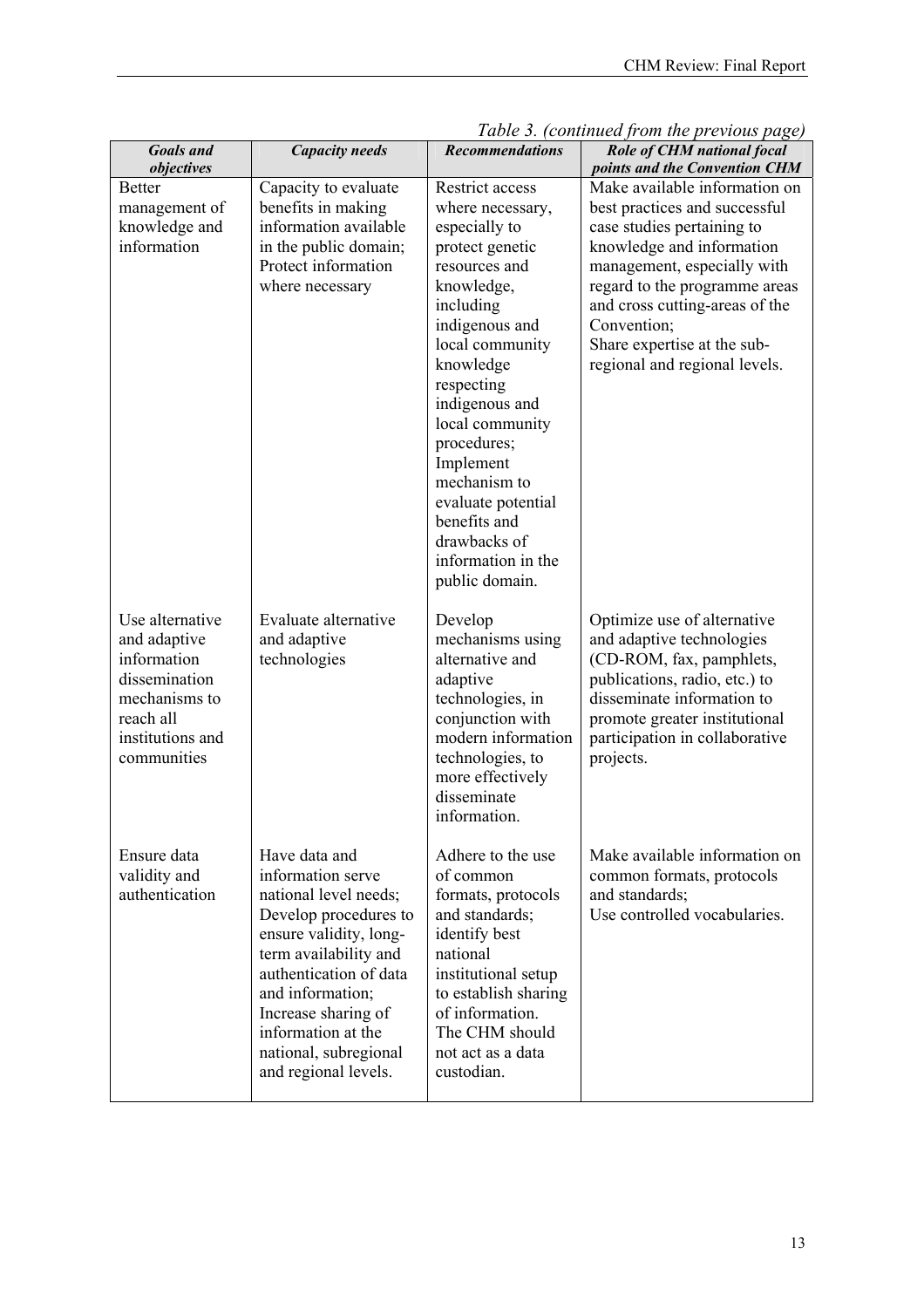| <b>Goals</b> and | <b>Capacity needs</b> | <b>Recommendations</b>                       | Twore 5. (communed ji one me previous page)<br><b>Role of CHM national focal</b> |
|------------------|-----------------------|----------------------------------------------|----------------------------------------------------------------------------------|
| objectives       |                       |                                              | points and the Convention CHM                                                    |
| Ensure the       | Training;             | Call on Parties to                           | Make available information on                                                    |
| availability and |                       | adequately fund national                     | funding opportunities at the                                                     |
| sustainability   | Access to new         | CHMs, and, where                             | national, subregional and                                                        |
| of the human     | information           | necessary, seek alternative                  | regional levels;                                                                 |
| and physical     | technologies and      | funding sources, either                      | Assist in the development of a                                                   |
| infrastructure   | expertise.            | internally or externally;                    | regional proposal to establish                                                   |
|                  |                       | <b>Encourage Parties to</b>                  | an African regional clearing-                                                    |
|                  |                       | internalize the CHM;                         | house mechanism to assist in                                                     |
|                  |                       | Use available and new                        | sustaining infrastructure;                                                       |
|                  |                       | funding mechanisms,                          | Promote more communication                                                       |
|                  |                       | including the GEF Enabling                   | among the CHM NFPs, the                                                          |
|                  |                       | Activities;                                  | Secretariat, other information                                                   |
|                  |                       | Undertake new needs                          | networks, research institutions                                                  |
|                  |                       | assessment survey with                       | and other stakeholders;                                                          |
|                  |                       | regards to programme areas                   | Promote the use of appropriate                                                   |
|                  |                       | of work in the Convention;                   | technologies and best                                                            |
|                  |                       | <b>Encourage the Government</b>              | practices.                                                                       |
|                  |                       | of Belgium to enlarge its                    |                                                                                  |
|                  |                       | partnering programme;                        |                                                                                  |
|                  |                       | Encourage other<br>Governments to follow the |                                                                                  |
|                  |                       |                                              |                                                                                  |
|                  |                       | example of the Government<br>of Belgium:     |                                                                                  |
|                  |                       | Invest in training to manage                 |                                                                                  |
|                  |                       | and disseminate                              |                                                                                  |
|                  |                       | information, how to create                   |                                                                                  |
|                  |                       | and manage web sites,                        |                                                                                  |
|                  |                       | listservs, databases;                        |                                                                                  |
|                  |                       | The CBD should work with                     |                                                                                  |
|                  |                       | donors and development                       |                                                                                  |
|                  |                       | partners to mobilize                         |                                                                                  |
|                  |                       | financial resources to                       |                                                                                  |
|                  |                       | establish CHM national                       |                                                                                  |
|                  |                       | focal points;                                |                                                                                  |
|                  |                       | Improve on the existing                      |                                                                                  |
|                  |                       | CBD roster to include                        |                                                                                  |
|                  |                       | capacity-building expertise;                 |                                                                                  |
|                  |                       | Recommend the                                |                                                                                  |
|                  |                       | identification of innovative                 |                                                                                  |
|                  |                       | approaches making more                       |                                                                                  |
|                  |                       | effective use of existing                    |                                                                                  |
|                  |                       | infrastructures;                             |                                                                                  |
|                  |                       | Identify partners at the                     |                                                                                  |
|                  |                       | national, subregional and                    |                                                                                  |
|                  |                       | international levels to                      |                                                                                  |
|                  |                       | organize capacity-building                   |                                                                                  |
|                  |                       | activities in support of the                 |                                                                                  |
|                  |                       | Convention's programme                       |                                                                                  |
|                  |                       | areas at the national,                       |                                                                                  |
|                  |                       | subregional and regional                     |                                                                                  |
|                  |                       | levels.                                      |                                                                                  |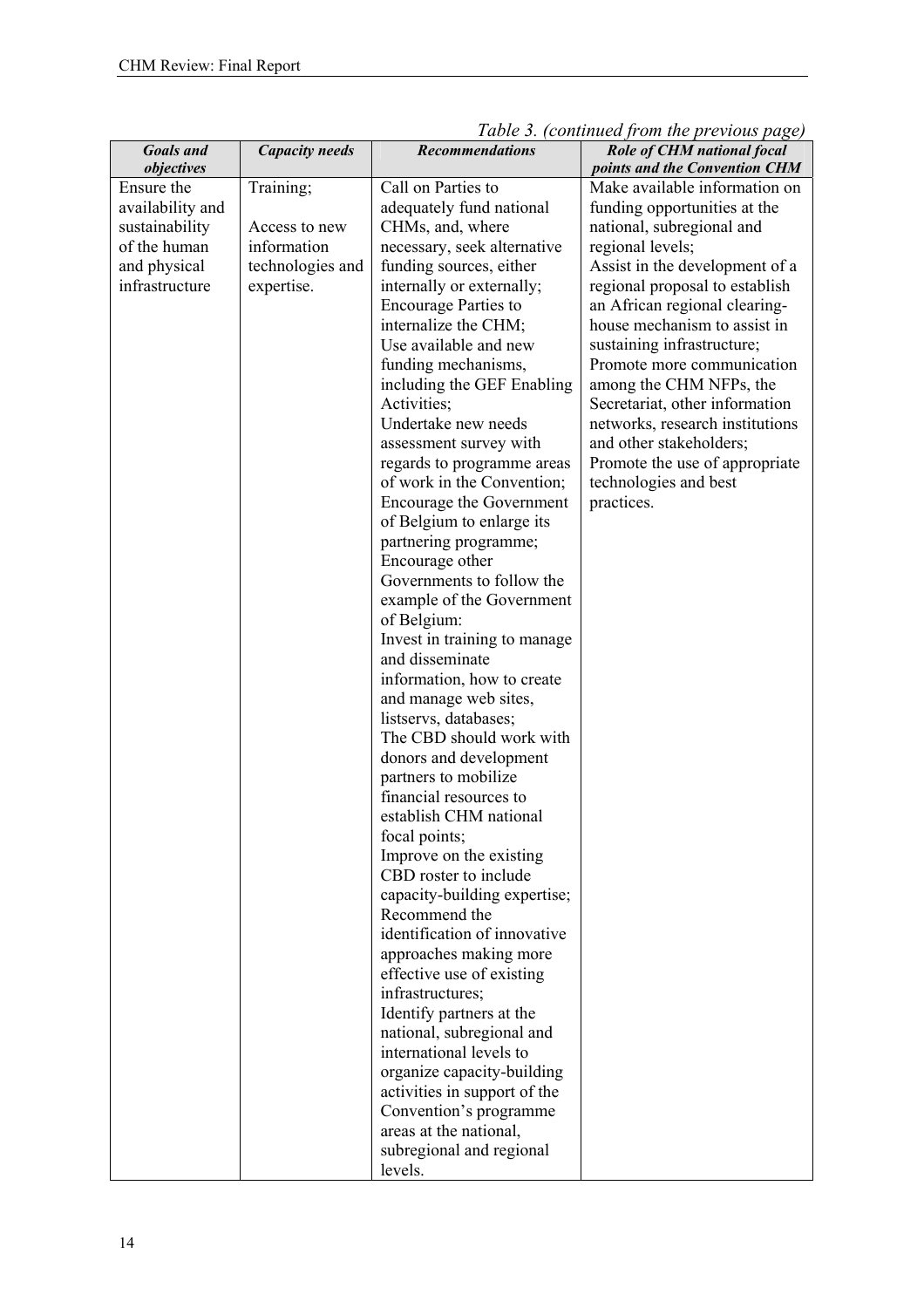| <b>Goals</b> and<br>objectives                                                        | <b>Capacity needs</b>                                                                                                               | <b>Recommendations</b>                                                                                                                                                                                                                                                               | Role of CHM national focal<br>points and the Convention CHM                                                                                                                                                                                                                                                                                                                                                    |
|---------------------------------------------------------------------------------------|-------------------------------------------------------------------------------------------------------------------------------------|--------------------------------------------------------------------------------------------------------------------------------------------------------------------------------------------------------------------------------------------------------------------------------------|----------------------------------------------------------------------------------------------------------------------------------------------------------------------------------------------------------------------------------------------------------------------------------------------------------------------------------------------------------------------------------------------------------------|
| Continue to                                                                           | Improve                                                                                                                             | Identify and make available                                                                                                                                                                                                                                                          | Identify institutional linkages                                                                                                                                                                                                                                                                                                                                                                                |
| encourage                                                                             | integration                                                                                                                         | information on institutional                                                                                                                                                                                                                                                         | and create communication                                                                                                                                                                                                                                                                                                                                                                                       |
| synergy and                                                                           | among different                                                                                                                     | sectors;                                                                                                                                                                                                                                                                             | channels among these                                                                                                                                                                                                                                                                                                                                                                                           |
| collaboration                                                                         | institutional                                                                                                                       | Encourage the                                                                                                                                                                                                                                                                        | institutions;                                                                                                                                                                                                                                                                                                                                                                                                  |
| among different                                                                       | sectors;                                                                                                                            | establishment of                                                                                                                                                                                                                                                                     | Act as a portal to existing                                                                                                                                                                                                                                                                                                                                                                                    |
| networks and                                                                          | Improve                                                                                                                             | memoranda of cooperation                                                                                                                                                                                                                                                             | networks and initiatives;                                                                                                                                                                                                                                                                                                                                                                                      |
| other relevant                                                                        | harmonization                                                                                                                       | with organizations and                                                                                                                                                                                                                                                               | Assist in the harmonization of                                                                                                                                                                                                                                                                                                                                                                                 |
| Conventions                                                                           | of programs and<br>information;<br>Highlight<br>unique role of<br>the CHM<br>through<br>collaborative<br>initiatives.               | other appropriate<br>institutions toward this<br>goal;<br>Elucidate the relationship<br>among different networks<br>as an item of discussing in<br>capacity-building<br>workshops and make<br>available operational                                                                  | information among<br>Conventions, collaborate with<br>NFPs and national networks<br>capacity-building initiatives;<br>Foster collaborative initiatives<br>among conventions' clearing-<br>house mechanisms and/or<br>national focal points;<br>Use the framework of existing                                                                                                                                   |
|                                                                                       |                                                                                                                                     | policies and procedures for<br>each network and<br>initiatives;<br>Encourage Parties to use<br>institutional name to<br>identify NFPs and identify<br>contact person.                                                                                                                | networks such as UNEP<br>Infoterra and other similar<br>initiatives to maximize<br>resource use and eliminate<br>duplication of effort                                                                                                                                                                                                                                                                         |
| Develop and<br>share metadata<br>between<br>institutions and<br>organizations         | Development of<br>metadata<br>standards at the<br>national,<br>subregional and<br>regional levels.                                  | Review available metadata<br>standards, and recommend<br>adherence to common<br>standards;<br>Use the regional CHM<br>network to develop<br>subregional and regional<br>metadata and standards.                                                                                      | Make national metadata<br>publicly available;<br>Make use of controlled<br>vocabularies;<br>Develop metadata to describe<br>national programs;<br>Make use of existing metadata<br>standards and software for<br>creating metadata;<br>Use metadata to assist in the<br>harmonization and<br>rationalization of information<br>among different NFPs,<br>institutions, conventions<br>networks and initiatives. |
| Increase support<br>and use of the<br>CHM through<br>public-<br>awareness<br>programs | Increase<br>awareness and<br>participation by<br>policy makers<br>and<br>stakeholders;<br>Sustain public-<br>awareness<br>programs. | Develop a national inter-<br>institutional team to<br>increase awareness to<br>policy makers;<br>Develop and operationalize<br>a national and regional<br>clearing-house awareness<br>programme, emphasizing<br>the role of the CHM in<br>technical and scientific<br>collaboration. | Increase proactiveness of<br>CHM NFPs;<br>Take initiatives;<br>Parties with well established,<br>active CHMs should present<br>case studies for the region on<br>CHM development and<br>responsibilities;<br>National CHMs should make<br>available a working model for<br>the development of CHMs;                                                                                                            |

*Table 3. (continued from the previous page)*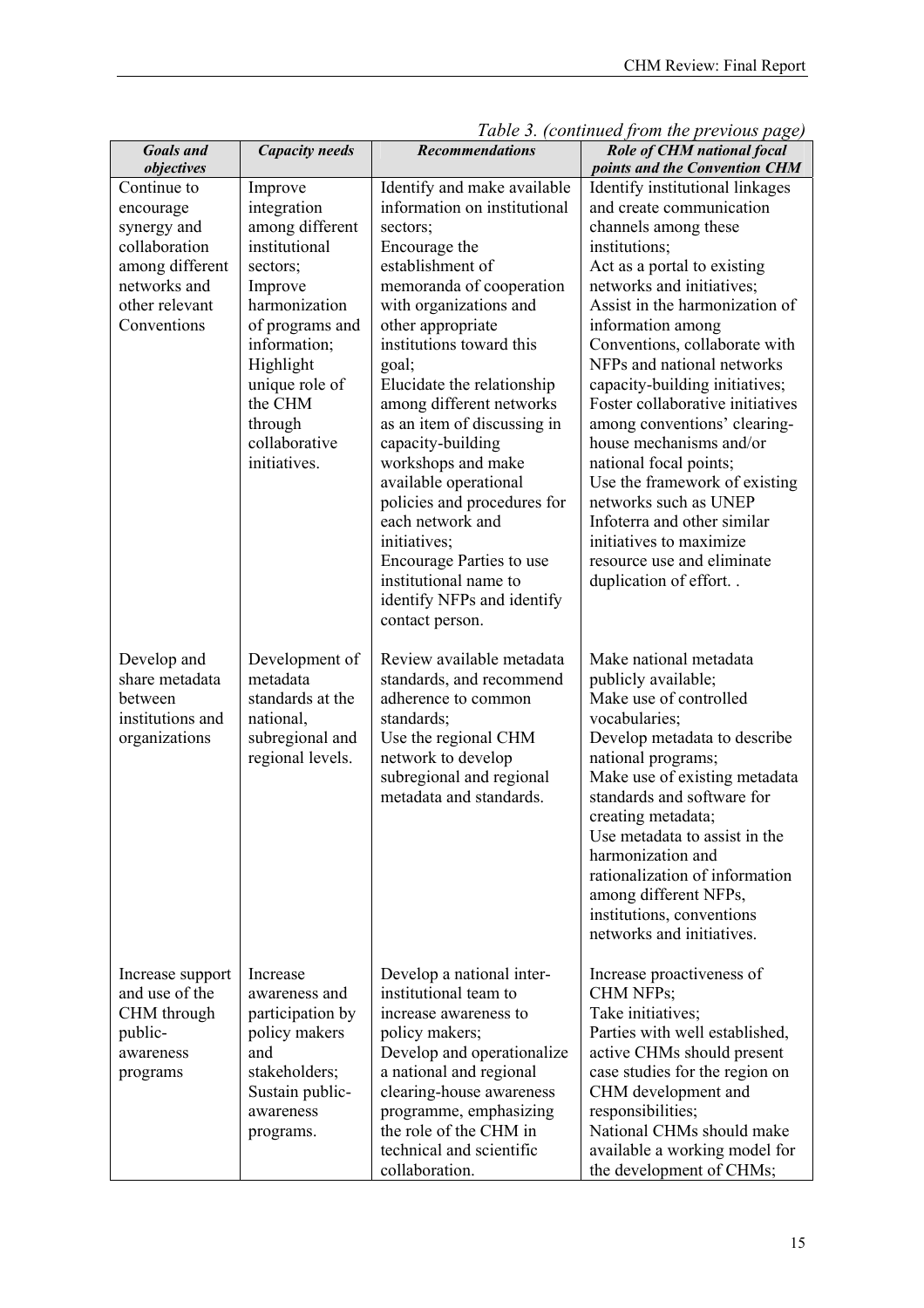|                             |                       |                                                                        | Table 5. (communed from the previous page)                         |
|-----------------------------|-----------------------|------------------------------------------------------------------------|--------------------------------------------------------------------|
| <b>Goals and objectives</b> | <b>Capacity needs</b> | <b>Recommendations</b>                                                 | <b>Role of CHM national focal</b><br>points and the Convention CHM |
|                             |                       |                                                                        | Generate activities of shared                                      |
|                             |                       |                                                                        |                                                                    |
|                             |                       |                                                                        | interest;                                                          |
|                             |                       |                                                                        | Increase awareness of data                                         |
|                             |                       |                                                                        | collected and made available;                                      |
|                             |                       |                                                                        | Cooperate with the                                                 |
|                             |                       |                                                                        | Secretariat's public-awareness                                     |
|                             |                       |                                                                        | and education programme to                                         |
|                             |                       |                                                                        | increase awareness of national                                     |
|                             |                       |                                                                        | CHM activities and needs;                                          |
|                             |                       |                                                                        | Show what the CHM can offer                                        |
|                             |                       |                                                                        | and showcase/market its                                            |
|                             |                       |                                                                        | products;                                                          |
|                             |                       |                                                                        | Articulate links with other                                        |
|                             |                       |                                                                        | networks to Parties and                                            |
|                             |                       |                                                                        | stakeholders;                                                      |
|                             |                       |                                                                        | Publish a guide or manual on                                       |
|                             |                       |                                                                        | the activities of the CHM to                                       |
|                             |                       |                                                                        | promote greater awareness.                                         |
| Greater synergies           | Need to improve       | Improve communication                                                  | Encourage collaboration and                                        |
| and collaboration           | institutional         | and share resources                                                    | joint work;                                                        |
| between national            | cooperation           | between national CHMs                                                  | Share expertise and resources                                      |
| CHMs and                    |                       | and biosafety-clearing-                                                | whenever possible;                                                 |
| biosafety-clearing-         |                       | houses whenever                                                        | Share infrastructure whenever                                      |
| houses                      |                       | possible                                                               | possible.                                                          |
|                             |                       | Regional needs to implement effectively recommendations related to the |                                                                    |
|                             |                       | thematic areas and cross-cutting issues of the convention              |                                                                    |
| Establish                   | Infrastructure to     | Synergize activities with                                              | Work with international                                            |
| partnerships with           | participate           | international thematic                                                 | thematic focal points to                                           |
| international               | equitably in          | focal points,                                                          | establish joint initiatives and                                    |
| thematic focal              | programme             | intergovernmental                                                      | work programmes with and                                           |
| points,                     | areas of the          | organizations, the                                                     | among international thematic                                       |
| intergovernmental           | Convention.           | private sector and non-                                                | focal points.                                                      |
| organizations, the          |                       | governmental                                                           |                                                                    |
| private sector and          |                       | organizations.                                                         |                                                                    |
| non-governmental            |                       |                                                                        |                                                                    |
| organizations.              |                       |                                                                        |                                                                    |
|                             |                       |                                                                        |                                                                    |
| Assist countries to         | Required              | Establish working                                                      | National CHM NFPs should                                           |
| participate in              | expertise;            | relationships with the                                                 | work with the Convention                                           |
| managing invasive           | Access to             | GISP within the work                                                   | clearing-house mechanism to                                        |
| alien species,              | invasive alien        | programme of the GISP                                                  | establish working partnerships                                     |
| particularly within         | species               | and international                                                      | with the GISP to implement                                         |
| the work                    | information;          | thematic focal point;                                                  | information exchange systems                                       |
| programme of the            | Access to case        | Use and/or develop                                                     | and join the emerging global                                       |
| Convention and the          | studies.              | mechanisms to identify                                                 | invasive species information                                       |
| GISP and other              |                       | invasive alien species.                                                | network;                                                           |
| similar initiatives         |                       |                                                                        |                                                                    |
|                             |                       |                                                                        |                                                                    |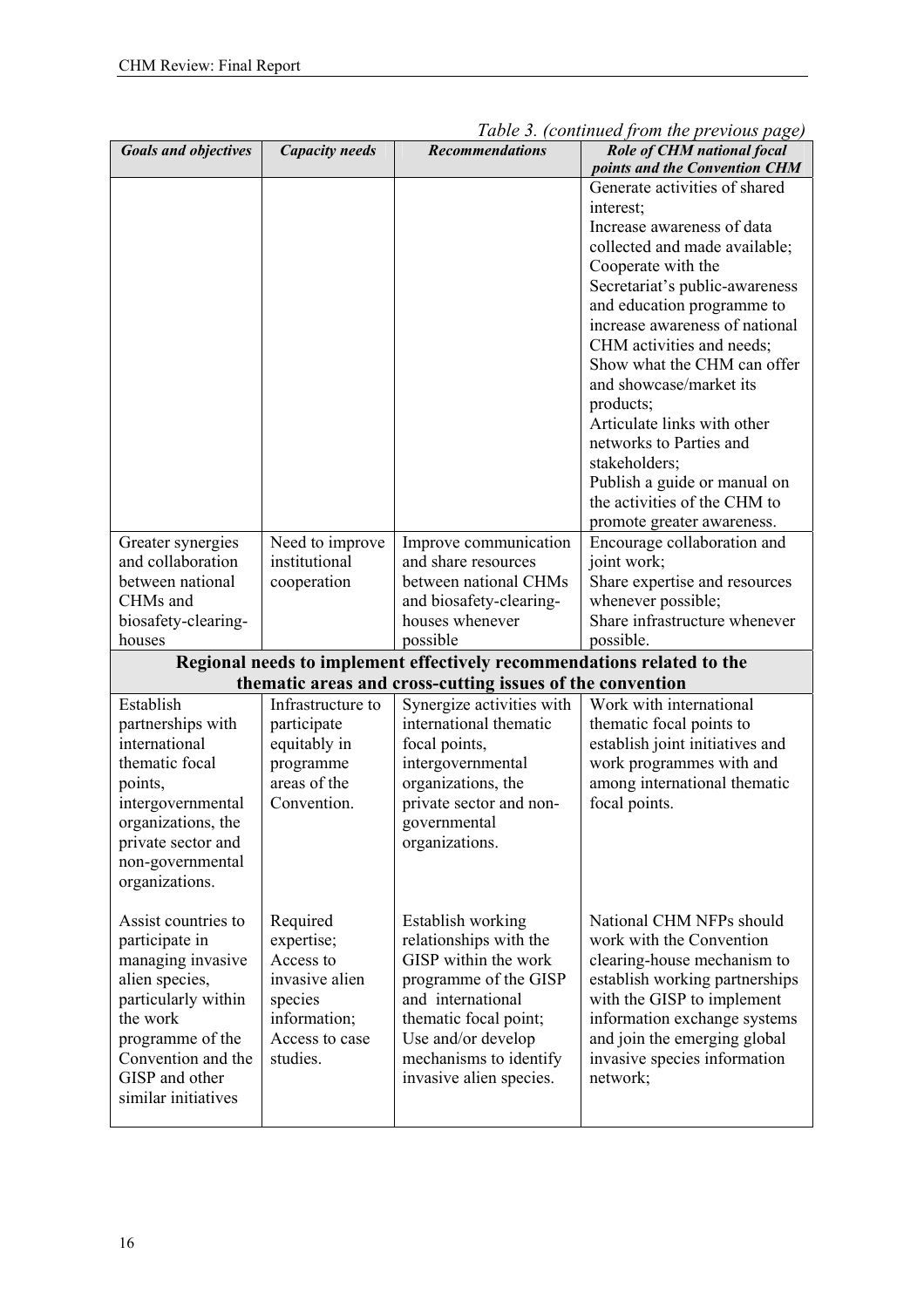| <b>Goals and objectives</b>                                                                                                                                               | <b>Capacity needs</b>                                                                                                                                               | <b>Recommendations</b>                                                                                                                                                                                                                                                             | ruote s. (communeu ji ont me previous page)<br><b>Role of CHM national focal</b>                                                                                                                                                                                                                                                                                                                                                                                                                                                                                                                                                                                   |
|---------------------------------------------------------------------------------------------------------------------------------------------------------------------------|---------------------------------------------------------------------------------------------------------------------------------------------------------------------|------------------------------------------------------------------------------------------------------------------------------------------------------------------------------------------------------------------------------------------------------------------------------------|--------------------------------------------------------------------------------------------------------------------------------------------------------------------------------------------------------------------------------------------------------------------------------------------------------------------------------------------------------------------------------------------------------------------------------------------------------------------------------------------------------------------------------------------------------------------------------------------------------------------------------------------------------------------|
| Cooperate with<br><b>BirdLife</b><br>International, and<br>other national and<br>international non-<br>governmental                                                       | Develop human<br>and physical<br>infrastructure, to<br>use BirdLife's<br>and other<br>sources and                                                                   | Establish partnerships<br>with BirdLife<br>International, and other<br>similar initiatives,<br>particularly in support of<br>the Convention's                                                                                                                                      | points and the Convention CHM<br>Work with the clearing-house<br>mechanism and GISP to<br>identify experts and implement<br>capacity-building initiatives;<br>Work with the GISP to<br>improve access to the Internet<br>and new information<br>technologies in support of<br>work to identify and manage<br>invasive alien species.<br>Make BirdLife International<br>information available through<br>national CHMs;<br>Cooperate with BirdLife<br>International, and other similar<br>initiatives, to support national                                                                                                                                          |
| organizations to<br>use its information<br>resources in<br>support of the<br>programme areas<br>and cross-cutting<br>issues of the<br>Convention at the<br>national level | information                                                                                                                                                         | programme areas and<br>cross-cutting issues.                                                                                                                                                                                                                                       | programmes of the<br>Convention;<br>Work with BirdLife<br>International, and other similar<br>initiatives, in the development<br>of local, national, subregional<br>and regional networks;<br>Request non-governmental<br>organizations to facilitate the<br>nomination of a representative<br>to work with national CHM<br>NFP <sub>s</sub> .                                                                                                                                                                                                                                                                                                                     |
| Work with the<br>Africa<br>Environment<br>Information<br>Network and other<br>relevant network<br>initiatives to share<br>resources and<br>increase national<br>capacity  | Develop<br>institutional<br>capacities;<br>Encourage<br>harmonization<br>of efforts;<br>Assist in<br>integrating data<br>and information<br>in decision-<br>making. | Collaborate with the<br>Africa Environment<br><b>Information Network</b><br>and other relevant<br>network initiatives in<br>areas related to the<br>programme areas of the<br>Convention;<br>Implement joint<br>programs;<br>Jointly organize<br>capacity-building<br>initiatives. | Establish formal links between<br>national CHMs and the Africa<br><b>Environment Information</b><br>Network and other relevant<br>network initiatives and request<br>the CHM of the Convention to<br>establish formal links with the<br>Africa Environment<br>Information Network and other<br>relevant network initiaves;<br>Collaborate in the<br>development of databases and<br>information systems in Africa<br>and work to harmonize the<br>information in these systems;<br>Collaborate in the<br>development and maintenance<br>of a data exchange platform,<br>including formats, standards<br>and protocols, database<br>architecture and infrastructure |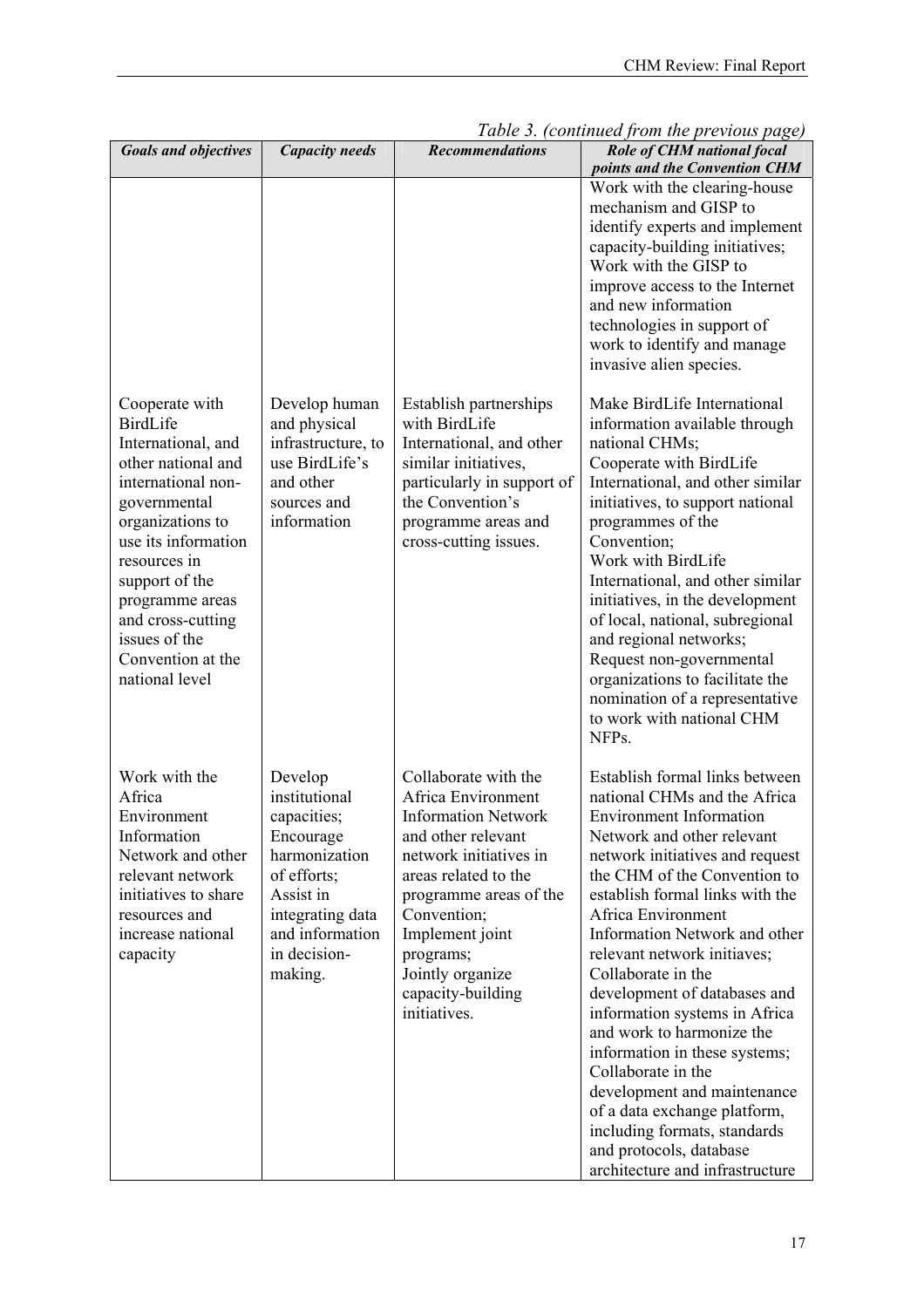| <b>Goals and objectives</b>          | <b>Capacity needs</b>     | <b>Recommendations</b>                          | Tuble 5. (Communed J. ont the previous page)<br><b>Role of CHM national focal</b>                                                                                                                                                                                                                                                        |
|--------------------------------------|---------------------------|-------------------------------------------------|------------------------------------------------------------------------------------------------------------------------------------------------------------------------------------------------------------------------------------------------------------------------------------------------------------------------------------------|
|                                      |                           |                                                 | points and the Convention CHM                                                                                                                                                                                                                                                                                                            |
|                                      |                           |                                                 | National CHM NFPs and the<br>CBD CHM should work with<br>the Africa Environment<br>Information Network and other<br>relevant network initiaves to<br>establish the CHM regional<br>network;<br>Foster links with the NEPAD<br>through the Africa<br><b>Environment Information</b><br>Network and other relevant<br>network initiatives. |
| Establish                            | Improved                  | National CHM NFPs                               | Work with the NEPAD to                                                                                                                                                                                                                                                                                                                   |
| partnerships with                    | infrastructure;           | should formalize                                | improve information                                                                                                                                                                                                                                                                                                                      |
| the NEPAD and<br>other similar       | Improved<br>institutional | partnerships with the<br>NEPAD, particularly in | management and exchange;<br>Work with the NEPAD in the                                                                                                                                                                                                                                                                                   |
| initiatives                          | capacities.               | the area of information                         | development and use of                                                                                                                                                                                                                                                                                                                   |
|                                      |                           | management.                                     | metadata and controlled                                                                                                                                                                                                                                                                                                                  |
|                                      |                           |                                                 | vocabularies;                                                                                                                                                                                                                                                                                                                            |
|                                      |                           |                                                 | Work with the NEPAD to                                                                                                                                                                                                                                                                                                                   |
|                                      |                           |                                                 | improve access to new                                                                                                                                                                                                                                                                                                                    |
| Fufil the goals of                   | Develop                   | Adapt the CHM                                   | information technologies.<br>Draft country-specific CHM                                                                                                                                                                                                                                                                                  |
| the CHM strategic                    | infrastructure            | strategic plan objectives                       | strategic plans;                                                                                                                                                                                                                                                                                                                         |
| plan at the national                 | required to               | for the national level,                         | Use the national CHM                                                                                                                                                                                                                                                                                                                     |
| level                                | implement                 | emphasizing the                                 | strategic plans as a guide for                                                                                                                                                                                                                                                                                                           |
|                                      | effectively the           | importance of the                               | activities and projects;                                                                                                                                                                                                                                                                                                                 |
|                                      | CHM strategic             | second and third                                | <b>Encourage the Convention</b>                                                                                                                                                                                                                                                                                                          |
|                                      | plan.                     | objectives (information<br>exchange and network | Secretariat to develop the new<br>toolkit in line with the                                                                                                                                                                                                                                                                               |
|                                      |                           | development) to the first                       | development of national CHM                                                                                                                                                                                                                                                                                                              |
|                                      |                           | objective (promotion of                         | strategies.                                                                                                                                                                                                                                                                                                                              |
|                                      |                           | technical and scientific                        |                                                                                                                                                                                                                                                                                                                                          |
|                                      |                           | collaboration.)                                 |                                                                                                                                                                                                                                                                                                                                          |
| Implement                            | Develop human             | Promote the                                     | National CHM NFPs and the                                                                                                                                                                                                                                                                                                                |
| paragraph 1 of                       | and physical              | establishment of CHM                            | CBD CHM should assist<br>countries without CHM NFPs                                                                                                                                                                                                                                                                                      |
| decision VI/18,<br>which invites     | infrastructure            | NFPs in all African<br>countries;               | and websites to find sources of                                                                                                                                                                                                                                                                                                          |
| Parties to establish                 |                           | Promote the                                     | funding or partnerships;                                                                                                                                                                                                                                                                                                                 |
| or strengthen                        |                           | development of websites                         | Offer advice on technical                                                                                                                                                                                                                                                                                                                |
| national,                            |                           | in all African CHM                              | issues;                                                                                                                                                                                                                                                                                                                                  |
| subregional or                       |                           | NFPs.                                           | Offer advice on information                                                                                                                                                                                                                                                                                                              |
| regional focal                       |                           |                                                 | management.                                                                                                                                                                                                                                                                                                                              |
| points for the                       |                           |                                                 |                                                                                                                                                                                                                                                                                                                                          |
| clearing-house<br>mechanism, if they |                           |                                                 |                                                                                                                                                                                                                                                                                                                                          |
| have not done so                     |                           |                                                 |                                                                                                                                                                                                                                                                                                                                          |
| already                              |                           |                                                 |                                                                                                                                                                                                                                                                                                                                          |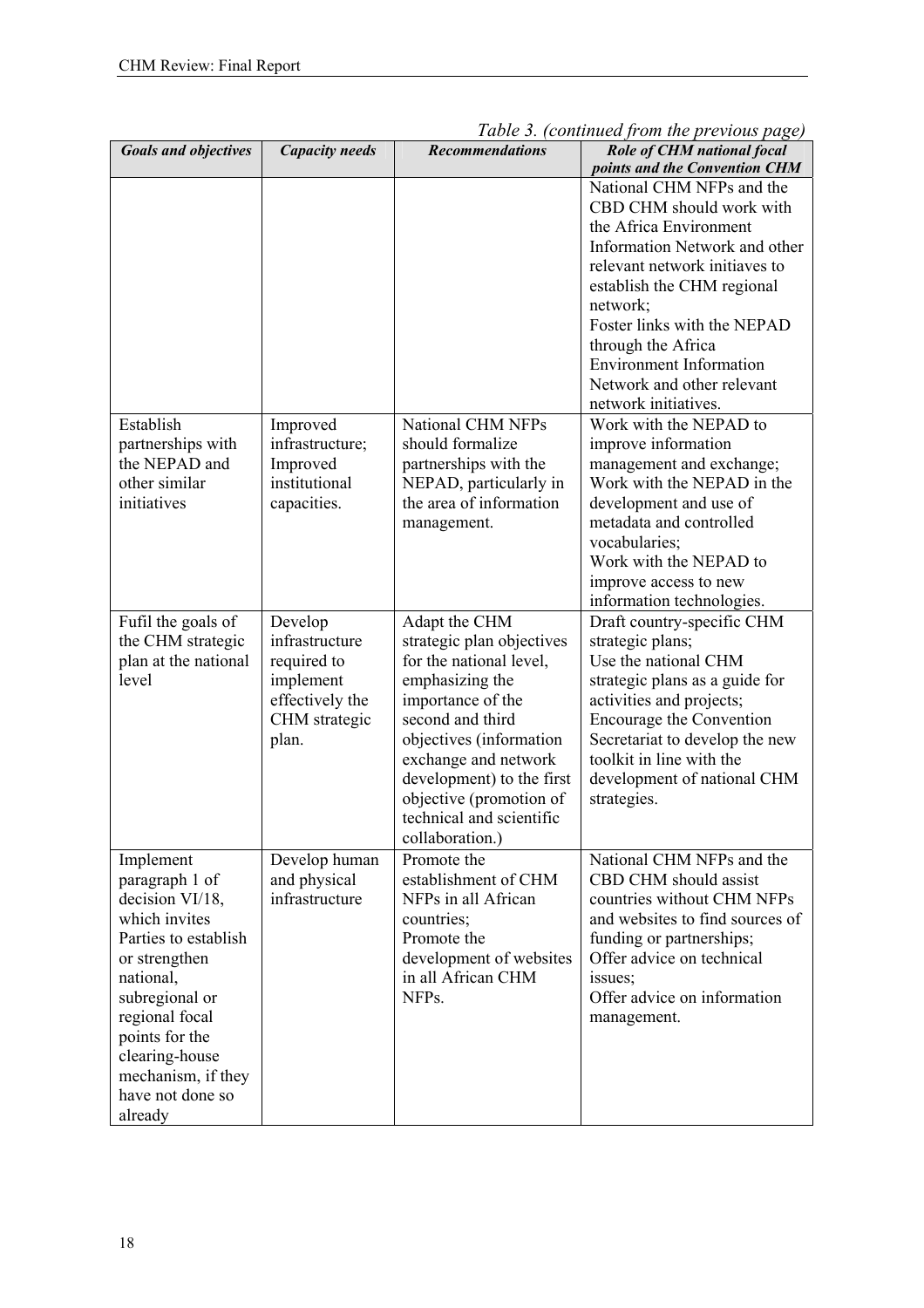At the end of this section, to go over the main achievements of the CHM so far, it is worth mentioning the following activities undertaken towards three main goals (see Table 4). The table does not include all the spheres of scientific and technical cooperation but rather is a summary of the Secretariat's efforts towards the implementation of the CHM Strategic Plan and Matrix of Work.

| $G$ o a l                                                                          | Accomplishments                                                                                                                                                                                                                                                                                                                                                                                                                                                                                                                                                                                                                                                                                                                                                                                                                                                |
|------------------------------------------------------------------------------------|----------------------------------------------------------------------------------------------------------------------------------------------------------------------------------------------------------------------------------------------------------------------------------------------------------------------------------------------------------------------------------------------------------------------------------------------------------------------------------------------------------------------------------------------------------------------------------------------------------------------------------------------------------------------------------------------------------------------------------------------------------------------------------------------------------------------------------------------------------------|
| #1: Promotion<br>and facilitation<br>of scientific and<br>technical<br>cooperation | Collaborating with GISP on the implementation of a Global<br>п<br><b>Invasive Species Information Network</b><br>Drafting with GISP "Building a Global Invasive Species<br>Ξ<br>Information Network" document. First draft completed. Second<br>draft completed.<br>Discussing with the Belgian CHM focal point the mechanisms and<br>п<br>training programs for the transfer of expertise to developing areas.<br>Discussed surveys on information access with UNDP<br>Established MoC with the GEF/UNEP Sustainable Alternatives<br>٠<br><b>Network</b><br>Discussing a protected areas/marine and coastal protected areas<br>٠<br>project with WCMC<br>Established MoC with UNEP-WCMC in support of Decision VI/18<br>٠<br>to commission a review to assess the current and potential role of<br>the CHM in promoting technical and scientific cooperation. |
| #2:<br>Information<br>exchange                                                     | Using the Dublin Core as the metadata standard for the CHM and<br>٠<br>BCH web pages.<br>Constituted a core group to examine the issue of metadata.<br>п<br>Working with experts to develop metadata guidelines.<br>٠<br>Organized and convened an Informal Meeting on formats,<br>п<br>protocols and standards for improved exchange of biodiversity-<br>related information.<br>Signed MoC with the GEF/UNEP Sustainable Alternatives<br>п<br>Network on further information dissemination on new green<br>technologies<br>Has requested assistance from IAC to ascertain if mirror sites are<br>п<br>still required.                                                                                                                                                                                                                                        |
| #3: Network<br>development                                                         | New CHM Brochure published<br>п<br>Launch of new web site<br>Developed automatic news dissemination mechanism<br>п<br>Developing new mechanisms for the public to communicate with<br>٠<br>the CBD Secretariat<br>Programs and issues page revised and updated<br>п<br>Paper on synergies and differences between the CHM and the BCH<br>being drafted<br>Two established international thematic focal points: Global<br>п<br>Invasive Species Program and Global Taxonomy Initiative<br>Drafted communications plan for the Secretariat<br>п                                                                                                                                                                                                                                                                                                                  |

*Table 4. Main achievements to date on the global CHM network*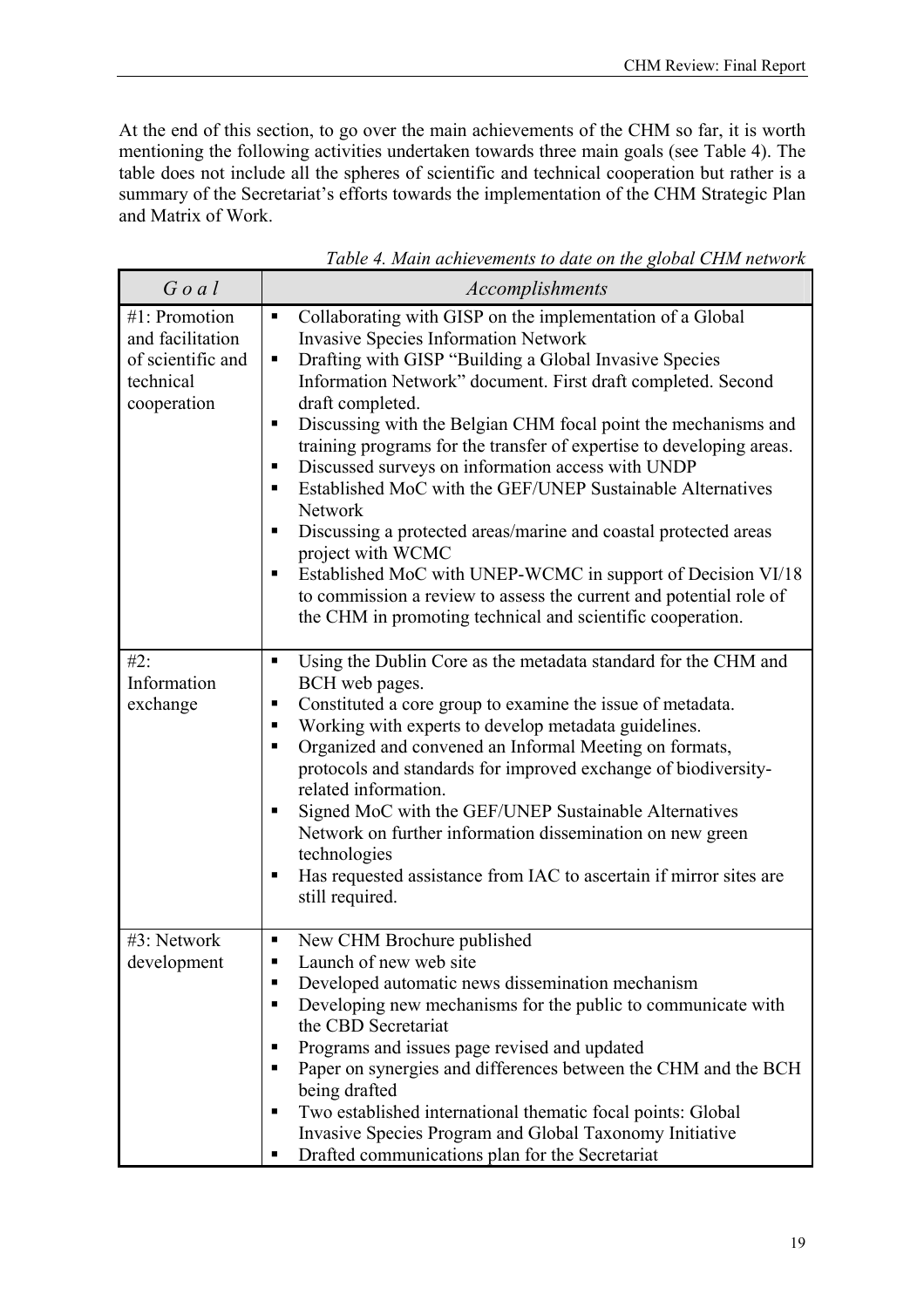|             | Tuble 4 (continued from previous page)                                                                                     |
|-------------|----------------------------------------------------------------------------------------------------------------------------|
| $G$ o a l   | Accomplishments                                                                                                            |
| #3: Network | Assistance to the implementation of the Pilot Phase of the<br>п                                                            |
| development | Biosafety Clearing House, started on April, 2001.                                                                          |
| (continued) | Developed Toolkit for use with the Biosafety Clearing-House<br>П                                                           |
|             | CHM Toolkit being developed in collaboration with the European<br>٠                                                        |
|             | Community, the Governments of Belgium and the Netherlands and                                                              |
|             | the Global Biodiversity Information Facility                                                                               |
|             | Organized regular meetings of Informal Advisory Committee                                                                  |
|             | which led to a set of concrete recommendations                                                                             |
|             | Four Regional Workshops for the Latin American and Caribbean<br>п                                                          |
|             | region, Central and Eastern European region, Asian region and                                                              |
|             | African region. A new cycle of regional CHM meetings started in                                                            |
|             | 2003                                                                                                                       |
|             | Finalized an MoU with GISP to act as a thematic focal point.<br>п                                                          |
|             | Organized and convened a meeting with GISP to discuss<br>٠                                                                 |
|             | development of platform for Global Invasive Species Network                                                                |
|             | Joined the GISP Information Management Committee as co-Chair<br>٠                                                          |
|             | Participated in GISP capacity building workshop in Latin America.                                                          |
|             | Establishment of (1) Global Taxonomy Initiative (GTI); (2) Global<br>٠                                                     |
|             | Invasive Species Program (GISP); (3) NatureServe and (4) Birdlife                                                          |
|             | International as international thematic focal points.                                                                      |
|             | Discussing with Indigenous groups the establishment of an<br>п                                                             |
|             | indigenous thematic focal point pursuant to Article $8(j)$                                                                 |
|             | Assisted in the organization and presentation of a joint BCH/CHM<br>٠                                                      |
|             | regional capacity-building workshop in Africa.                                                                             |
|             | Assisted in the organization of and participated in the Southern<br>٠                                                      |
|             | Africa Regional Training Workshop on the Establishment and                                                                 |
|             | Operationalization of the Commonwealth Knowledge Network and                                                               |
|             | the Convention on Biological Diversity Clearing-house Mechanism                                                            |
|             | Participated in Regional Biosafety Capacity Building Workshops<br>٠                                                        |
|             | in Africa, Latin America and Asia                                                                                          |
|             | Additional capacity-building workshops planned for Africa,                                                                 |
|             | GRULAC, CEE and Asia. Ongoing discussion on organization of                                                                |
|             | joint GRULAC workshop with IABIN and joint CEE workshop                                                                    |
|             | with the European Community                                                                                                |
|             | A new CHM web site based on XML and database technologies<br>п                                                             |
|             | and added metadata to all pages. Also the web site will be                                                                 |
|             | presented in all six UN languages                                                                                          |
|             | Incorporation of the "Second National Report Analyzer" within the<br>٠                                                     |
|             | web site                                                                                                                   |
|             | A Financial Resources and Mechanism Cooperation Projects                                                                   |
|             | Database developed within the CHM web site.                                                                                |
|             | A developed controlled vocabulary and adoption of Dublin Core as<br>٠                                                      |
|             | the metadata standard                                                                                                      |
|             | п                                                                                                                          |
|             | Development of an updated CHM toolkit including new standards,                                                             |
|             | metadata recommendations and information exchange protocols.<br>Dovelopment of the structured veceshuleries for public use |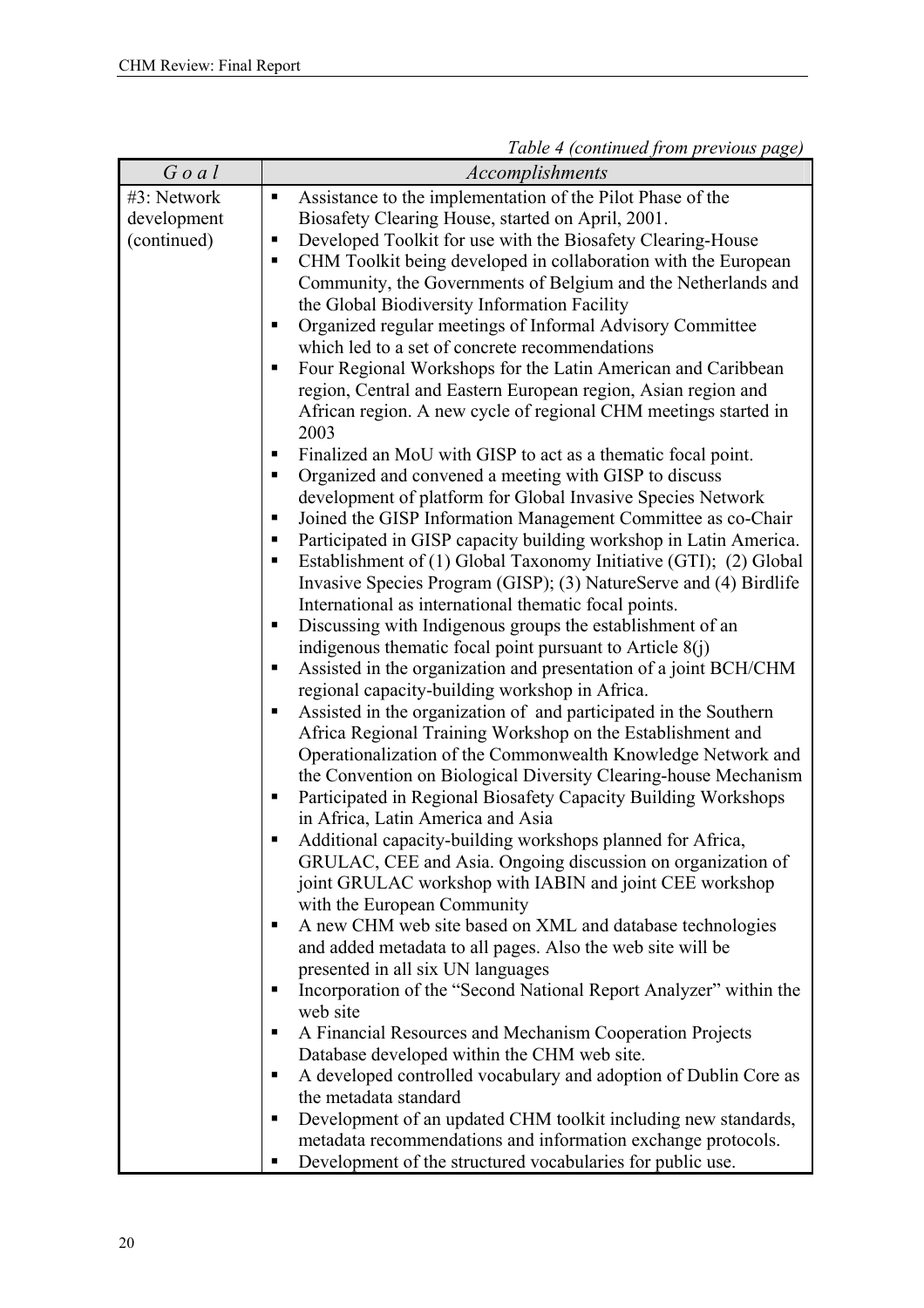# **1.2. UNEP-WCMC CHM Review Project**

In October 2002, UNEP-WCMC initiated a one-year project on Research on Clearing House Mechanism Development (afterwards "CHM Review" Project) mainly aimed at:

- 1. Systematic review of national-level implementation of the CHM, with a view to developing recommendations that will lead to improvements in national implementation of the CHM through more targeted sharing of experience and active seeking of synergies.
- 2. Assessment of the extent to which national biodiversity information networks are integrated with national CHM development and implementation, also taking account of the former UNEP Biodiversity Data Management project and the benefits that could be achieved by providing an effective link between this approach and CHM implementation.

### *Justification*

Since the entry into force of the CBD in 1993, many Contracting Parties have established national CHMs in response to Article 18 of the Convention and decisions of the Conference of Parties. There is a CHM toolkit, an agreed strategic plan, the process has benefited from the advice of a CHM Informal Advisory Committee, and there have been a series of regional and topic-related CHM meetings. However, to a large extent, each national CHM has been set up independently, and approach and content varies widely.

Recently attempts have been initiated to harmonize some approaches within the CHM by looking at issues such as interoperability and sharing experience on means to promote scientific and technical cooperation. Both have the potential to lead to improvements at national and international levels in what can be achieved by the CHM "network" and to make it more cost-efficient, but this is only a small first step.

*It is therefore recommended that a systematic review of what Contracting Parties are currently doing within their CHMs, and what their future plans are, could provide a very useful basis for a series of pragmatic recommendations for the future development of the CHM at national and international levels.* 

Many countries have, or are developing, national biodiversity information networks, often as collaborative projects between agencies at the national level. In many, though not all, cases these are a direct response to Article 7 of the CBD, and are developing in the context of national biodiversity strategies and action plans.

Several years ago UNEP coordinated implementation of a GEF-funded project on biodiversity data management (BDM), which involved UNEP-WCMC in the development of training materials and the facilitation of workshops in a number of countries, bringing national agencies together to plan for their future biodiversity information management.

This process was very much about promoting the necessary scientific and technical cooperation in order to develop the necessary information networks. There are clearly links between the biodiversity information networks and implementation of the CHM at the national level, but these links are often not explicitly made.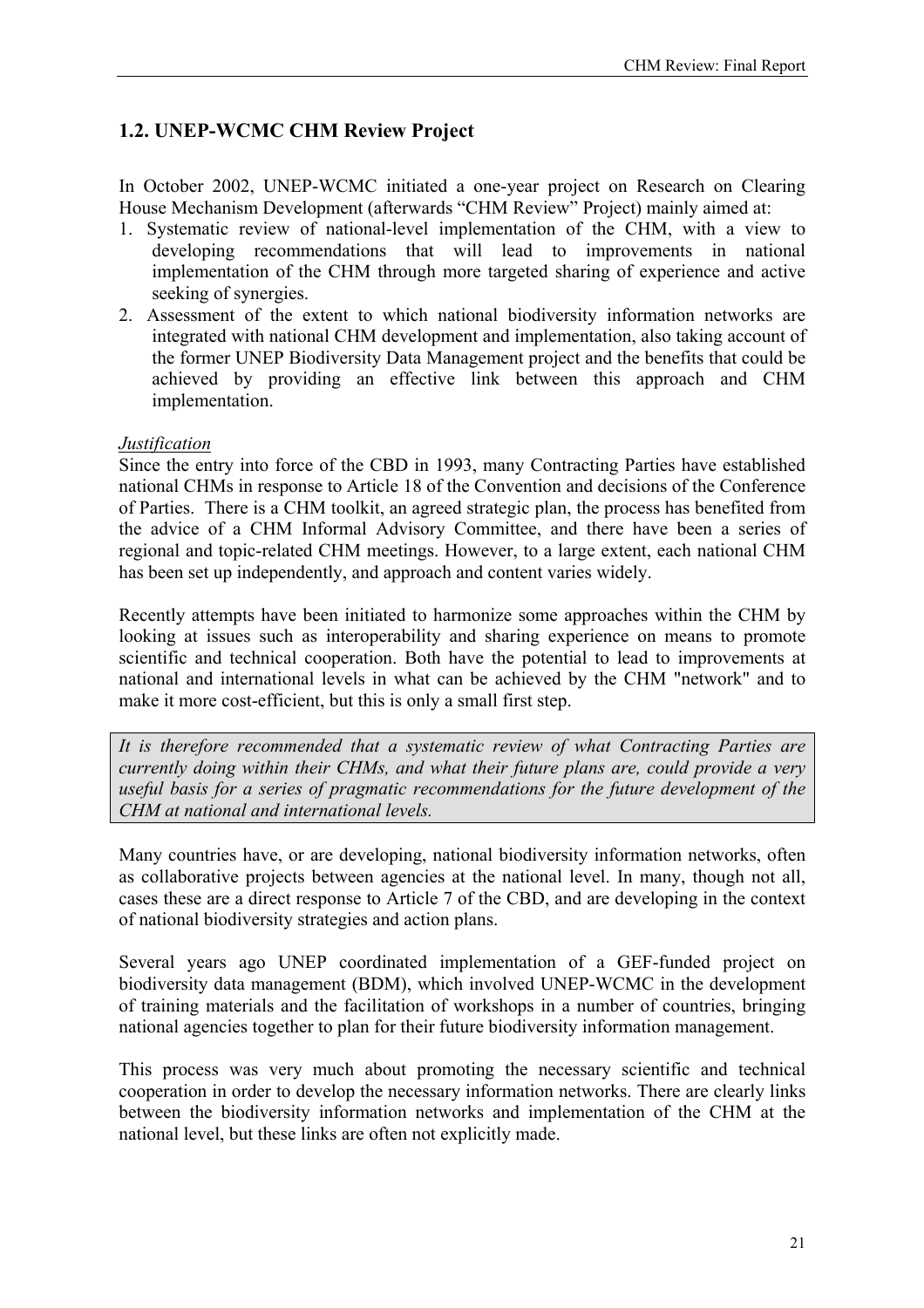*It is therefore recommended that existing and developing national biodiversity networks be reviewed in a number of countries, with a view to assessing the extent to which they are linked to the CBD and the CHM, and how these relate to potential future development of the BDM project.* 

### *Activities*

The project implementation can be categorised into the following four main tasks:

- Task 1. Investigation of CBD Decisions and related documents on CHM and their implementation
	- identifying key documents and manuals, concerning CHM establishment and development and analyzing their provisions and the extent to which they meet the needs and capacities of the countries

compiling a uniform questionnaire addressing all the aspects of CHM development

Task 2. Investigation of the national CHM implementation

- analyzing the extent of separate CHM structures in the countries with already developed CHM structures, assessment of each country's capacities available through the internet.
- contacting CHM National Focal Points and querying the CHM current status and plans by requesting them to complete the questionnaire developed
- analyzing the results of the survey by identifying the advantages and gaps of the CHM process in each country as well as analyzing the extent of co-operation between the countries.

Task 3. Investigation of the national CHM establishment

- contacting CHM National Focal Points of the countries in the phase of CHM establishment and querying the current status of CHM
- analyzing the results of the survey by identifying the opportunities and constraints of the CHM process in each country

Task 4. Comparative analysis of the data obtained from Tasks 2 and 3 for further harmonization of CHM activities

- identifying ways on how the experience of the countries with developed CHM can be disseminated to the countries considered under Task 3.
- **P** prioritizing areas of importance for each country
- developing set of measures / actions needed for future development of CHM in the priority areas identified.

## *Outputs*

The following activities have been accomplished during the implementation of the project:

- Key documents and manuals on CHM establishment and development reviewed.
- CHM web sites accessed and their contents reviewed.
- A questionnaire addressing all the aspects of CHM current status and development at the national level prepared and sent to CHM National Focal Points.
- International initiatives reviewed through available web sites.
- A GIS-compatible map on current CHM status developed and sent to the Secretariat for review (All data is as of January 1, 2003). It categorizes the countries into 6 categories, namely (1) CBD parties with CHM email; (2) CBD parties with CHM web site; (3) CBD parties with neither CHM e-mail nor web site; (4) Non-CBD parties with CHM email; (5) Non-CBD parties with CHM web site; and (6) Other non-CBD parties. It is also possible to view the information on CHM status, e-mail and URL by choosing "info" button and clicking onto the particular country within the ArcView (or ArcExplorer) software.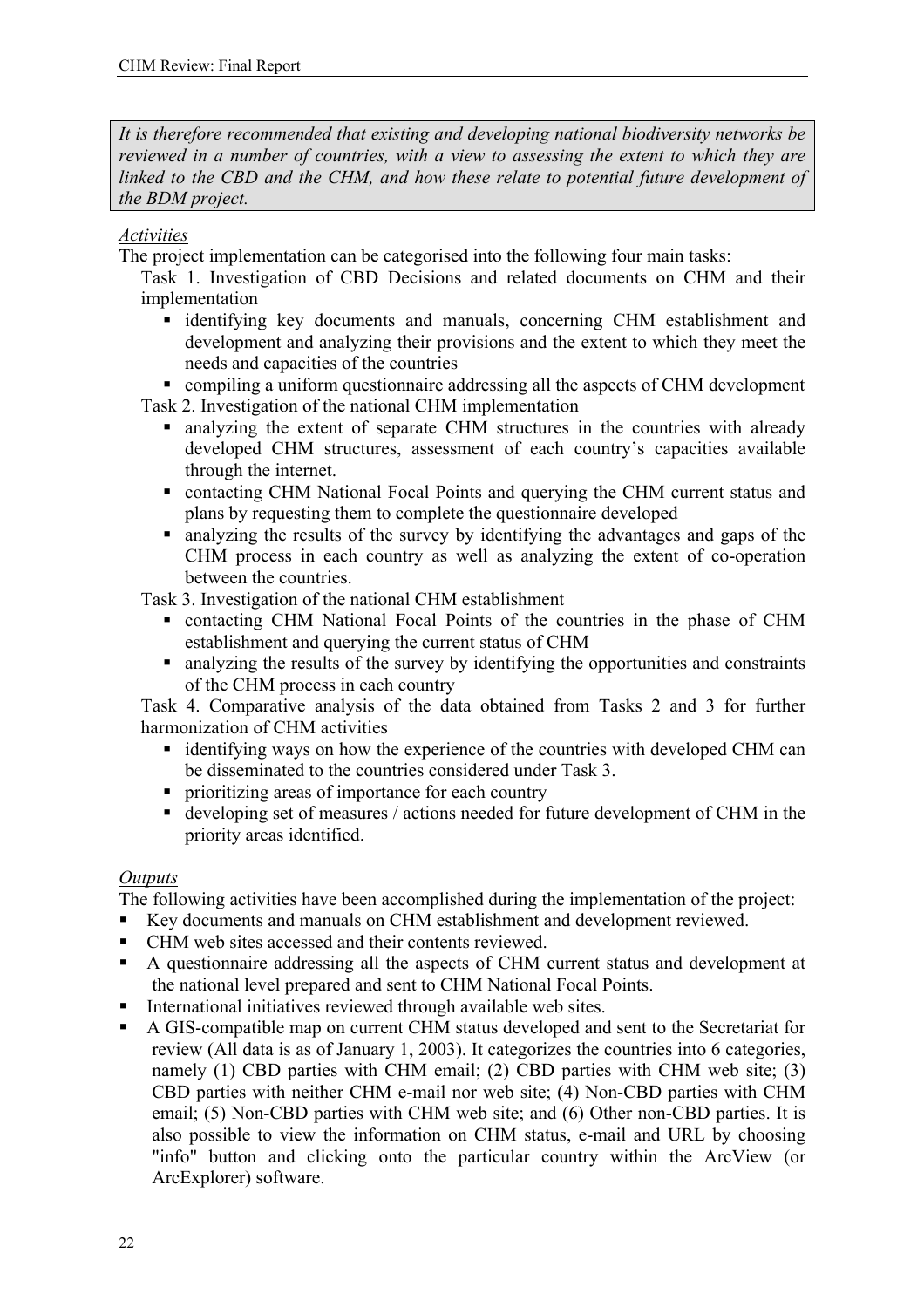- Analysis of the received responses to the survey. Opportunities and constraints of the CHM process in each country revealed. Current needs of CHM development at the national level identified.
- The Project Interim Report presented at the IAC meeting (Montreal, March 9, 2003) and during the side event to the  $8<sup>th</sup>$  SBSTTA meeting (Montreal, March 13, 2003).
- An Action Plan on CHM further development at various levels developed.
- The present report prepared and presented at the informal Workshop on 'Concrete actions for co-operation between European national CHMs', hosted by Royal Belgian Institute of Natural Sciences (Brussels, June 19-20, 2003).

# **1.3. Key target group of the review**

The Independent Review of the CHM Pilot phase was implemented in 1999. The Final Report of the Review considered the level of CHM establishment and development in **175** Parties of the Convention. Of this number, **137** Parties had nominated National Focal Points as of October 1999, **104** Parties had E-mail address and **41** Parties hosted CHM web sites.

These numbers have seen notable changes since that time. As of July 2003, the total number of countries involved in the CHM process reached **189** (including **187** CBD-Parties and the USA and Thailand as non-CBD Party). Out of this total**, 147** countries have currently designated National Focal Points for the CHM, **133** have e-mail addresses and **62** host CHM national web sites. The current status of CHM by region is presented in Table 5 below. For the breakdown of the current CHM status by the countries, refer to Appendix 1 to this report.

| <b>Region</b>                   | <b>Total</b><br>CBD | <b>CHM</b><br><b>NFP</b> |         | <b>CHM E-mail</b><br>address |         | <b>CHM</b> Web<br>site |         |
|---------------------------------|---------------------|--------------------------|---------|------------------------------|---------|------------------------|---------|
|                                 | <b>Parties</b>      | Yes                      | $N_{0}$ | Yes                          | $N_{0}$ | Yes                    | $N_{0}$ |
| Africa                          | 52                  | 44                       | 8       | 38                           | 14      | 15                     | 37      |
| Asia and the Pacific            | $54^{(1)}$          | 36                       | 18      | 30                           | 24      |                        | 47      |
| Central and Eastern Europe      | 23                  | 17                       | 6       | 16                           | ⇁       | 9                      | 14      |
| Latin America and the Caribbean | 33                  | 27                       | 6       | 25                           | 8       | 11                     | 22      |
| Western European and Others     | $27^{(2)}$          | 23                       | 4       | 24                           | 3       | 20                     | 7       |
| <b>Total</b>                    | 189                 | 147                      | 42      | 133                          | 59      | 62                     | 127     |

*Table 5. CHM current status by regions*

 $(1)$  including Thailand - non-CBD Party with operational CHM e-mail address

 $(2)$  including United States of America – non-CBD party with operational CHM e-mail and web page

As one can see from the table the "Western European and others" region is distinguished by the highest percentage of the e-mail addresses and web pages available (**88.8%** and **74.1%** respectively). The "Asia and the Pacific" region shows the lowest ratio (**55.6%** for available e-mail addresses and only **13%** for CHM web pages).

The main target group of the current report is composed of **134** CHM entities. In addition to the above mentioned 133 operational CHM e-mail addresses, the CHM contact person of Greece is contacted as well, although not being officially nominated yet.

*The term "Party" will be used throughout this report to represent those 134 CHMs*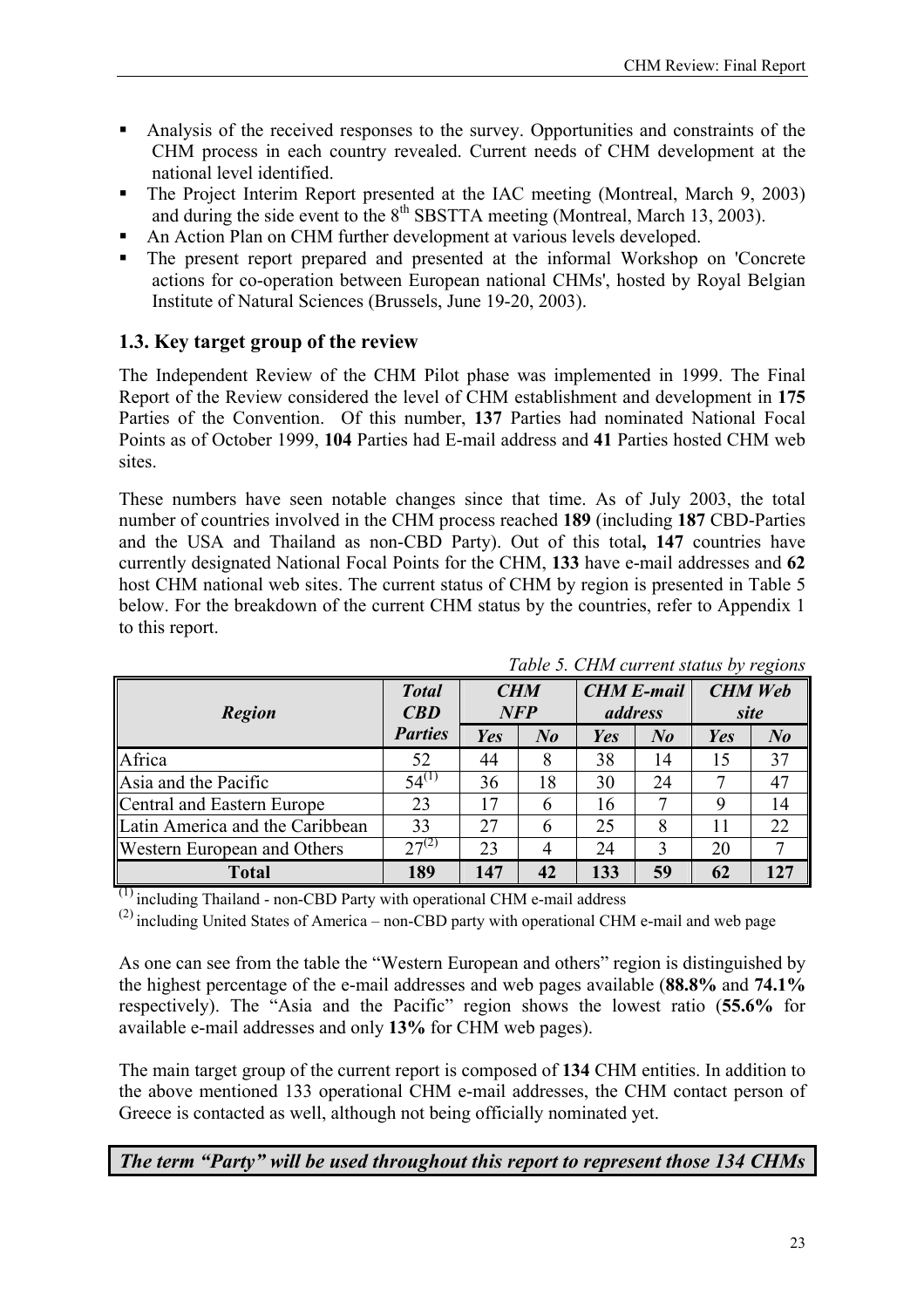# **Part 2. Survey on CHM Current Status and Development Needs**

# **2.1. Participants of the Survey**

In order to reveal the CHM current status and development needs a survey was conducted during the Project. The questionnaires were sent to **134** CHM National Focal Points with email addresses. Three survey calls were made on December 13, 2002, January 14, 2003 and March 6, 2003. The survey form has four main sections, namely (1) Current status of the CHM at national level; (2) CHM Web-site; (3) Cooperation; and (4) CHM Development. It also included a section for comments and suggestions intended for completion by the National Focal Points for their suggestions, recommendations or other considerations (see Appendix 2 to this report). The first, third and fourth sections of the survey form were intended for completion by all respondents contacted, while the second section should had been completed only if the Party had a CHM web-site.

As of July 2003, a total of **forty-five** Parties have responded with filled in forms (see Appendix 3 to this report for the list). Meanwhile, **ten** Parties had e-mail address delivery failure (see Appendix 4). As one can see from Figure 1 below, the parties from "Western European and others" region have the highest representation ratio in the survey (**60%**). On the other hand, the lowest representative ratio is displayed by the African region and the Asia and the Pacific region Parties (**21%** and **23.3%** participation respectively). At the same time one can notice the following breakdown of the number of respondents:

**1/3** from African, Asian and Pacific regions;

**1/3** from Central, Eastern Europe, Latin America and Caribbean regions; and **1/3** from Western European and other region.

The analysis of the responses obtained from CHM National Focal Points is presented in Sections 2.2-2.6. The resulting assessment of the current and potential role of the CHM has led to the development of recommendations on improvement of CHM network at both local and international levels. The proposed measures are organized in the form of a CHM Action Plan (refer to Part 3 of the report).



24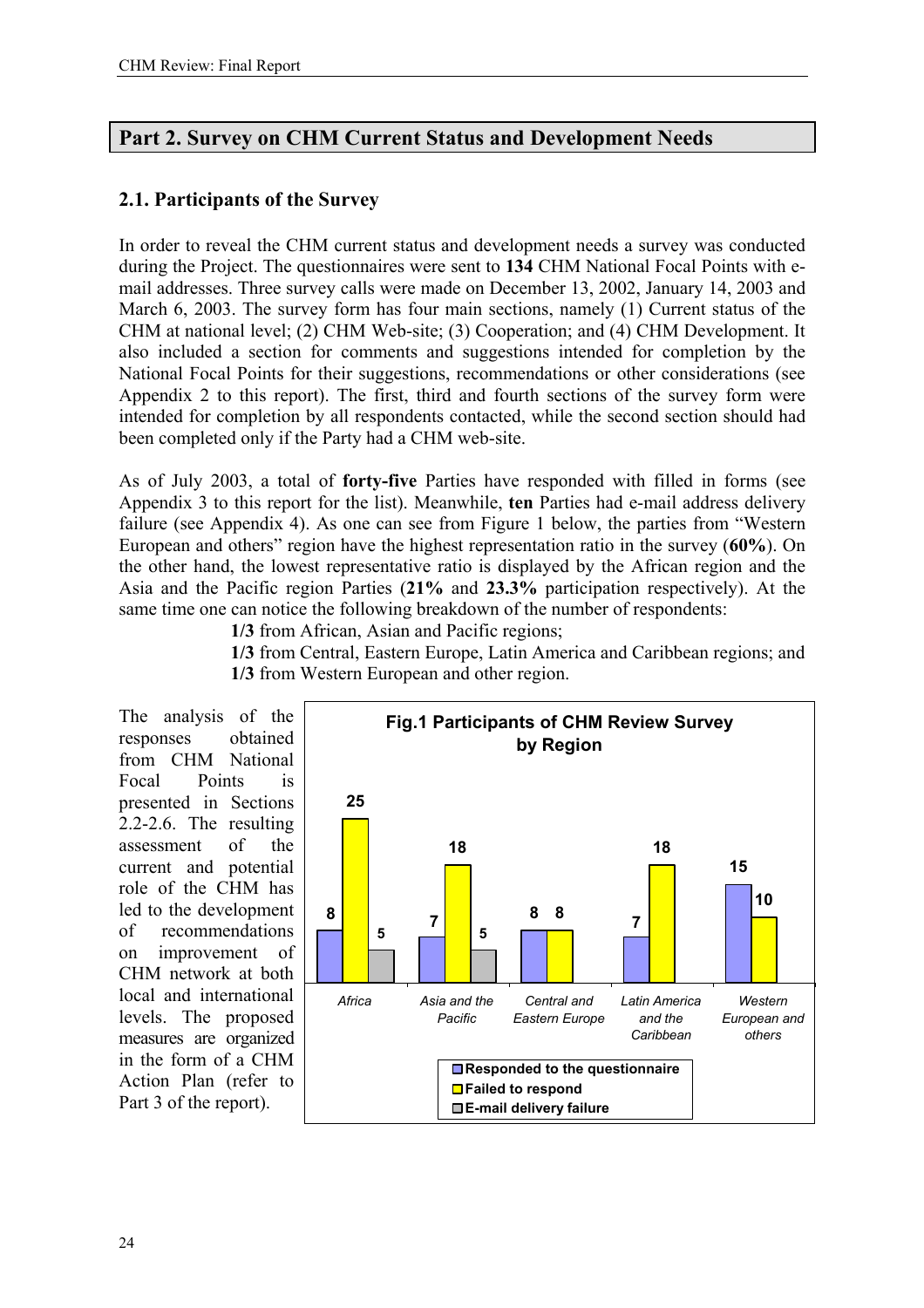## **2.2. Current status of national CHMs**

Out of forty-five survey respondents, 41 consider their national CHM either already established or in the process of establishment (26 and 15 Parties respectively). Four Parties, namely the Dominican Republic, Israel, Sierra Leone and Venezuela negatively answered this question, stressing the further national requirements toward CHM creation (Fig.2).



The process of CHM establishment at the national level has been and is currently supported mainly by GEF through biodiversity enabling activities on capacity building. Only Indonesia and Egypt run the project through national funding. In four Parties the projects are in progress, while in the Russian Federation and Armenia they had finished at the end of 2002. The main outputs of these EA projects are (1) the establishment of working structures within the Party and (2) launching of the official CHM web site. The summary of the projects currently underway in the Parties-respondents is presented in the Table 6 below. For further information on GEF financing of national CHMs, refer to the database search engine at the URL: http://www.gefonline.org/home.cfm.

| Party          | <b>Starting</b>  | <b>Duration</b> | <b>Funding source</b>                                   |  |
|----------------|------------------|-----------------|---------------------------------------------------------|--|
|                | date             |                 |                                                         |  |
| <b>Bolivia</b> | August 1999      | 4 vears         | $UNEP/GEF + national government$                        |  |
| Hungary        | August 2000      |                 | on-going by UNEP/GEF and add-on components              |  |
| Fiji           | Jan 2002         | 24 months       | $UNEP/GEF + \text{national government}$                 |  |
| Estonia        | Jan 2002         | 18 months       | <b>UNEP/GEF</b>                                         |  |
| Indonesia      | May 2002         |                 | on-going via national funding                           |  |
| Iran           | June 2002        | 12 months       | $UNEP/GEF + \text{national government}$                 |  |
| Egypt          | June 2002        |                 | National government                                     |  |
| China          | <b>July 2002</b> | 20 months       | $UNEP/GEF + \text{national government}$                 |  |
| Czech Republic | Sep 2002         | 14 months       | EEA / Finseil                                           |  |
| Greece         | Jan 2003         |                 | <b>UNEP/GEF</b>                                         |  |
| <b>Bahamas</b> | Jan 2003         | 11 months       | <b>UNEP/GEF</b>                                         |  |
| Mali           | Jan 2003         | 12 months       | <b>UNEP/GEF</b>                                         |  |
| Denmark        | June 2003        |                 | planned to be funded by Danish Forest and Nature Agency |  |

*Table 6. List of on-going projects on CHM establishment in the survey respondent Parties*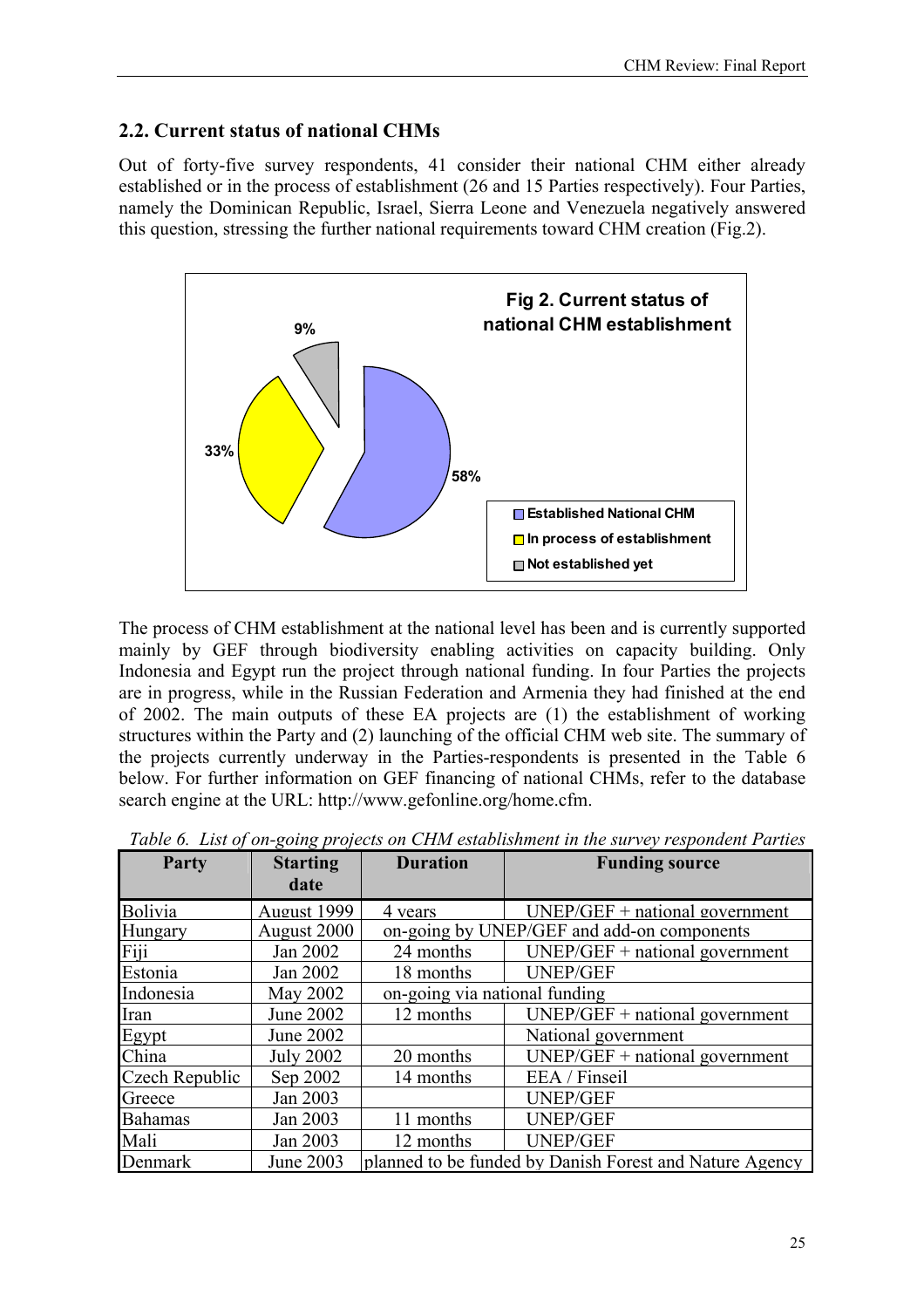## **2.2.1. CHM current management and maintenance**

The national CHM organizational capacities towards efficient CHM functioning at national level were investigated. The statistical results obtained show that only twenty-six Parties out of 45 (**57.8%**) have nominated separate NFPs for CHM than CBD. At the same time only 16 Parties (**35.6%**) have established a CHM Steering Committee or Group so far (with three Parties in the process of establishment).

Twelve Parties (**26.7%**) have published CD ROMs with their CHM web sites and one Party is in the process. Out of the 45 respondents, 33 (**73.3%**) already host a developed CHM web site, 11 (**24.4%**) are working on it and only New Zealand has a completely different approach, preferring mutual cooperation promotion to web site maintenance.

CHM regional branches at the local level has been already established only in Belgium, Canada, Fiji Island, Peru and the United States of America while 37 Parties (**82.2%**) have not started the process yet and 3 respondents, namely, Bolivia, Estonia and Russian Federation, reported that the process is underway. The comparable summary of the abovementioned statistics is presented in Figure 3 below.

In Canada those branches do not have the official status of national CHM local offices, but act as focal point institutions contributing to the de-centralized approach to the development of the CHM. In Belgium the situation is more exact – there are three regional CHM branches, one for each of the three Belgian administrative regions. Fiji has a head office in Suva, which coordinate various governmental and non-governmental branchorganizations throughout the islands. Peru created a joint regional and thematic network in partnership with several universities and institutions distributed within the Party. The USA implements national CHM through the US National Biological Infrastructure (NBII), which has 12 regional nodes covering the country. Those nodes are interconnected via the Internet.

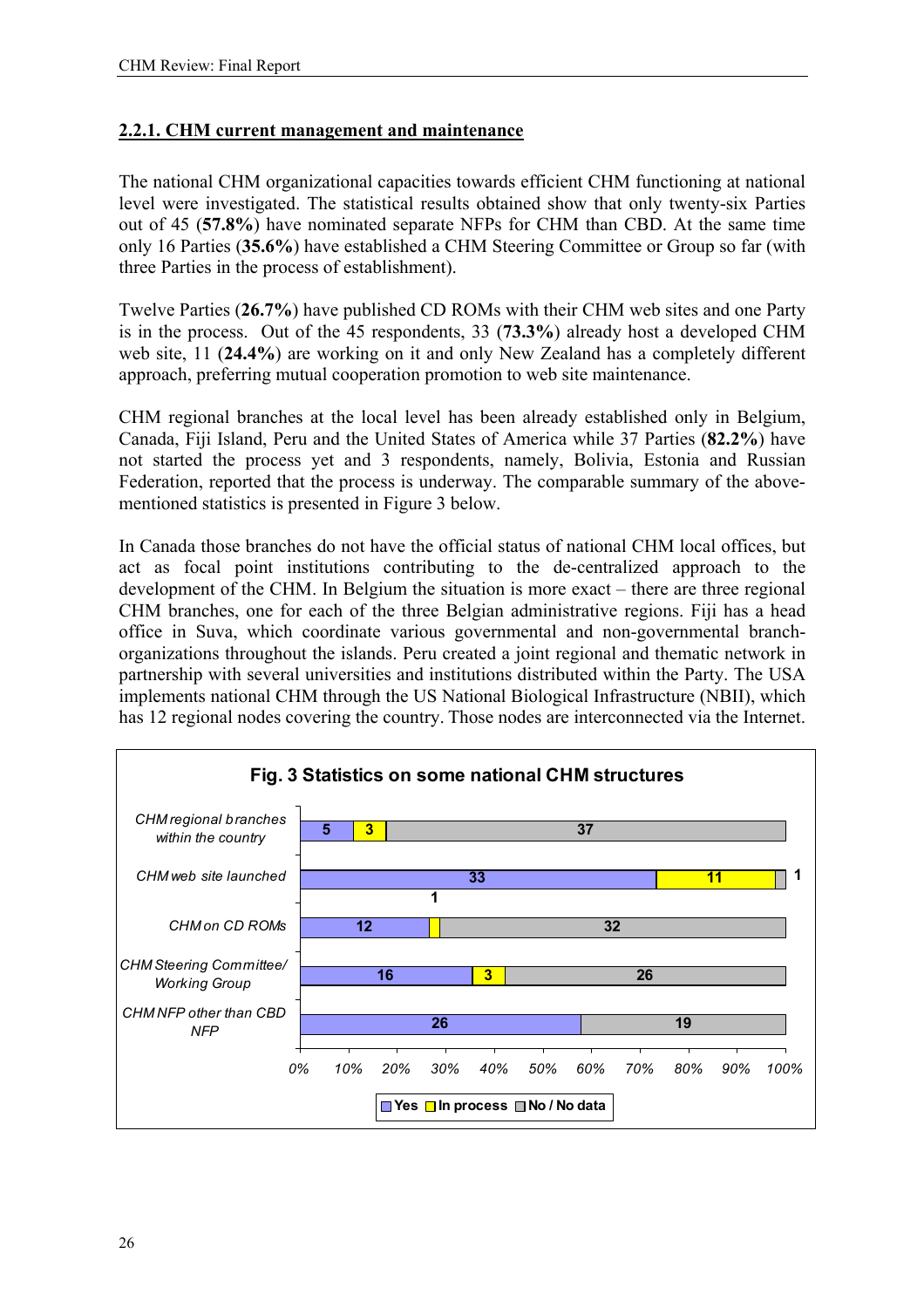A total of twenty-one Parties (**46.7%** of survey respondents) gave a positive response to the question on availability of CHM thematic focal points/contact persons at national level, while Canada, Estonia and the Russian Federation are in the process of nominating ones. Those 21 Parties have contributed experts to 32 different thematic areas (see Fig 5 on the next page). The most representative are Biosafety (19 respondents), Forest biodiversity (16), Taxonomy (15) and Access and Benefit Sharing (ABS) and Protected Areas (14 each) thematic areas. As one can see from the chart, an important area for CHM such as Capacity Building is lacking designated persons at national level. At the same time, it is typical to designate official focal points for ABS, Biosafety and Taxonomy fields while the other areas are represented mainly by unofficial contact persons.

The level of efficiency of CHM functioning depends not only on the availability of local human resources – experts, consultant on different spheres of biodiversity, but also on the level of timely and fast access to this information. From this point of view the accessibility of local rosters/ databases of consultants and experts has been queried. The figure to the right shows the comparison of the number of Parties with developed rosters of consultants nominated both by the government and independently, as well as related NGOs in the field of biodiversity. The analysis shows comparatively high availability of the databases on NGOs at the local level, while the numbers on other two categories do not differ significantly.



Among other entities of efficient CHM maintenance six Party-respondents provided additional information which is summarized in Table 7 below.

| Party      | <b>Entity</b>                                                                                                 |
|------------|---------------------------------------------------------------------------------------------------------------|
| Bolivia    | Research cooperation facilities                                                                               |
| Estonia    | Operational state level information system on biodiversity                                                    |
| Germany    | Database of COP decisions                                                                                     |
| Jamaica    | Roster/directory of biodiversity-related government agencies                                                  |
| Poland     | Meta-database on biodiversity-related government agencies and institutions<br>and their information resources |
| <b>USA</b> | Thematic nodes and infrastructure node                                                                        |

*Table 7. Additional national CHM entities in the survey respondent Parties*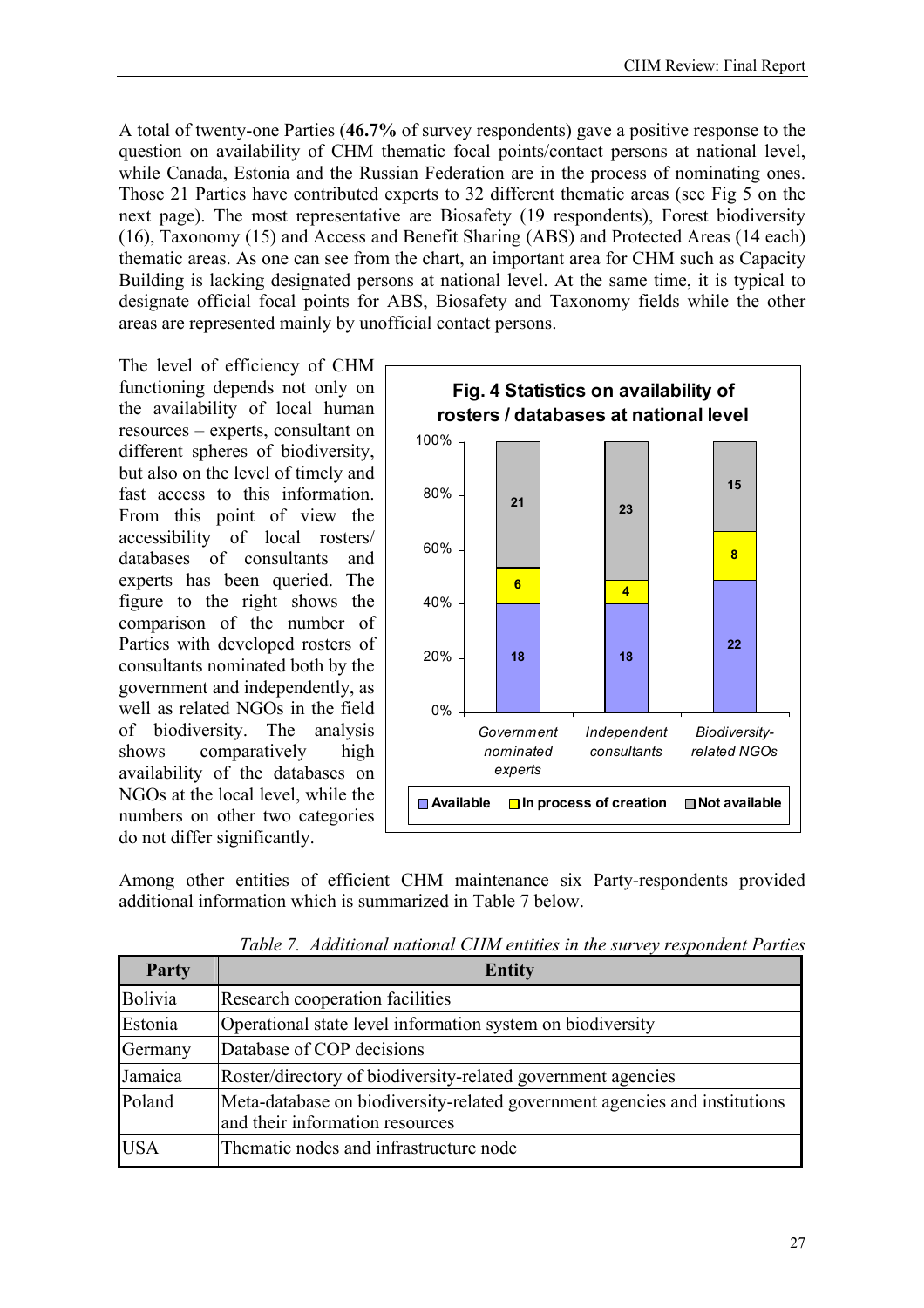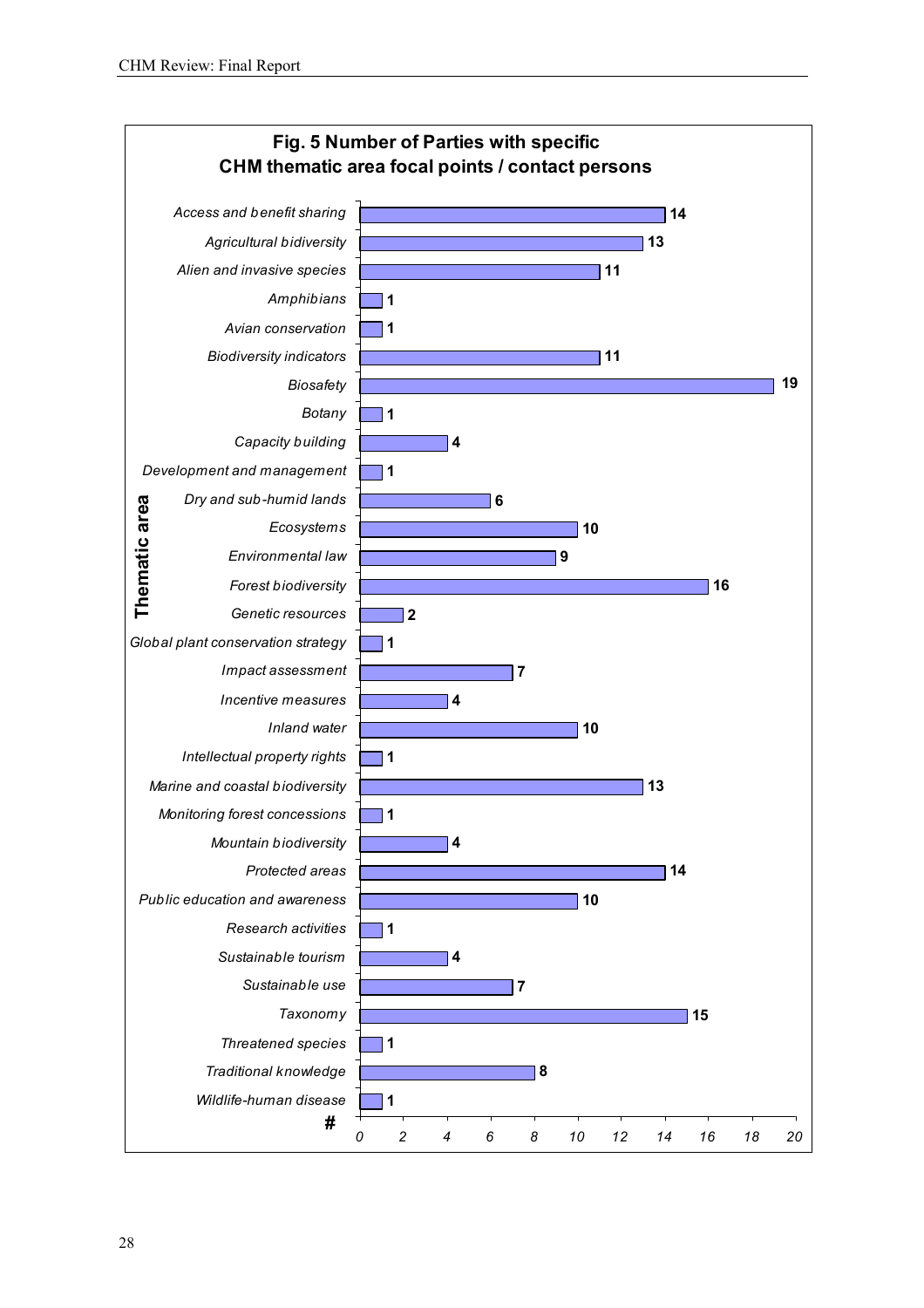The question on the use of CHM start-up tool-kit during the creation of national CHM nodes gave a surprising result. Six Parties did not know of the existence of such a toolkit. Moreover, only three Parties that had used the tool-kit mentioned that it was actually useful (refer to Figure 6 on the right). Almost half the respondents gave a negative answer to the question stating availability of own resources or their unawareness of the existence of the tool-kit (13 and 6 Parties respectively). The responses revealed a need to review not only the CBD tool-kit, but also those of the European Community and the Netherlands in order to ensure they complement each other and avoid duplication of efforts.



Concluding the analysis of this part of survey, it is worth mentioning the processes that are currently underway in the Parties with regard to proper management and efficient maintenance of national CHMs. The analysis shows that most of the activities underway are due to finish at the end of 2003; Canadian actions are planned till December 2004 and Peru's project will last till 2005. Nine Parties have mentioned some activities in progress without specifying the date they are due to complete. Table 8 summarizes on-going activities ordered by estimated date of completion in another nine respondent Parties (**20%** of total).

| <b>Party</b>   | <b>Activity in progress</b>                                                                                                                                                                                                                                 | <b>Estimated date</b><br>of completion |  |  |  |  |
|----------------|-------------------------------------------------------------------------------------------------------------------------------------------------------------------------------------------------------------------------------------------------------------|----------------------------------------|--|--|--|--|
| Estonia        | CHM national web site development                                                                                                                                                                                                                           | March 2003                             |  |  |  |  |
| Bolivia        | Establishment of CHM branches within the country<br>п<br>Putting CHM web site on-line<br>п<br>Development of the rosters of government nominated<br>п<br>experts, independent consultants in various areas of<br>biodiversity and biodiversity related NGOs | April 2003                             |  |  |  |  |
| Estonia        | Designation of CHM thematic focal/contact persons<br>٠<br>Establishment of CHM branches within the country<br>п                                                                                                                                             | April 2003                             |  |  |  |  |
| Indonesia      | CHM national web site development<br>April 2003                                                                                                                                                                                                             |                                        |  |  |  |  |
| <b>Bolivia</b> | Establishment of CHM Steering Group / Committee<br>п<br>Publishing national CHM on CD-ROM<br>п                                                                                                                                                              | June 2003<br>August 2003               |  |  |  |  |
| Czech          | CHM national web site development                                                                                                                                                                                                                           | October 2003                           |  |  |  |  |
| Bahamas        | CHM national web site development<br>п<br>Development of the roster of government nominated<br>٠<br>experts in various areas of biodiversity                                                                                                                | November<br>2003                       |  |  |  |  |

*Table 8. On-going CHM activities with specified completion dates*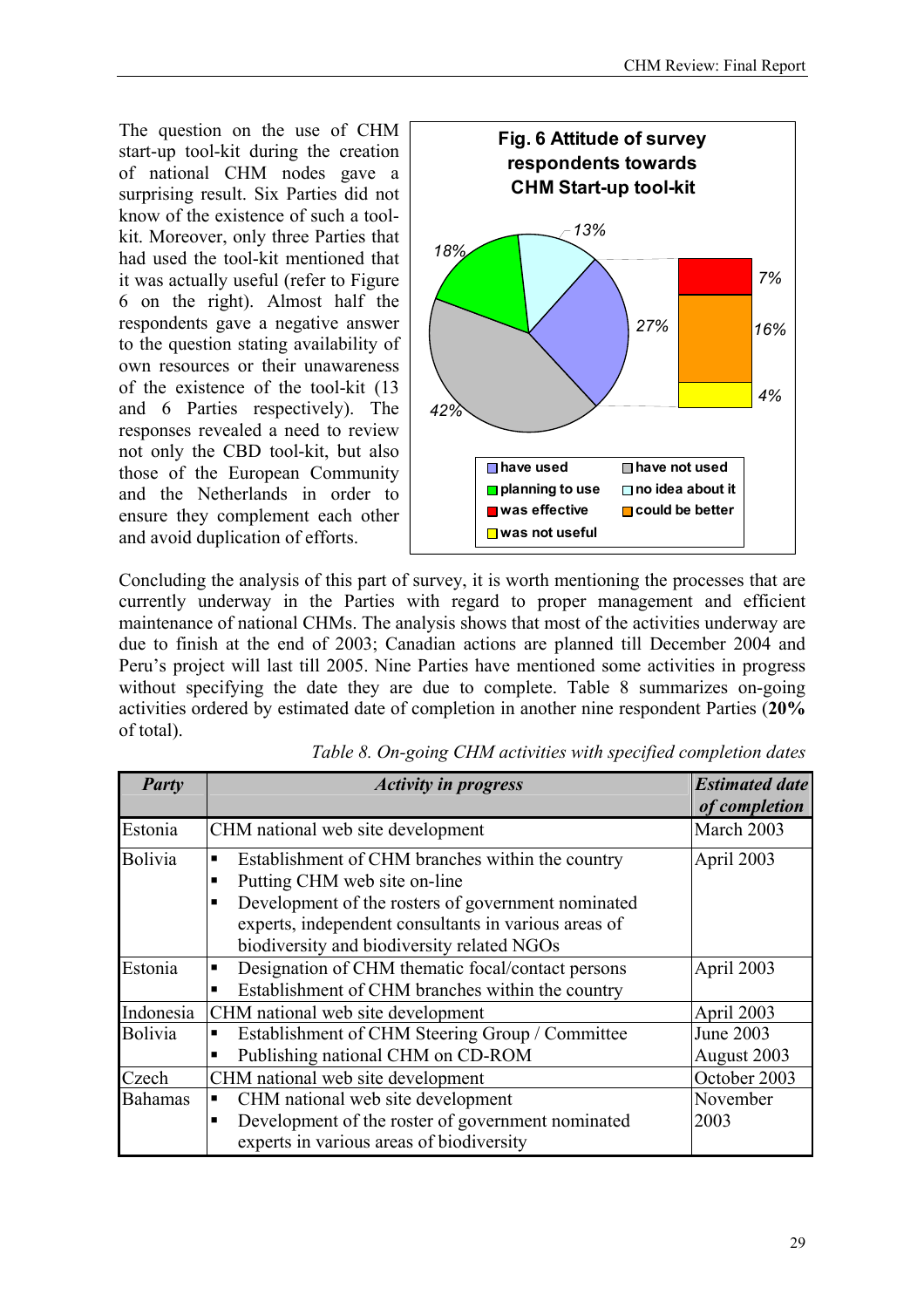| <b>Party</b> | <b>Activity in progress</b>                                                                                                                        | <b>Estimated date</b><br>of completion |
|--------------|----------------------------------------------------------------------------------------------------------------------------------------------------|----------------------------------------|
| Indonesia    | Publishing national CHM on CD-ROM<br>Development of Roster/database of related NGOs                                                                | December<br>2003                       |
| St. Lucia    | Development of Roster/database of related NGOs                                                                                                     | December<br>2003                       |
| Canada       | Designation of CHM thematic focal/contact persons<br>٠<br>Development of the roster of independent consultants in<br>various areas of biodiversity | December<br>2004                       |
| Peru         | National Biodiversity Information Systems                                                                                                          | 2005                                   |

*Table 8. (continued from previous page)* 

# **2.2.2. Capacities of national CHM network**

In this section seven questions were presented to the survey participants to identify the current volume of information hosted by the national CHMs as well as the expected progress for the coming years. All of the respondents except five Parties gave a positive answer to the question on availability of biodiversity-related archives/collections of nonelectronic format in their countries (with two Parties in the process of creation). In those Parties, the collections and archives are maintained within the Biodiversity related information holder institutions (abbreviated to BRIHI afterwards throughout the report).

Regarding the availability of Biodiversity Information Systems (BIS), **64%** of respondents have already developed such tools, including databases, rosters and map libraries. However, the number of elaborated BISs varies from country to country with only nine Parties (or **20%** of all respondents) having completed more than 10. Figure 7 below shows the comparative distribution of the answers regarding development of information systems at national level. For the level of integration of those BISs into the CHM web site refer to the Section 2.3.

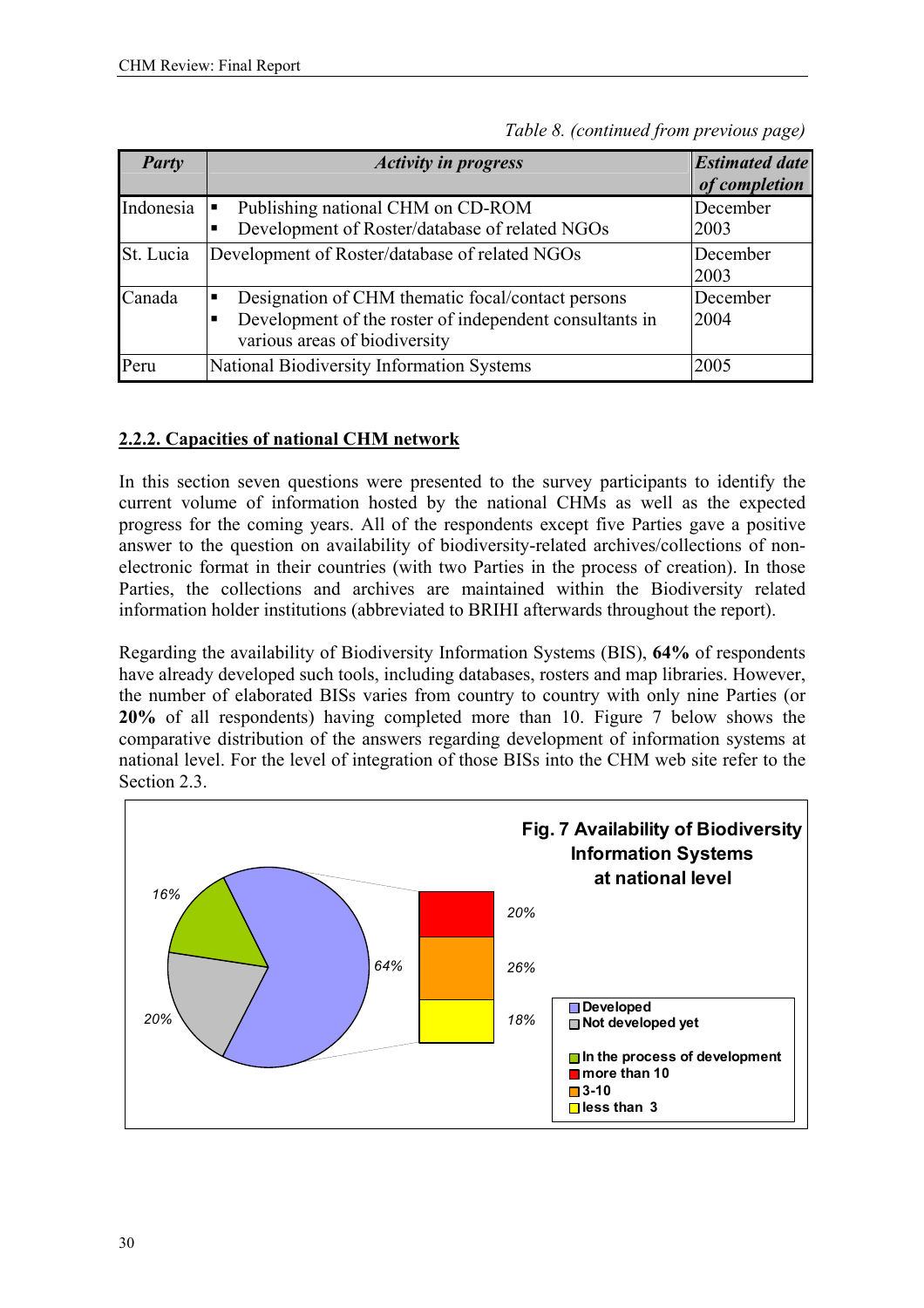Almost half the respondents (22 Parties, or **48.9%**) have already identified and established a local network of the BRIHIs. Another 7 Parties (**15.6%**) are in the process of creating such a system. Surprisingly, **35.5%** of respondents (16 Parties) have not and do not plan to complete this major task yet.

The next two questions revealed a comparably large number of Parties currently engaged in the process of development of both indicators for biodiversity conservation and sustainable use and/or indicators for biodiversity management and policy (**31.1%** and **28.9%** of all respondents respectively). Comparable analysis of the responses obtained to this pair of questions is presented in Figure 8 on the right and Table 9 below.



*Table 9. Availability of two types of biodiversity indicators at national level* 

|                                         | $\#$ of Parties $\%$ of total respondents |
|-----------------------------------------|-------------------------------------------|
| developed one type only                 |                                           |
| developed both types                    |                                           |
| in process of development of either one |                                           |
| in process of development of both type  | 26.7                                      |
| lacking both types                      |                                           |

Only eighteen Parties are currently involved in projects or activities aimed at three main goals of CHM at national level (for the full list of projects see Table 10). Eight respondent-Parties are in the stage of formulating such actions, while other 19 CHMs are not fully operational at the moment. For the comparable ratio refer to Figure 9.

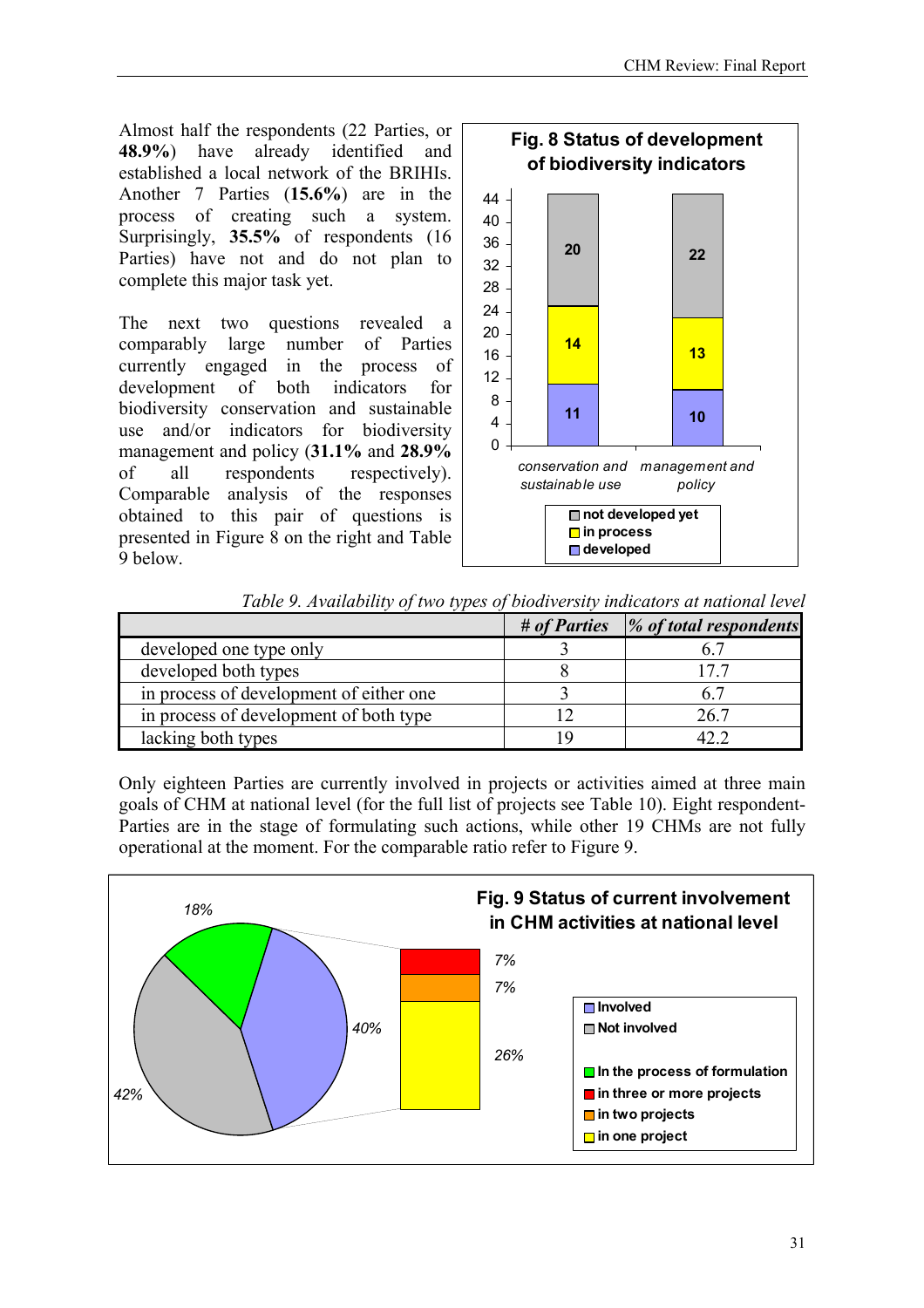| <b>Party</b>   | <b>Project/Activity Title</b>                                                   | <b>Ending</b><br>date |  |  |  |  |
|----------------|---------------------------------------------------------------------------------|-----------------------|--|--|--|--|
| Australia      | National Action Plan on Management of Climate Change Impacts<br>on Biodiversity | On-going              |  |  |  |  |
| <b>Bahamas</b> | <b>Additional Biodiversity EA</b><br>$\blacksquare$                             | Jan 2003              |  |  |  |  |
|                | National Capacity Building Needs Self-Assessment<br>٠                           | Sep 2003              |  |  |  |  |
| Belgium        | <b>CHM</b> Partnership                                                          | On-going              |  |  |  |  |
| <b>Burundi</b> | <b>Additional Biodiversity EA</b><br>$\blacksquare$                             | Feb 2004              |  |  |  |  |
|                | CHM Web Site Sheltered by Belgium<br>Ξ                                          | On-going              |  |  |  |  |
| Canada         | <b>National Biosystematics Strategy</b>                                         | 2004                  |  |  |  |  |
| Czech          | National Information System on Nature Conservation and<br>$\blacksquare$        |                       |  |  |  |  |
| Republic       | <b>Landscape Protection</b>                                                     | 2004                  |  |  |  |  |
|                | Information System on Ecological Education<br>П                                 | On-going              |  |  |  |  |
|                | Information System on Bodies and organization under MoE                         | On-going              |  |  |  |  |
| Hungary        | National Biodiversity Monitoring System                                         |                       |  |  |  |  |
| Indonesia      | National Biodiversity Information Network                                       |                       |  |  |  |  |
| Iran           | National biodiversity Strategy and Action Plan                                  |                       |  |  |  |  |
| Israel         | Project on Biodiversity GIS                                                     |                       |  |  |  |  |
| Egypt          | National Plant genetic Resource Programme                                       |                       |  |  |  |  |
| Estonia        | Assessment of Capacity Building Needs and Participation in CHM                  | June 03               |  |  |  |  |
| Fiji           | Coral Study<br>$\blacksquare$                                                   | 2003                  |  |  |  |  |
|                | <b>Bird Survey</b><br>$\blacksquare$                                            | 2005                  |  |  |  |  |
| France         | Project with EPGRIS                                                             | 3 years               |  |  |  |  |
| Peru           | National Biodiversity Information Systems                                       | 2005                  |  |  |  |  |
| Slovenia       | <b>Establishing Roster of Experts</b><br>$\blacksquare$                         | Jan 2003              |  |  |  |  |
|                | <b>Indicators of Biodiversity</b><br>$\blacksquare$                             | Oct 2003              |  |  |  |  |
|                | <b>Red Lists</b><br>$\blacksquare$                                              | Oct 2003              |  |  |  |  |
| Saint Lucia    | Public Awareness and Traditional Knowledge<br>$\blacksquare$                    | 2003                  |  |  |  |  |
|                | Monitoring and Assessment<br>$\blacksquare$                                     | 2003                  |  |  |  |  |
|                | Legislation and Institutional Framework<br>Ξ                                    | 2003                  |  |  |  |  |
| United         | National Biodiversity Network                                                   | On-going              |  |  |  |  |
| Kingdom        | UK Biodiversity Action Plan<br>On-going                                         |                       |  |  |  |  |

*Table 10. List of CHM projects/activities at national level* 

The level of involvement of national governmental and non-governmental institutions within these projects varies from Party to Party. However, the following conclusions can be drawn based on the survey responses:

- Governmental institutions, including ministries of environment and environmental agencies are involved in all the above-mentioned Parties;
- Scientific institutions dealing with biodiversity-related problems participate in the projects in 8 Parties (out of 19 mentioned);
- There is a lack of participation of non-governmental organizations in 5 Parties. Other national CHMs ensure proper participation of relevant NGOs within the projects.
- There are several biodiversity-related projects/activities underway in almost all survey participant Parties, which do not strictly underlie the main three CHM objectives. However those projects deal with either capacity building or awareness raising in the area of biodiversity and contribute to the overall information exchange between various institutions at national level.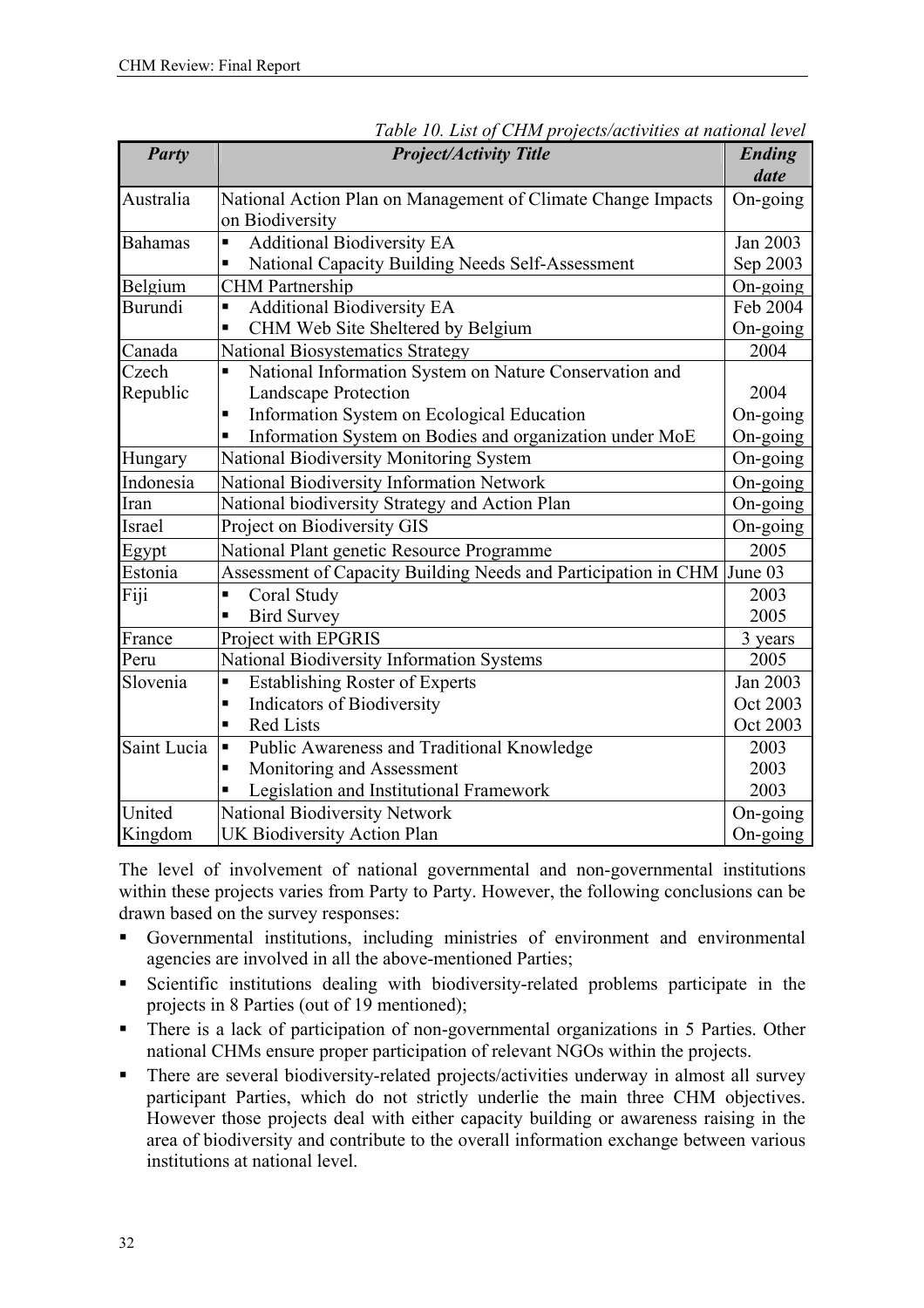The last two questions of this section are devoted to the self-evaluation of the current situation of the CHM activities in regard to meeting three main goals at national level. The responses demonstrated that the second goal on information exchange is better met than the other two. More than half the respondents (**51%**) have ranked their contribution toward information exchange as "high" or "very high". The same numbers for "scientific and technical cooperation" and "network development" are **26.7%** and **31.1%** respectively. For the complete picture of the ranking see Figure 10 to the right. One of negative outcomes of the analysis is the fact that **40%** of the respondents either assessed their contribution towards the network development as low or very low or has not answered the question.



In spite of the above-mentioned situation, all the Parties surveyed are optimistic for their performance over coming several years. None of the respondents gave "slight decline" or "significant decline" answers to the question on estimation of their Party's progress towards



meeting the same goals in the near future. This time the assessment does not vary much among different goals, with about **9-13%** of the respondents mentioned there would not be any positive development and the situation would remain the same (see Figure 11 to the left). At the same time almost half the respondents indicated only slight improvement of the situation, while **35-42%** demonstrated highest level of optimism. Although the current situation is not excellent in regard to meeting main objectives, the Parties are keen on future advance of national Clearing-houses and are expectant for support and advice in meeting their needs toward the accomplishment of the main goals of the Mechanism.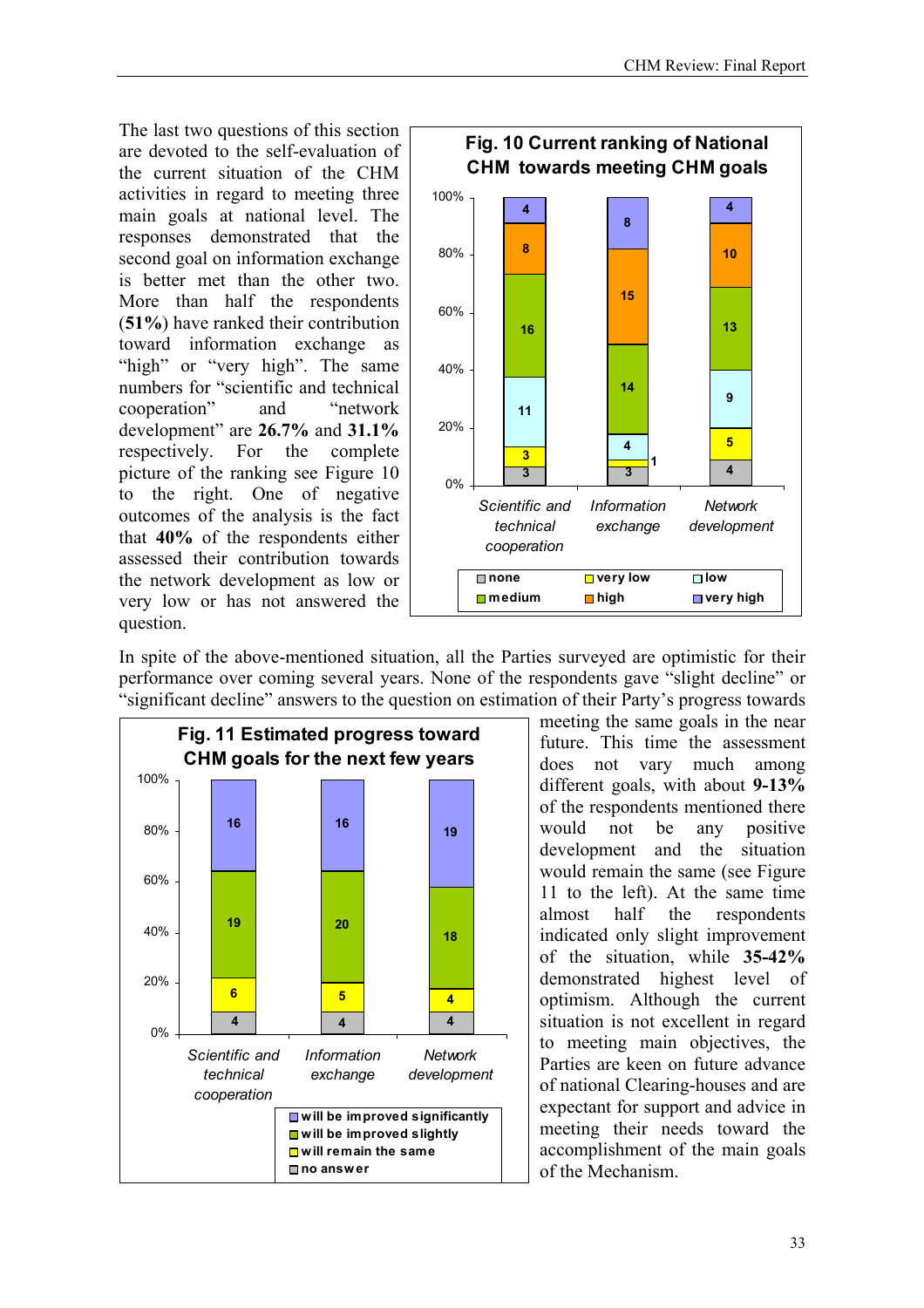# **2.3. CHM Web site**

The analysis under this section will be derived of the responses of 33 Parties which host CHM web sites. Twelve Parties, namely Bahamas, Dominican Republic, Fiji, Greece, Estonia, Indonesia, Iran, Israel, Mali, Sierra Leone, Venezuela and New Zealand have not developed an official CHM web site yet. The special opinion of New Zealand on this matter is presented in Section 2.6 of this report.

It is worth mentioning the experience of the Russian Federation, which succeeded to the development of a new national web site at URL: http://www.biodat.ru, in addition to the former official CHM web page at URL: http://www.rcmc.ru/chm. The new web site hosts a great number of information systems, map libraries, databases, as well as links to the sites of other biodiversity-related institutions at national and international level. Similarly, the United Kingdom provided information on three URLs, namely http://www.chm.gov.uk; http://www.ukbap.org.uk and http://www.searchnbn.net. There are separate Steering Groups for the latter two web sites.

Initially the contents of the national CHM web sites were investigated through the checklist of various documents available in each national node. The first group of entities was related to the official documents of the national and CBD Secretariat level. The comparative overview of the availability of those materials via national web sites is presented in Table 11 below.

|                                                |          | <b>Available (# of Parties)</b> |                                       |               |               |
|------------------------------------------------|----------|---------------------------------|---------------------------------------|---------------|---------------|
| <b>Document</b>                                |          |                                 | At national Link to CBD Link to other | available     |               |
|                                                | web site | web site                        | web site                              | #             | $\frac{0}{2}$ |
| Text of the Convention in UN language          | 12       | 18                              |                                       | $\mathcal{E}$ | 9             |
| Text of the Convention in national language    | 19       |                                 |                                       | 9             | 27            |
| COP decisions                                  |          | 20                              |                                       | 6             | 18            |
| <b>SBSTTA</b> recommendations                  | 3        | 21                              |                                       | 9             | 27            |
| First National Report in UN language           | 23       |                                 | $\Omega$                              | 3             | 9             |
| First National Report in national language     | 17       |                                 |                                       | 15            | 45            |
| Second National Report in UN language          | 22       |                                 |                                       | 6             | 18            |
| Second National Report in national language    | 13       | $\mathcal{D}_{\mathcal{L}}$     | $\theta$                              | 18            | 54            |
| National Biodiversity Strategy and Action Plan | 25       |                                 |                                       | 6             | 18            |
| Glossary of related terms in UN language       | 6        |                                 | 3                                     | 20            | 60            |
| Glossary of related terms in national language | 8        |                                 |                                       | 23            | 70            |

*Table 11. Availability of documents via CHM national web sites* 

As one can notice, the First National Report is the mostly representative document within the national web sites, while almost one fifth of Parties failed in making available such a significant document as National Biodiversity Strategies and Action Plans. Another characteristic fact is that most Parties' web sites contains links to the COP and SBSTTA documents contained within the CBD Secretariat web site (**60%** and **63%** respectively). The existence of biodiversity term glossaries is of major gaps within the web sites, with only **24%** of the respondents hosting such information in national languages.

Next group of questions raised was aimed at revealing advanced features of the CHM national web sites. The following are major conclusions one can draw on the basis of answers obtained: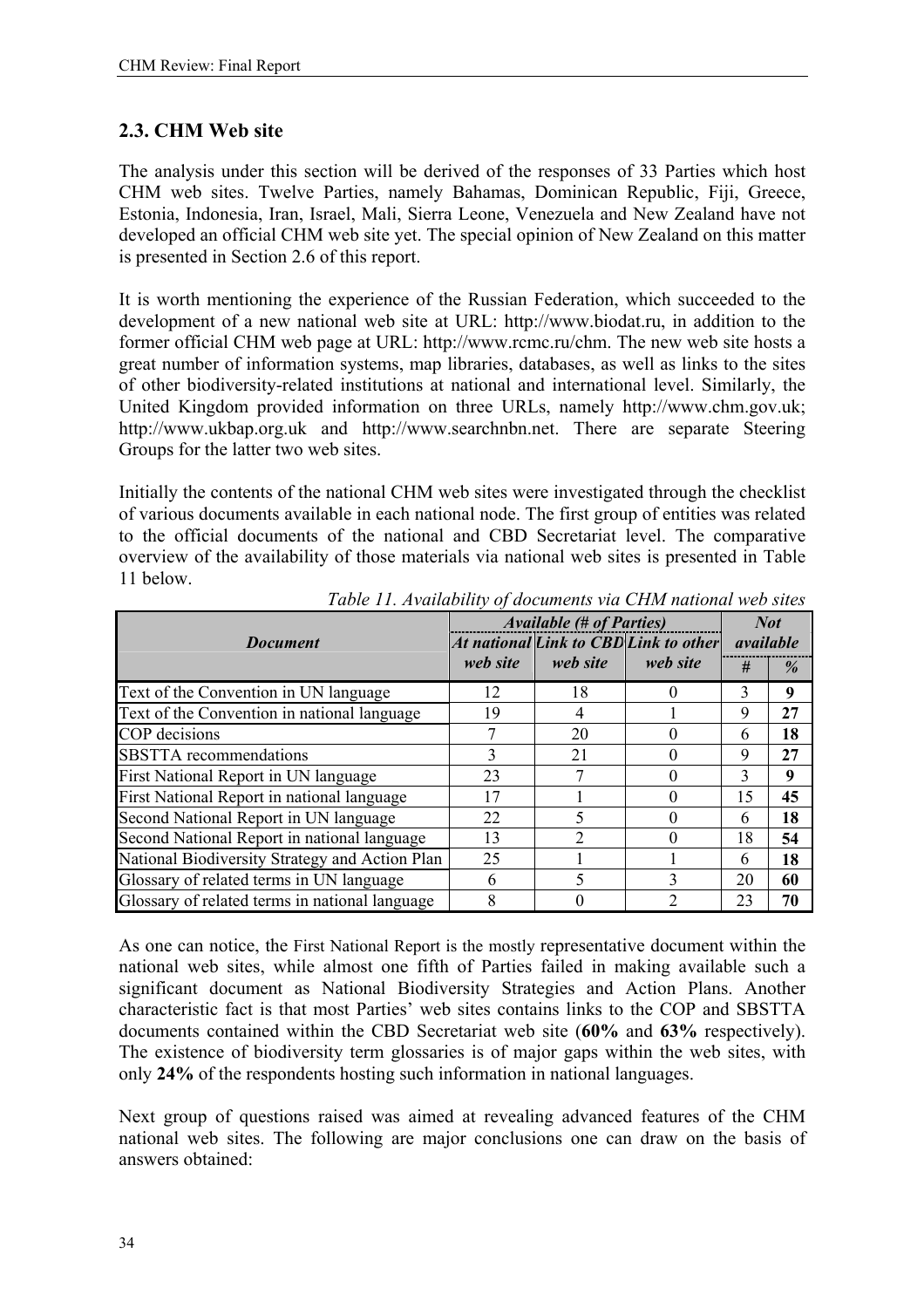- ♦ Almost half of the respondents (16 Parties) host the rosters of national consultants and experts on their web site, 10 of them having the lists categorized by areas of expertise. Similar statistics apply to the databases on biodiversity-related NGOs at national level (12 Parties possess this kind of information). Another eleven Parties (one third of respondents) failed to host either of the rosters discussed.
- ♦ Regarding the availability of biodiversity related strategic documents via the web site, seven Parties (**21.2%**) gave a negative answer to all three possible entities asked for, namely (a) "State of the Environment" or other similar reports; (b) "National Environment Action Plans", and (c) sectoral strategies and/or action plans. Only five Parties (**15.2%** of respondents) presented the opposite picture.
- ♦ Ten Parties (or **30.3%** of survey respondents) gave positive answers to the question on the availability of sectoral strategies and action plans. Figure 12 demonstrates the breakdown of those documents by the sectors they refer to. It is obvious that agriculture and forestry are the best-represented topics.



♦ As one can recall from the previous section, there are 29 respondent Parties with developed Biodiversity Information Systems. Eleven of them (or **38%**) have incorporated those databases into their CHM web sites, another 6 Parties have links to the corresponding web sites, while another 12 Parties (or **41%** of respondents) have failed to ensure the accessibility of their information systems through the web site. It is worth mentioning that the actual number of different Information Systems integrated by the above-mentioned 11 Parties into the web sites is low: in eight Parties it does not exceed 5, with only two Parties hosting more than 20 databases. One of these two Parties, namely the Russian Federation, hosts most of the BISs in national language.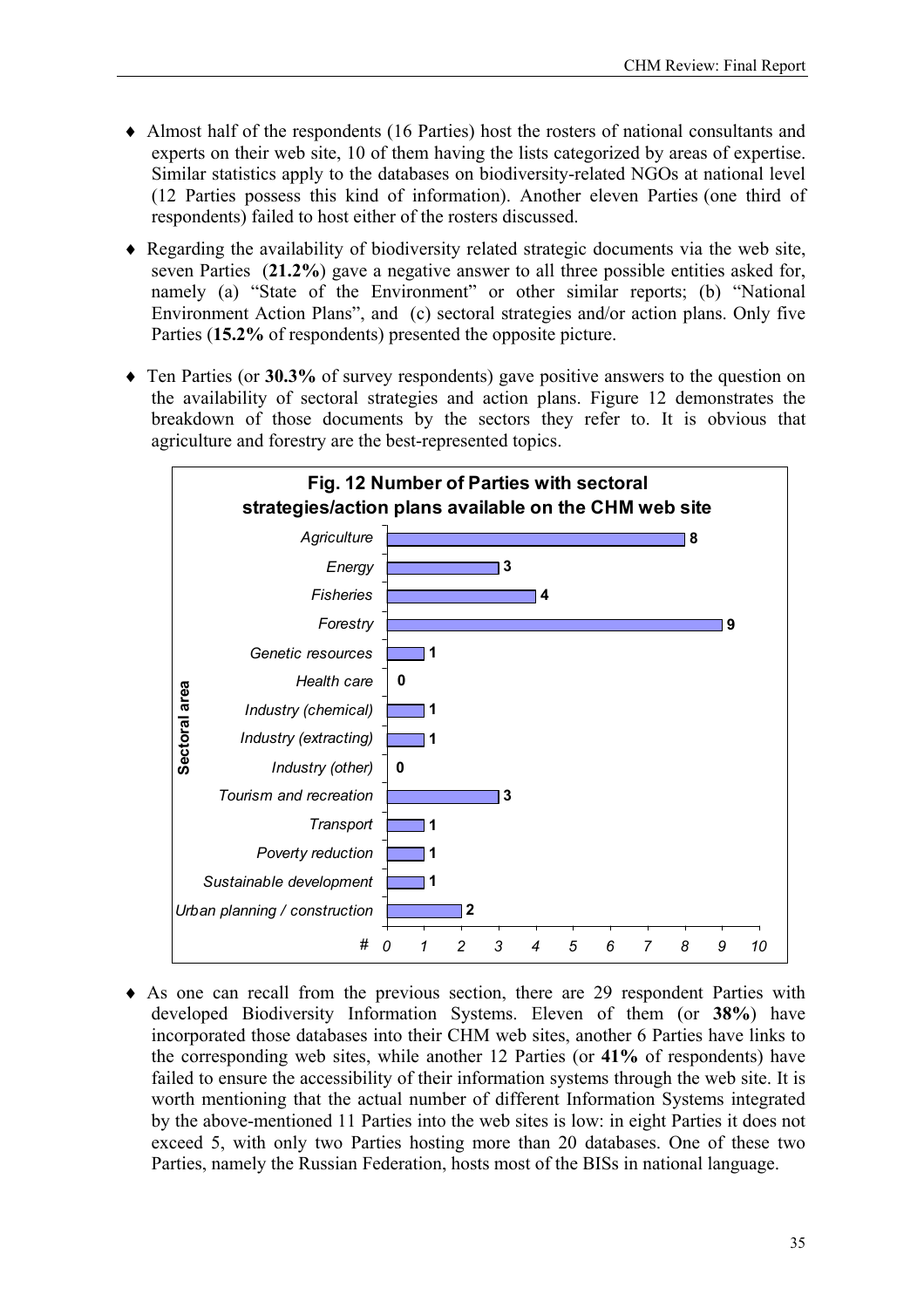- ♦ Responses have shown a very low number in terms of availability of maps via CHM web sites, with 24 Parties (**72.7%** of respondents) hosting no map library at all. Only seven Parties have incorporated maps with two other respondents hosting links to other sites containing appropriate information.
- ♦ Only eight Parties (**24.2%**) participate in the IUCN Environmental Law Information System, while almost half of the respondents (15 Parties or **45.4%**) do not have any idea what it is about. However, the situation is much better in terms of accessibility to the national legislation through the web site: twenty-four Parties responded positively with twenty-one national nodes providing downloadable documents within their CHM web site. Table 12 below illustrates the breakdown of answers with regard to different types of legislative documents available (the percentage is calculated from the total number of 33 Parties).

|                                    |                  | <i><b>Available</b></i> |                    |      |    | Not available |  |  |
|------------------------------------|------------------|-------------------------|--------------------|------|----|---------------|--|--|
| Legislative documents              | via CHM web site |                         | in native language |      |    |               |  |  |
|                                    | #                | $\frac{0}{2}$           | #                  | %    | #  | $\frac{0}{6}$ |  |  |
| All main biodiversity-related laws | 24               | 72.7                    | 16                 | 48.5 |    | 27.3          |  |  |
| National regulations, directives   | 21               | 63.6                    | 16                 | 48.5 |    | 39.4          |  |  |
| Directives of local authorities    |                  | 33.3                    |                    | 33.3 | າາ | 66.7          |  |  |

*Table 12. Availability of legislative documents via CHM national web sites* 

The next question was devoted to the availability of the biodiversity - related policy documents on CHM web sites. Responses revealed that 22 Parties host such information, fourteen out of which made it downloadable from the CHM URL. The distribution of those documents by the fields they refer to is shown in figure 13.



The next pair of questions revealed quite a positive feature of the national CHM web sites: they are rather complete in terms of contact information on BRIHIs as well as donor organizations of local, regional or international nature. Only **12%** of respondents (4 out of 33 survey participants) failed to include any kind of information, while in **45%** of cases (15 national web sites) both databases are present (see Table 13 for the summary of responses obtained).

However, only 3 Parties – Germany, Sweden, and the USA – responded positively to the question on the availability of developed mail network (list-server) among the organizations involved in biodiversity information maintenance and management.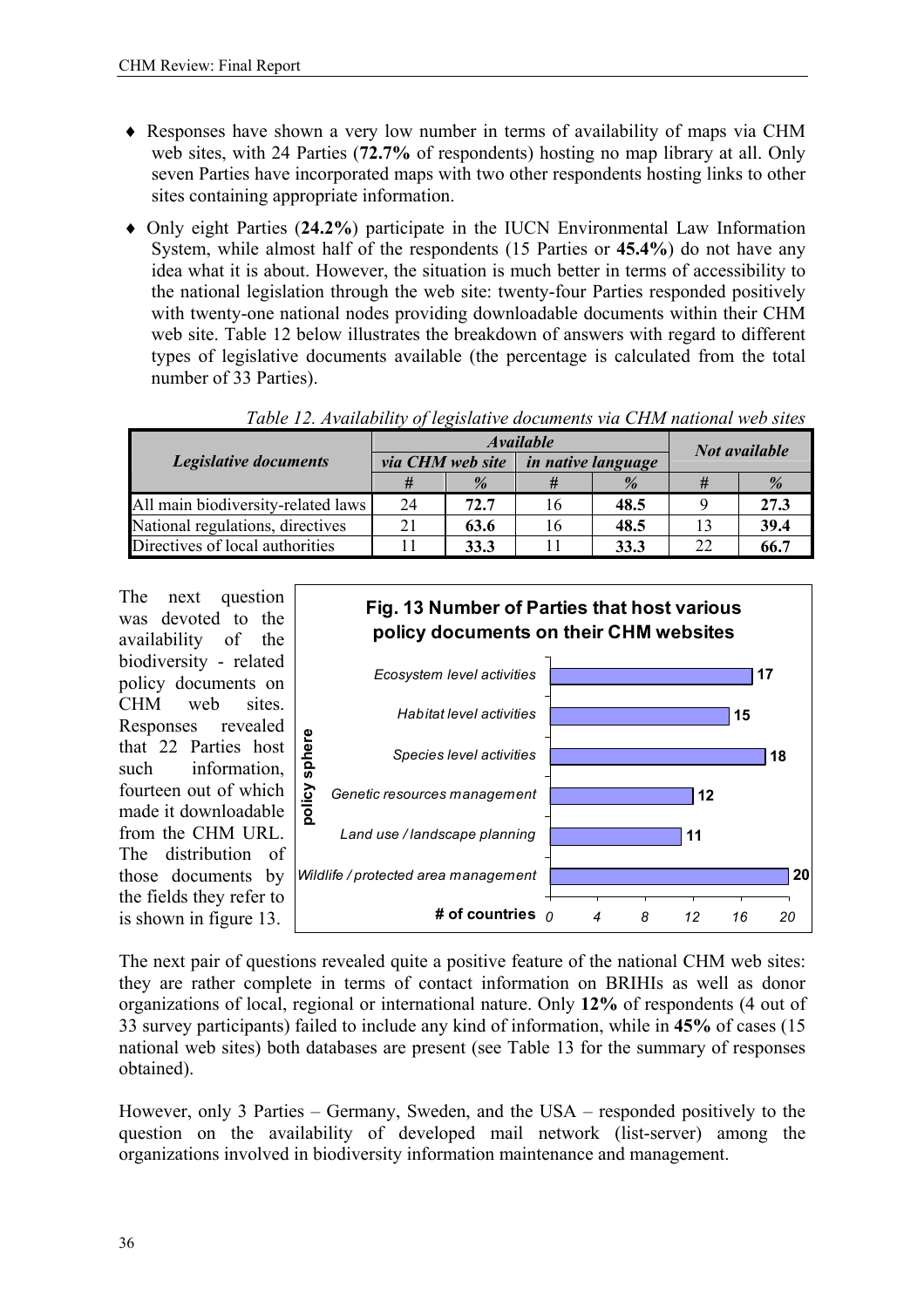|                                                      |    | <i><b>Available</b></i> |                                               |               |  |               |
|------------------------------------------------------|----|-------------------------|-----------------------------------------------|---------------|--|---------------|
| <b>Contact information</b>                           |    |                         | via CHM web site in native language available |               |  |               |
|                                                      |    | $\frac{9}{6}$           |                                               | $\frac{9}{6}$ |  | $\frac{9}{6}$ |
| Biodiversity-related information holder institutions | 26 | 78                      |                                               |               |  |               |
| Biodiversity-related donor institutions              | 6  | 48                      |                                               | 10            |  |               |

*Table 13. Statistics on contact information on BRIHIs and donor institutions via web sites*

The next question disclosed the level of information availability through CHM web sites on the biodiversity-related research at both national and international level. A total number of 17 Parties host some information on research, which comprises exactly half of respondents with a CHM web-site. Data on current research at national level is available though all those 17 web sites. However, four Parties present it only in the forms of abstracts. Nine Parties own information in their native language as well. The fewest number of positive answers has been gained from the information on the future biodiversity-related research at the international level (for more details see Figure 14). This shows a relatively low level of project proposals intended for international initiatives and/or joint projects on biodiversity.



Unfortunately, only five Parties answered the question on the type of metadata they use, with three of them mentioning the Dublin Core standard. Two responders mentioned they do not use any metadata. Other Parties ignored this question because of either misunderstanding or unavailability of any metadata within their web sites.

Two questions were asked relating to the maintenance level of the national web sites. The first of them was devoted to the web statistics available. Three responders mentioned the incorporation of the web counts into the web sites is currently underway, and only 8 Parties (**24%**) count on a regular basis the number of hits, number of visitors and the number of pages visited. These numbers vary for different Parties from 1000 to 90,000 for monthly average hits and from 1,500 (Russian Federation) to 27,000 (Canada) to 150,000 (United States of America) for monthly average pages viewed.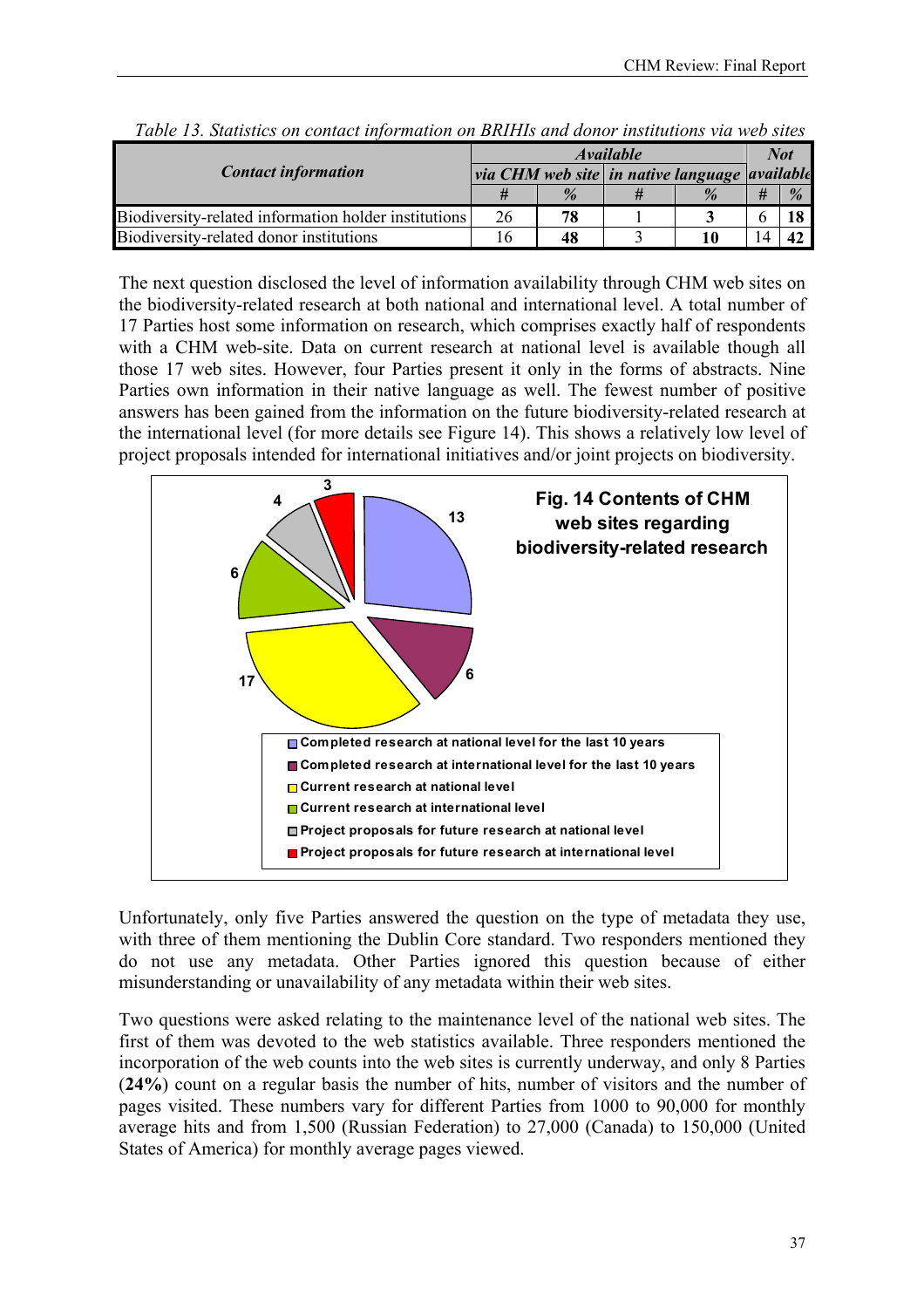The second question dealt with the updating of national web sites. In most of the Parties the information is being added or updated by web administrators only (27 respondents or **82%** of total). In two Parties it has been taking place at the request of the team of experts. Another four respondents mentioned the possibility of adding data from anybody who makes such a request via an interactive page.

Regarding the frequency of updates, the time frames vary from country to country, with the most popular answer being "no regular update" (**24%** of respondents). There are also some Parties (**12%**) where no update of the information has been done since the first launch of the web site (Figure 15).



The question on the amount of time needed to access CBD Secretariat web site from the main national CHM server got responses from 32 Parties. Here one can see the overall optimistic picture with two thirds of respondents mentioning the highest connection speed and only one Party, where more than five minutes is required to get into the CBD main site (Fig. 16).

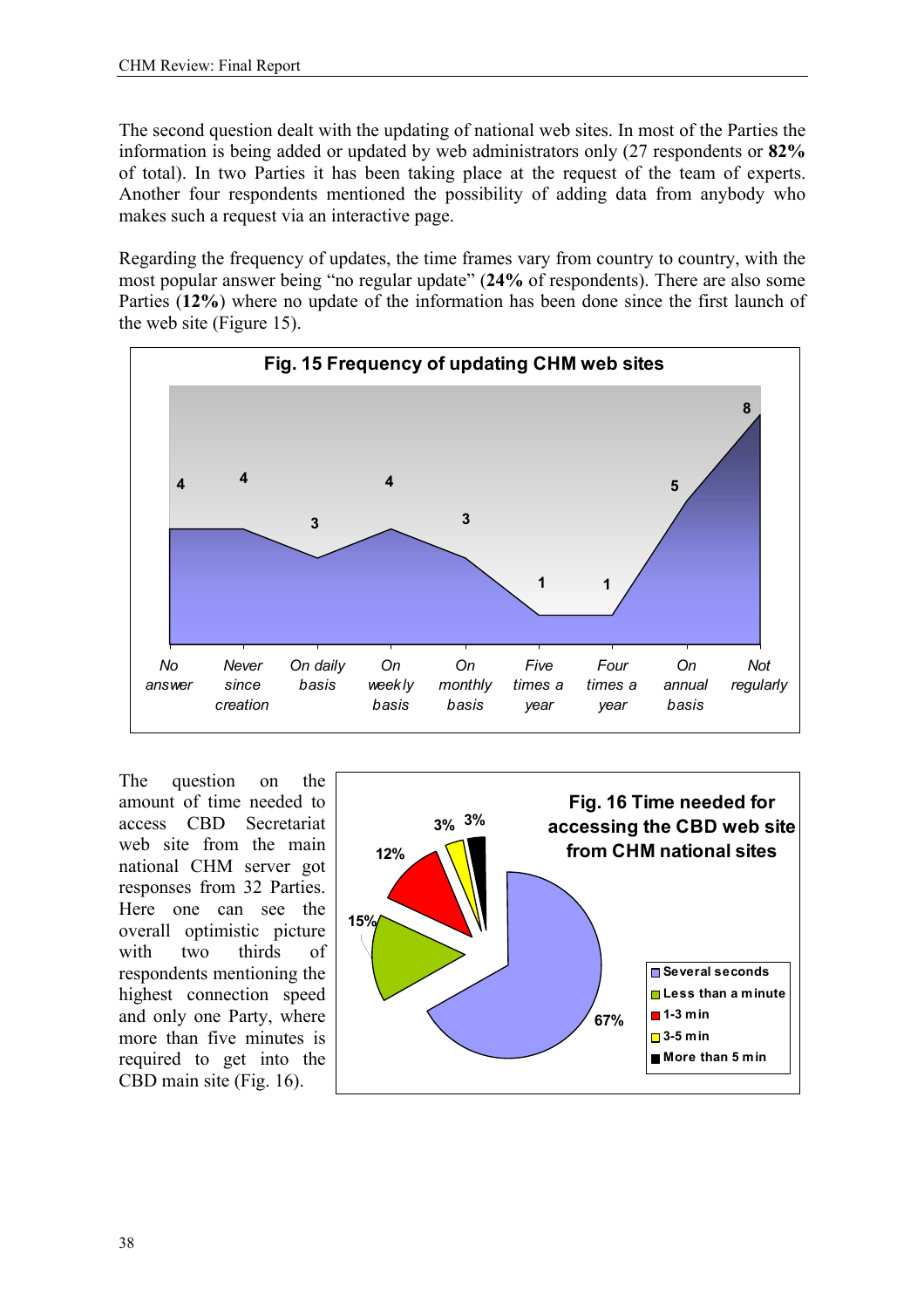The survey participants were asked to determine the most popular CHM-related pages as well as to cite the pages within their national CHM site with the largest attendance. Unfortunately only 25 respondents out of 45 participated in this unofficial "voting". The results revealed a significant gap between the three most popular CHM web sites, namely the ones of the CBD Secretariat, the European Community and Belgium, and others. The full listing of this mini-survey is presented in Table 14.

| Popular CHM-related web sites                                                                                               | #                           | Popular pages within national CHM web site<br>#                                                                                      |                |  |  |
|-----------------------------------------------------------------------------------------------------------------------------|-----------------------------|--------------------------------------------------------------------------------------------------------------------------------------|----------------|--|--|
| CBD Secretariat Home page                                                                                                   | 17                          | Homepage of National CHM web site                                                                                                    | 6              |  |  |
| EEA/EC Home page                                                                                                            | 14                          | Biodiversity Strategy and Action Plan                                                                                                | 3              |  |  |
| CHM web site of Belgium                                                                                                     | 8                           | Country profile, gene bank page, databases                                                                                           | $\overline{2}$ |  |  |
| CHM web site of Germany                                                                                                     | $\overline{4}$              | National report, biodiversity FAQ, roster of                                                                                         |                |  |  |
| CHM web sites of Colombia,                                                                                                  | 3                           | experts page, red book page, flora and fauna                                                                                         | 1              |  |  |
| China, Finland and Peru                                                                                                     |                             | page, list-server, NGO contacts section                                                                                              |                |  |  |
| CHM web sites of Canada,<br>Congo, France, Mexico, The<br>Netherlands, Poland and UK                                        | $\mathcal{D}_{\mathcal{L}}$ | Within the CHM Main web site<br>the most popular pages are:                                                                          |                |  |  |
| CHM web sites of Democratic<br>Republic of the Congo, Jamaica<br>Latvia, Madagascar, Mauritania,<br>Sweden, Switzerland and |                             | Links to international initiatives<br>٠<br>Thematic area pages<br>Meetings' database page<br>Page with links to funding sources<br>٠ |                |  |  |
| Home pages of the following<br>organizations: CITES, IUCN,<br>NBII, RAMSAR, WCMC and<br>UNEP                                |                             | Biosafety page<br>GISP page<br>п<br>CHM strategic plan page<br>п<br>News page<br>п                                                   |                |  |  |

*Table 14. Number of votes given by respondents for the most popular web sites and pages* 

Statistics on some technical means used in the CHM national web sites concludes this section (Table 15 below). The comparison of numbers shows the Parties lean towards the regular update of the events and news section rather than the use of such interactive tools as search engine and discussion forum. It resulted to lower interactivity level of the national CHM web sites. Only 6 Parties run discussion forum in the national CHM web site while no respondent shows a readiness to incorporate this interactive tool in future. At the same time there is a tendency of increasing the number of web sites with search engines as 6 more Parties complete their creation.

| <b>Section of</b>      | <b>Available</b>                                                          |                          | <b><i><u>Under</u></i></b> |   |      |   |      |
|------------------------|---------------------------------------------------------------------------|--------------------------|----------------------------|---|------|---|------|
| the web site           | via national CHM web site via links to other sites construction available |                          |                            |   |      |   |      |
|                        | %                                                                         | #                        | %                          | # | %    | # | %    |
| Search engine          | 30.3                                                                      | $\overline{\phantom{0}}$ |                            |   | 18.2 |   | 51.5 |
| Calendar of events     | 45.5                                                                      |                          | 21.2                       |   |      |   | 33.3 |
| News / hotline section | 45.5                                                                      |                          | 15.2                       |   |      |   | 39.3 |
| Discussion forum       | 18.8                                                                      |                          |                            |   |      |   | 81.8 |

*Table 15. Statistics on technical tools used at the CHM national web sites*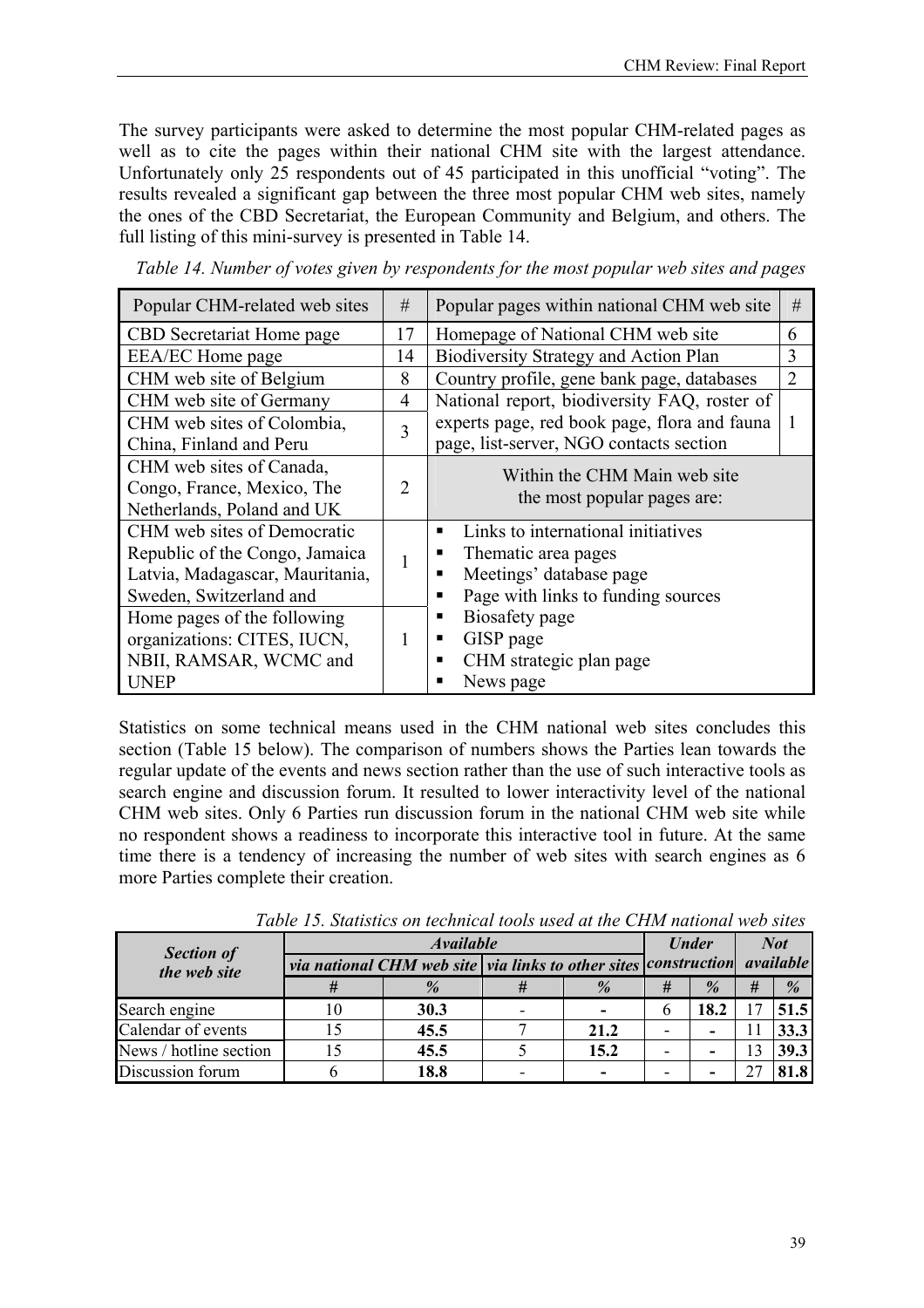# **2.4. Cooperation**

The survey participants answered nine questions in this section to demonstrate the level of cooperation among national CHMs. The issues covered are related to both bilateral and multilateral cooperation projects, participation of national CHMs in international initiatives, as well as the level of harmonization of efforts with other biodiversity-related conventions. Initially, the national focal points were asked to assess the current level of their country's technical and scientific cooperation through CHM (Figure 17).



The responses obtained have revealed a rather pessimistic view that around **35%** of respondents failed to rank the level of cooperation via national CHMs and another **35-45%** of Parties identified it as "low" for all the options provided. The number of Parties that assessed the cooperation as "medium" and "high" ranges from 10 (with regard to case studies) to 16 (for capacity building activities). Comparing responses obtained among the options provided it is worth mentioning the relatively low level of cooperation through case studies as only two Parties have ranked it as "high". Another worrying fact is the absence of any cooperation via technical partnership initiatives in **38%** of respondent Parties.

The list of on-going bilateral cooperation projects shows an active participation of a small number of Parties (namely Australia, Belgium, Germany, New Zealand in a greater extent and Egypt, Fiji, USA in smaller). Meanwhile most of the other Parties show slight interest in cooperation with one another or with the Parties with similar current CHM development status. At the same time there are a great number of projects between biodiversity-related institutions in various Parties. These projects are not officially recognized as activities under the framework of national CHM component, but at the same time they contribute fundamentally to information exchange and capacity building in the area. Table 16 summarizes the bilateral cooperation projects mentioned in the survey forms by CHM NFPs.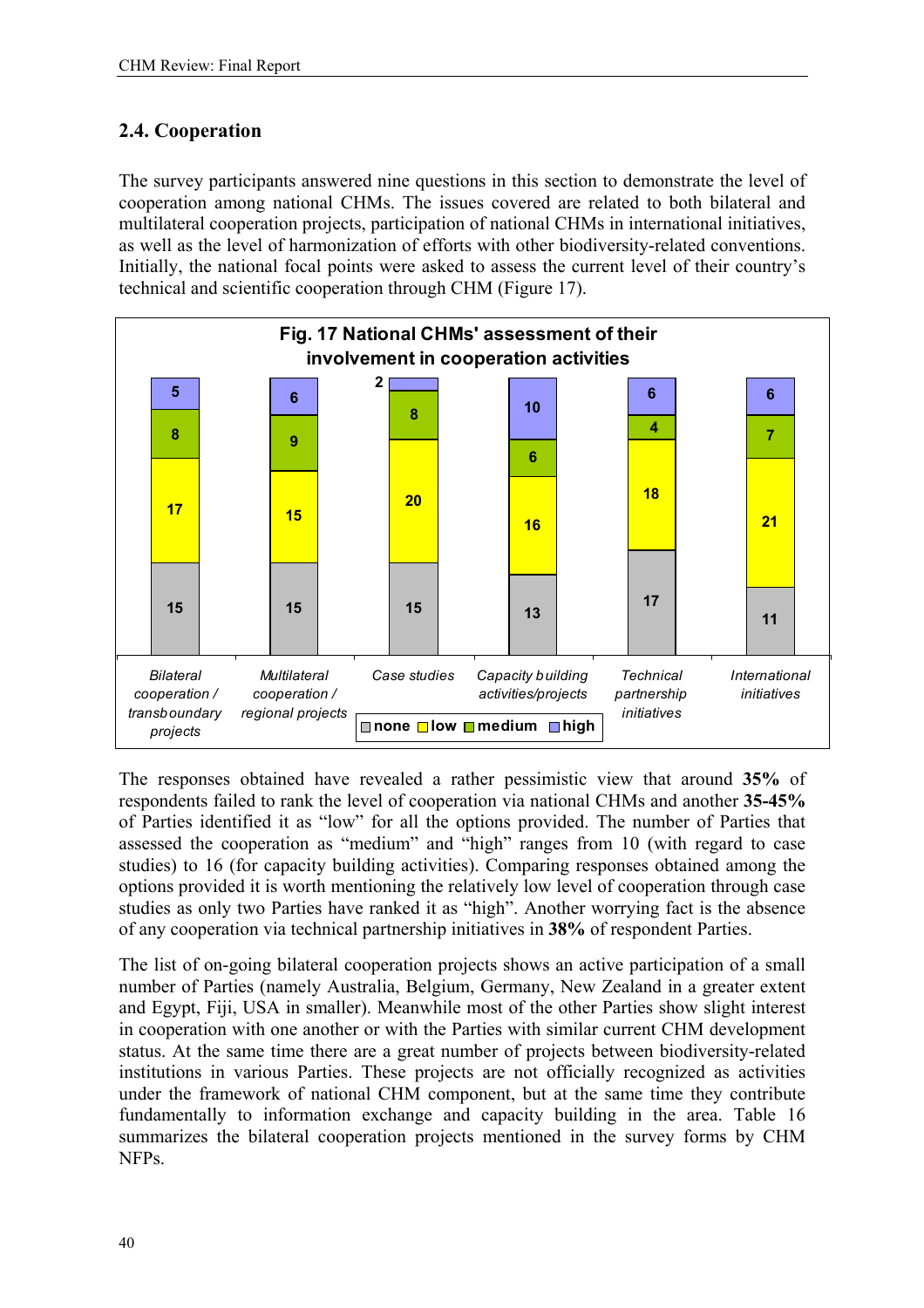| <b>Bilateral cooperation projects</b>                              | <b>Starting Ending</b> |      | Comments                                                          |
|--------------------------------------------------------------------|------------------------|------|-------------------------------------------------------------------|
| Egypt – Mediterranean countries                                    |                        |      | Development of Mediterranean Action Plan                          |
| Egypt – Red Sea countries                                          | 1998                   | 2003 | Project on Red Sea Environment                                    |
| Australia - New Guinea                                             | 1999                   | open | Project on marine protected areas                                 |
| Australia – Iran                                                   | 2000                   | 2002 | Partnership project                                               |
| Belgium - 12 African countries                                     | 2000                   | open | CHM web site sheltering projects                                  |
| Germany - Colombia                                                 | 2000                   | 2003 | Project with Humboldt Research Institute                          |
| Germany - Cameroon                                                 | 2001                   | 2003 | Project through Environment Ministries                            |
| Germany - Poland                                                   | 2002                   | open | Project through CHM National Focal<br>Points                      |
| New Zealand – Chile / Argentina,<br>potential expand to cover Peru | 2002                   | 2003 | Project on marine protected area science<br>cooperation           |
| New Zealand - Chile                                                | 2003                   | 2003 | Project on species recovery planning and<br>threat classification |
| New Zealand – Chile / Argentina                                    | 2003                   | open | Project on pest eradication evaluations                           |
| Indonesia - Norway                                                 | 2003                   | 2005 | Project to be proposed shortly                                    |
| Fiji - Pacific Island Countries                                    | 2002                   | 2003 | Projects on study of corals in progress                           |
| United States - India                                              | 2002                   | 2004 | Cooperation on biodiversity informatics                           |

*Table 16. List of bilateral cooperation projects*

Regarding the cooperation at regional or international level, the following responses were received:

- There are several projects in progress between the European Community CHM and Western European countries (including Belgium, France and Greece).
- Finland has mentioned a mutual Biodiversity Education Project "EuroDets" with Germany and Russian Federation, ending in 2003
- New Zealand implements an islands co-operative initiative on alien species with small island countries.
- Hungary is involved in three international activities, namely
	- (1) Emerald Network and Nature 2000 at European regional level;
	- (2) Projects under the framework of the Central and Eastern European (CEE)
	- Working Group for the Enhancement of Biodiversity with some CEE countries; (3) Planning to establish Regional Biosafety Clearing House with Slovenia, Slovakia,
	- Czech Republic and Poland.
- Thailand participates in the activities within the ASEAN Regional Centre for Biodiversity Conservation projects, where 9 other countries are involved.

Apart from the above-mentioned activities, the Parties are currently involved in a number of international initiatives, mainly in UNESCO Man and the Biosphere Program (28 Parties or **62%** total respondents), Global Biodiversity Information Facility (27 or **60%**), Global Taxonomic Initiative (24 or **53%**) and Global Biodiversity Forum (20 or **44%**).

Eight Parties (**17.8%** of survey participants), namely Armenia, Burkina Faso, Democratic Republic of Congo, Burundi, Latvia, Mali, Sierra Leone and Venezuela do not participate in any of the international initiatives so far. Refer to Figure 18 for the total number of such projects each survey participant is involved in.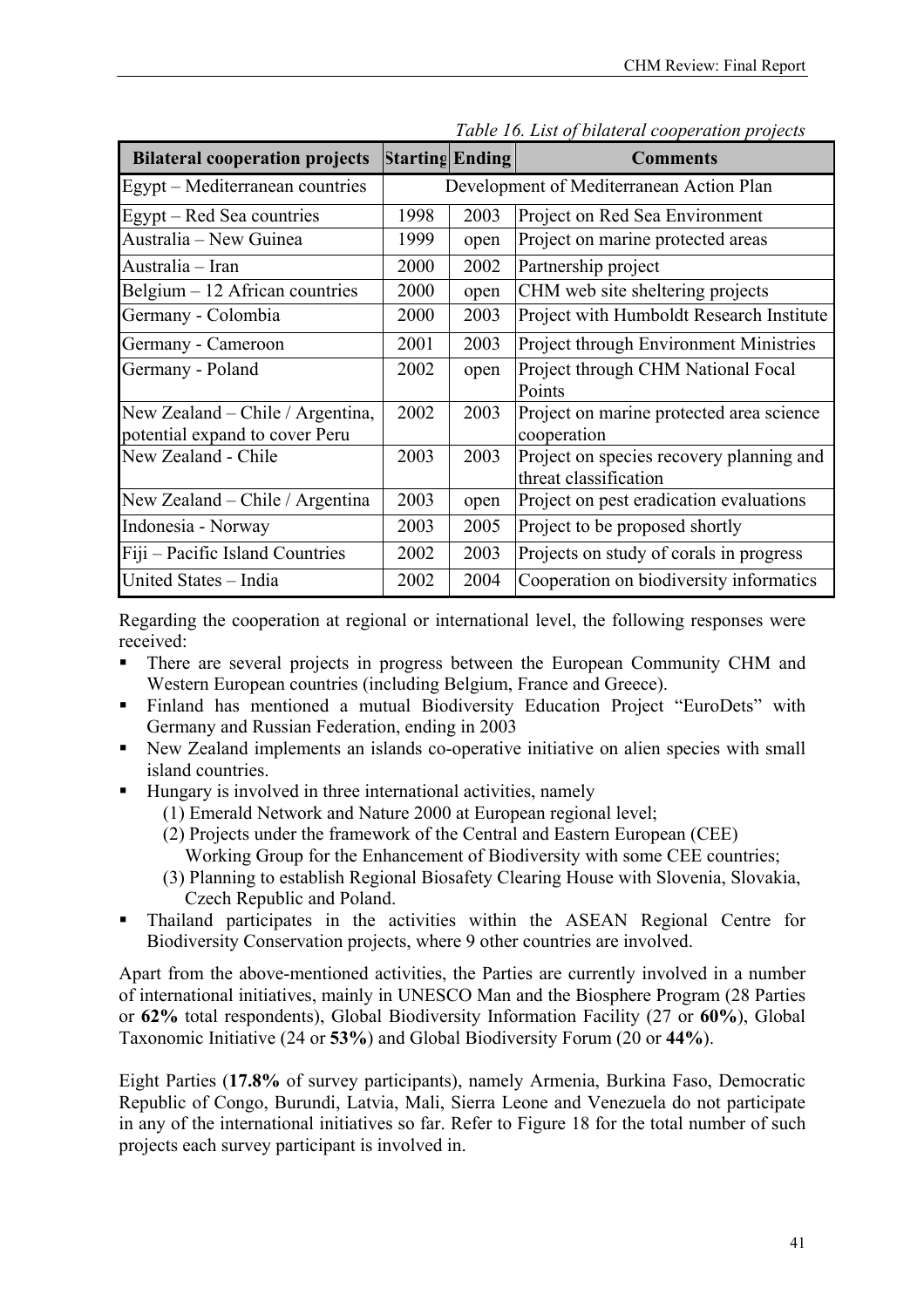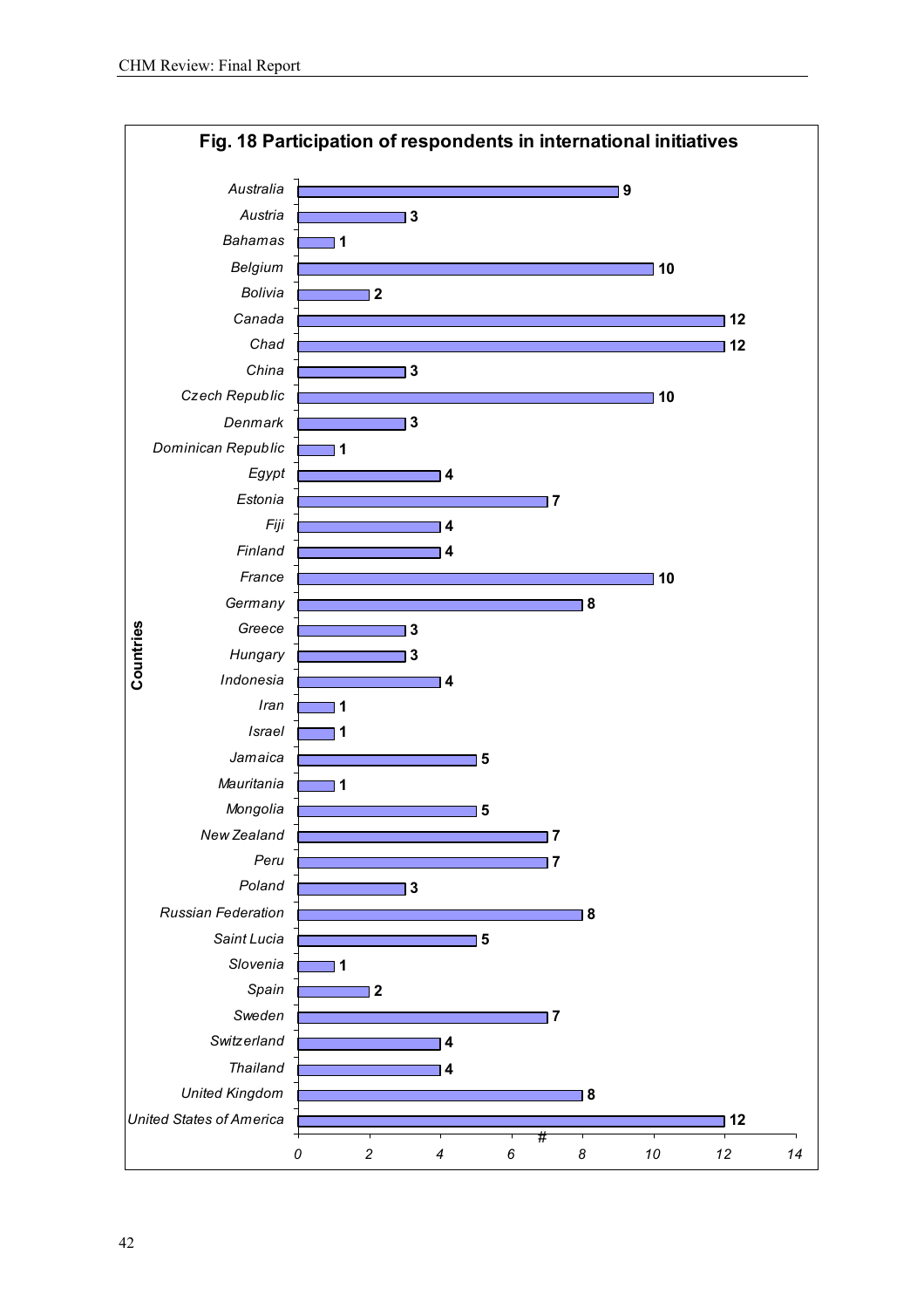Some National Focal Points failed to answer this question due to unawareness of the Party's participation in some of the international initiatives mentioned in the questionnaire. Particularly, some respondents from the European region were unaware of the existence of such initiatives as "Species 2000" and "Tree of Life".

The next question was devoted to the examination of Parties' cooperation level with other biodiversity-related conventions. The responds obtained were analyzed with regard to both cooperation levels with each of four conventions considered, as well as in terms of meeting three main CHM goals. The conventions listed in the question were: (1) the *Convention on International Trade in Endangered Species of Wild Fauna and Flora (afterwards CITES);* (2) the *Convention on Wetlands of International Importance especially as Waterfowl Habitat*  (RAMSAR); (3) the *Convention Concerning the World Cultural and Natural Heritage*  (WHC); and (4) the *Convention on Migratory Species of Wild Animals* (CMS).



Out of 45 only **37** Parties answered this question, all of them Parties of CITES and RAMSAR. At the same time there are only **27** signatory Parties of CMS and **25** of WHC within the respondents of the Survey. Figures 19-22 at the left reflect the advance of national CHMs in cooperation with each of the conventions through three main goals defined.

One can notice the most favorable situation is with regard to the RAMSAR Convention: medium and high levels of cooperation prevailed among respondents. The highest rankings here were observed in the area of information exchange (14 Parties or **38%** of respondents to the question) and towards the scientific and technical cooperation objective (13 or **35%**). Cooperation with CITES on scientific

and technical cooperation is one of the advantageous spheres as well – nineteen respondents (or **51%**) ranked it either "medium" or "high". Network development objectives for both conventions gained the most "none" rankings (**32%)**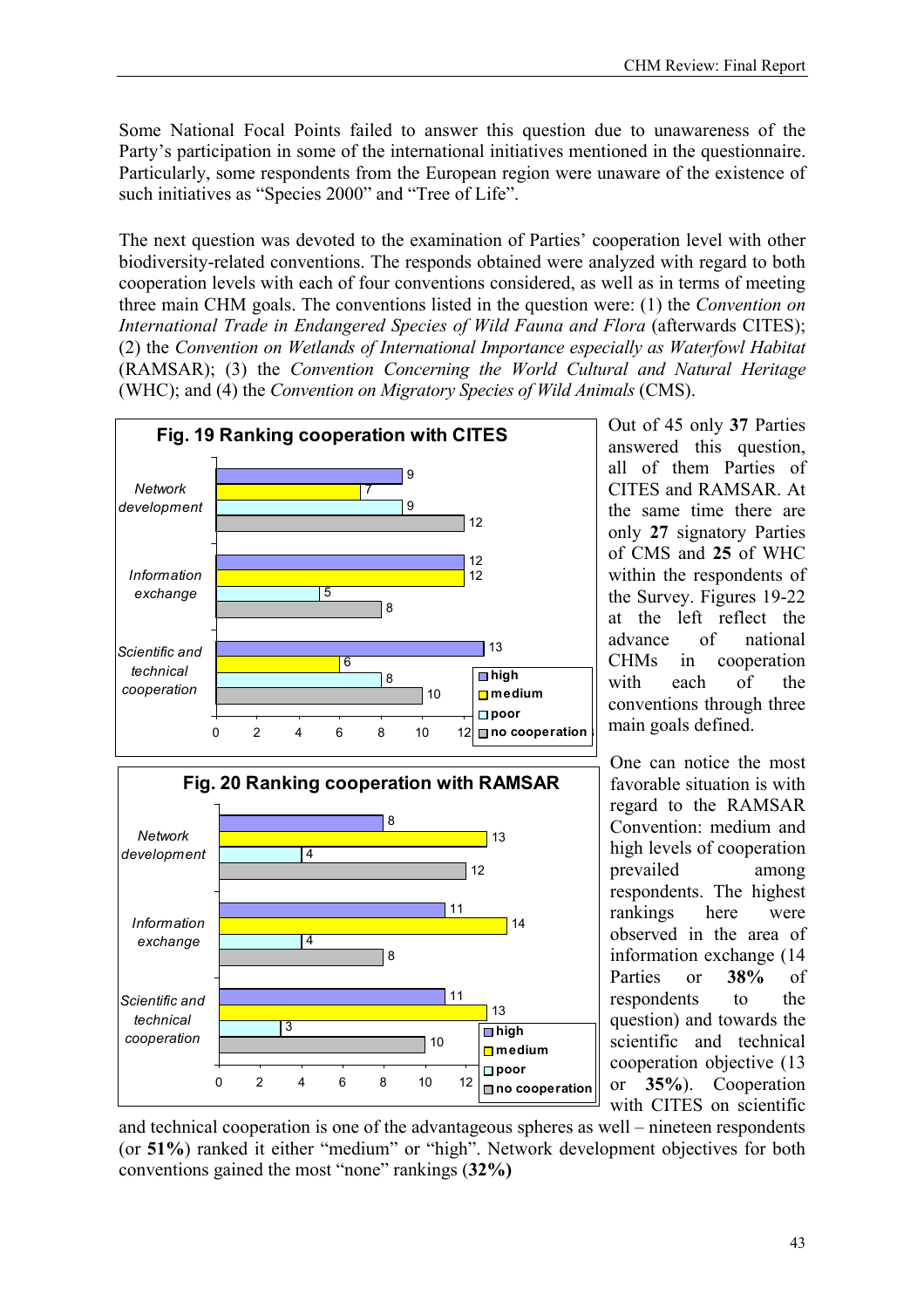

On the other end of the scale are the WHC and CMS. Particularly, the lack of any cooperation with CMS towards the network development component is mentioned by 8 (**32%**) respondents. There is a significant difference in levels of cooperation between the first and last two conventions considered. WHC gained the estimates with "none" or "poor" ranking among 8- 12 (**30-44%**) of respondents. Almost the same situation exists with CMS although here one can see slight advances within the information exchange and scientific, technical cooperation components.

The mentioned facts and overall picture prove the assumption that the harmonization of efforts and stimulation of cooperation is of high importance within the CBD parties in general and parties with CHM in particular.

The next three questions of the survey referred to the level of communication between national CHMs. National Focal Points were asked about their personal contacts with colleagues in other Parties. Surprisingly, **27%** of respondents gave a negative answer to the question stating they do not have any established links with other FPs. The majority (**64%**) maintains regular communication with at least one National Focal Point less than once a month. The remaining **9%** of respondents sustain more frequent contacts. Only one NFP stated he communicated with other FPs several times a week and more frequently if needed.

The national CHM web sites are being visited by National Focal Points on a less regular basis than the personal communication maintained. Twelve survey participants (**27%**) never refer to other CHM web sites and prefer personal communication to the virtual one. Similarly, half the NFPs questioned refer to the CHM web sites several times a year, and **22%** more frequently.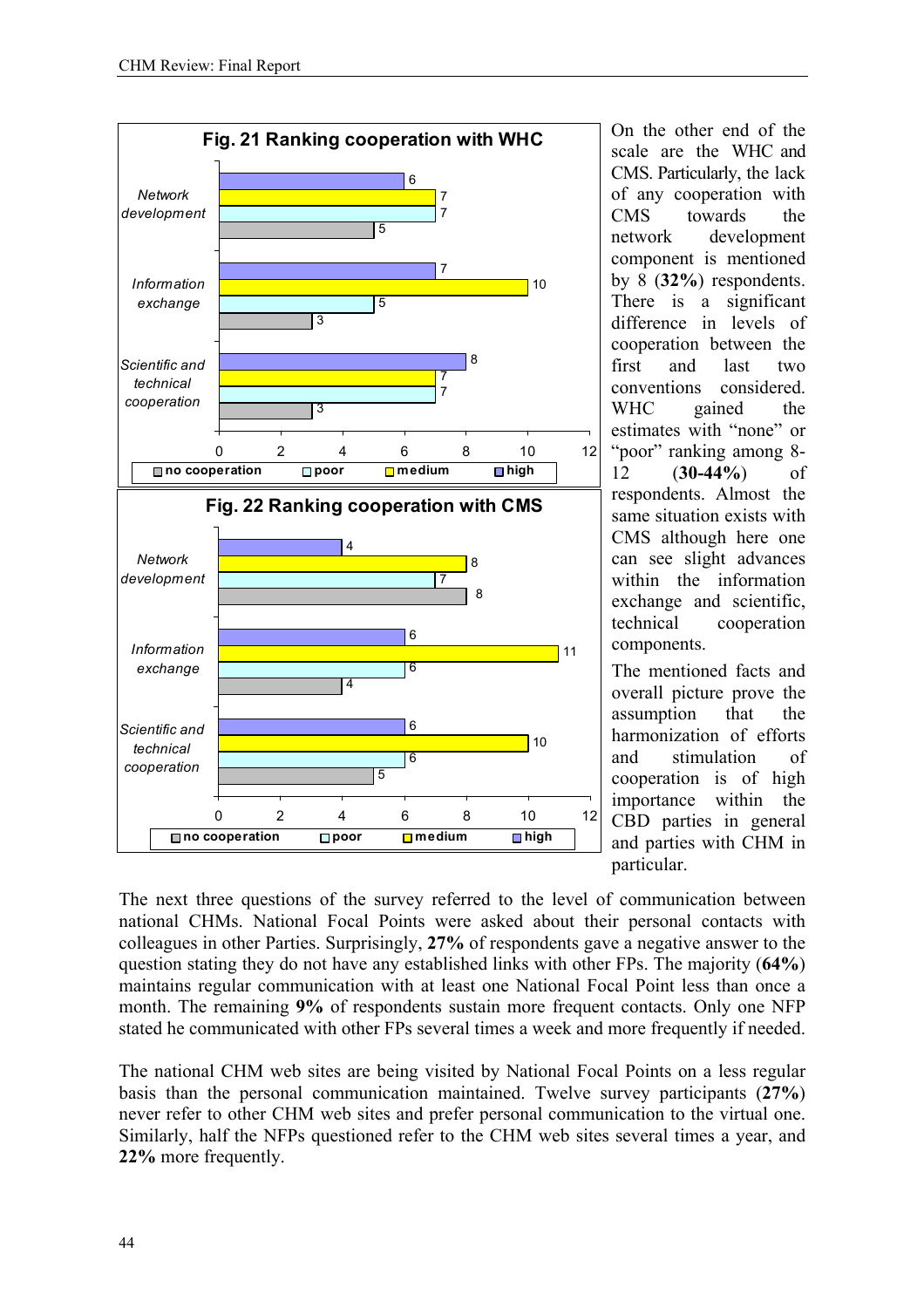Sharing best practices has been ranked as "none" or "poor" by almost two thirds of respondents (**64%**), while only six Parties granted the highest rank. Obviously these are leading Parties with highly developed CHM structures and experiences that should be disseminated to other national nodes. There is an obvious link between the consistency of communication among national focal points and the level of experience sharing among the national CHMs (see Figure 23 below).



The last question in this section concerned the actions currently underway aimed at increasing cooperation in general and ensuring more efficient CHM networking. Nearly two thirds of survey respondents failed to find at least one activity contributing to cooperation strengthening. The answers provided by another 16 Parties in a free form demonstrated the broad spectrum of actions that can be considered as important milestones towards better enforcement of CHM networking (for the summary refer to Table 17 below).

| <b>Party</b>   |                | <b>Activity</b>                                                             |
|----------------|----------------|-----------------------------------------------------------------------------|
| Belgium        | E              | Partnership role with developing countries                                  |
|                | ∣∎             | <b>EC CHM Task Force and Steering Committee</b>                             |
|                | $\blacksquare$ | Organization of workshops/meetings                                          |
|                | $\blacksquare$ | Joint development of web applications with other national CHMs              |
| <b>Bolivia</b> | E              | Dynamic and interactive web page design, with easy operational search       |
|                |                | engines that will facilitate meeting demands on cooperation, training, etc. |
|                |                | among the biodiversity information holder institutions.                     |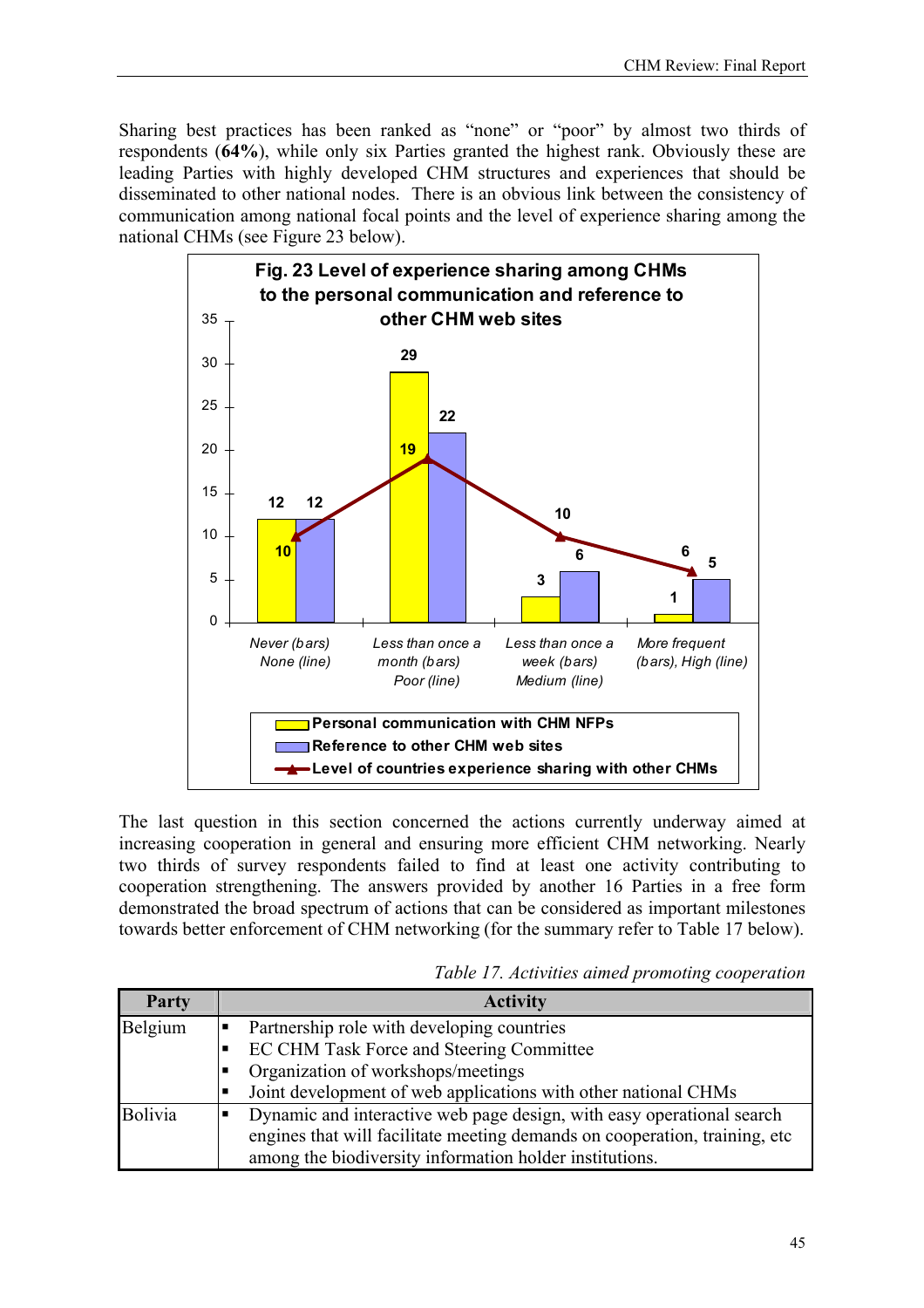| Cana <sub>da</sub> | Ξ      | Facilitating national CHM inter-operability with CBD CHM                                                            |
|--------------------|--------|---------------------------------------------------------------------------------------------------------------------|
|                    | ٠      | Case study project on the needs assessment/capacity building within                                                 |
|                    |        | French-speaking African countries                                                                                   |
| China              | п      | Establishing liaison group among national implementing authorities of                                               |
|                    |        | various international conventions                                                                                   |
|                    | ٠      | Holding national/international workshops on cooperation and                                                         |
|                    |        | harmonisation of efforts for different conventions                                                                  |
|                    | ٠      | Publishing, distributing newsletters, offering web page linkages for                                                |
|                    |        | biodiversity-related conventions, other means of awareness raising                                                  |
| Egypt              | Ξ      | Strengthening capacities of National Biodiversity Unit (NBU) to serve as a                                          |
|                    |        | focal point for co-ordinating biodiversity research and monitoring                                                  |
|                    | п      | Establishing inventory maintenance system to assist monitoring and                                                  |
|                    | ٠      | evaluating natural heritage and biodiversity<br>Increasing cooperation and information exchange between the NBU and |
|                    |        | other departments of Egyptian Environmental Affairs Agency.                                                         |
| Germany            | Ξ      | Preparation of a workshop "Technology Transfer and Technology                                                       |
|                    |        | Cooperation, including scientific cooperation through CHM"                                                          |
|                    | п      | Pilot Model "Facilitating Scientific Cooperation" with Poland                                                       |
|                    | п      | Development of a concept for wide national scientific audience to                                                   |
|                    |        | participate at the topics discussed at SBSTTA meetings                                                              |
| Indonesia          | ٠      | Revitalising the national CHM through improvement of communication                                                  |
|                    |        | and cooperation among institutions and National CHM                                                                 |
| Jamaica            | ٠      | Sharing information through Caribbean list-servers and web sites                                                    |
| Latvia             | ×,     | Stronger cooperation with other CHM National Focal Points                                                           |
| <b>New</b>         | ٠      | Direct interaction with people involved in national implementation in                                               |
| Zealand            |        | other countries                                                                                                     |
|                    | ٠      | Advertising available information through list-servers and other                                                    |
|                    |        | mechanisms                                                                                                          |
|                    |        | Strengthening New Zealand's cooperation mechanisms with other Parties                                               |
| Peru               | ×,     | Defining action plan for 2003 in terms of in country improvements in                                                |
|                    |        | networking and capacity building                                                                                    |
| Saint Lucia        | п      | Creating more links to other CHM web sites                                                                          |
|                    |        | Developing scientific and technical cooperation with other national CHMs                                            |
|                    | ٠      | Developing information exchange with other national CHMs                                                            |
| Slovenia           | п<br>п | Establishment of the roster of experts<br>Development of national biodiversity indicators                           |
|                    | п      | Cooperation with national GBIF group with the aim at avoiding                                                       |
|                    |        | duplication and sharing knowledge                                                                                   |
|                    | ш      | Sharing information in the "Natura 2000" project                                                                    |
| Switzerland        | ٠      | Participation at CHM workshops/meetings at European level                                                           |
| United             | п      | Development of national focal points to cover the ecosystem themes                                                  |
| Kingdom            | п      | Tracking activities by other national focal points to assist as much as                                             |
|                    |        | possible                                                                                                            |
| United             | П      | Working actively through regional IABIN connections                                                                 |
| <b>States</b>      | п      | Working with GBIF/CHM/IABIN focal points through organization of                                                    |
| of America         |        | joint meetings                                                                                                      |

*Table 17. (continued from the previous page)*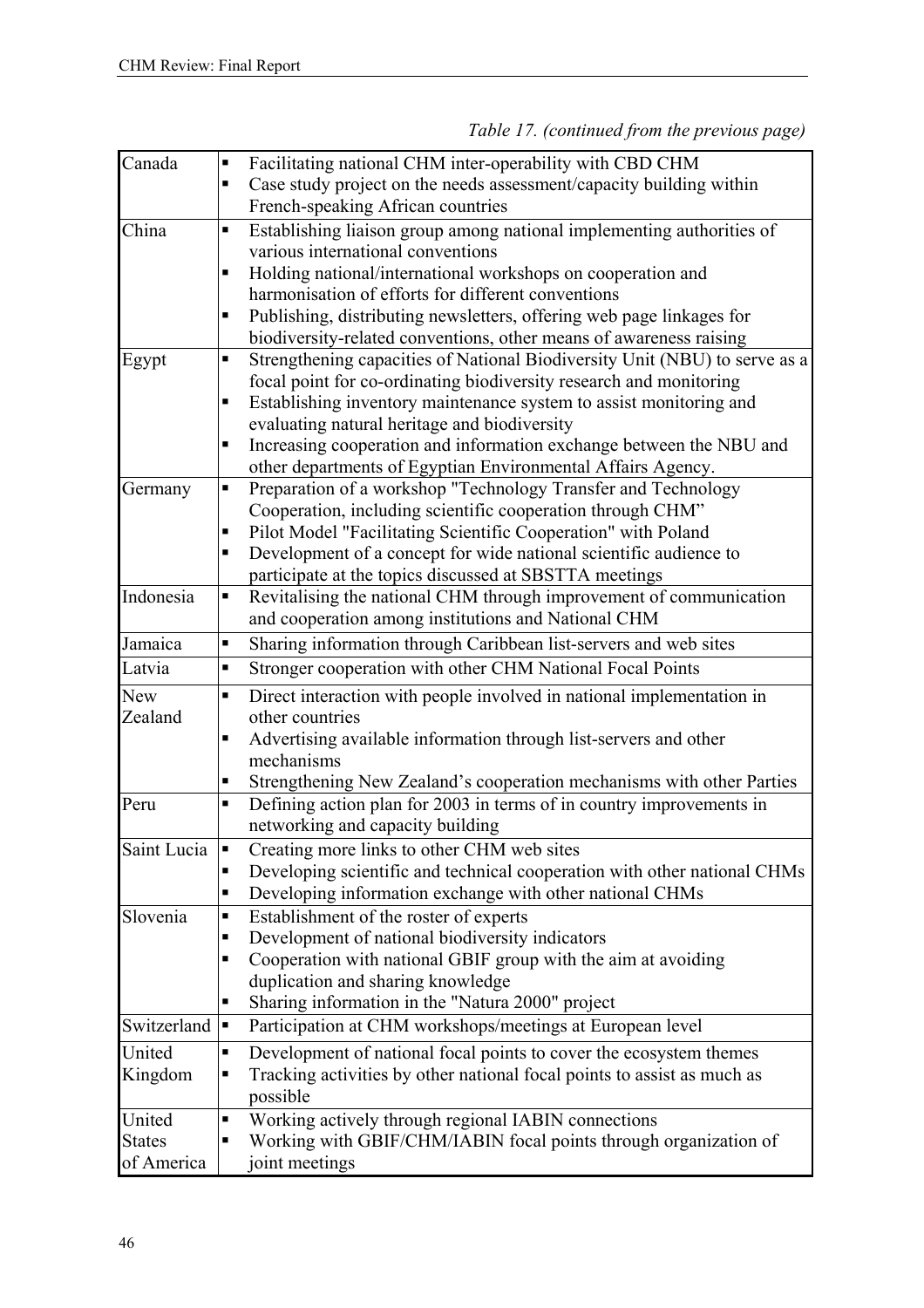# **2.5. CHM Development**

The last section of the survey examines the current needs for CHM development at the national level. It can be divided into three sets of questions, querying (1) the intended projects on CHM both within the Parties and at regional/international level; (2) the needs for CHM further development; and (3) the requirements for proper CHM management and functioning.

# **2.5.1. Proposed projects on CHM**

Four questions were asked in order to find out the level of progress anticipated in the CHM national nodes. Firstly, the Parties presented the lists of intended projects and activities on further CHM development. Although 13 Parties (or about **30%** of survey participants) failed to mention at least one activity considered, the total number of projects proposed by other Parties is quite high. However, most of the projects mentioned are related to the project proposals already submitted to GEF as part of Biodiversity Enabling Activities scheme. Nine Parties have been given state funding (in Finland's case with minor funds) for implementation of some components aimed at CHM development at national level. Apart from these projects, there are only 20 Parties (**44%** of respondents) involved in claiming funds with already developed project proposals (Tables 18 and 19).

| Party                                | Intended project at local level                         | <b>Status</b>  |
|--------------------------------------|---------------------------------------------------------|----------------|
| Canada                               | Development of Roster of Experts                        | approved, but  |
|                                      |                                                         | not funded yet |
|                                      | Portal Development                                      | proposed       |
| Chad                                 | Completion of establishment of the CHM structures       | assistance by  |
|                                      | Inventory of species                                    | Belgium, CBD   |
|                                      | Development of partnership                              | Secretariat    |
| China                                | Construction of biodiversity information infrastructure | proposed       |
|                                      | Survey and monitoring of biodiversity of China          | proposed       |
|                                      | Management of China biodiversity CHM                    | proposed       |
| Czech Republic                       | Obtaining a CHM Tool-kit                                | proposed       |
|                                      | <b>Establishing CHM Steering Committee</b>              | proposed       |
|                                      | MoU with scientific institutions on information sharing | proposed       |
| Denmark                              | Putting CHM web site on-line (until summer 2003)        | proposed       |
| Democratic                           | Biodiversity Information Collection (until April 2004)  | proposed       |
| Republic of                          | Creation, Development and maintenance of web site       | proposed       |
| Congo                                | Exchange of information and expertise among different   |                |
|                                      | biodiversity-related institutions (until Dec 2005)      | proposed       |
| Fiji                                 | Completion of biodiversity information system database  | proposed       |
| Greece                               | Putting CHM web site on-line (until the end of 2003)    | proposed       |
| Jamaica                              | Development of metadatabases                            | proposed       |
| Mali                                 | Development of Roster of Experts                        | in preparation |
|                                      | Set-up of the Biodiversity Management System            | in preparation |
| <b>BiodivPERU</b> Initiative<br>Peru |                                                         | proposed       |
|                                      | Regional and Thematic Networks                          | approved       |
| Thailand                             | Biodiversity data management (May 2001-Dec 2003)        | funded         |

*Table 18. Summary of intended projects/activities at national level*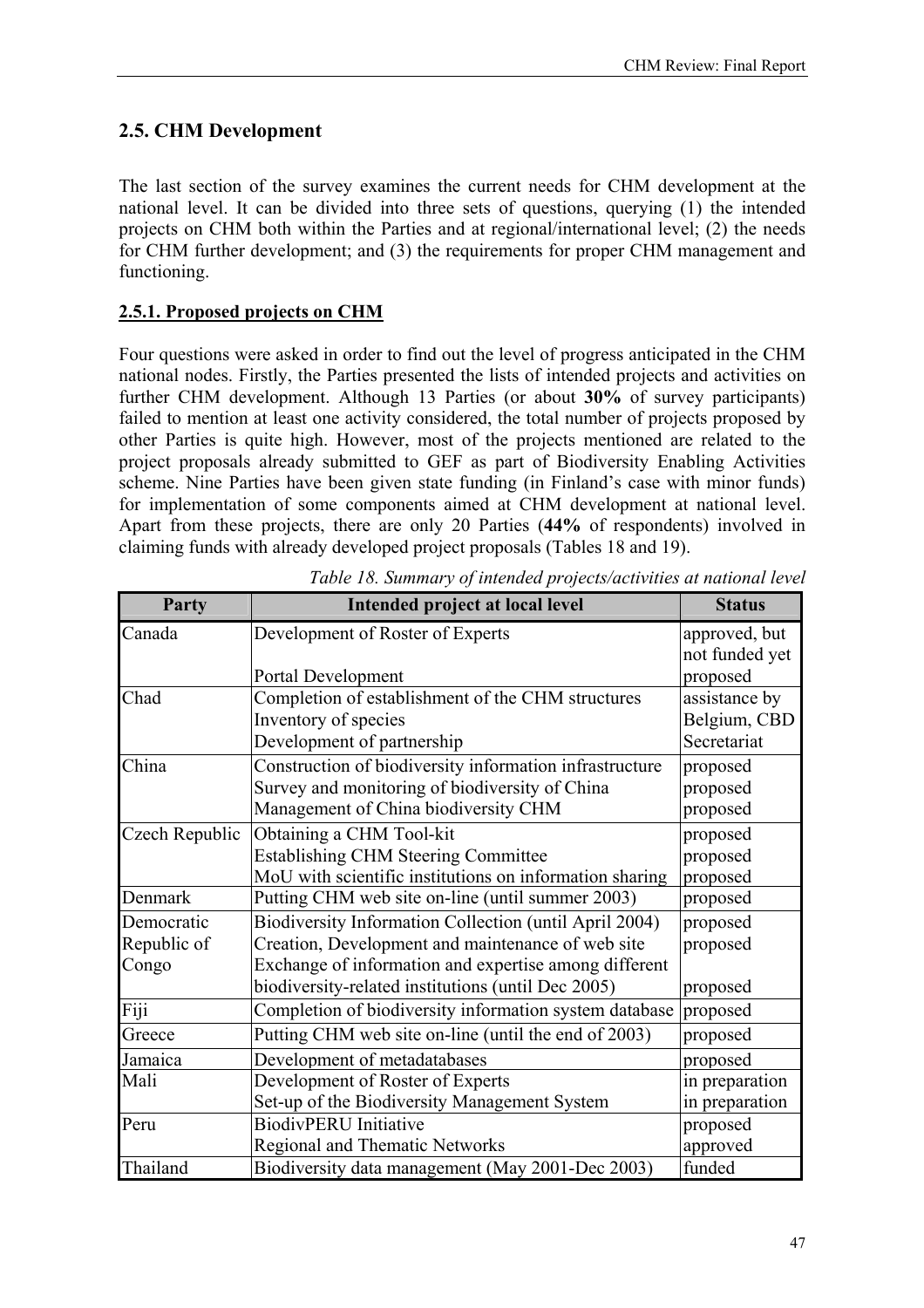| Party       | Intended project at local level                     | <b>Status</b> |
|-------------|-----------------------------------------------------|---------------|
| Switzerland | Development of web content                          | funded        |
|             | National Environmental Database                     | funded        |
|             | <b>Biosafety Clearing-house</b>                     | funded        |
|             | United States of Activities on biosafety            | funded        |
| America     | Activities on invasive species                      | in-kind       |
|             | National implementation of activities through IABIN | funded        |

*Table 18. (continued from the previous page)* 

|  |  |  | Table 19. Summary of intended projects/activities at international level |
|--|--|--|--------------------------------------------------------------------------|
|--|--|--|--------------------------------------------------------------------------|

| Party                | <b>Project at international level</b>          | <b>Partner countries</b>              | <b>Status</b>    |  |
|----------------------|------------------------------------------------|---------------------------------------|------------------|--|
| Bolivia              | Traditional knowledge module                   | under consideration                   | under design     |  |
| Belgium              | <b>Acronym and Glossary Database</b>           | Netherlands                           | not started yet, |  |
|                      |                                                |                                       | intended to      |  |
|                      |                                                |                                       | start in 2003    |  |
| Chad                 | Development of information and                 | Canada                                | not started yet, |  |
|                      | technology exchange mechanisms                 |                                       | intended to      |  |
|                      |                                                |                                       | start in 2004    |  |
| Czech Republic       | CHM partnering project                         | EEA / Finseil                         | under            |  |
|                      |                                                |                                       | negotiation      |  |
| Egypt                | Bio MAP project                                | Italy                                 | funded           |  |
| Greece               | Cooperation activities                         | European Community proposed           |                  |  |
| Democratic           | Creation of the Network of CHM Central African |                                       | in consultation  |  |
| Republic of          | Focal Points of the Central Africa countries   |                                       |                  |  |
| Congo                |                                                |                                       |                  |  |
|                      | Dissemination and exchange of                  | Countries of the                      | making public    |  |
|                      | the information and expertise                  | Congo river basin                     | aware of the     |  |
|                      | among biodiversity-related entries             |                                       | proposal         |  |
|                      | of Congo river basin                           |                                       |                  |  |
|                      | Creation of the Biodiversity                   | Regional/international in preparation |                  |  |
|                      | <b>Information System</b>                      | organisations                         |                  |  |
| Germany              | Facilitation of scientific                     | Several                               | planning         |  |
|                      | cooperation                                    |                                       |                  |  |
| Finland              | <b>CHM</b> Partnership projects                | Kenya, Tanzania,                      | pending          |  |
|                      |                                                | Uganda, Ecuador                       |                  |  |
| New Zealand          | Developing co-operative projects               | Chile, Argentina,                     | underway in      |  |
|                      | with Latin America countries                   | Peru, Mexico, Brazil,                 | Chile, due to    |  |
|                      |                                                | Uruguay                               | initiation in    |  |
|                      |                                                |                                       | other countries  |  |
|                      | Supporting development of inter-               | Island countries                      | underway         |  |
|                      | national island initiative on                  |                                       |                  |  |
|                      | marine biosecurity                             |                                       |                  |  |
| <b>United States</b> | Regional activities via IABIN                  | <b>IABIN</b> countries                | underway         |  |
| of America           | <b>Activities through NABIN</b>                | several                               | underway         |  |
|                      | <b>Activities through GBIF</b>                 | several                               | underway         |  |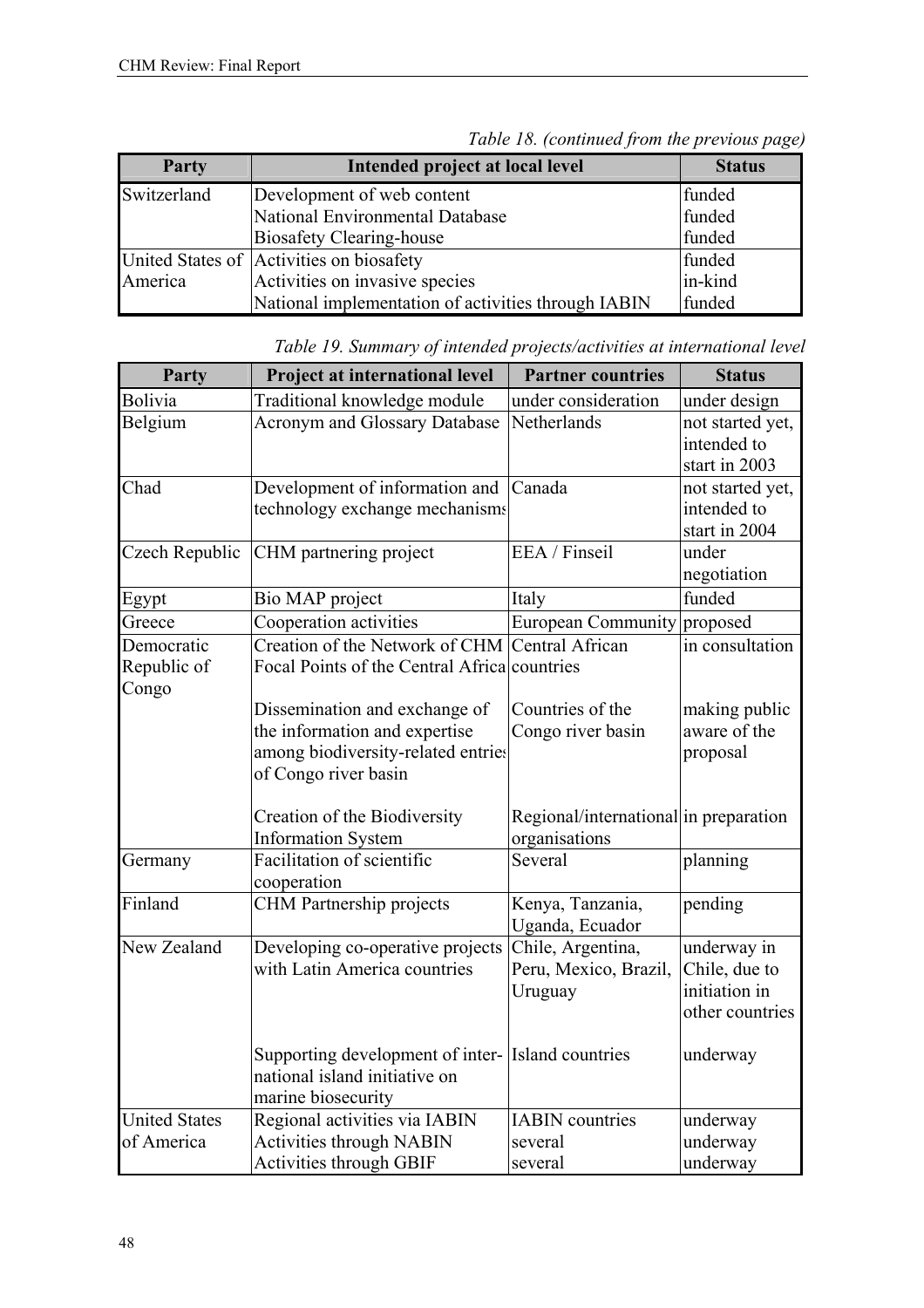Taking into consideration all of the above-mentioned data, one can assume the following rough estimation of respondent-Parties' involvement in CHM activities both at national and international level in the near future:

- **30%** no significant activity intended so far
- **30%** activities in the framework of GEF-funded capacity building add-on modules
- **40%** other projects / initiatives, **60%** of which through possible state funding

The next important issue concerns the availability of CHM development documents at national level. Those include strategies (or action plans) both officially endorsed and for internal use as well as project proposals ready to be submitted to donors. The analysis of the responses obtained (Figure 24) shows that only 18 Parties (**40%** of survey participants) possess at least one of the documents, while fourteen respondents (**31%**) has neither one developed.



### **2.5.2. CHM further development needs**

Survey participants were asked to prioritize their countries' needs with regard to CHM further progress. The responses obtained demonstrate rather equal demand among the options offered (Figure 25). As one can see, eight actions have been assessed as priorities by 29-34 respondents out of 45 (each Party can select as many components as needed). Three other actions, namely the need for assistance in information systematization, intellectual property rights and harmonization of efforts, gained much less priority demand.

The training component has been selected by **69%** of respondents (31 Parties) as a priority action towards CHM development. Out of this number, both "specialized CHM training" and "training on technology transfer" gained the demand of nineteen respondents (or **61%** of the Parties requested training). Seventeen Parties (or **55%**) requested training on information exchange and on data management. On the other end of the scale, there is only one Party, Estonia, which requested training on networking. Ten more Parties joined Estonia demanding organization of web page creation courses at national level. These eleven Parties (or **35%** those who required any training) comprise a group of respondents where CHM web sites are currently under construction. The general breakdown of the requests for training is presented in Figure 26.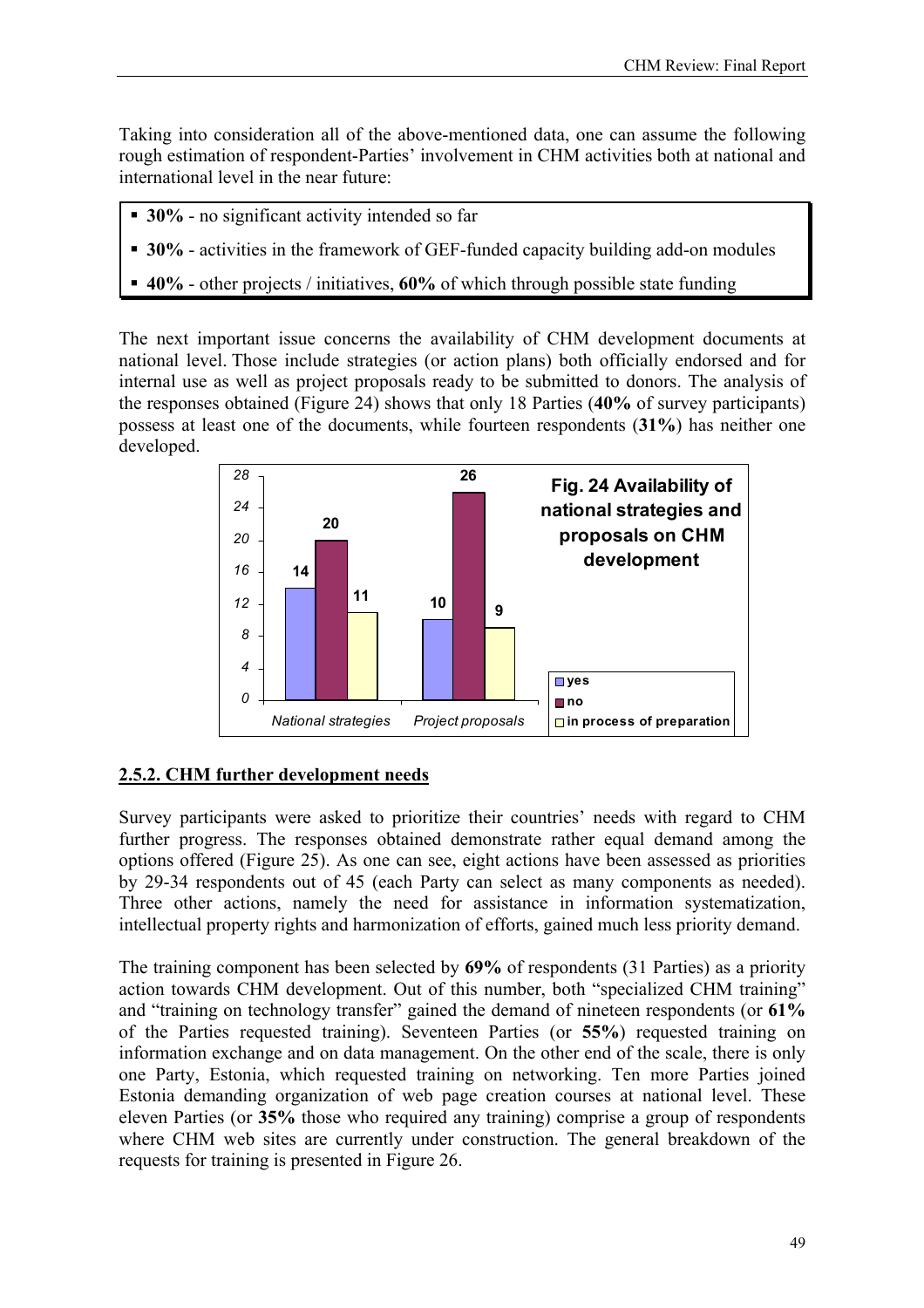

Out of a total of 31 respondents, 12 Parties (**39%**) considered training as the first priority action, while almost half of respondents (15 Parties or **48%**) ranked this component as a "third" or below priority.

In order to evaluate the significance of the given priority action a method of weighting will be used hereafter in this report. A "weighting point" is assigned to each demand for activity, following the rules below:

| <b>Action priority</b> | Weighting points |
|------------------------|------------------|
|                        | assigned         |
| First                  |                  |
| Second                 |                  |
| Third                  |                  |
| Forth and below        |                  |

The sum of the "weighting points" gained will represent the degree of importance of the given measure in general. This methodology will help to compare the general significance of different priority actions for CHM global advancement.

Based on the method described, the activities toward further development of the CHM have been assessed and the results are presented in Table 20.

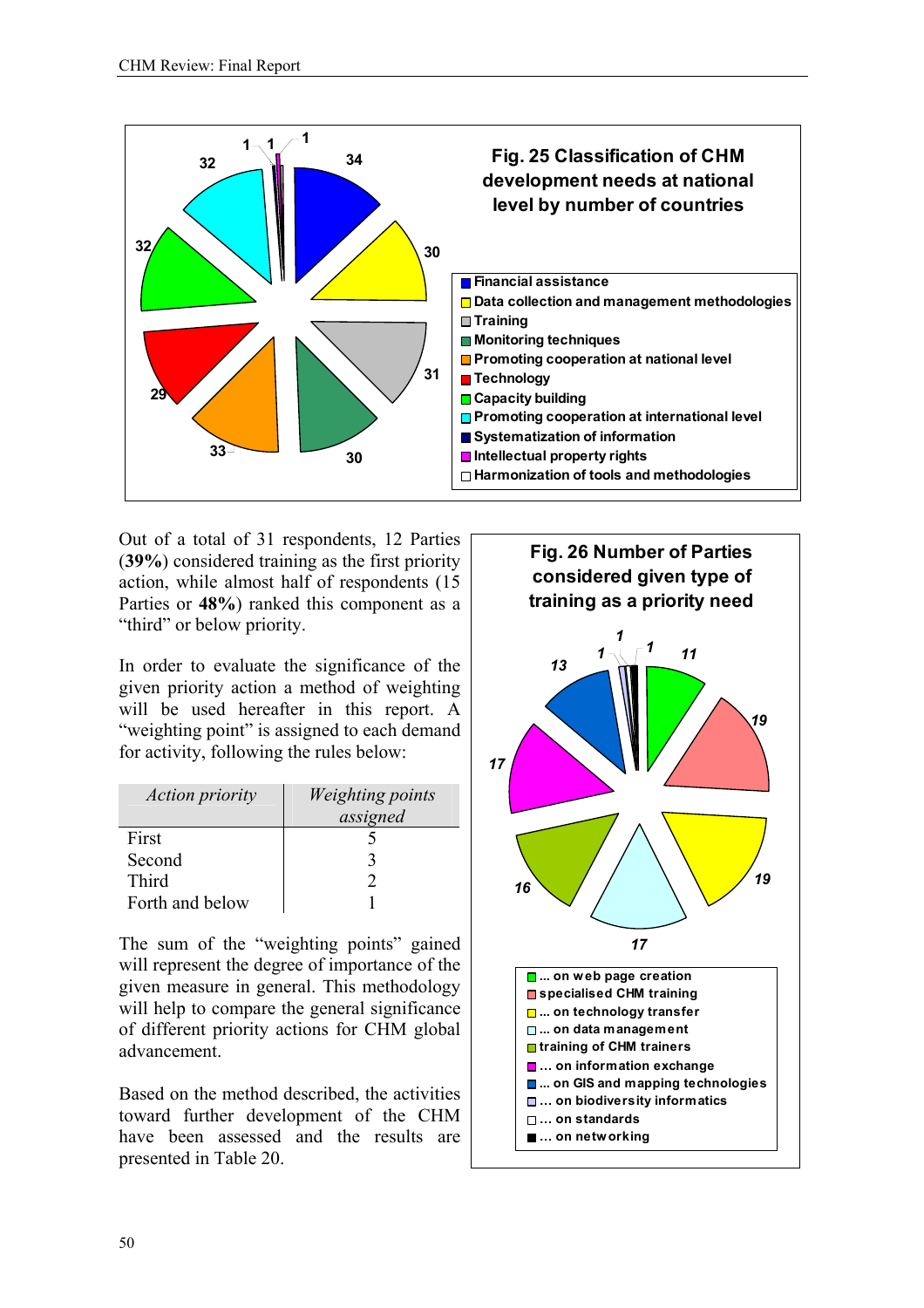|                |                                              |       | $#$ of Parties with given priority |                |            |          |
|----------------|----------------------------------------------|-------|------------------------------------|----------------|------------|----------|
| #              | Priority measure                             | First | $\epsilon$ con                     | <b>Third</b>   | Fourth     | veightin |
|                |                                              |       |                                    |                | $\&$ belov | points   |
|                | Financial assistance                         | 22    | $\mathfrak{D}$                     | 3              |            | 129      |
| 2              | Promoting cooperation at national level      | 16    | 4                                  | $\mathfrak{D}$ |            | 107      |
| 3              | Data collection/management methodologies     | 15    | 3                                  | 3              | 9          | 99       |
| $\overline{4}$ | Capacity building                            | 12    |                                    | 5              | 8          | 99       |
| 5              | Training                                     | 12    | 4                                  | 5              | 10         | 92       |
| 6              | Promoting cooperation at international level | 10    | 5                                  | 3              | 14         | 85       |
|                | Monitoring techniques                        | 8     | 4                                  | 4              | 14         | 74       |
| 8              | Technology                                   |       | 5                                  |                | 16         | 68       |
| 9              | Intellectual property rights                 |       |                                    |                |            | 3        |
| 10             | Harmonization of tools                       |       |                                    |                |            | 3        |
|                | Systematisation of information               |       |                                    |                |            |          |

*Table 20. Comparative analysis of Parties' demand for measures for CHM development*

In general, almost half the Parties questioned (21 out of 45 or **46.7%**) consider the first eight measures of the table as priorities. It appears to be obvious that the major assistance the Parties require is of a financial kind. Another conclusion derived is that promoting cooperation at national level is of a higher significance for Parties than the same action at international level. The comparative analysis of priority measures shows that the Parties who requested financial assistance as the first priority do consider technology transfer as an issue of higher priority compared to the Parties with no need of funding. Nevertheless the rest of the respondents have also mentioned "technology" as a priority but of a lower level.

By applying the same technique for the analysis of training component request, one can notice a priority need for training courses on technology transfer at the national level, followed by training of CHM trainers, and data management (Table 21).

|                |                                          |       | $#$ of Parties with given priority |               |            |                         |
|----------------|------------------------------------------|-------|------------------------------------|---------------|------------|-------------------------|
| #              | <i>Type of training</i>                  | First | econ                               | <b>Third</b>  | Fourth     | veighting               |
|                |                                          |       |                                    |               | $\&$ belov | points                  |
|                | Training on technology transfer          |       | 4                                  | 3             |            | 54                      |
|                | Specialised CHM training                 | h     | 3                                  |               |            | 52                      |
| $\overline{3}$ | Training of CHM trainers                 | h     | 4                                  |               |            | 51                      |
| $\overline{4}$ | Training on data management              | 6     | 3                                  | 2             |            | 49                      |
| 5              | Training on information exchange         | 6     | 2                                  |               | h          | 48                      |
| 6              | Training on GIS and mapping technologies |       |                                    | $\mathcal{D}$ |            | 39                      |
|                | Training on web page creation            |       | $\overline{2}$                     |               |            | 36                      |
| 8              | Training on biodiversity informatics     |       | $\theta$                           |               |            | $\overline{\mathbf{5}}$ |
| 9              | Training on standards                    |       | $\Omega$                           |               |            | $\mathfrak{D}$          |
| <sup>10</sup>  | Training on networking                   |       |                                    |               |            |                         |

*Table 21. Comparative analysis of Parties' demand for training*

Apart from the selection from the above-mentioned options, the respondents were given a chance to identify the most significant actions needed in a free format. The results obtained are summarized in Table 22.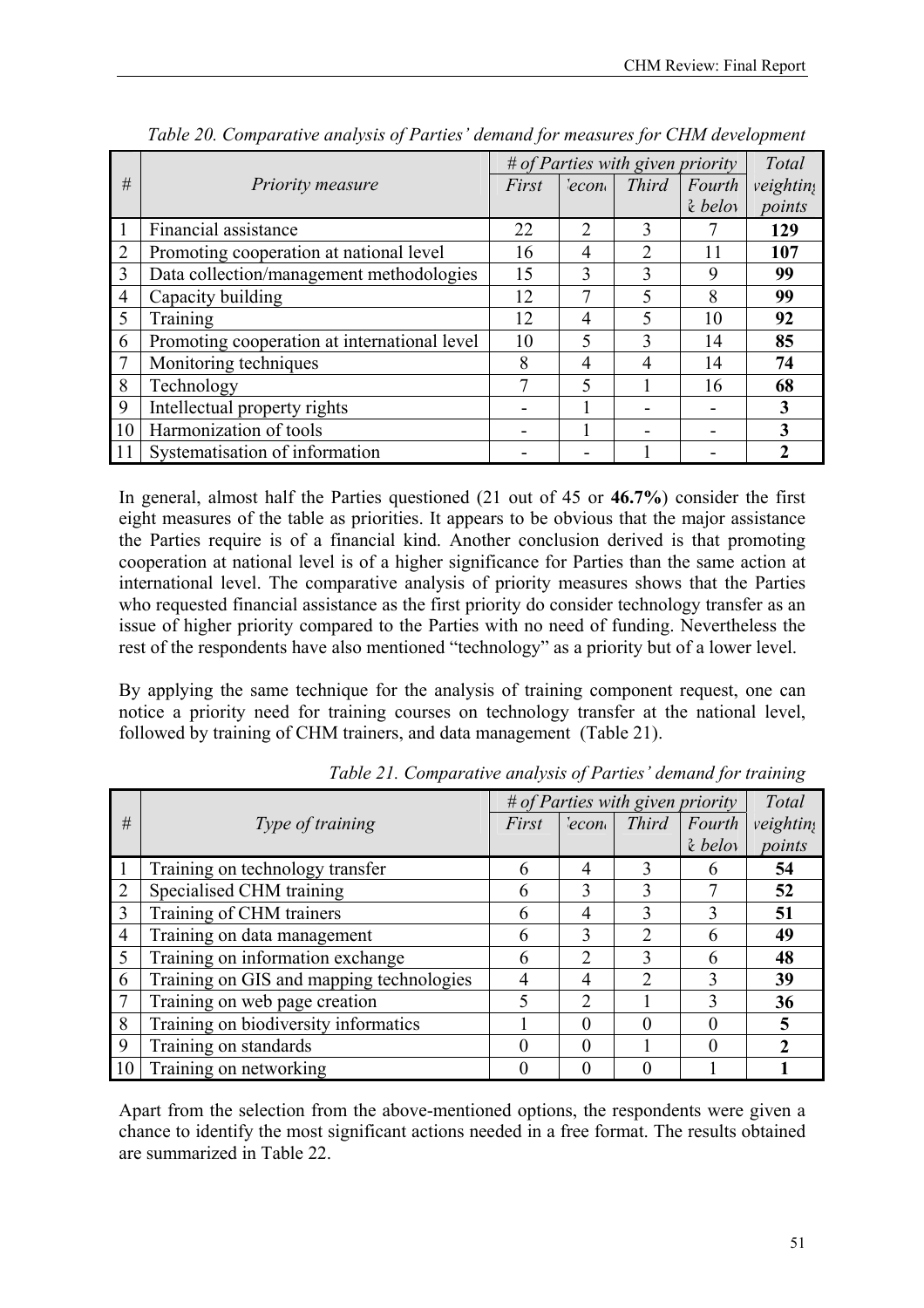| Party               | <b>Priority action 1</b>   | <b>Priority action 2</b>           | <b>Priority action 3</b> |
|---------------------|----------------------------|------------------------------------|--------------------------|
| Armenia             | Creation of CHM            | Nomination of                      | Development of           |
|                     | branch offices             | thematic focal points              | project proposals        |
| Austria             | Financial support          | Personnel support                  |                          |
| Belgium             | Improved cooperation at    | Increasing public                  |                          |
|                     | national level             | awareness                          |                          |
| <b>Bolivia</b>      | Operational CHM via        | Ensuring interactivity             | Preparing/disseminatin   |
|                     | Internet with support      | between users and                  | g printed materials      |
|                     | from various institutions  | <b>CHM</b> institutional           |                          |
|                     | involved                   | coordinators                       |                          |
| <b>Burkina Faso</b> | Need for equipment         | Capacity building                  | International            |
|                     |                            |                                    | cooperation              |
| Burundi             | Repatriation of Web site   | Capacity building                  | Promoting cooperation    |
|                     | sheltered by Belgium       |                                    | at national and          |
|                     |                            |                                    | international level      |
| Canada              | Networking at local        | Inter-operability                  |                          |
|                     | level                      |                                    |                          |
| China               | Technology for             | Techniques for                     | Personnel training       |
|                     | information networking     | biodiversity                       |                          |
|                     | and data management        | monitoring                         |                          |
| Czech Republic      | Establishing permanent     | Increasing public                  |                          |
|                     | cooperation between all    | awareness                          |                          |
|                     | biodiversity               |                                    |                          |
|                     | stakeholders               |                                    |                          |
| Democratic          | Financial support          | Capacity strengthening Cooperation |                          |
| Republic of         |                            |                                    | promotion                |
| Congo               |                            |                                    |                          |
| Estonia             | Networking at local        | Developing                         | Integrating              |
|                     | level                      | information delivery               | biodiversity             |
|                     |                            | and networking                     | information into other   |
|                     |                            | strategy                           | sectoral action plans    |
| Fiji                | Financial assistance       | <b>Technical assistance</b>        |                          |
|                     |                            | for capacity building              |                          |
| Finland             | Technical capacity         | Information content                | CHM partnership          |
|                     | building                   | capacity building                  | projects                 |
| France              | Developing key themes      | Developing other                   | Increasing public        |
|                     | of CBD (ABS, Invasive      | themes                             | awareness                |
|                     | species, etc)              |                                    |                          |
| Germany             | Network development        | Content development                | Developing better        |
|                     |                            |                                    | methods of               |
|                     |                            |                                    | cooperation              |
| Greece              | Putting CHM web page       | Networking                         | Data collection and      |
|                     | on-line                    |                                    | metadata use             |
| Hungary             | Awareness raising on       | Engagement of at least             |                          |
|                     | CHM among local            | one more person to                 |                          |
|                     | administrative, scientific | manage national CHM                |                          |
|                     | and public groups          |                                    |                          |

*Table 22. Three actions of the highest priority identified by NFPs at national level*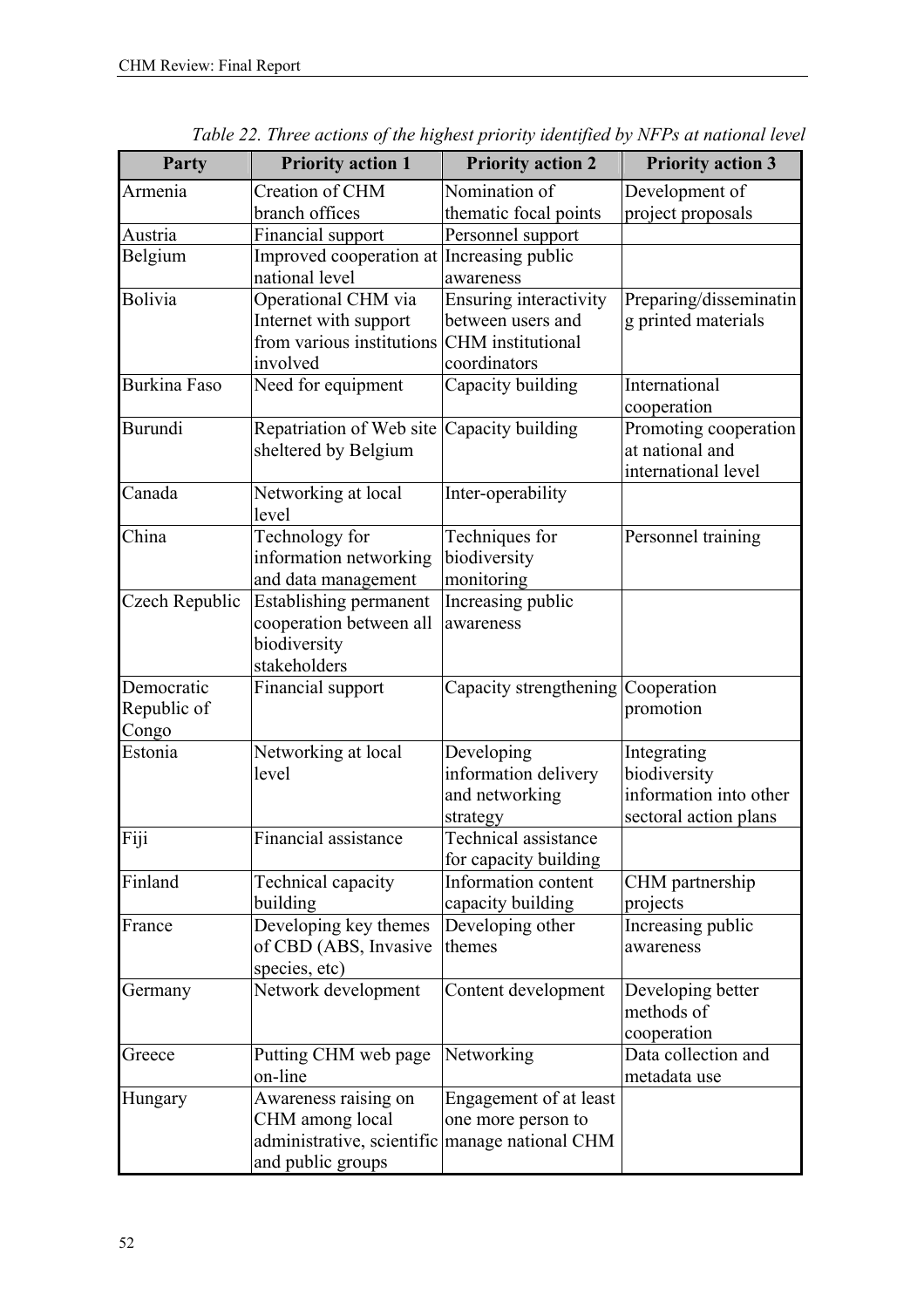| Party            | <b>Priority action 1</b>                    | <b>Priority action 2</b>                     | commune pronous page<br><b>Priority action 3</b> |
|------------------|---------------------------------------------|----------------------------------------------|--------------------------------------------------|
| Indonesia        | Networking at local                         | Dissemination of                             | Standardisation of                               |
|                  | level                                       | national CHM                                 | database format                                  |
| Iran             | Reliable internet                           | Translation of                               | Training of personnel                            |
|                  | connection                                  | documents into/from                          |                                                  |
|                  |                                             | English                                      |                                                  |
| Israel           | <b>Budget allocations</b>                   | Inclusion of CHM into                        |                                                  |
|                  |                                             | national programmes                          |                                                  |
| Jamaica          | Increase the number of                      | Financial support                            | Training on                                      |
|                  | <b>CHM</b> staff                            |                                              | metadatabases                                    |
| Latvia           | Permanent funding for<br><b>CHM</b>         |                                              |                                                  |
| Mali             | Permanent funding for                       | Assistance in                                | Equipment                                        |
|                  | <b>CHM</b>                                  | techniques and                               |                                                  |
| Mauritania       | Capacity building                           | Training                                     |                                                  |
| Mongolia         | Capacity building for                       | Financial support                            | Proper information                               |
|                  | NFP and training on<br><b>CHM</b>           |                                              | exchange                                         |
| New Zealand      | Permanent funding for                       | Developing better                            | Alternative ways to                              |
|                  | <b>CHM</b>                                  | methods of                                   | facilitate cooperation                           |
|                  |                                             | cooperation                                  |                                                  |
| Peru             | Financial support                           | Improvement of CHM                           | Provision of                                     |
|                  |                                             | administrative capacity specialised software |                                                  |
|                  |                                             | (regional and thematic                       | and dedicated training                           |
|                  |                                             | nodes)                                       |                                                  |
| Poland           | Permanent funding for                       | Capacity building                            |                                                  |
|                  | <b>CHM</b>                                  |                                              | Promoting cooperation<br>at national and         |
|                  |                                             |                                              | international level                              |
| Russian          | Support for English                         | Widening of users'                           | Interactive usage of                             |
| Federation       | version of web site                         | number from abroad                           | web site                                         |
| Saint Lucia      | Data collection and                         | Networking at local                          | Improved cooperation                             |
|                  | database development                        | level                                        | at national level                                |
| Sierra Leone     | Financial assistance                        | Capacity building                            | Technology transfer                              |
| Slovenia         |                                             | Reconstruction of                            | Establishing                                     |
|                  | Networking at local<br>level                |                                              |                                                  |
|                  |                                             | CHM web page                                 | permanent cooperation<br>between all             |
|                  |                                             |                                              |                                                  |
|                  |                                             |                                              | biodiversity<br>stakeholders                     |
|                  |                                             |                                              |                                                  |
| Switzerland      | Awareness raining on<br>the role of the CHM | Awareness raining on<br>the CHM functions    |                                                  |
|                  |                                             | Determine best ways                          |                                                  |
|                  | United Kingdom Establish focal points,      |                                              | Comply with CBD<br>COP decisions on              |
|                  | active implementation                       | of CHM support to the                        | <b>CHM</b>                                       |
|                  | programmes for all                          | CBD implementation                           |                                                  |
|                  | cross-cutting issues and                    |                                              |                                                  |
|                  | ecosystem                                   |                                              |                                                  |
| United States of | Building biodiversity                       |                                              |                                                  |
| America          | informatics expertise                       |                                              |                                                  |

*Table 22. (continued from previous page)*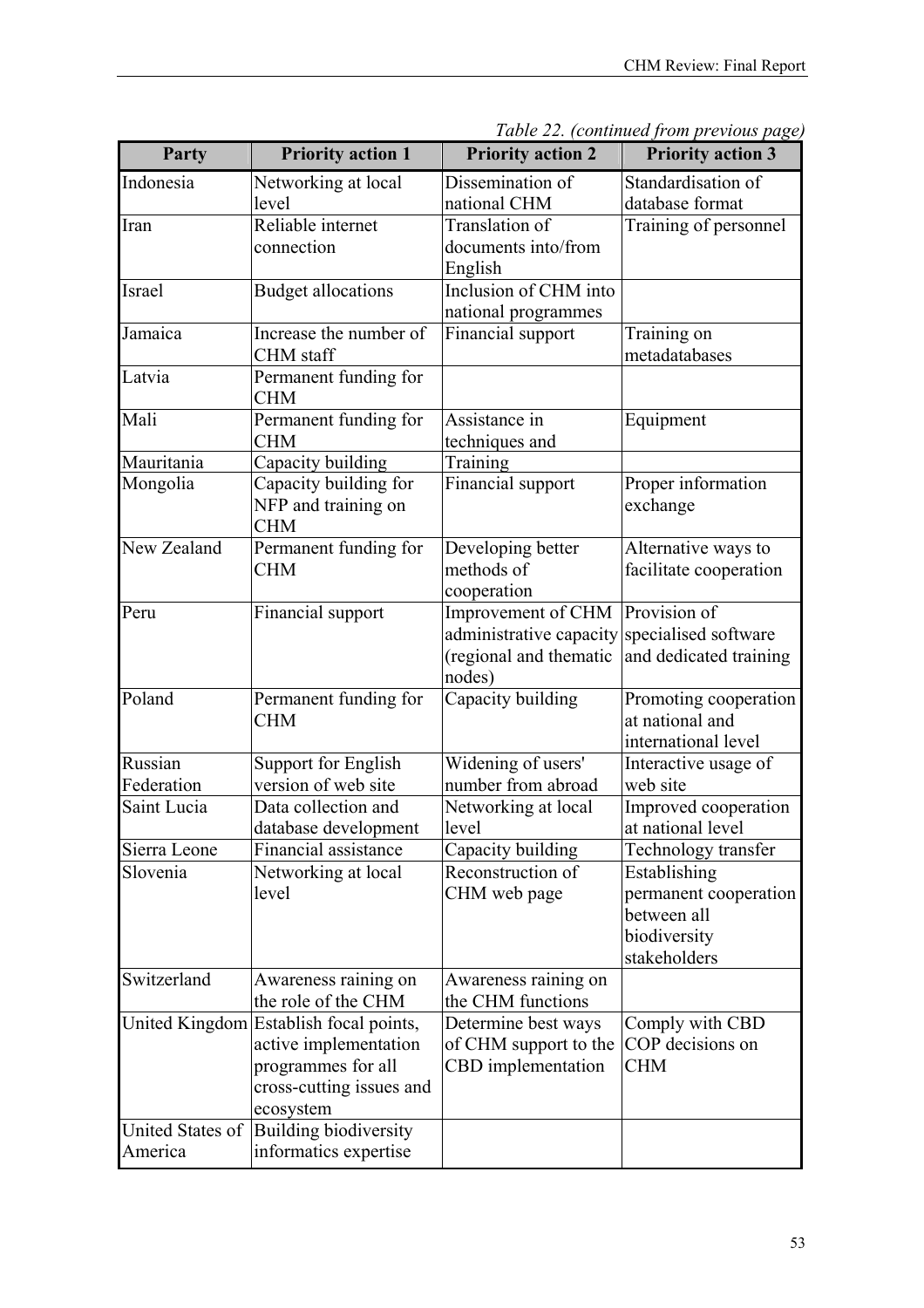The last question of this section revealed the need for CHM web site improvement in the Parties where it exists. Again, ten different answers were offered to the 33 respondents who could choose as many measures as needed. The responses were distributed as follows:

| • Incorporating databases into web page | 29 respondents | $87.9\%$ of total |
|-----------------------------------------|----------------|-------------------|
| • Increasing interactivity of web page  | 22             | 66.7%             |
| • Adding more links within web page     | 21             | 63.6%             |
| • Developing metadatabases              | 20             | 60.6%             |
| • Adding more information into web page | 18             | 54.5%             |
| • Translating contents                  |                | 51.5%             |
| • Incorporating information systems     | 16             | 48.5%             |
| • Adding search engine                  | 14             | 42.4%             |
| • Putting web page on-line              | 13             | 39.4%             |
| • Publishing CHM CDs                    |                | 33.3%             |

# **2.5.3. CHM management needs**

As with the case discussed in the previous section, the Parties were queried on the possible developments in terms of CHM organization and management at national level. Again, the distribution of answers obtained was not broadly scattered: seven measures gained "priority votes" from 28 to 31 Parties out of 45 (or from **62%** to **69%** of the total). Another option – designating regional focal points – gained consideration from **44%** respondents. Four options, including one on development of national strategy on CHM, were at the bottom of the list with one Party interested in each of them (Figure 27).



If one applies the weighting points methodology to the seven main actions considered, one would notice that the highest priority measure is currently the creation of national CHM management teams. The organization of seminars/workshops on CHM is also one of the actions of key significance required by National Focal Points (refer to Table 23 for comparative results of the first seven measures).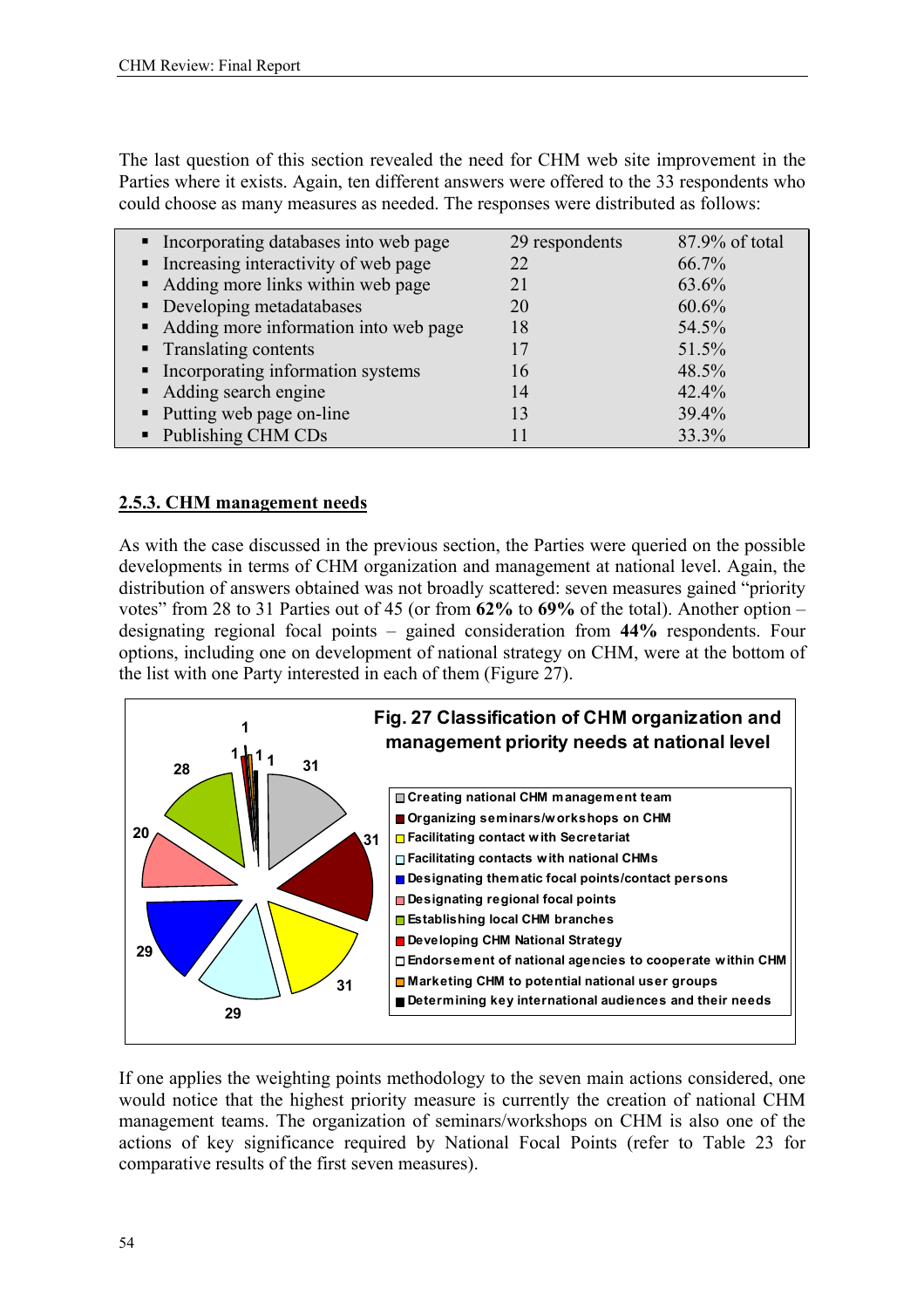|                |                                          |                | $#$ of Parties with given priority |    |                  | Total     |
|----------------|------------------------------------------|----------------|------------------------------------|----|------------------|-----------|
| #              | Priority measure                         | First          | Secona                             |    | Third Fourth     | veighting |
|                |                                          |                |                                    |    | $\epsilon$ belor | points    |
|                | Creating national CHM management team    | 22             |                                    |    |                  | 129       |
|                | Organising seminars/workshops on CHM     | 13             |                                    |    |                  | 102       |
| 3              | Nominating TFPs/contact persons          | $\overline{0}$ | Q                                  | 2  |                  | 90        |
| $\overline{4}$ | Facilitating contact with Secretariat    |                |                                    | 10 |                  | 85        |
|                | Establishing local CHM branches          |                |                                    | Q  |                  | 73        |
| 6              | Facilitating contacts with national CHMs |                |                                    | ⇁  | ١O               | 72        |
|                | Designating regional focal points        |                |                                    |    |                  | 50        |

*Table 23. Comparative analysis of Parties' demand for measures for CHM management*

# **2.6. Comments by CHM National Focal Points**

In this section the comments received from the CHM National Focal Points as well as the innovations used by the Parties towards meeting CHM goals will be discussed. Out of 45 survey respondents, twenty-three NFPs provided comments in the last section of the questionnaire. Since the information under this section is rather distinct, it will be presented country by country in alphabetical order.

#### Australia:

The online database used within the web page is considered as an innovation.

#### Belgium:

The country mentioned several actions of importance, including the Belgian partnership role with developing countries, activities within Informal Advisory Committee and EC CHM Task Force Steering Committee. The organization of meetings/workshops and the development of joint web applications with other national CHMs are of advantage as well.

### Bolivia:

In Bolivia, the main innovations are with regard to the CHM web site, which is not public yet but will begin to operate shortly. The site has dynamic pages, so any user is able to ingress their data through forms designed. It is also possible to view the offers for cooperation in any area related to biodiversity. For these purpose the following tools are incorporated:

- (1) Forms to record the cooperation received from a person or institution. With this information a country profile related to cooperation can be made.
- (2) Forms to record the cooperation, training and offers of any kind of cooperation from persons or institutions related to biodiversity.
- (3) Needs and offers of cooperation are listed dynamically and are being updated periodically.
- (4) There are two search services that facilitate the cooperation among users and the contact to persons or institutions managing some information. One, in which a person or institution can be found by writing his name, or other contact data; and another in which the search is operated by selecting one or more geographic areas in Bolivia (the areas are represented like CBD articles).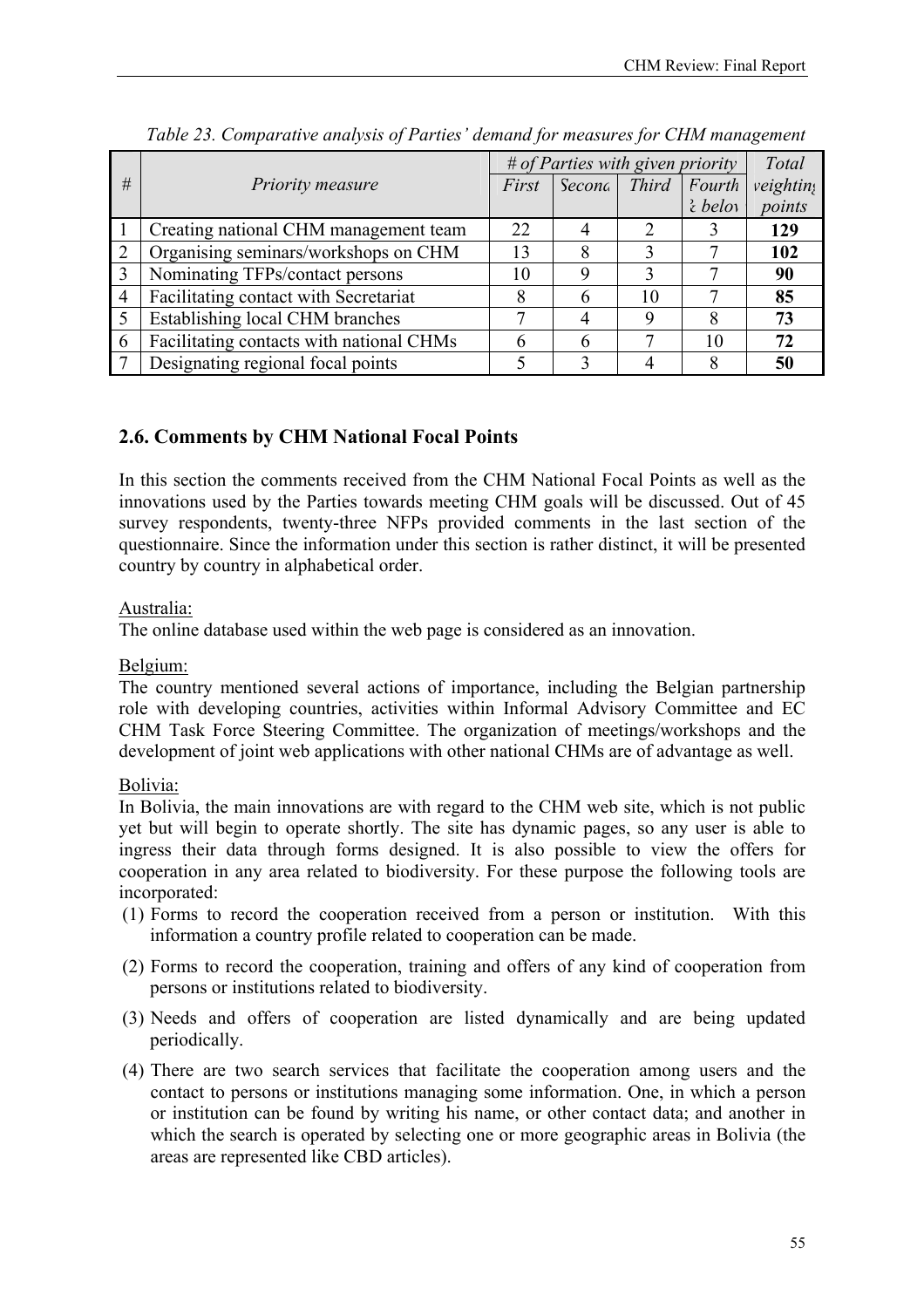Burundi:

The CHM in Burundi was initially developed during the execution of the project on National Strategy and Action Plan with the GEF support. At that time, only a computer and an e-mail address were available for the CHM. Since the end of the project in 2001, the address ihas ceased to function because of lack of financial resources. The CHM Focal point has never taken part in CHM meetings (either regional ones or those concerning the Biological Diversity Convention). In September 2002, the Focal Point was trained to be a web site manager in Belgium and has created a web site for Burundi. Thus, one can conclude that Burundi is not yet advanced and the focal point needs to be strongly supported for further CHM development.

Canada: Comments are summarized regarding their focus on issues of consideration:

- (1) CHM branches: Although there are not officially sanctioned Clearing-house Mechanism branches in Canada, most thematic areas have focal points that act as CHM branches. For example, someone searching for "forests" within CBIN (Canada's node on the CHM) will be directed to the National Forestry Information Service (NFIS) which is the focal point for forest issues in Canada. These are networks that have an existence on their own and they do not necessarily exist because of the Clearing-house Mechanism, however, since they are considered points of entry into a particular subject, they are considered as thematic focal points for the purposes of the clearing house. This is also in line with the de-centralized approach to the development of the CHM.
- (2) On-going activities: Being an active participant in the IAC, Canada have frequently written information documents to stimulate discussions on the issue of CHM national node inter-operability with the central CHM. Canada has also been involved in determining a case study project on the capacity building needs assessment within francophone-speaking African countries. In order to assist them in CHM establishment, Canada provided access to documentation on CBD implementation. This project is still in the conceptual stages.
- (3) Innovations: Forum and metadata entry tool that automatically requests updates from originators every six months in order to keep entries up to date can be considered innovations for the Canadian CHM.

### Chad:

The country needs to raise the understanding of CHM role and functions.

### Czech Republic:

There are many different types of biodiversity data in a variety of institutions and bodies within the country. The biggest problems are probably property rights, data sharing and a functioning Clearing-House Mechanism. The CHM web page in the Czech Republic is under construction. Cooperation with different specialists from different sectors has already started and the Scientific Panel on CBD and the CBD Czech National Committee are functioning.

#### Democratic Republic of Congo:

There is a need to integrate a huge volume of information on biodiversity into electronic format. And for that purpose, assistance on training of specialists is required. Also the training for executives involved in biodiversity management issues will be worthwhile.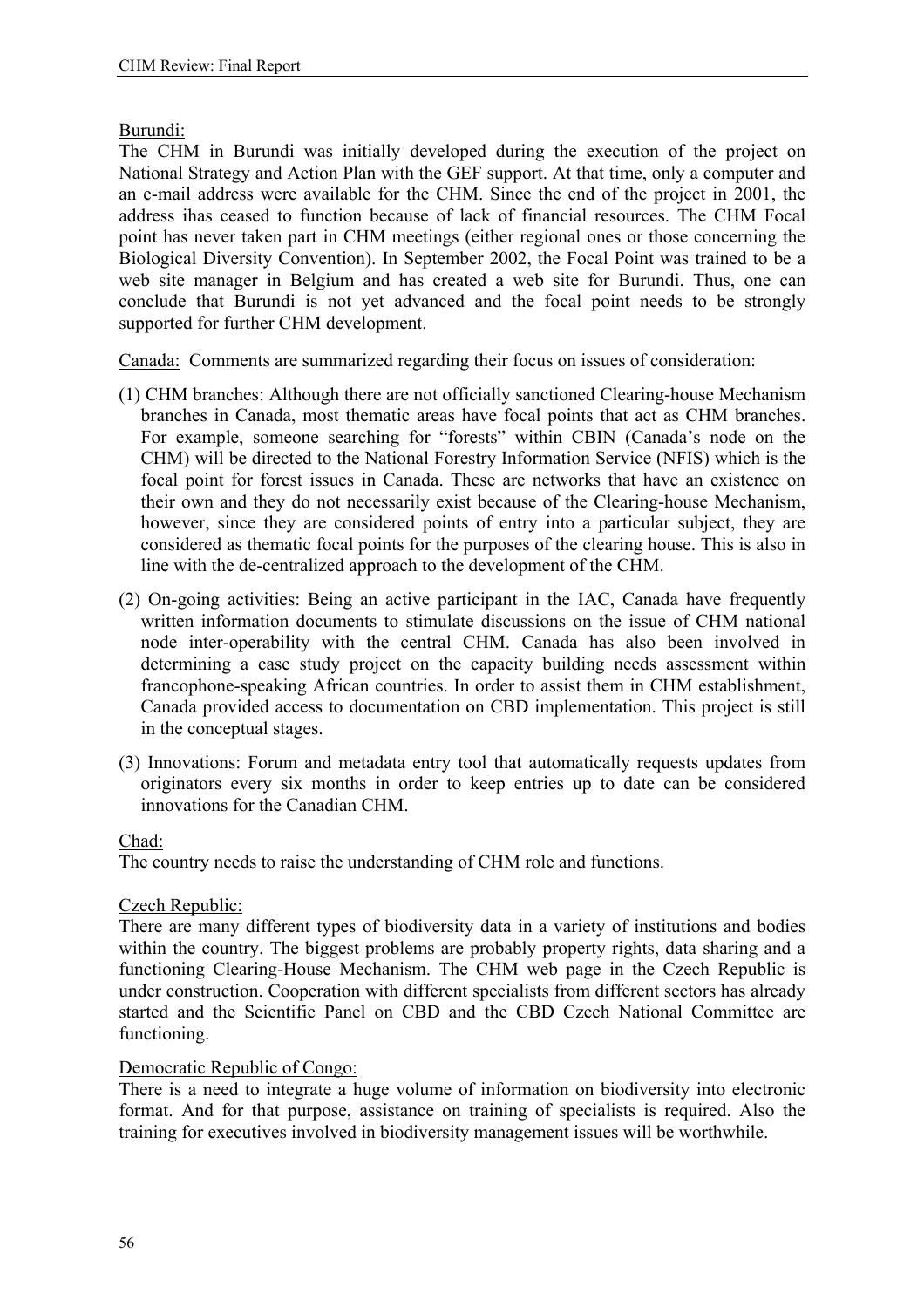### Estonia:

The country is now in the process of establishing three CHM regional branches: one for North-Estonia, one for South-Estonia and one for West-Estonia. Each region is described as a merge of five administrative districts of the country. Institutions will be chosen among state administrative units dedicated to the management of nature conservation on country level and belonging directly to the Ministry of Environment. Duties for those regional focal points will be informing their region about CBD matters and vice versa to upload and update information about their region in the CBD-CHM web page.

# Finland:

One of the 13 regional environmental centres of the country, namely the Regional Environment Center of Southwest Finland, has recently started developing a pilot project for a regional biodiversity clearing-house. Regarding involvement in the international initiatives, numerous Finnish universities or research institutes have some kind of cooperation with several of the international initiatives mentioned in the questionnaire. As an innovation the Finnish NFP mentioned a cooperation project "EuroDets" with Germany and Russia on biodiversity education and awareness, started in January 2003.

### Germany:

The current actions on CHM include:

- **•** preparation of a study plus workshop on a "Technology Transfer and Technology cooperation" including "scientific cooperation" through the CHM
- pilot model "facilitation of scientific cooperation" with Poland by integrating several national partner organizations in Germany (partly members of the national CHM Working Group)
- development of a concept to let a wider national scientific audience interested in biodiversity participate in the main topics discussed at SBSTTA meetings

The GIS mapping tool developed for a national wide-running multimedia project "Naturdetektive" allowing both online and offline work can be considered an innovation in the field.

### Indonesia:

The country expects to improve communication among institutions and CHM Focal Point at the end of the year 2003, including increasing possible cooperation.

### Iran:

Emphasized that the actions on CHM development are slow due to technical and financial limitations.

# Mali:

Considers biodiversity information management as a main issue of biological conservation. It needs to establish an effective system of information sharing. The technical support and financial support of the international community are required for these purposes.

### Mongolia:

Needs training of NFP in regional and international meetings and workshops. The separate office for action on CHM, CBD & Biosafety also needs to be established. There is further requirement for increasing cooperation on biodiversity database management and creation of the integrated web site for Biodiversity and Biosafety information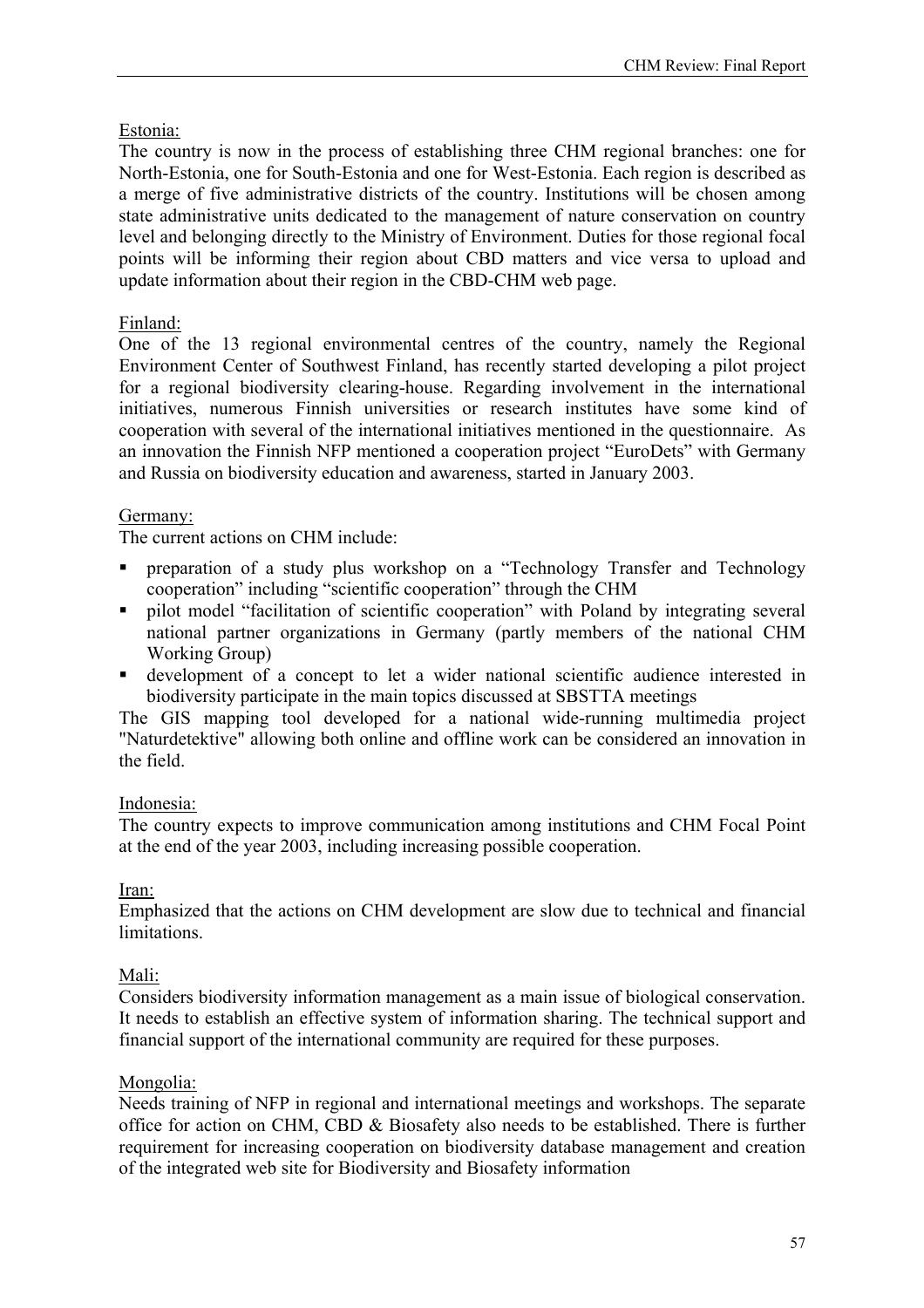### New Zealand

The country has a special opinion on "What is CHM"? New Zealand considers CHM "primarily a mechanism for scientific and technical cooperation between Parties, which requires experts to actively interact. As the methods and information developed in one country are almost never directly applicable in another, they need to be used as a starting point for new development, or be adapted in some way. And that is generally only achievable if the relevant experts get together". Thus, the position of New Zealand can be briefly formulated as follows: "The CHM should be focused on connecting people, not focused on passing on information through passive mechanisms".

Thus, the actions within CHM are essentially carried out through direct interaction with people involved in national implementation in other countries, not through interaction with CHM networks. This is being done through:

- Responding to direct requests from people in other countries. The number of requests is gradually increasing, as the ability/willingness of NZ to cooperate is becoming more widely known.
- Initiating bilateral cooperation projects, mainly on capacity building or technical partnership.
- Identifying potential areas of cooperation through other sources, such as the Aliens List Serve, information received second-hand, etc, and initiating contact.
- Seeking to initiate or assist wider processes, such as the islands cooperative initiative, SPREP, ISSG, etc.
- Encouraging establishment or strengthening of mechanisms for cooperation between New Zealand and other countries, within aid and scientific programs.
- Advertising available information through listservs and other mechanisms.
- Working with colleagues in other processes, notably SBSTTA and GISP.

At the same time, New Zealand has made a conscious decision to not involve the CHM in any within-country activities. The country already has adequately functioning systems in place (Ministerial coordinating committee, numerous individual programs) and does not feel that this is an appropriate area for the CHM to become involved in. New Zealand opposed the CBD decision to have the CHM involved in national level activities, instead of working on inter-country cooperation.

### Peru:

Suggests providing countries with free software and updating it as frequently as possible.

# Russia:

The priority needs are:

- Seeking funding for our initiatives on the translation into English of the main resources of CHM web site.
- Establishment of the updated Database of results of international projects on biodiversity in a UN language (English).
- Storage and maintenance of more than 3600 real maps on Map Info, Arc Info and other GIS-systems formats

The innovations used by the Russian CHM can be summarized as follows:

- Tool for interactive work at URL:www.biodat.ru
- Use of "speed-internet" technology
- Use of "speed-mapping" software for interactive preparation of illustrations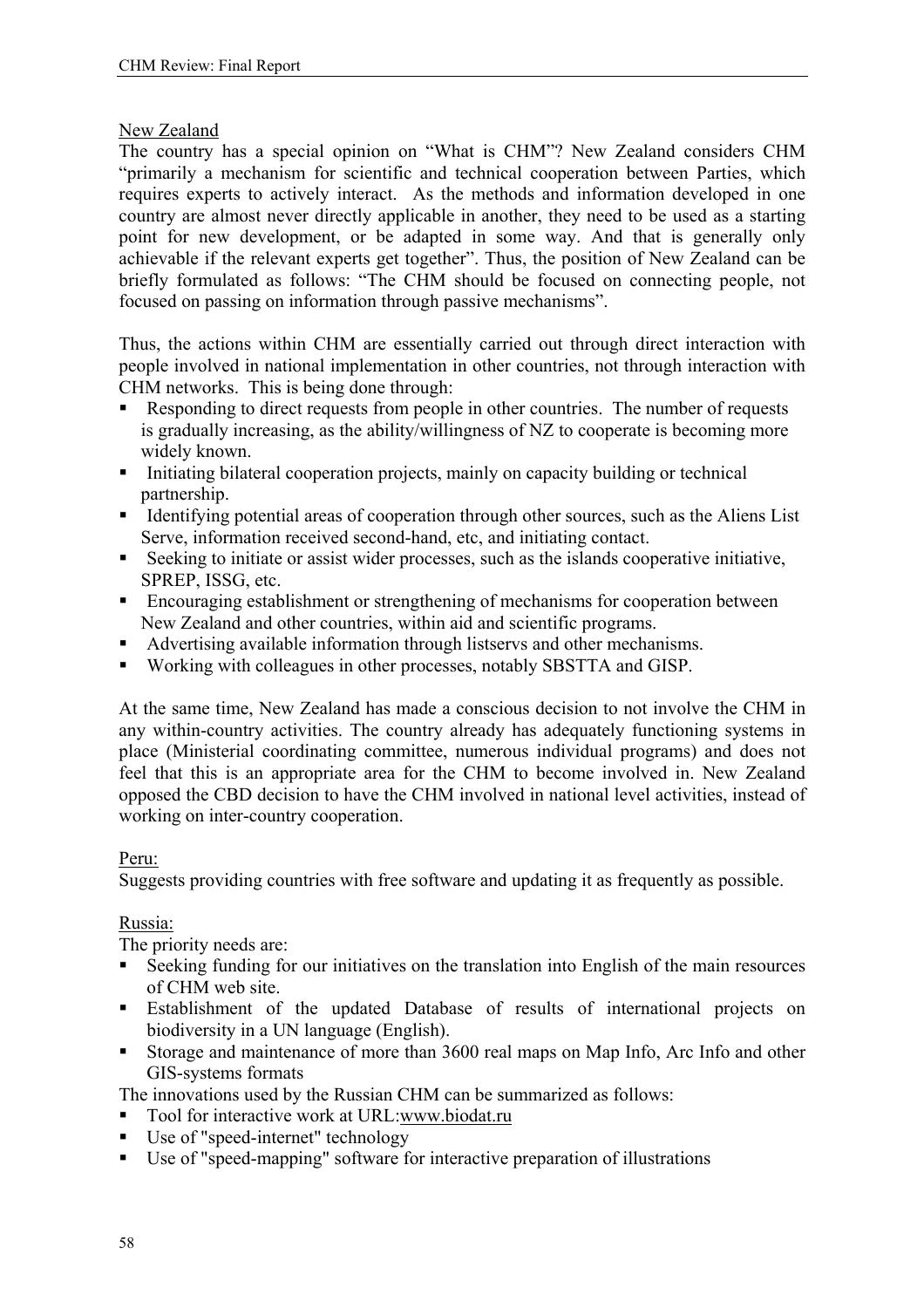#### Slovenia:

The CHM in Slovenia is at present designed more to exchange and to promote scientific and technical information of biodiversity and less to carry out projects. The national priorities are now directed towards accession to the European Union and towards meeting the obligations of that process. One of this obligations is implementation of the "habitats" and "birds" directives and establishment of the "Natura 2000" network. Proper management of the CHM means a lot of work and needs the full time work of more than one person, which at the moment cannot be the case in Slovenia but is planed for achievement.

### St. Lucia:

The country needs to appreciate the significance of the Clearing-house Mechanism so that adequate arrangements can be made in terms of personnel and finance.

### Sweden:

The main innovative tool of the Swedish CHM is using preset search profiles in the much more extensive Swedish EnviroNET. In addition, when establishing the web site, several working groups were established with specialists from governmental and non-governmental organizations and scientists. These working groups developed the relevant pages of the portal according to an agreed structure with texts and relevant links for each thematic theme. However, during 2002, activities regarding further development and marketing of the CHM portal were low due to change in personnel and reorganization of the host institution, namely, the Swedish Environmental Protection Agency.

#### United Kingdom:

The UK has a huge number of managed biodiversity information systems. The National Biodiversity Network attempts to standardize access to this information, and currently contains over 10 million species records as well as sources of habitat records and boundaries of protected sites.

The UK is currently considering how to increase co-operation. National series of focal points have been developed within the UK to cover the ecosystem themes and cross cutting issues with a view to enhancing the UK's overall implementation of the CBD. Regarding international cooperation, the activities carried out by other national focal points have been tracked as well.

The UK's approach to web site development under the CHM has been threefold:

- 1. A web site to support the implementation of the UK Biodiversity Action Plan, essentially that part of the UK's National Biodiversity Strategy which relates to priorities for in situ and ex situ biodiversity conservation. This web site (www.ukbap.org.uk) is a means of informing those organizations participating in action plan delivery of matters relevant to assisting them in their work, and also supports monitoring and reporting on progress. The purpose and audience of this web site is clear (i.e. it is aimed at implementing agencies and partners within the UK and its purpose is to help them in their work).
- 2. A National Biodiversity Network, accessed via the internet, which will eventually contain all main UK biodiversity data. The network is described on www.nbn.org.uk and accessed via www.searchnbn.net. At the moment it has some 10 million species records, habitat data and protected site data; but this is just a start. Within 5 years it will be a major land management decision tool and research facility. The audiences here are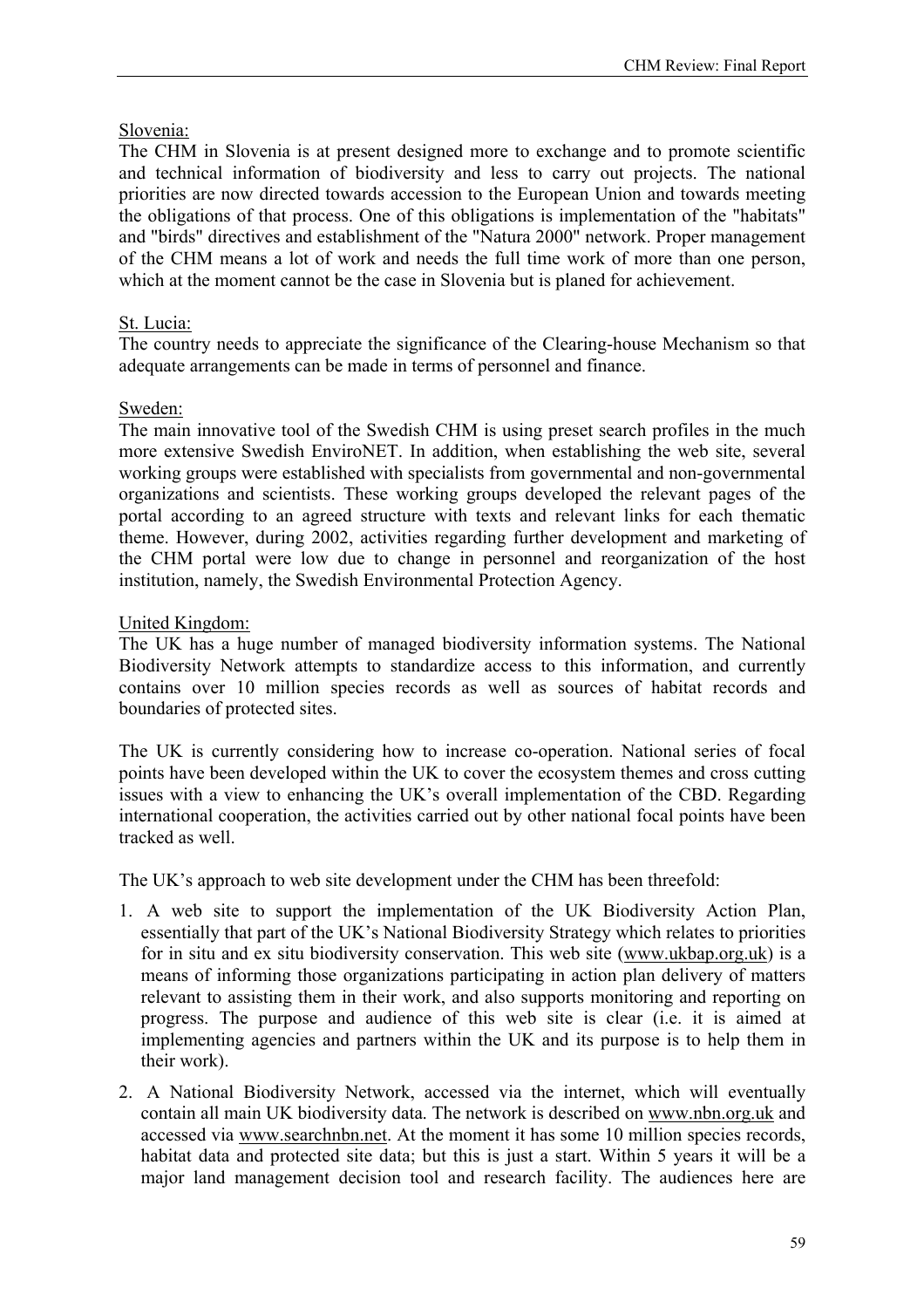primarily land and water managers and decision takers, but it will also serve researchers and policy makers.

3. The UK CHM web site in the strict sense is aimed at supporting implementation of CBD CoP decisions across all 3 objectives of the CBD and serving as a vehicle for enhancing scientific and technical co-operation between the UK and other countries. The audience for this web site (www.chm.gov.uk) is, as yet, very unclear (initially CBD CHM and national CHM focal points) and the guidance provided by CoP decisions has not proved particularly helpful in this regard. The UK is skeptical about the value of producing lists of NGOs or national experts, or indeed of producing lists of research. The purpose and use of this material needs considerable further thought to enable available resources to be spent wisely. The maintenance /updating costs of this material can be considerable. The UK's approach, wherever possible, is to link the CHM web site to other web sites which maintain this material, since these other web sites can be expected to carry out this maintenance.

The United Kingdom recognizes that the CHM is a process rather than a web site, because that is what appears to be intended. However, references have been made to the other web sites when appropriate. A considerable constraint has been the problem in identifying the key international audience for CHM web site and identifying their priority needs. The NFP has been assisted in some degree by the various regional workshops undertaken to identify needs through the CBD and other processes, which the UK has supported, (for instance, relatively recently one in Malawi). However, the conclusions of these workshops are often of a very general nature, and the workshops are sometimes concerned more with the mechanics of CHM development rather than with the needs the CHM is seeking to meet.

Currently the following activities are underway to contribute to the UK CHM development:

- 1. summaries of CBD-relevant UK Legislation;
- 2. awareness raising and practical guidance on the Ecosystem Approach, initially in the UK and then more widely;
- 3. identification of biodiversity research priorities (starting at the UK level but extending internationally in due course).

# United States of America:

The main CHM activities are undertaken within the framework of regional IABIN nodes and GBIF. Portal technology to build and unify communities of interest can be considered an innovation.

# **2.7. Conclusions and recommendations**

The number of Parties responded to the survey have provided ample information to draw up several recommendations for further development of the CHM network. The conclusions are summarized in this section.

After each described outcome, there is a reference to the appropriate question(s) of the survey. Then some recommendations are made to address the issue. Those recommendations will serve as a basis for the development of measures for the CHM Action Plan (Part 3).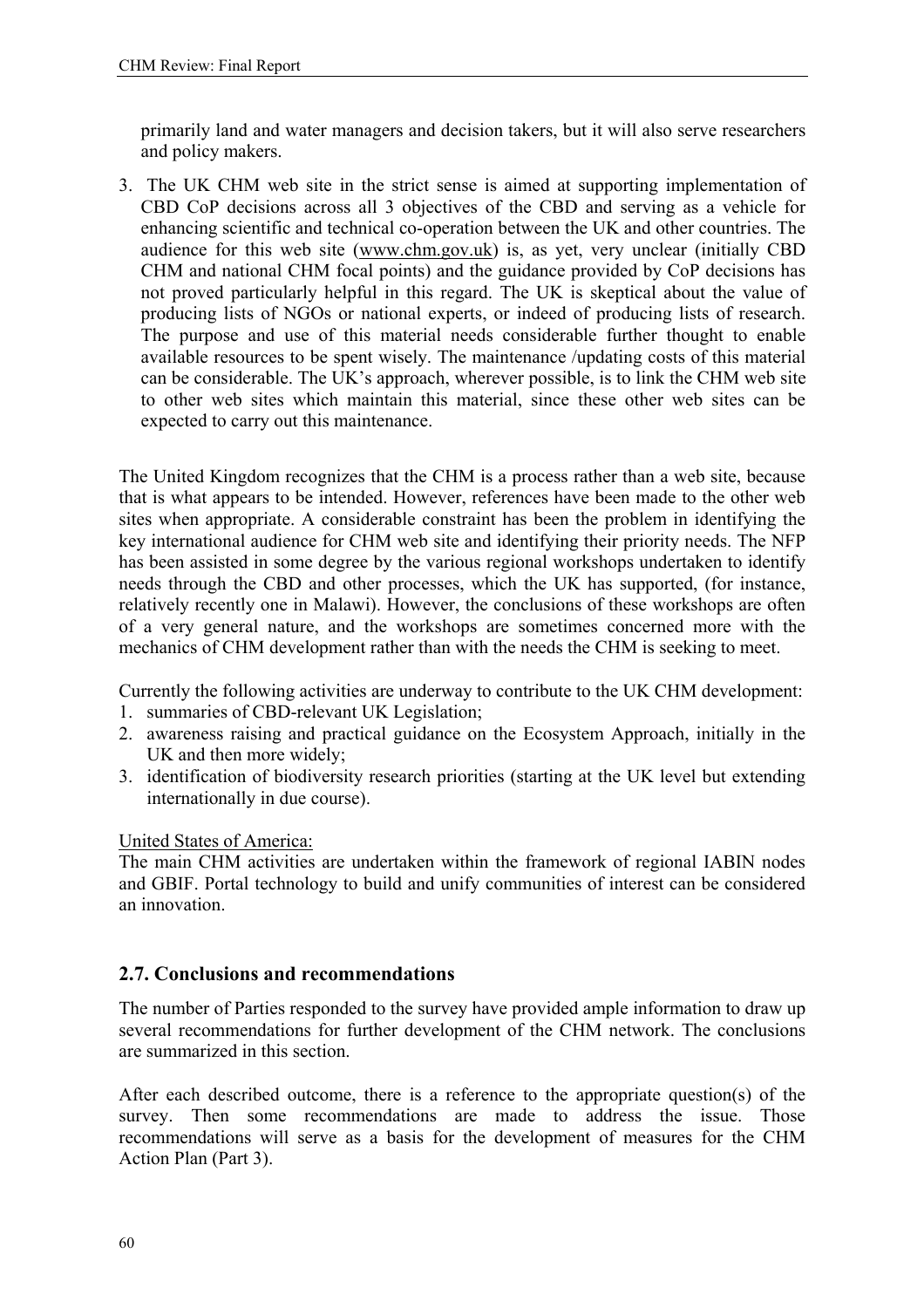## *CHM functioning at national and regional level*

(1) OUTCOME: Although the majority of CBD Parties have nominated CHM NFPs and have E-mail addresses, some of those CHMs are not operational yet due to lack of funding. Several Parties are in the process of proposal development/submission to UNEP/GEF for further CHM development under the framework of Enabling Activity II Phase Add-on module. (QUESTIONS #1, 9, COMMENTS BY NFPs)

RECOMMENDATION: The CHM component of the proposals should be formulated more precisely, taking into consideration identified national needs and priorities of cooperation.

(2) OUTCOME: The majority of Parties lack a fully developed organisational structure for the CHM which include regional branches (82% of survey respondents), thematic focal points (52% of respondents) or a CHM steering committee (64% of respondents). (QUESTION #3)

RECOMMENDATION: In order to ensure a fully operational CHM network, the Parties should integrate efforts of a team of dedicated professionals, which could include regional focal points, thematic focal points, coordinators for bilateral cooperation activities and web masters, who would be able to compile and maintain up-to-date information. One way to achieve this objective could be through the establishment of a CHM Steering Committee that would oversee CHM activities.

(3) OUTCOME: For the 48% of survey participants with thematic focal points, Biosafety is so far the area with the greatest number of designated thematic focal points (19 Parties out of 45 respondents). (QUESTIONS #3, 4)

RECOMMENDATION: Thematic focal points at national level should be considered one of the key priorities for CHM development. Parties with established thematic focal points should work towards the synchronization of their activities with relevant thematic contact persons of other biodiversity-related Conventions.

(4) OUTCOME: Most of the on-going CHM projects at national level are due to end at 2003 (83% of projects mentioned by Parties). Parties lack long term cooperation agreements. (QUESTIONS #2, 9, 10).

RECOMMENDATION: To ensure sustainability of CHM maintenance, the development of new project proposals at both national level (with involvement of BRIHIs) and international level (through bilateral and multilateral cooperation activities) should be encouraged. The Secretariat should continue to work on the compilation of project proposals, with its further inclusion into the main CBD web site.

(5) OUTCOME: Only several Parties (5 respondents) currently organize their CHM activities with the help of regional branches within the country, while some Parties (3) are in the process of establishing them (QUESTIONS #3,5, COMMENTS BY NFPs).

RECOMMENDATION: Parties should consider the establishment of such CHM regional branches. The focal points of these branches should be actively involved in CHM activities at the national level and should be represented in the national CHM Steering Committee.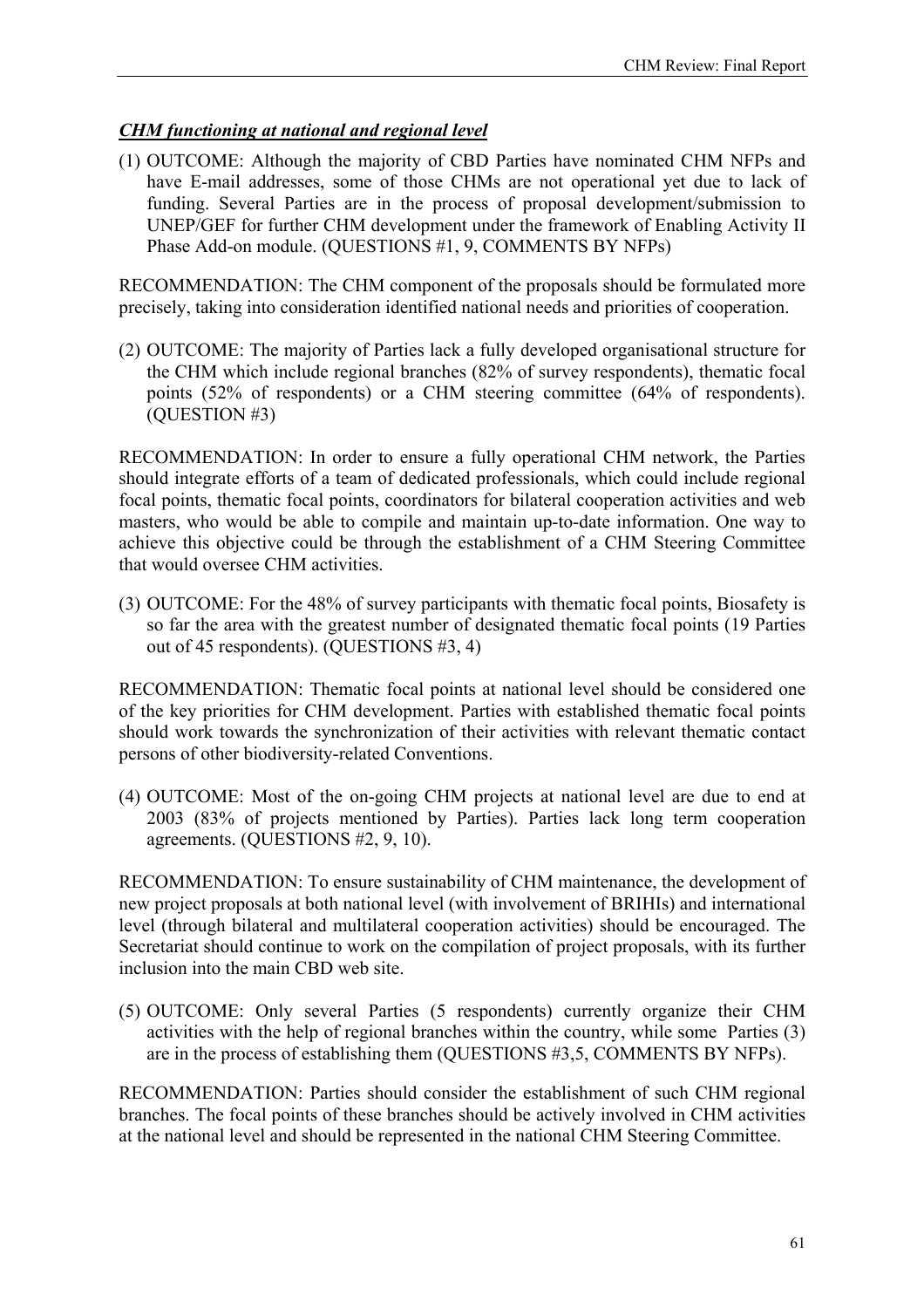(6) OUTCOME: Communication between CHM NFPs is generally insufficient, as 91% respondents declared that they did not communicate or communicated less than once a month with other NFPs. This also results to a low level of experience sharing among the CHMs as 65% of respondents ranked it as "none" or "poor"(QUESTIONS #35-37)

RECOMMENDATION: The CBD Secretariat could strengthen its role as a catalyst between NFPs and stimulate seeking additional possibilities for cooperation between Parties. Parties could be encouraged to communicate more through the organization of joint workshop/seminars or informal meetings at regional level.

(7) OUTCOME: CHM activities at regional level need managerial/structural improvements.

RECOMMENDATION: The establishment of Regional (Supra-national) CHMs should be initiated through:

- − designation of CHM regional focal points;
- − designation of contact persons for regional cooperation at each national CHM;
- − organization of joint workshops, seminars, conferences and meetings with participation of all BRIHIs of the given region;
- − identification of priority areas of scientific and technical cooperation in the region among the national CHMs as well as among the corresponding BRIHIs;
- − establishment of CHM regional Steering Committee.
- − construction of regional CHM web sites

# *CHM websites and BRIHIs*

(8) OUTCOME: Almost half of the Parties which responded to the survey declared that information relating to human and institutional resources in the field of biodiversity (experts, consultants, NGOs, etc.) is not widely available in the form of databases and/or rosters at national level. (QUESTIONS #3,6,14).

RECOMMENDATION: Parties need more active involvement in the development of national rosters of experts and consultants, as well as databases of biodiversity-related institutions and NGOs. This information should be available to all national BRIHIs. The CBD Secretariat should encourage the Parties to nominate national experts for thematic areas and should ensure a periodical and timely update of this information at global level.

(9) OUTCOME: A number of Parties (64% of survey respondents) have already developed biodiversity information systems in relevant biodiversity-related information holder institutions (BRIHIs). The main problem is to ensure their wider availability of such databases and rosters at national level. (QUESTIONS #6, 8, 14, 16)

RECOMMENDATION: Parties could include facts on these biodiversity information systems on the national CHM web sites, and whenever possible make physical links to the systems from the CHM web site. Also, BRIHIs representatives could be granted passwordprotected accounts to access and update, if needed, the information available on the CHM web site.

(10) OUTCOME: There are a great number of on-going biodiversity-related projects (with participation of BRIHIs), which do not strictly underlie the main three CHM objectives, but deal with either capacity building or awareness raising in the area of biodiversity (COMMENTS BY NFPs).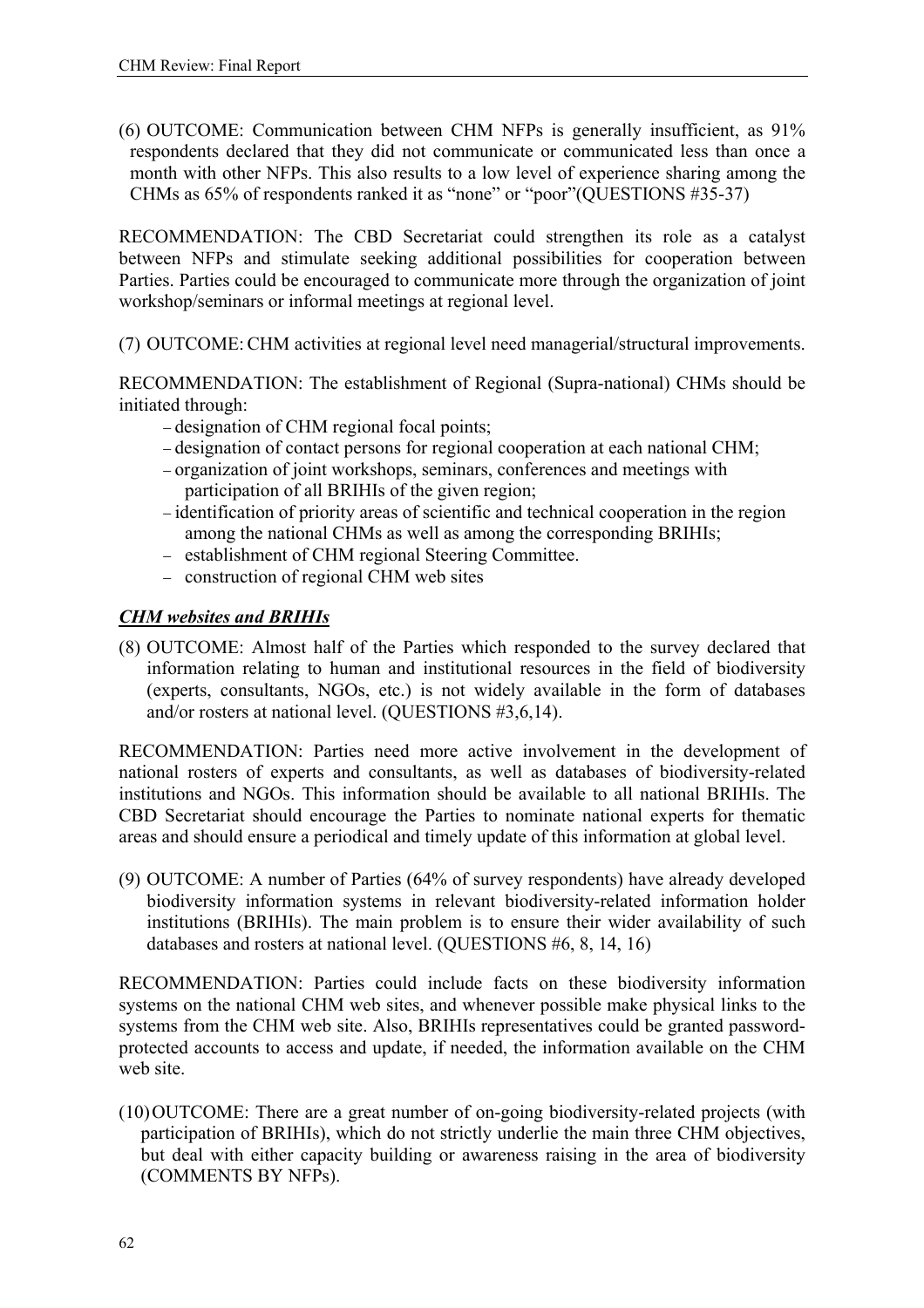RECOMMENDATION: National CHM offices should identify the executors of the mentioned projects and provide a tool for information exchange between and dissemination of best practices in future capacity building or awareness raising activities within the CHM framework.

(11) OUTCOME: Data on biodiversity within the national BRIHIs are mainly available in non-electronic format and still need to be transformed into the relevant electronic databases (QUESTIONS #6, 7, COMMENTS BY NFPs).

RECOMMENDATION: To ensure the interoperability of the CHM networks (that is the national biodiversity data are at the same format), the Parties should consider conversion of available information of non-electronic format into databases, rosters, GIS-compatible map libraries, etc. This process should be implemented using and, if necessary, expanding the standards approved by the Secretariat (such as the Dublin Core format) and will eventually result to the interoperability of the global CHM network.

(12) OUTCOME: Some Parties host several distinct web sites containing information on biodiversity, including databases and information systems. However, these web sites are not necessarily designated as, or linked to, the Parties' official CHM website, and may not host CBD-related information such as national reports, strategies, roster of experts, etc. (QUESTIONS #6, 8, COMMENTS BY NFPs )

RECOMMENDATION: The Parties should be encouraged to clearly link all their biodiversity-related web sites to their official CHM web site. Thus these web sites can be established as second level nodes in the CHM network of the country.

(13) OUTCOME: Most of the Parties might not fully understand the concept of metadata, as only 5 countries answered the questions on metadata. (QUESTIONS # 24, 44)

RECOMMENDATION: A special training course on interoperability issues, including metadata, formats and protocols, could be developed by the CBD Secretariat or by Parties and conducted at national level.

(14) OUTCOME: Some Parties lack proper involvement of the scientific/academic institutions and NGOs dealing with biodiversity-related problems into the on-going and planned activities through national CHMs. At the same time the national CHM web sites provide a small amount of information on biodiversity-related research at national and international levels. (QUESTIONS # 9, 10, 27).

RECOMMENDATION: To strengthen the link between national CHM teams and relevant scientific institutions, NGOs and other stakeholders, efforts should be made to prepare collaborative project proposals between the organizations within the given country, as well as with relevant organizations in other Parties. National CHMs should encourage such institution-level collaboration through seeking possible financial support.

(15) OUTCOME: When examining the answers of Parties to questions on the content of the CHM web sites (QUESTIONS # 14-29), it can be estimated that the overall status of the existing CHM web sites towards the fulfillment of the requirements of CHM objectives is "excellent" for **15%** of respondents; "good" for **30%;** and "satisfactory" for the rest.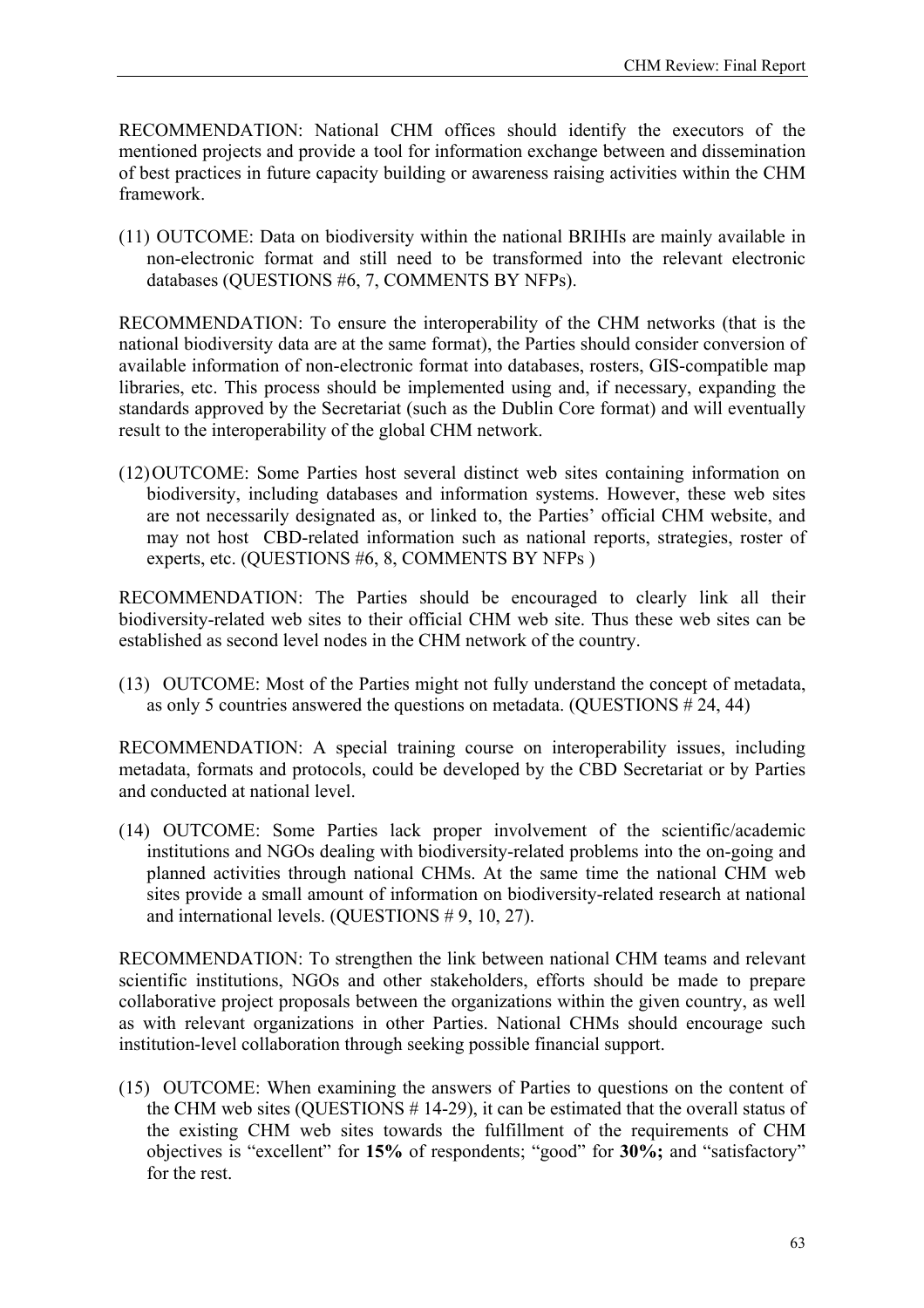#### RECOMMENDATIONS:

- The national network of CHM should be developed taking into consideration the properties of non-hierarchy interoperability. This means that the national CHMs should serve as an entry for all BRIHIs, similar to the Global CHM becoming the main gateway to national nodes. Where possible, the data incorporated through BRIHIs should be presented in the same format and included in a meta-database within the CHM national web site.
- For several Parties, the national CHM web sites should correspond better with CHM requirements, particularly regarding the incorporation of the Second National and thematic reports as well as linkages to the CBD Secretariat web pages with COP decisions and SBSTTA / IAC recommendations.
- The development of a glossary on biodiversity-related terms in national languages should be implemented on the basis of the CBD controlled vocabulary. The terms of national glossaries should be used in further metadata development in order to ensure the proper operation of search engines. Cooperation between Parties with the same national language(s) should be encouraged in order to avoid duplication of efforts.
- The Secretariat should periodically remind the Parties to make appropriate changes and additions to the national CHM web sites, particularly regarding the following data:
	- − rosters of national consultants and experts;
	- − contact information on all BRIHIs and biodiversity-related NGOs;
	- − contact information on biodiversity donor organizations and funds;
	- − available biodiversity-related strategic documents and sectoral action plans;
	- − biodiversity-related legislation documents;
	- − data on biodiversity-related scientific research;
	- − Biodiversity Information Systems or links to them; and
	- − map libraries or links to them.
- National CHM web sites could be improved in terms of technical tools, such as:
	- − incorporation of web statistics, such as counts for number of visitors, number of pages visited, and number of hits;
	- − incorporation of a search engine using the metadata of adopted standard;
	- − periodical update of the content (recommended on the monthly basis);
	- − adding "hot news" section and/or calendar of events;
	- − improving interactivity through incorporation of the forum for discussion;
	- − improving main CHM server's capacities to ensure faster access to the Internet.
- To enhance cooperation activities between Parties, the establishment of regional (supra national) CHMs, including regional CHM web sites, should be encouraged.

### *International/regional cooperation*

(16) OUTCOME: There is a lack of bilateral and multilateral cooperation among almost two thirds of the Parties that responded to the survey. (QUESTIONS  $# 30, 31, 32$ )

RECOMMENDATION: Joint project proposals on capacity building, technology transfer and case studies should be prepared by the Parties involved in cooperation and should be submitted to the donor organizations though national CHMs.

(17) OUTCOME: Almost one fifth of the survey participants do not participate in any international initiative. (QUESTION # 33)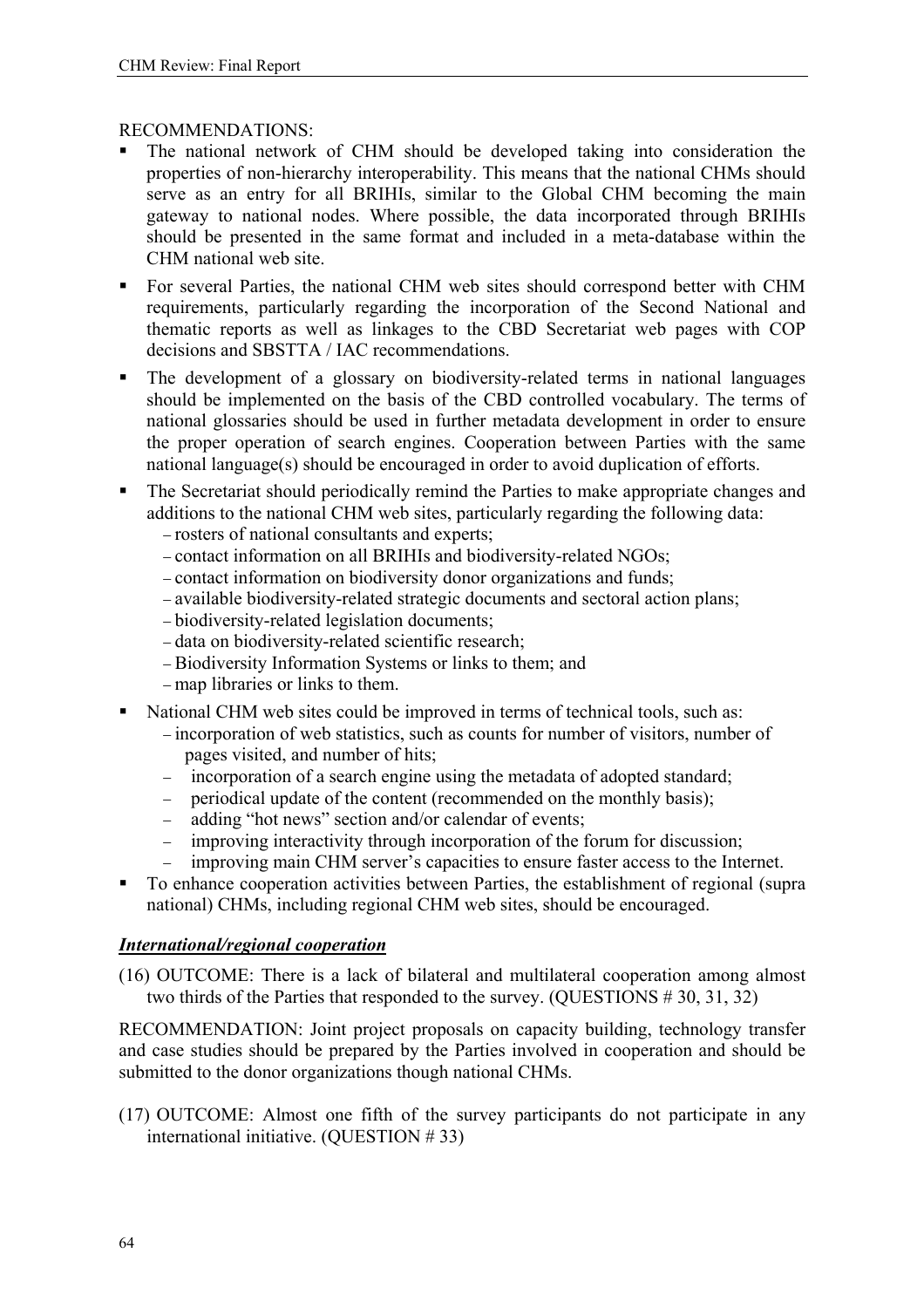RECOMMENDATION: The national CHM teams should start research on available international initiatives and identify activities that are of national interest and priority. Based on the conclusion of the CHM team, the participation in the given international initiative should be approved by the national CHM Steering Committee and a contact person can be designated, if needed.

(18) OUTCOME: The level of harmonization of National CHM activities with other biodiversity-related conventions is generally low. Little or no cooperation with all four relevant Conventions (CITES, RAMSAR, WHC and CMS) is mentioned by more than half of those who responded to the survey (QUESTION # 34)

RECOMMENDATION: Coordination of activities between biodiversity-related conventions could be achieved by involving a contact person in the national CHM teams, who would be responsible for reviewing and streamlining measures toward better cooperation.

#### *Financing*

(19) OUTCOME: Most national Governments often do not provide sufficient financial resources for CHM activities, as 75% of the respondent countries defined financial assistance for the CHM as a priority. In particular, developing countries lack any contribution from the state budgets to CHM-related activities. This can be due to a low awareness level by the governments and an underestimation of potential benefits. (QUESTIONS #41, 42, COMMENTS BY NFPs)

#### RECOMMENDATIONS:

- The Parties should develop innovative and convincing ways to "sell" the concepts of CHM to the national governments. The CBD Secretariat could act as a driving force in the exchange of ideas between Parties.
- International funding organizations should consider further support of Parties with established CHMs, especially in the developing countries and countries with economies in transition. This approach should stimulate national governments to provide the necessary budget for meeting scientific and technical cooperation needs through cooperation activities.
- The CBD Secretariat should act as facilitator in improving procedures on financial arrangements for global CHM network operation, for example through the continuation of its development of a specific section of the global CHM website on international financial mechanisms and donor institutions.

#### *Other issues*

(20) OUTCOME: The survey revealed that almost half of the Parties lack indicators for biodiversity (QUESTIONS # 6).

RECOMMENDATION: The CBD Secretariat should encourage Parties to prepare (or finalize, if started) a list of indicators for (a) biodiversity conservation and sustainable use and (b) biodiversity management and policy. These documents can be put on the national CHM web sites for public discussion and can serve as a basis for further assessment and decision-making activities at the country level.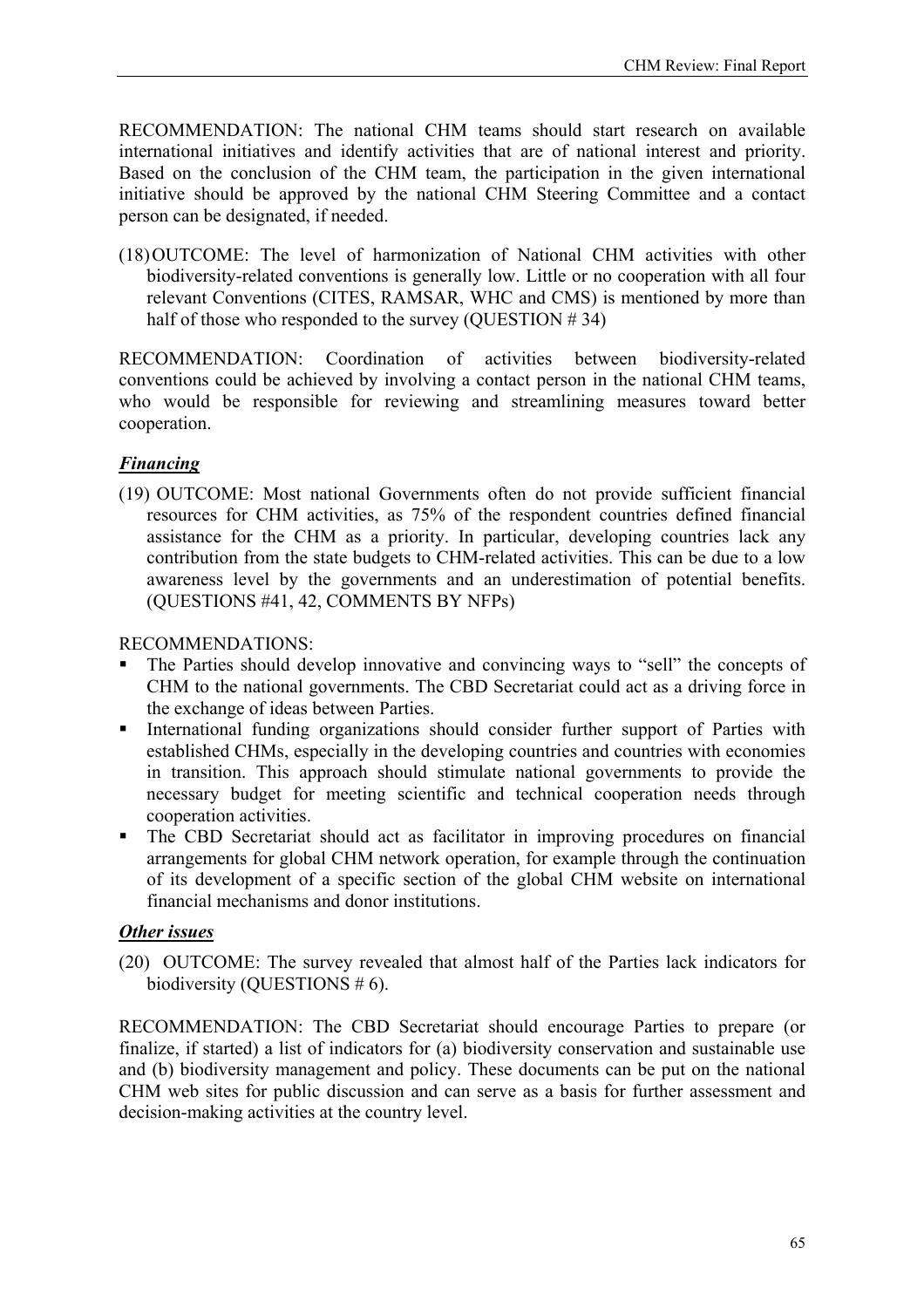## **Part 3. CHM Action Plan**

#### **3.1. Main outcomes of the CHM review process**

Two main outcomes of the CHM review process can be formulated as follows:

- 1. There are currently several Parties with already developed CHM functioning and operational procedures. They largely contribute to the essence of CHM global network by ensuring both scientific and technical cooperation, information exchange and network development. They maintain a leading role to further advance in cooperation through the CHM and can be considered decisive players in future progress towards meeting the main objectives of the process. In addition, those Parties can effectively stimulate proper functioning of other national CHMs by assisting partners to attain the level of development they currently possess.
- 2. There is a need to elaborate National and Regional Strategies of CHM Development. These Strategies should be based on national CHM priorities, regional cooperation priorities and a realistic assessment of available international funding. The CBD Secretariat could coordinate and facilitate the process of preparation of the National and Regional Strategies through the development of appropriate guidelines and templates. The National Strategies should be discussed with all national stakeholders and should be endorsed by the CHM National Steering Committee before submission to the CBD Secretariat. Similarly, the regional Strategies are to be discussed during CHM Regional Workshops and/or Expert Meetings and have to be approved before submission to the CBD Secretariat.

## **3.2. Objectives of the CHM Action Plan**

The overall aim of the CHM Action Plan is:

*To provide an integrated framework within which the CHM network can be maintained and co-ordinated over the coming years.* 

The five objectives listed below provide a more detailed expression of the overall aim.

- *1. To classify the actions into categories/areas of implementation*
- *2. To categorize Parties into target groups with regard to the level of CHM development and functioning*
- *3. To identify sets of actions at global and regional CHM levels as well as for each target group at national level*
- *4. To provide cross-referencing of the actions*
- *5. To ensure sustainability of activities through monitoring and evaluation*

*The Action Plan is based on the results of the CHM Survey (Part 2) and main outcomes of the CHM Review Process (Section 3.1). At the same time every effort has been made to avoid duplications with the CHM Strategic Plan, the Matrix of Work and the Long Term Programme of Work 1999-2004 and to provide a complementary and detailed tool to implement the mentioned documents.*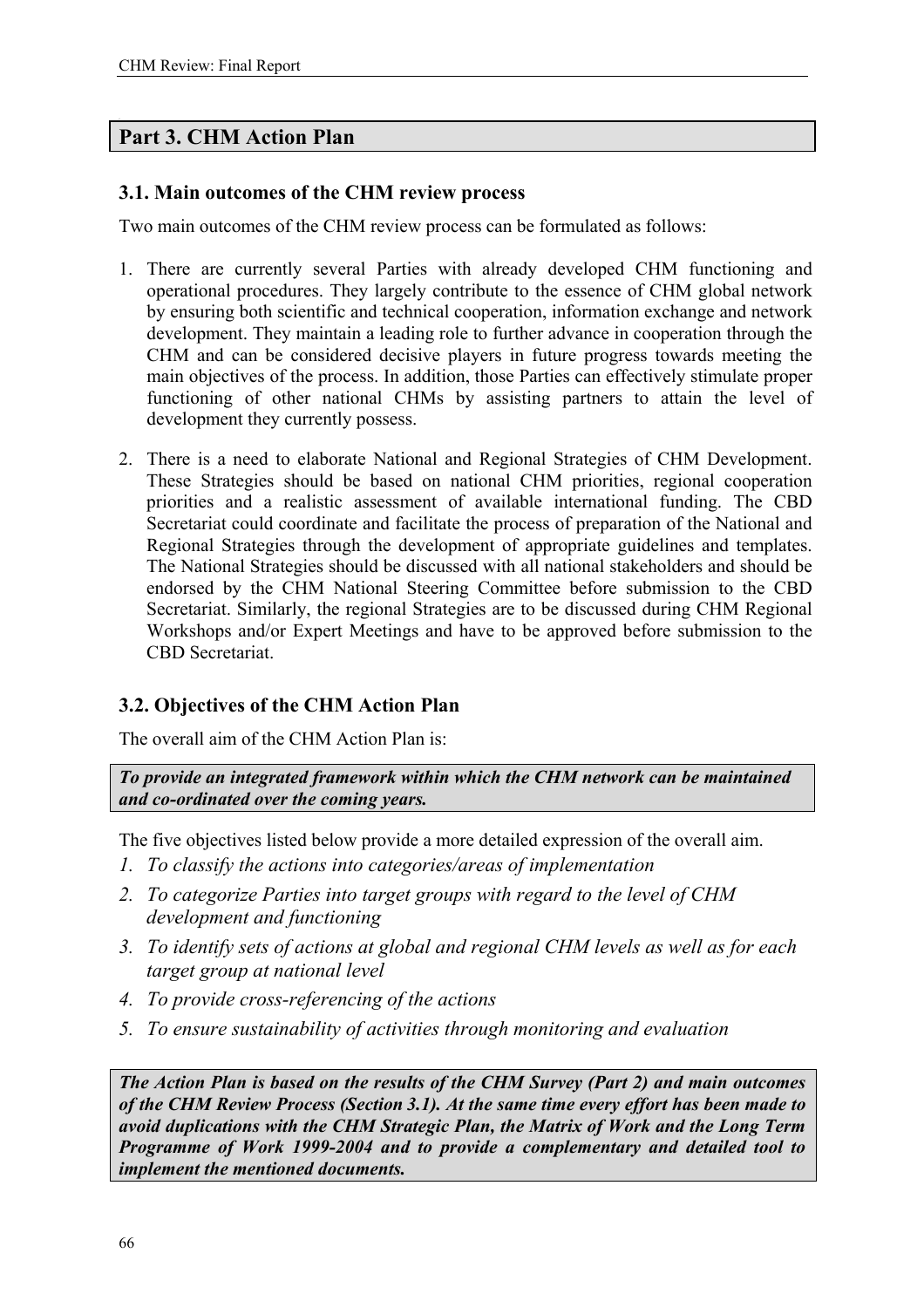## **3.3 Structure of the CHM Action Plan**

The CHM Action Plan intends to be a comprehensive and inter-referenced set of measures (actions and activities) aimed at the fulfilment of the three primary CHM objectives. The Plan addresses three levels of the CHM network:

- (1) *Global level,* including actions to be undertaken by the CBD Secretariat and the IAC;
- (2) *Regional level,* incorporating measures addressed to the Parties within each of the five regions officially identified by the convention. Where the action relates to the Global level initiatives, the appropriate cross-linkages have been made.
- (3) *National level*, dealing with 189 National CHM nodes, categorised into five Target Groups (see Section 3.4).

The actions (activities) for the Global and Regional levels as well as for the first three Target Groups at National level are presented in the form of a matrix (described in the Section 3.6). For the fourth and fifth Target Groups at National level a set of recommended measures are provided. Each action of the Action Plan has one of the following timeframes: immediate, short-term, medium-term or long-term. Refer to Figure 28 for the overall structure of the Plan.



*Fig. 28 Structural organization of the CHM Action Plan*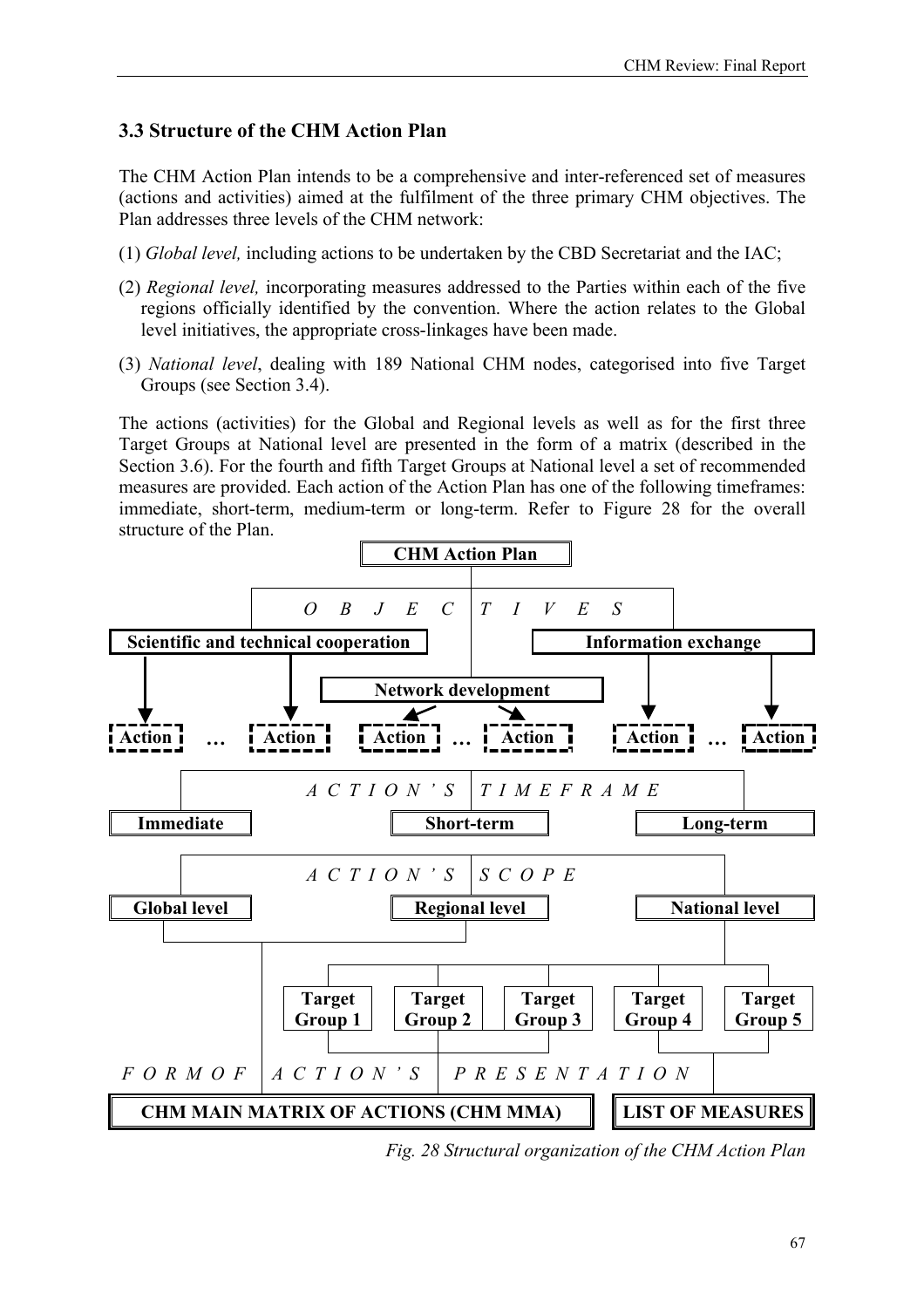## **3.4 Classification of Parties**

The CHM Review revealed rather different levels of CHM development among the participants in the survey. In order to provide a list of activities that are in line with the varying needs of the National CHMs, the Parties have been classified into five categories, subsequently called "Target Groups". The main purpose of such classification is to distinguish groups of Parties that currently have a similar level of scientific and technical cooperation, information exchange and network development. The Target Groups are formed based on the following criteria:

- Existence of nominated CHM NFP.
- Existence of CHM E-mail address:
- Existence of CHM web page;
- **Actively operational CHM**
- Cooperation at bilateral and multilateral level;
- **Membership in GBIF and other international initiatives;**

The compliance of the Parties with the mentioned criteria allows it to be assigned to one of the five Target Groups according to the following matrix (Table 24):

| #  | Criteria / Target group                                                         |   |  |  |
|----|---------------------------------------------------------------------------------|---|--|--|
|    | Actively operational CHM and cooperation at<br>bilateral and multilateral level | X |  |  |
|    | Membership status in GBIF                                                       |   |  |  |
|    | Existence of CHM web page                                                       |   |  |  |
| 4. | Existence of CHM E-mail address                                                 |   |  |  |
|    | Existence of nominated CHM NFP                                                  |   |  |  |

*Table 24. Criteria for the definition of Action Plan target groups*

According to the table, the following assumptions about the Target Groups composition are correct:

- All the GBIF voting members are represented in the first Target Group. They are accompanied with those associated participants who meet criterion #1.
- The rest of the GBIF associate participants are in the second Group. Thus, the first two groups unite all GBIF members as of June 2003.
- The first and second Target Groups include all the Parties with CHM web sites as of June 2003.
- The first three Target Groups unite the 134 Parties addressed in the CHM review survey.
- Finally, the first four Target Groups include all the Parties with CHM E-mail addresses as of June 2003.

Assigning the Parties to a given target group is a dynamic process and can be changed either by a Party's request or by an IAC recommendation as soon as the Party meets the criteria in the above table. A party assignation to a certain target group will change once the set of measures contained in the corresponding section of the Action Plan has been completed. Therefore, the composition of the Target Groups will change gradually.

Based on this classification, the following initial Target Groups have been formed: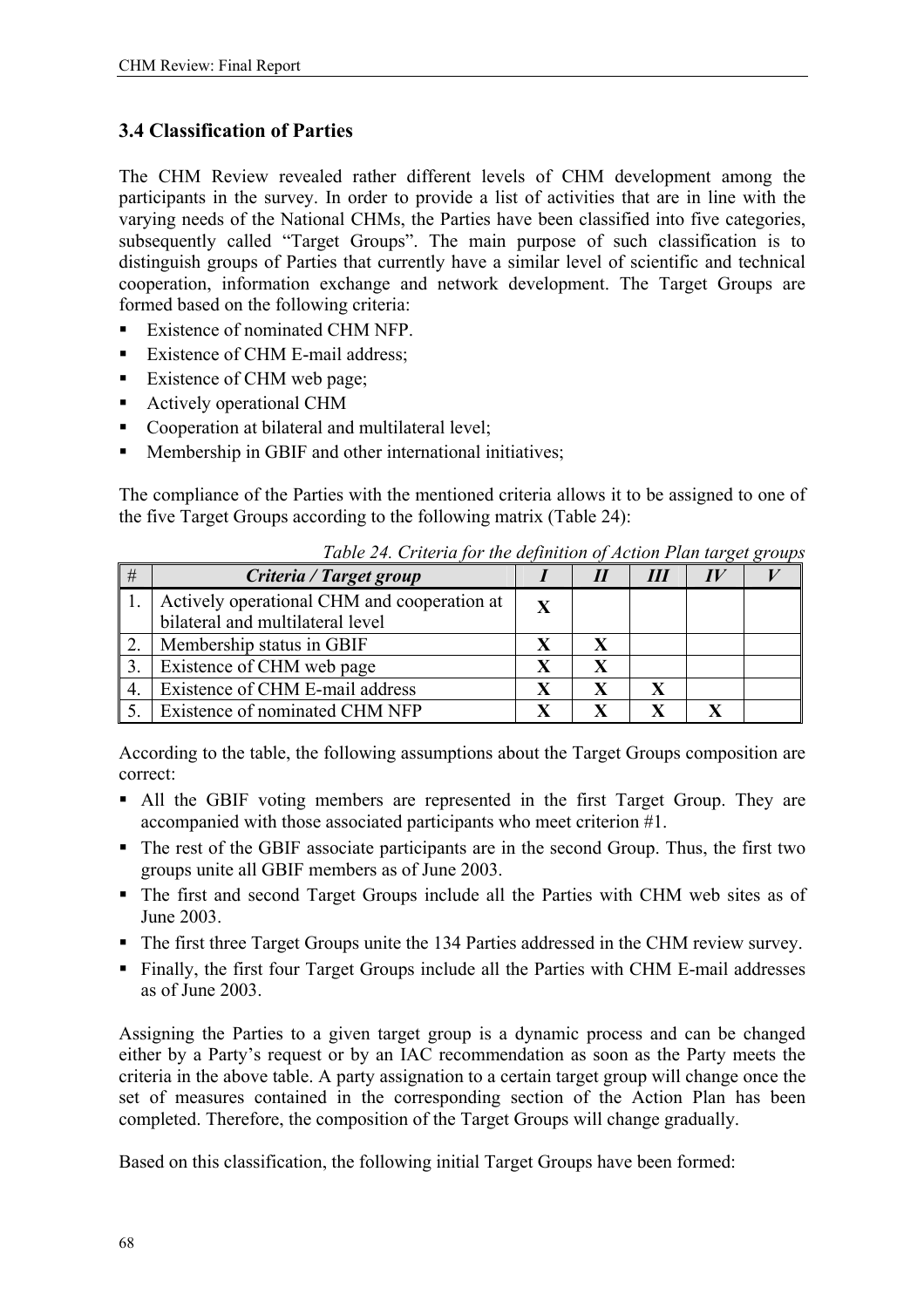#### *TARGET GROUP 1. Parties with advanced CHM functioning*

This group comprises **30** members, out of which 28 are Parties to the Convention and 2 are non-Parties (Thailand and United States of America). The group represents 20 voting and 5 associate participants of GBIF, as well as 5 Parties with well-advanced biodiversity information systems. Twenty-seven Parties of the group host CHM web pages, while China's web sites exists but has not been officially announced yet. New Zealand rejects the electronic form of a CHM node. More than two thirds of this group's members (21 Parties) took part in the CHM review survey. The full list of the Parties of this target group is as follows:

| United States of America (*) |
|------------------------------|
|                              |

Here and afterwards the **(\*)** sign denotes the Parties that responded to the CHM Review questionnaire.

The regional representation of the group is presented in Table 25 and Figure 29.

| Table 25. Percentage of Parties in Target Group 2 by Region |                       |                      |               |  |  |  |
|-------------------------------------------------------------|-----------------------|----------------------|---------------|--|--|--|
| Region                                                      | Total number of CBD   | Number of Parties in | $\frac{0}{0}$ |  |  |  |
|                                                             | Parties in the region | Target Group 1       |               |  |  |  |
| Africa                                                      | 52                    |                      |               |  |  |  |
| Asia and the Pacific                                        | 54                    |                      | 7.4           |  |  |  |
| Central and Eastern Europe                                  | 23                    |                      | 17.3          |  |  |  |
| Latin America and the Caribbean                             | 33                    |                      | 12.1          |  |  |  |
| Western European and others                                 |                       |                      | 66.7          |  |  |  |

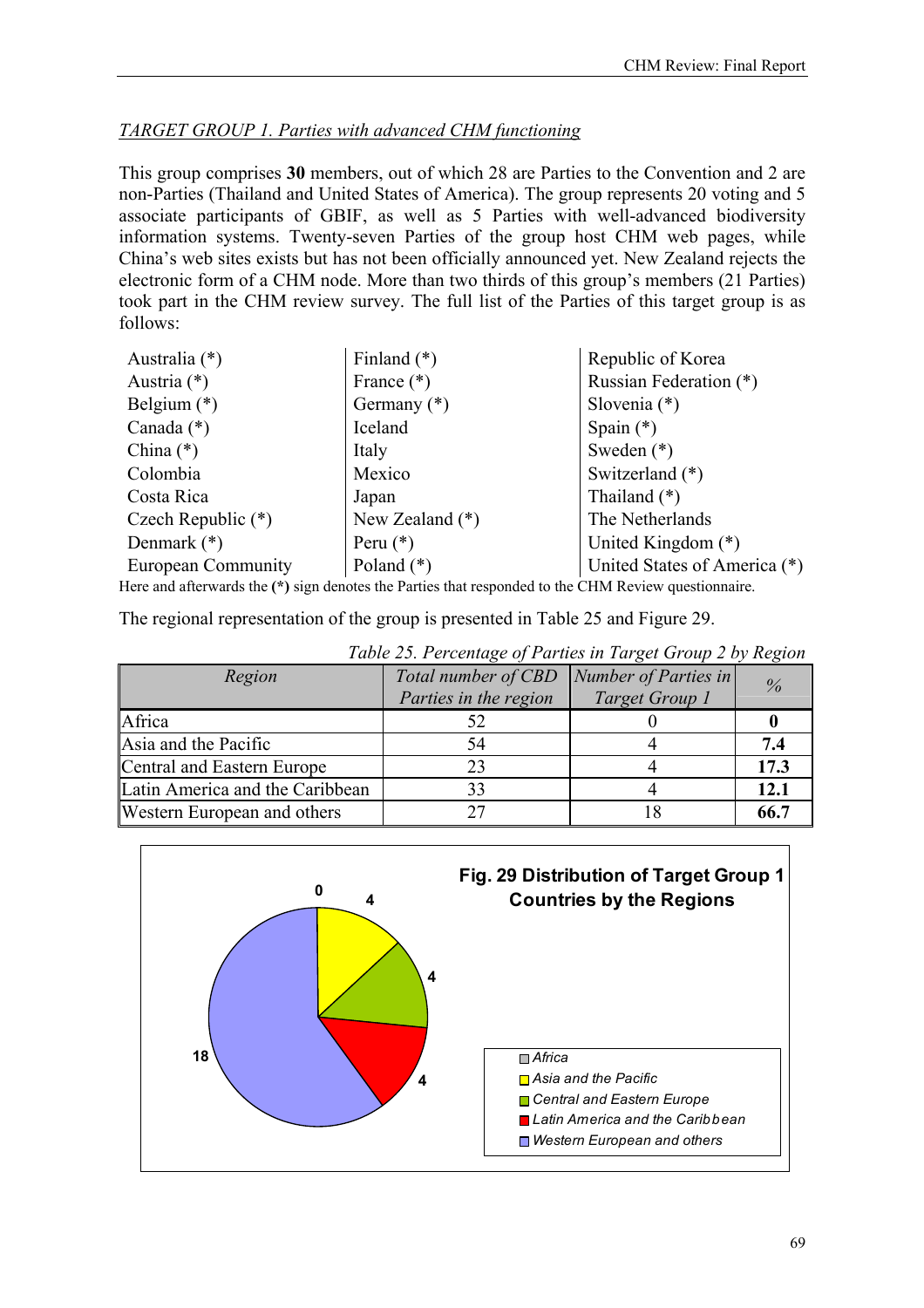#### *TARGET GROUP 2. Parties with intermediate CHM functioning*

This group unites 35 Parties hosting CHM web sites as of June 2003 that are not included in the first group, the rest of group members are associate participants of GBIF. The majority of the target group members is currently seeking financing for proper maintenance of the CHM network after the successful completion of the establishment phase, financed through the assistance of UNEP/GEF enabling activities. Parties from the African region that participate in bilateral web-hosting projects with Belgium are also included in this group. The list of **40** target group members and their distribution by region are presented below. Refer to Table 26 and Figure 30 for statistics on distribution of these countries per region.

| Argentina                | Congo                              | Jamaica (*)    | Pakistan            |
|--------------------------|------------------------------------|----------------|---------------------|
| Armenia (*)              | Côte d'Ivoire                      | Latvia $(*)$   | Philippines         |
| Benin                    | Dem. Rep. of Congo $(*)$           | Luxembourg     | Qatar               |
| <b>Brazil</b>            | Djibouti                           | Madagascar     | Republic of Moldova |
| Bulgaria                 | Ecuador                            | Malaysia       | Saint Lucia (*)     |
| Burkina Faso (*)         | El Salvador                        | Malta          | Senegal             |
| Burundi (*)              | Gabon                              | Mauritania (*) | Slovak Republic     |
| Cameroon                 | Ghana                              | Namibia        | Trinidad and Tobago |
| Central African Republic | India                              | Niger          | Uruguay             |
| Chad $(*)$               | Iran (Islamic Republic) (*) Norway |                | Venezuela $(*)$     |

| Table 26. Percentage of Parties in Target Group 2 by Region |  |  |
|-------------------------------------------------------------|--|--|
|                                                             |  |  |

| Region                          | Total number of CBD<br>Parties in the region | Number of Parties in<br>Target Group 2 | $\frac{0}{0}$ |
|---------------------------------|----------------------------------------------|----------------------------------------|---------------|
| Africa                          |                                              |                                        | 32.7          |
| Asia and the Pacific            | 54                                           |                                        | 11.1          |
| Central and Eastern Europe      | 23                                           |                                        | 21.7          |
| Latin America and the Caribbean | 33                                           |                                        | 27.3          |
| Western European and others     | フフ                                           |                                        |               |

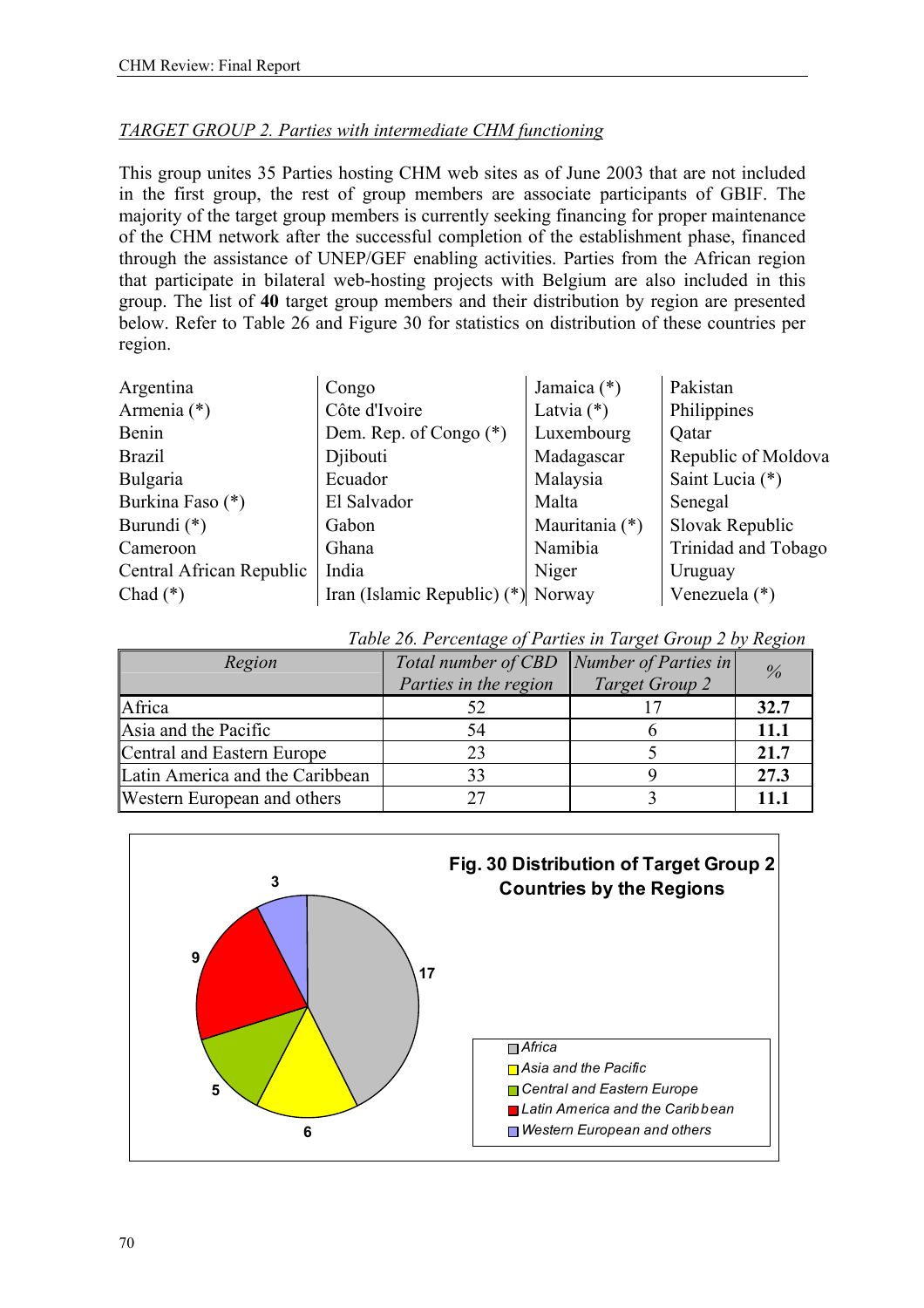#### *TARGET GROUP 3. Parties with CHM in early stages of development*

The members of Target Group 3 are Parties with CHM E-mail addresses that do not have yet operational CHM web sites and whose non-electronic means are under development. The total number of such Parties, as of June 2003, is **63**. The share of each region in the group is as follows (Figure 31):



The respondents to the CHM survey are spread over the different target groups as follows:

 **21** Parties (or **70%** of group members) in Target Group 1;  **11** Parties (or **27%** of group members) in Target Group 2;  **13** Parties (or **21%** of group members) in Target Group 3.

The last two targets groups are *TARGET GROUP 4. Non-operational CHMs* and *TARGET GROUP 5. Parties without CHM NFPs.* They include **17** and **39** Parties respectively. These Parties have not been targeted by the CHM Review survey; nevertheless there are several recommendations in the Action Plan that addresses them.

The general breakdown of the Convention Parties by region and the Target Groups of the Action Plan are presented in Table 27 (Note that the total number of 189 differs of the official number of 187 because of consideration of non-parties Thailand and United States).

|                                 | Tuble 27. Distribution of I artics by Turget Groups addressed in the Henon I tan |    |    |  |    |       |  |  |  |
|---------------------------------|----------------------------------------------------------------------------------|----|----|--|----|-------|--|--|--|
| Region / Target Group           |                                                                                  |    |    |  |    | Total |  |  |  |
| Africa                          |                                                                                  |    | 20 |  |    |       |  |  |  |
| Asia and the Pacific            |                                                                                  |    | 20 |  |    |       |  |  |  |
| Central and Eastern Europe      |                                                                                  |    |    |  |    |       |  |  |  |
| Latin America and the Caribbean |                                                                                  |    |    |  |    |       |  |  |  |
| Western European and others     |                                                                                  |    |    |  |    |       |  |  |  |
| Total                           | 30                                                                               | 40 |    |  | 39 |       |  |  |  |

*Table 27. Distribution of Parties by Target Groups addressed in the Action Plan*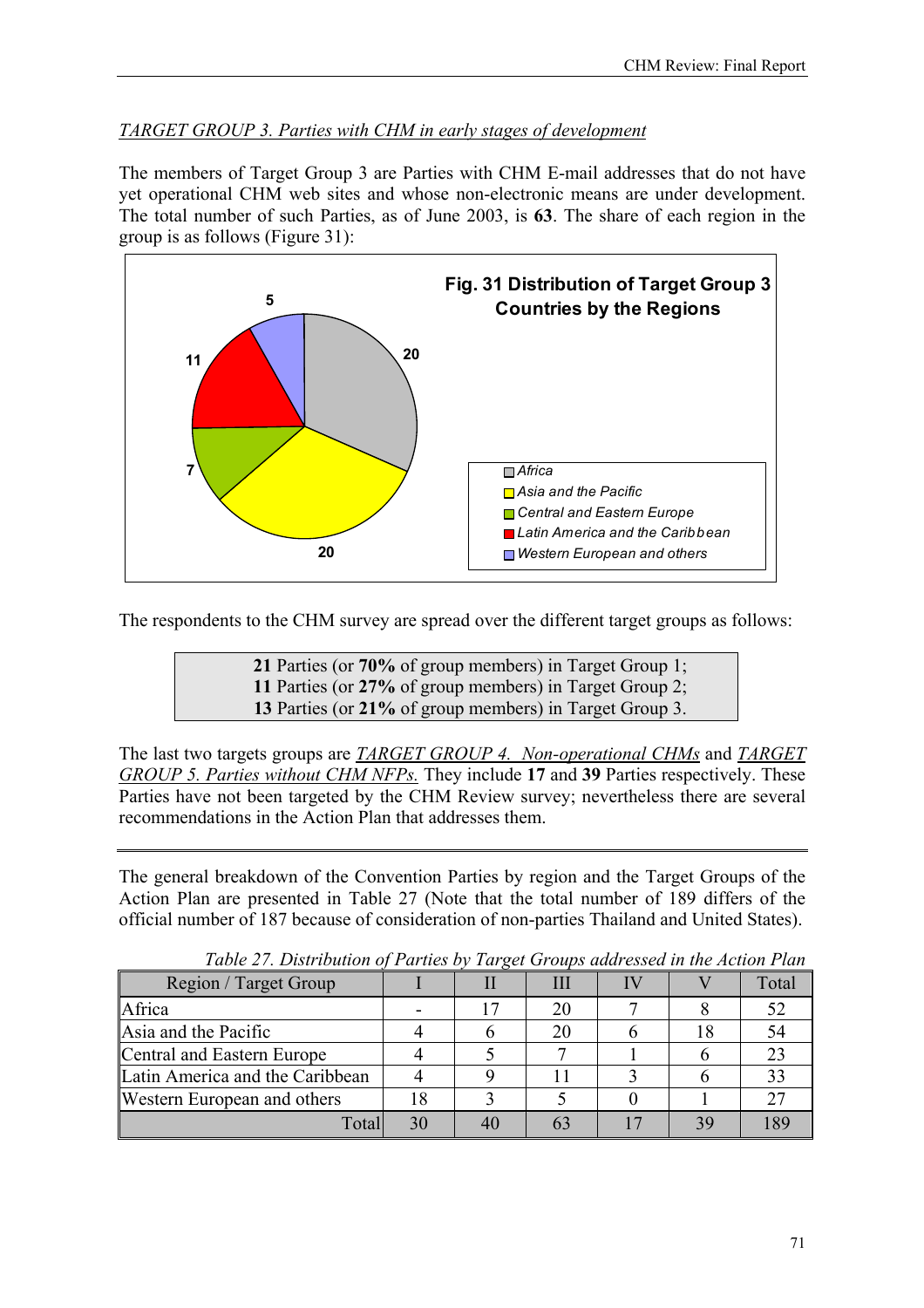## **3.5. Classification of Actions**

The actions (activities) within the Matrix Plan are classified into 8 categories (Table 28)

|                | Twee 20. Caregories of the actions (activities) muttin the CHIM Henon I tan |            |                                |  |  |  |
|----------------|-----------------------------------------------------------------------------|------------|--------------------------------|--|--|--|
|                | Awareness raising on CHM                                                    |            | CHM Web site and its content   |  |  |  |
|                | Involvement of BRIHIs                                                       |            | Interoperability               |  |  |  |
| $\mathbf{III}$ | Organization and management of<br><b>CHM</b> structures                     | <b>VII</b> | <b>Cooperation/Initiatives</b> |  |  |  |
|                | Capacity building                                                           | VIII       | Financing                      |  |  |  |

*Table 28. Categories of the actions (activities) within the CHM Action Plan* 

## **3.6. Structure of the Main Matrix of Actions**

The CHM Main Matrix of Actions (hereafter MMA) describes the specific activities that need to be completed to achieve the overall aim and objectives of the Action Plan. The data is primarily grouped into three levels that have been discussed in Section 3.2. Letters, G (for Global), R (for Regional) and N (for National), are assigned to each action (or activity) within the Matrix. The actions (activities) under the National level are denoted by the numbers of the Target Groups addressed (e.g N1, N2, etc.). A Roman numeral indicates the category of the action according to their classification. The explanation of each of the seven MMA columns is presented below:

*a) Number of the action or activity*: each action and activity has a unique code to allow it to be identified and cross-referenced within the Matrix.

*b) Name of the action or activity:* a brief heading or description of each action (or activity).

*c) Related activities:* other closely associated actions (or activities) that can be found elsewhere in the Matrix are indicated here. This information (using the individual reference numbers for actions) also allows cross-referencing to other, related or similar, activities throughout the whole CHM MMA.

*d) CHM Objective:* this column indicates to which of the three objectives each action (or activity) is expected to contribute. The numbers in this column relate to the numbering of CHM key objectives in the Report.

*e) Timeframe*: each action within the plan is categorised according to the following timeframes:

| $IM = Immediate$                                                  | proposed for the period up to the end of 2003; |  |  |  |  |
|-------------------------------------------------------------------|------------------------------------------------|--|--|--|--|
| $ST = Short-term$                                                 | up to the end of $2004$ ;                      |  |  |  |  |
| $MT = Medium-term$                                                | up to the end of 2005; and                     |  |  |  |  |
| $LT = Long-term$                                                  | beyond 2005                                    |  |  |  |  |
| Each time frame can be preceded by prefix $RG = On regular basis$ |                                                |  |  |  |  |

*f) Background information:* this column refers to the reasons why the given action (or activity) is incorporated into the CHM MMA.

*g) Outputs:* verifiable achievements for each action (or activity) are listed, and they provide a basis for evaluation of success or completion. These outputs are proximal achievements, but completion of any activity is also expected to have impacts on the wider achievement of the three CHM goals under the given level.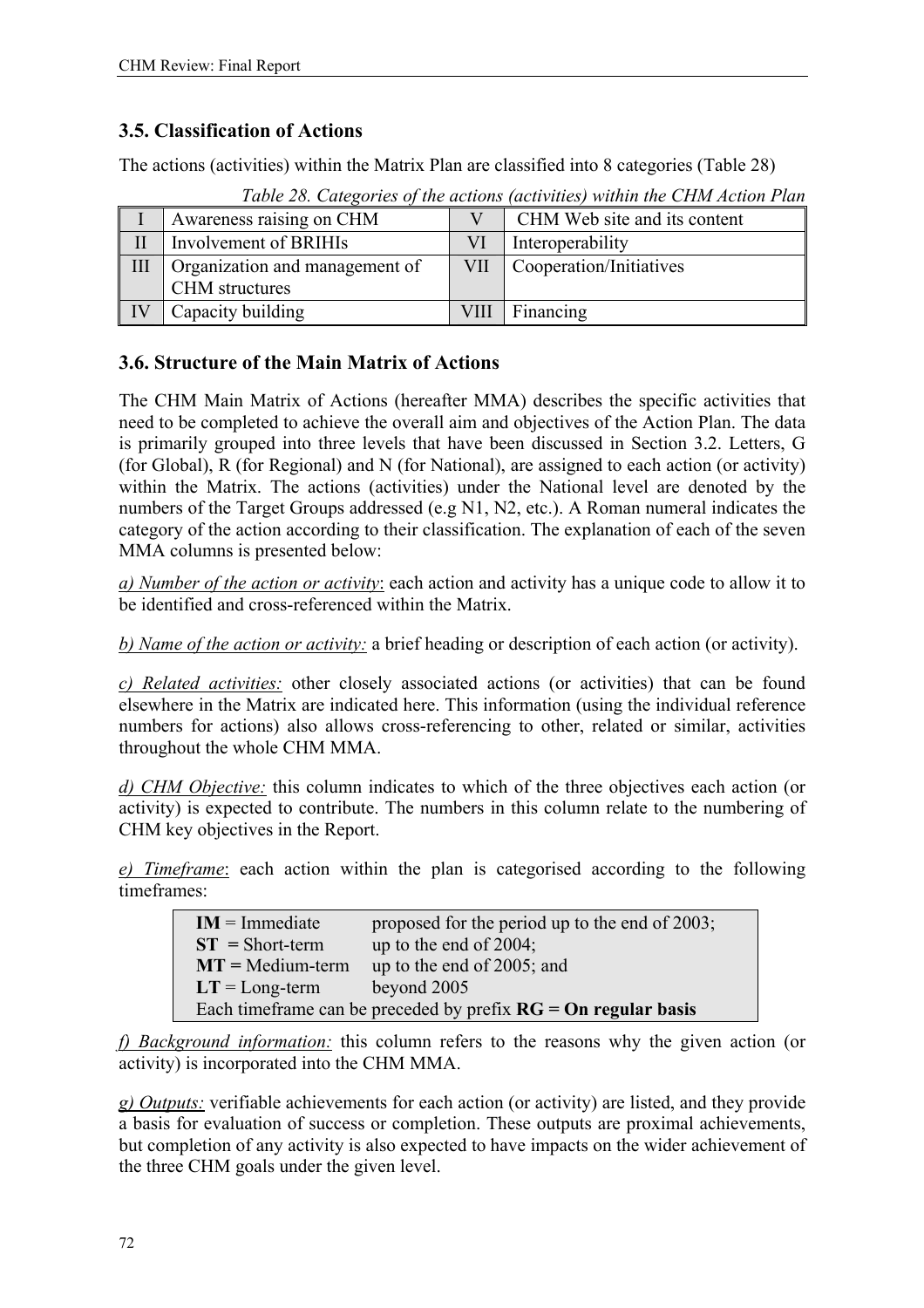#### **3.7. CHM Main Matrix of Actions**

| No.                  | <b>Action/activity</b>                                                               | <b>Related</b> | <b>CHM</b><br>activities objective | Time<br>frame | <b>Background</b><br>information                           | <b>Outputs</b>                   |
|----------------------|--------------------------------------------------------------------------------------|----------------|------------------------------------|---------------|------------------------------------------------------------|----------------------------------|
|                      |                                                                                      | G L O B A L    |                                    | L E V E L     | (G)                                                        |                                  |
| G.I                  | <b>AWARENESS RAISING ON CHM</b>                                                      |                |                                    |               |                                                            |                                  |
| G.I.1                | Launch the new CHM start-up kit                                                      | G.V.1          | 3                                  | IM            | In process of finalisation                                 | New CHM start-up kit available   |
| $\overline{G.I.2}$   | Provide national nodes with overall framework                                        | N1.III.6       | 1,2,3                              | <b>ST</b>     | National Strategies of CHM                                 | Guidelines on development of     |
|                      | (guidelines) for preparation of national                                             | N2.III.5       |                                    |               | Development need to be                                     | National CHM Strategies          |
|                      | strategies of CHM development.                                                       | N3.III.9       |                                    |               | based on the national CHM                                  | prepared                         |
|                      |                                                                                      |                |                                    |               | priorities and needs                                       |                                  |
| G.II                 | <b>INVOLVEMENT OF BRIHIS</b>                                                         |                |                                    |               |                                                            |                                  |
| $\overline{G.H.1}$   | Continue identification and establishment of                                         | G.VII.3        | $\overline{3}$                     | <b>RG ST</b>  | Four international thematic                                | List of potential thematic focal |
|                      | new international thematic focal points                                              |                |                                    |               | focal points established                                   | points identified                |
| G.II.2               | Submit a list of proposed international                                              | G.II.1         | $\overline{3}$                     | <b>RG MT</b>  | IAC advice and approval is                                 | IAC approval for establishment   |
|                      | thematic focal points to IAC for approval                                            |                |                                    |               | needed for TFP establishment                               | of new TFPs                      |
| G.II.3               | Continue the practice of signing MoC and                                             | G.II.1         | $\overline{3}$                     | <b>RGLT</b>   | Apart from establishment of                                | MoC / MoU signed with            |
|                      | MoU-s with BRIHIs of international                                                   | G.II.2         |                                    |               | TFPs, broader involvement                                  | <b>BRIHIs of international</b>   |
|                      | importance.                                                                          |                |                                    |               | of BRIHIs is needed                                        | importance                       |
| G.III                | ORGANIZATION AND MANAGEMENT OF CHM STRUCTURES                                        |                |                                    |               |                                                            |                                  |
| $\overline{G.III.1}$ | Finalise the operational plan of IAC and ensure                                      |                | 1,2,3                              | IM            | Draft operational plan is                                  | Proper organization of IAC       |
|                      | its periodic review and update if needed                                             |                |                                    |               | currently under discussion                                 | activities                       |
| $\overline{G.III.2}$ | Present the current report and the CHM Action                                        | $\overline{a}$ | 1,2,3                              | IM            | Final Report on CHM                                        | Final Report on CHM Review       |
|                      | Plan for the discussion and endorsement to the                                       |                |                                    |               | Review as a information                                    | project discussed and endorsed   |
|                      | $9th$ meeting of the SBSTTA                                                          |                |                                    |               | document to SBSTTA                                         |                                  |
| G.III.3              | Encourage designation of thematic focal points                                       | N1.III.3       | 1,2,3                              | <b>ST</b>     | 52% of survey participants                                 | TPFs designated at national      |
|                      | at national level                                                                    | N2.III.2       |                                    |               | have not established TFPs                                  | level                            |
|                      |                                                                                      | N3.III.3       |                                    |               |                                                            |                                  |
| $\overline{G.III.4}$ | Identify indicators to assess the efficiency of                                      | G.III.6        | 1,2,3                              | <b>ST</b>     | A definite criteria is needed                              | a/. List of indicators           |
|                      | CHM functioning at national level. Based on                                          |                |                                    |               | to be developed for periodic<br>evaluation of national CHM | b/. Guidelines for National      |
|                      | the indicators defined, develop a guidelines for<br>self-assessment of national CHMs |                |                                    |               | status and needs                                           | CHM self-assessment              |
|                      |                                                                                      |                |                                    |               |                                                            |                                  |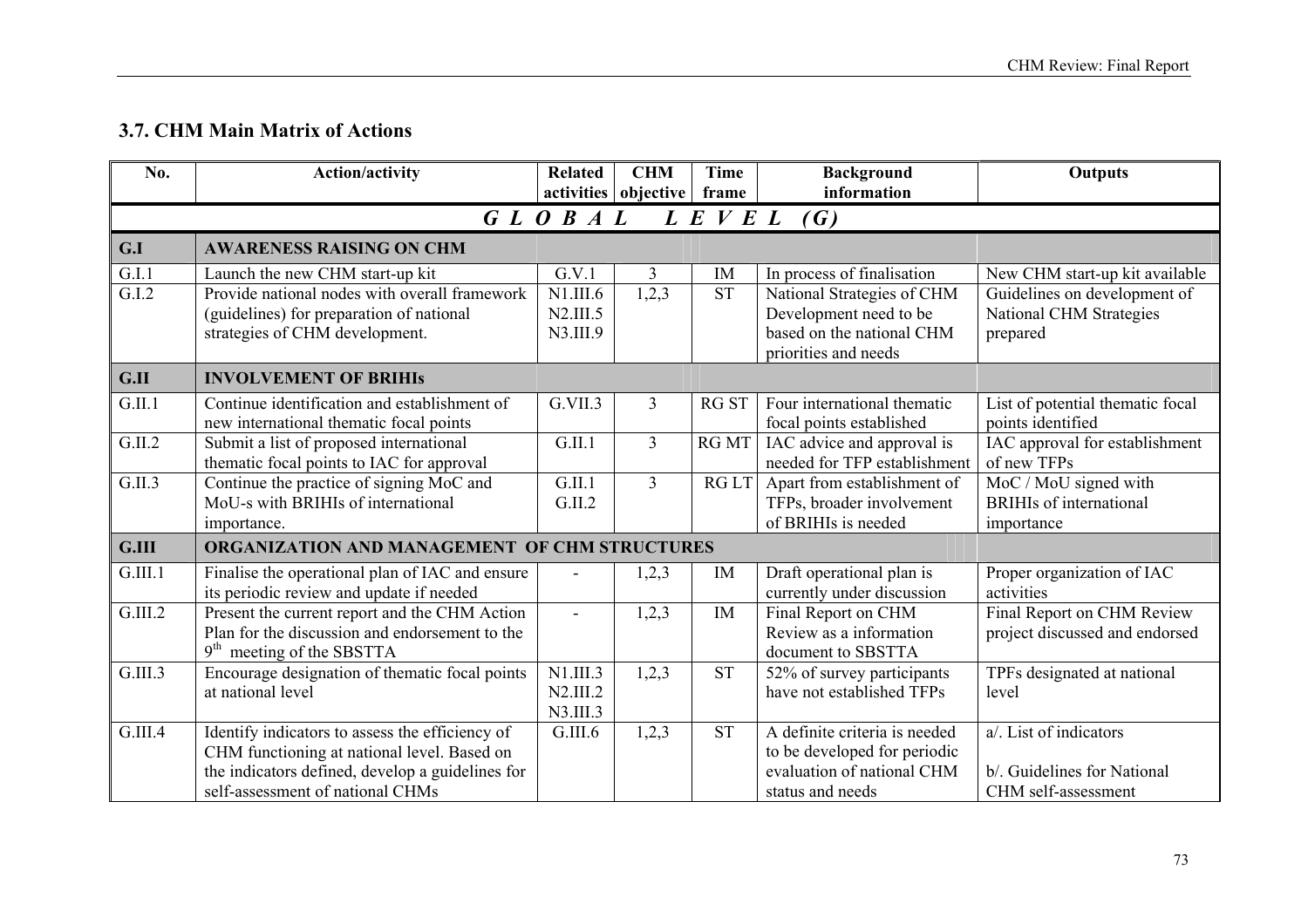| No.                  | <b>Action/activity</b>                              | <b>Related</b> | <b>CHM</b> | <b>Time</b> | <b>Background</b>               | <b>Outputs</b>                      |
|----------------------|-----------------------------------------------------|----------------|------------|-------------|---------------------------------|-------------------------------------|
|                      |                                                     | activities     | objective  | frame       | information                     |                                     |
| G.III.5              | Organize at global level a "Friends of CHM"         | R.II.3         | 3          | <b>MT</b>   | There are currently a group of  | A "Friends of CHM" database         |
|                      | database of international institutions, initiatives |                |            |             | NFPs/institutions devoted to    | established and a listserv          |
|                      | and individuals interested in partnership           |                |            |             | the notion of CHM and largely   | organised                           |
|                      | building activities and involve them in a listserv  |                |            |             | contributing to its functioning |                                     |
| G.III.6              | Based of the results of self-assessment of          | G.III.4        | 1,2,3      | <b>RGLT</b> | The CHM network need to         | Annual Reports on current status    |
|                      | national CHMs, prepare periodic reviews on          | G.IV.1         |            |             | be periodically assessed and    | and development needs of CHM        |
|                      | annual evaluation of CHM status and needs           |                |            |             | monitored by the Secretariat    | network                             |
| $\overline{G.III.7}$ | Continue updating the global CHM status on a        | G.V.2          | 1,2,3      | <b>RGLT</b> | CHM e-mail and URL              | More regular update of CHM e-       |
|                      | periodical basis                                    | R.V.2          |            |             | databases need regular updates  | mail and URL databases              |
| $\overline{G.III.8}$ | Continue the organization of CHM regional           | G.IV.4         | 1,2,3      | <b>RGLT</b> | Regional workshops need to      | Regional CHM workshops              |
|                      | workshops on a regular basis, e.g. one              | R.I.1          |            |             | address the CHM demands in      | organised on a periodical basis     |
|                      | workshop each two years for each region             | R.II.2         |            |             | timely manner                   |                                     |
| G.III.9              | Maintain permanent contact with CHM                 | R.III.2        | 2,3        | <b>RGLT</b> | There is a need for better      | Communication between               |
|                      | National teams, existing CHM National and           |                |            |             | communication of CHM            | Secretariat and CHM structures      |
|                      | <b>Regional Steering Committees</b>                 |                |            |             | global network                  | enhanced                            |
| G.III.10             | Encourage the establishment, where missing,         | N1.III.1       | 1,2,3      | RG LT       | Better organization of CHM      | CHM maintenance and                 |
|                      | CHM National teams, CHM National and                | N2.III.1       |            |             | management through Steering     | management structured               |
|                      | <b>Regional Steering Committees</b>                 | N3.III.2       |            |             | Committees is needed            | improved                            |
| G.III.11             | Facilitate the development of five Regional         | G.V.7          | 1,2,3      | <b>RGLT</b> | Creation of Regional CHMs is    | Five regional CHMs established      |
|                      | <b>CHMs</b>                                         | G.VII.1        |            |             | one of priority needs           | and linked to the Secretariat       |
| G.III.12             | Facilitate the development of CHM national          | G.I.2          | 1,2,3      | <b>RGLT</b> | A need to elaborate of CHM      | Regular methodological advice       |
|                      | strategies by the Parties                           |                |            |             | <b>National Strategies</b>      | to the Parties                      |
| G.IV                 | <b>CAPACITY BUILDING</b>                            |                |            |             |                                 |                                     |
| G.IV.1               | As part of the annual review, conduct a survey      | G.III.6        | 1,2,3      | <b>ST</b>   | 31 Parties out of 45 selected   | Survey on training demands          |
|                      | on training demands among the NFPs                  | R.IV.2         |            |             | training as a priority need     | organised and results analysed      |
| G.IV.2               | Identify regional and/or international              | G.IV.3         | 1,3        | <b>ST</b>   | Appropriate institutions need   | MoC-s signed with institutions      |
|                      | organizations to provide requested training         | R.IV.2         |            |             | to be conducted to address      | on potential training activities at |
|                      | courses and sign MoC with them                      |                |            |             | various needs on training       | national and regional levels        |

<sup>&</sup>lt;sup>\*</sup> In particular, make the following additions to the database as of July 2003: (1) add the **alegakis@biol.uoa.gr** as the CHM E-mail contact for Greece and (2) add the URL http://www.biodiv.gov.cn as a CHM web site for China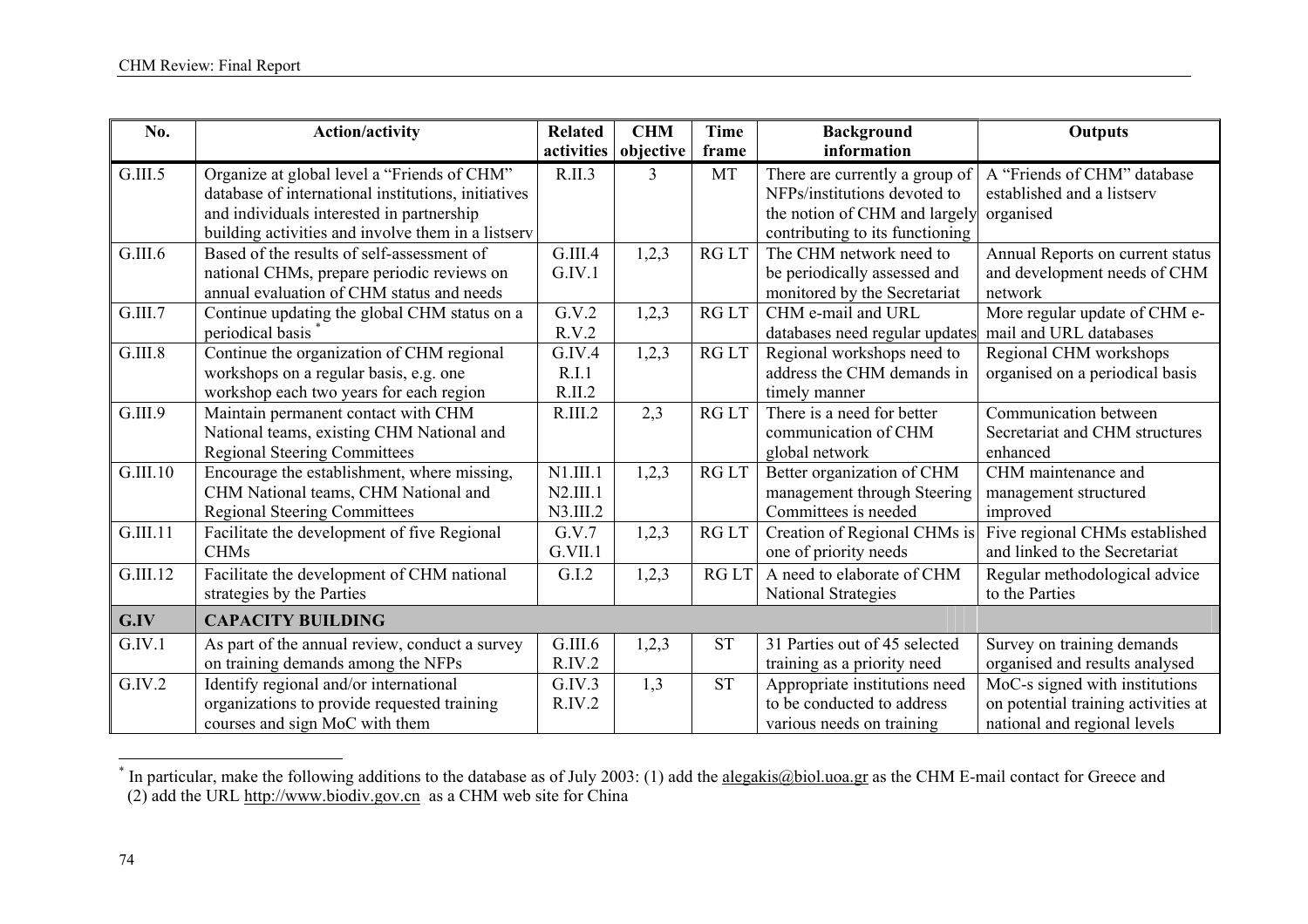| No.    | <b>Action/activity</b>                                                                                                                                                                                                                                         | <b>Related</b>                       | <b>CHM</b>     | <b>Time</b> | <b>Background</b>                                                                                                                                                                                            | <b>Outputs</b>                                                                                                                                                                |
|--------|----------------------------------------------------------------------------------------------------------------------------------------------------------------------------------------------------------------------------------------------------------------|--------------------------------------|----------------|-------------|--------------------------------------------------------------------------------------------------------------------------------------------------------------------------------------------------------------|-------------------------------------------------------------------------------------------------------------------------------------------------------------------------------|
|        |                                                                                                                                                                                                                                                                | activities                           | objective      | frame       | information                                                                                                                                                                                                  |                                                                                                                                                                               |
| G.IV.3 | Facilitate organization of training courses,<br>particularly on web site creation for Parties<br>without CHM web sites and on metadata for                                                                                                                     | G.IV.2                               | 1,2,3          | <b>MT</b>   | All the parties without web<br>sites requested a training<br>course on web site creation.                                                                                                                    | a/. Training courses on web site<br>creation conducted                                                                                                                        |
|        | parties with advanced CHM functioning                                                                                                                                                                                                                          |                                      |                |             | 5 Parties out of 45 answered<br>questions on metadata.                                                                                                                                                       | b/. Training courses on metadata<br>organised                                                                                                                                 |
| G.IV.4 | Develop a special training course for CHM<br>NFPs and conduct one training cycle for each<br>region that can be within the framework of<br>CHM regional workshops                                                                                              | G.III.8                              | 1,2,3          | <b>RGLT</b> | A specialized training course<br>on CHM is considered top<br>priority need by survey<br>participants                                                                                                         | A specialized training course on<br>CHM conducted for CHM NFPs<br>within the framework of<br>regional workshops                                                               |
| G.V    | <b>CHM WEB SITE AND ITS CONTENT</b>                                                                                                                                                                                                                            |                                      |                |             |                                                                                                                                                                                                              |                                                                                                                                                                               |
| G.V.1  | Ensure that the contents of the new CHM<br>toolkit do not duplicate those of the ECE and<br>the Netherlands.                                                                                                                                                   | G.I.1                                | $\overline{2}$ | IM          | The new CHM toolkit is in<br>the stage of finalization                                                                                                                                                       | Three toolkits on CHM that<br>complement each other                                                                                                                           |
| G.V.5  | Encourage Parties to improve appropriately the<br>content of national CHM web sites and to<br>enhance the web sites with technical tools.                                                                                                                      | N1.V.1<br>N1.V.2<br>N2.V.1<br>N2.V.2 | 2              | <b>RGLT</b> | The national CHM web sites<br>need to be periodically<br>updated and improved in<br>terms of technical tools                                                                                                 | a/ Content of national CHM web<br>sites significantly improved.<br>b/ CHM web sites improved<br>technically                                                                   |
| G.V.3  | Encourage Parties and Regional CHMs to<br>develop National Biodiversity Information<br>Networks and, when developed, incorporate<br>those into the national CHM web pages using<br>Dublin Core as a metadata standard. Use<br>Regional experiences, if needed. | G.V.4<br>G.VI.2<br>R.V.3             | $\overline{2}$ | <b>ST</b>   | Several Parties host different<br>web sites containing<br>information on biodiversity,<br>including databases and<br>information systems, which<br>are not linked to, the Parties'<br>official CHM websites. | a/ The National Biodiversity<br><b>Information Networks</b><br>established and developed<br>b/ These websites serve as a<br>second level nodes in the<br>national CHM network |
| G.V.4  | Develop Global CHM search engine on the<br>CHM Global network that will work with all<br>relevant and available metadata of national<br>CHM nodes.                                                                                                             | G.V.3<br>G.VI.2                      | $\overline{2}$ | MT          | Work is underway                                                                                                                                                                                             | CHM Global search engine with<br>possibility for simultaneous<br>search on metadata from<br>national nodes                                                                    |
| G.V.2  | Incorporate a GIS-based map on the current<br>status of CHM Global network into the web site                                                                                                                                                                   | G.III.7                              | $\overline{2}$ | IM          | Draft map prepared and<br>presented to the Secretariat                                                                                                                                                       | An updateable GIS-based map<br>on CHM status incorporated.                                                                                                                    |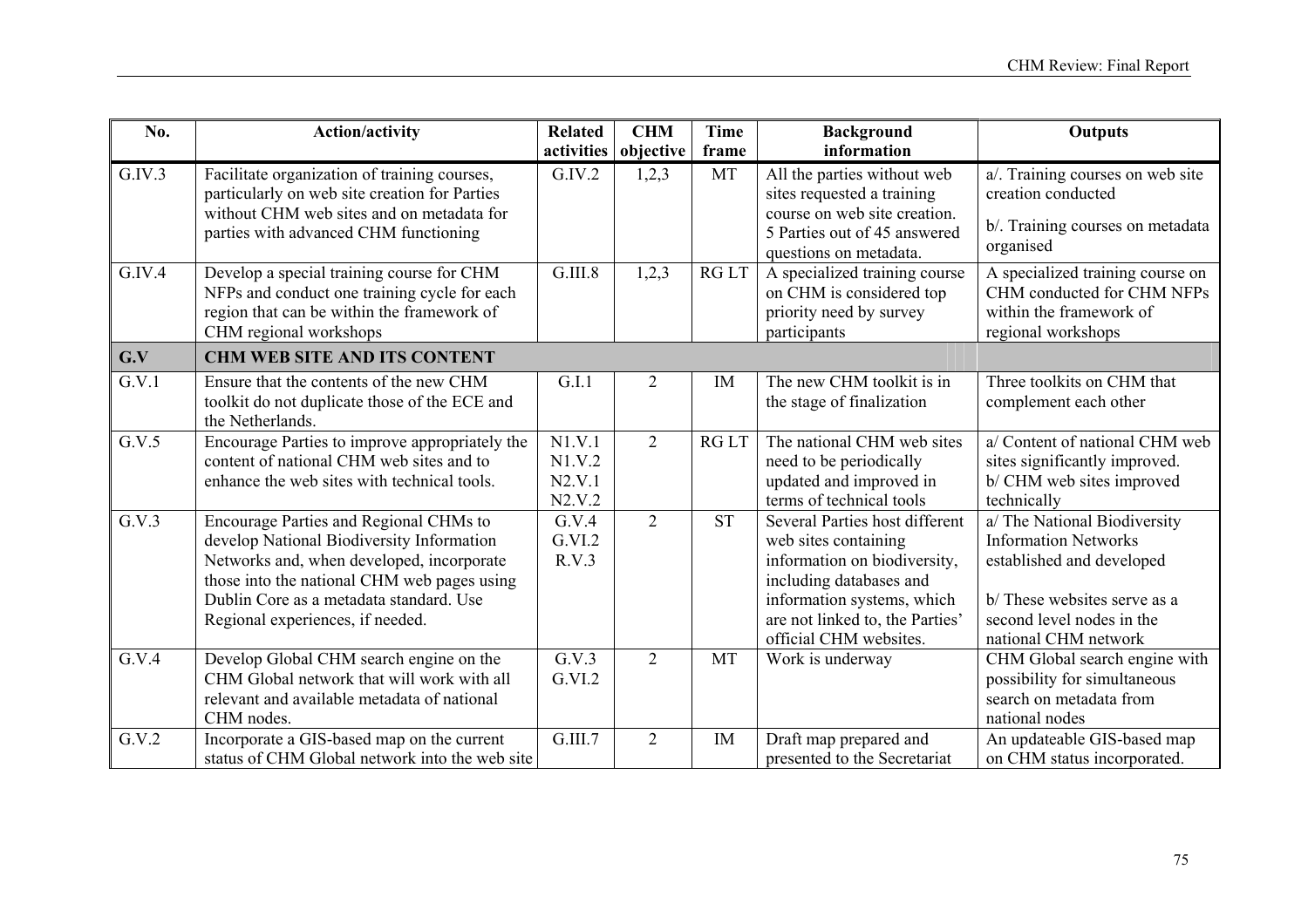| No.                  | <b>Action/activity</b>                                                                                                                                                                                                                    | <b>Related</b>                       | <b>CHM</b>           | <b>Time</b> | <b>Background</b>                                                                                                                               | <b>Outputs</b>                                                                                                                                                  |
|----------------------|-------------------------------------------------------------------------------------------------------------------------------------------------------------------------------------------------------------------------------------------|--------------------------------------|----------------------|-------------|-------------------------------------------------------------------------------------------------------------------------------------------------|-----------------------------------------------------------------------------------------------------------------------------------------------------------------|
|                      |                                                                                                                                                                                                                                           |                                      | activities objective | frame       | information                                                                                                                                     |                                                                                                                                                                 |
| G.V.6                | Develop and regularly update the financial<br>section of the global CHM web site, where<br>information on donor institutions is made<br>available. Attribute projects to categories of<br>funding whenever possible (e.g. field projects, | G.VIII.2                             | 1,2,3                | <b>RGLT</b> | A web page "Guide to<br>sources of financing for<br>biodiversity 2003" created                                                                  | Detailed and up-to-date<br>information available on<br>potential sources of funding for<br>capacity building activities                                         |
|                      | research, training, etc.)                                                                                                                                                                                                                 |                                      |                      |             |                                                                                                                                                 |                                                                                                                                                                 |
| G.V.7                | Encourage construction of Regional CHMs web<br>sites and link them to the main CHM web site                                                                                                                                               | G.III.11<br>R.I.4                    | 1,2,3                | <b>RGLT</b> | Creation of Regional CHMs is<br>one of the priority needs                                                                                       | Links to five Regional CHM<br>web sites                                                                                                                         |
| G.VI                 | <b>INTEROPERABILTY</b>                                                                                                                                                                                                                    |                                      |                      |             |                                                                                                                                                 |                                                                                                                                                                 |
| G.VI.1               | Develop metadata vocabulary for each<br>thematic focal area (for a list of thematic areas<br>refer to Table 29, Section 3.9)                                                                                                              | N1.V.5                               | $\overline{2}$       | <b>ST</b>   | NFP need to use generic<br>metadata vocabulary for<br>every thematic area to<br>increase interoperability                                       | Set of 25 vocabularies in<br>English, French and Spanish                                                                                                        |
| $\overline{G.VI.2}$  | Encourage building a decentralized and<br>interoperable network of CHM nodes to ensure<br>that the information added to a single node of a<br>network is immediately available to the others.                                             | $\overline{G.V.3}$<br>G.V.4<br>G.V.7 | $\overline{2}$       | <b>LT</b>   | Universal standards and<br>norms are needed for the<br>biodiversity-related data<br>scattered in various sectors,<br>and research institutions. | The Global CHM to become the<br>main gateway to national nodes:<br>Similarly, national nodes to<br>serve as gateways to other<br>national biodiversity servers. |
| <b>G.VII</b>         | <b>COOPERATION/INITIATIVES</b>                                                                                                                                                                                                            |                                      |                      |             |                                                                                                                                                 |                                                                                                                                                                 |
| G.VII.1              | Develop an "Operational Framework" for<br>newly created Regional CHMs networks and<br>Plan on Cooperation with them.                                                                                                                      | G.III.11                             |                      | <b>ST</b>   | Regional CHMs need a<br>precise framework of<br>operation.                                                                                      | a/ "Operational Framework" and<br>b/ "Plan on Cooperation" with<br>Regional CHMs                                                                                |
| $\overline{G.VII.2}$ | Develop a plan of actions towards<br>harmonisation of efforts with other<br>biodiversity-related conventions                                                                                                                              | R.VII.4                              | $\mathbf{1}$         | <b>MT</b>   | A stronger harmonisation of<br>efforts with other biodiversity<br>related conventions is needed                                                 | Plan of Actions on Synergy with<br>other conventions developed                                                                                                  |
| G.VII.3              | Develop a plan of collaboration with key<br>international initiatives, including potential<br>designations for thematic focal points                                                                                                      | G.II.1                               |                      | <b>LT</b>   | A comprehensive plan for co-<br>operation with international<br>initiatives is a priority need.                                                 | A plan aimed at reducing<br>duplication of related efforts by<br>different international initiatives.                                                           |
| G.VII.4              | Regularly update the "Database of<br>biodiversity-related projects in developing<br>countries around the world"                                                                                                                           | R.VII.5                              | $\mathbf{1}$         | <b>RGLT</b> | The database will be<br>finalised and put online<br>shortly                                                                                     | Database and corresponding<br>web page regularly updated                                                                                                        |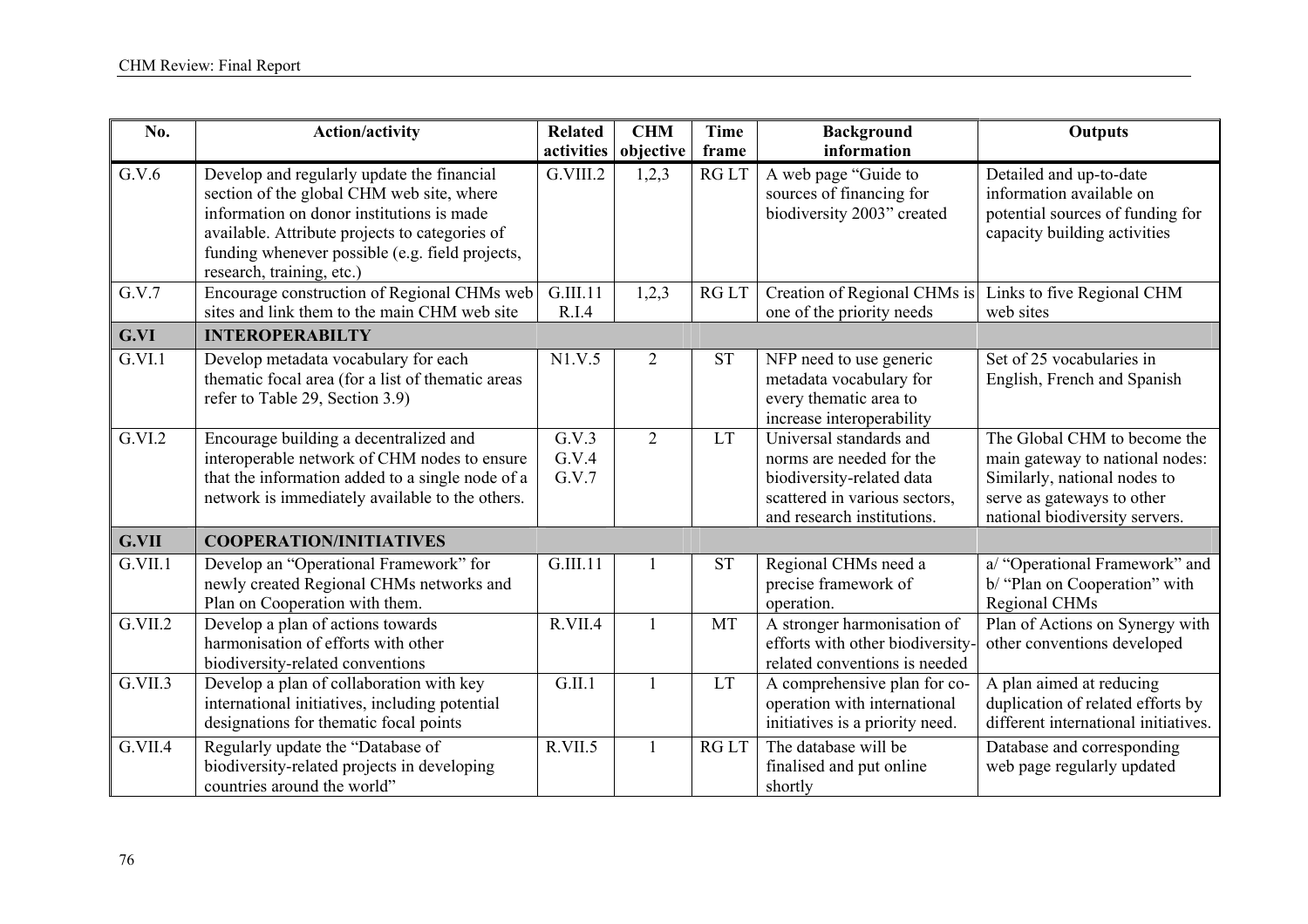| No.           | <b>Action/activity</b>                          | Related  | <b>CHM</b><br>activities   objective | <b>Time</b><br>frame | <b>Background</b><br>information | <b>Outputs</b>                  |
|---------------|-------------------------------------------------|----------|--------------------------------------|----------------------|----------------------------------|---------------------------------|
| <b>G.VIII</b> | <b>FINANCING</b>                                |          |                                      |                      |                                  |                                 |
|               |                                                 |          |                                      |                      |                                  |                                 |
| G.VIII.1      | Develop guidelines to COP to facilitate further |          | 1,2,3                                | <b>ST</b>            | Only 58% of survey               | Report to COP on possible       |
|               | financial mechanisms for CHM through GEF        |          |                                      |                      | participants consider their      | CHM financing via UNEP/GEF      |
|               | EA Phase III or other possible means            |          |                                      |                      | national CHMs established.       | or other financing institutions |
| G.VIII.2      | Finalise the compilation of the "Guide to"      | G.V.6    | 1,2,3                                | <b>ST</b>            | The process is underway          | Separate web page under the     |
|               | sources of financing for biodiversity 2003"     | R.VIII.2 |                                      |                      |                                  | CHM main web site               |

| No.     | <b>Action/activity</b>                                                                                                                                                         | <b>Related</b>             | <b>CHM</b><br>activities   objective | Time<br>frame | <b>Background</b><br>information                                                                                             | <b>Outputs</b>                                                                                                                      |
|---------|--------------------------------------------------------------------------------------------------------------------------------------------------------------------------------|----------------------------|--------------------------------------|---------------|------------------------------------------------------------------------------------------------------------------------------|-------------------------------------------------------------------------------------------------------------------------------------|
|         | REGIONAL (SUPRA-NATIONAL) LEVEL (R)                                                                                                                                            |                            |                                      |               |                                                                                                                              |                                                                                                                                     |
| R.I     | <b>AWARENESS RAISING ON CHM</b>                                                                                                                                                |                            |                                      |               |                                                                                                                              |                                                                                                                                     |
| R.I.1   | Present the idea of "Regional CHM" to the<br>BRIHIs and other interested stakeholders in<br>the region during the seminars, workshops and<br>informal meetings.                | G.III.8                    | 1,2,3                                | <b>ST</b>     | The roles and functions of<br>regional CHMs need to be<br>widely presented to BRIHIs,<br>other regional stakeholders         | Seminars, workshops, informal<br>meetings organized and<br>conducted. The idea of<br>"Regional CHM" presented.                      |
| R.I.2   | Publish CDs with information on national<br>CHMs, BISs, and identified best practices of<br>cooperation and disseminate among the<br>regional BRIHIs                           | N1.I.1<br>N2.I.1<br>N3.I.1 | 2                                    | MT            | Information on existing CHM<br>websites, BISs, and cases of<br>successful cooperation in the<br>region need to be presented. | A set of CDs published and<br>received by regional BRIHIs<br>and other interested stakeholders                                      |
| R.I.3   | Organize and implement awareness raising<br>campaign aimed at properly "selling" the ideas<br>of CHM to regional and international<br>initiatives and donors at regional level | N1.I.2<br>N2.I.2<br>N3.I.3 | $\overline{2}$                       | <b>MT</b>     | International initiatives and<br>donor organisations lack full<br>perception of the CHM role<br>and functions.               | a/ CDs, leaflets, booklets<br>distributed to international<br>initiatives, donor organisations.<br>b/ Seminars, meetings organised. |
| R.I.4   | After establishment of the regional CHM<br>organize a final workshop and official<br>launching with participation of all BRIHIs                                                | G.V.7                      | 1,2,3                                | <b>LT</b>     |                                                                                                                              | Five Regional CHMs officially<br>launched and linked to the<br>Secretariat                                                          |
| $R$ .II | <b>INVOLVEMENT OF BRIHIS</b>                                                                                                                                                   |                            |                                      |               |                                                                                                                              |                                                                                                                                     |
| R.II.1  | Create regional e-mail lists with involvement<br>of NFP e-mail addresses and key BRIHI<br>contact point addresses                                                              | N1.II.1<br>N2.II.2         | $\overline{3}$                       | <b>ST</b>     | Regional BRIHIs need<br>broader involvement in CHM<br>activities at regional level                                           | Regional e-mail lists created<br>with inclusion of key BRIHI<br>contact point addresses                                             |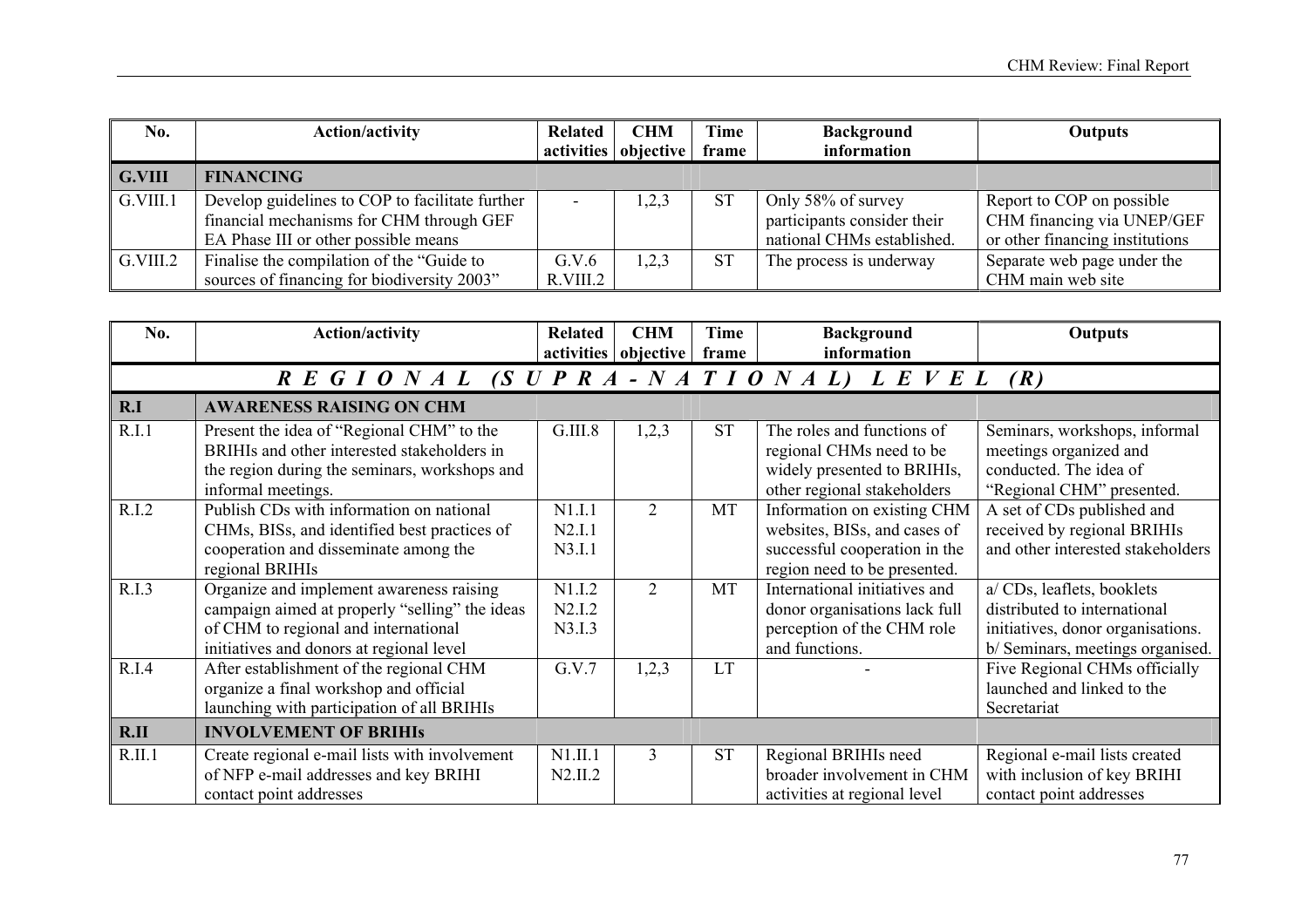| No.     | <b>Action/activity</b>                                                                                                                                                                  | <b>Related</b>                   | <b>CHM</b>     | <b>Time</b> | <b>Background</b>                                                                                | <b>Outputs</b>                                                                                             |
|---------|-----------------------------------------------------------------------------------------------------------------------------------------------------------------------------------------|----------------------------------|----------------|-------------|--------------------------------------------------------------------------------------------------|------------------------------------------------------------------------------------------------------------|
|         |                                                                                                                                                                                         | activities                       | objective      | frame       | information                                                                                      |                                                                                                            |
| R.II.2  | Encourage BRIHIs to take an active part in<br>assistance to CBD at regional CHM<br>workshops/meetings.                                                                                  | G.III.8                          | 3              | MT          | Regional BRIHIs need<br>broader involvement in CHM<br>activities at global level                 | Regional CHM workshops/<br>meetings assisted / facilitated by<br>regional BRIHIs' representatives          |
| R.II.3  | Establish regional "Friends of CHM" groups<br>among the regional BRIHIs and maintain<br>permanent communication on CHM issues.                                                          | G.III.5                          | $\overline{3}$ | MT          | There are currently a group of<br>regional institutions largely<br>contributing to the CHM       | Five regional "Friends of CHM"<br>groups established and a listserv<br>organised                           |
| R.II.4  | Facilitate the contacts of scientists working in<br>the field of biodiversity information systems<br>within the region                                                                  | N1.II.5<br>N2.II.7               | 1,2,3          | <b>RGLT</b> | Most Parties lack proper<br>involvement of the scientific<br>institutions in CHM activities      | Better collaboration of the<br>scientists working on BISs<br>systems at regional level                     |
| R.III   | ORGANIZATION AND MANAGEMENT OF CHM STRUCTURES                                                                                                                                           |                                  |                |             |                                                                                                  |                                                                                                            |
| R.III.1 | Encourage designation of CHM focal points<br>for each of the five regions                                                                                                               | R.III.2                          | 1,2,3          | IM          | One of main steps in regional<br>CHM establishment                                               | Five Regional CHM focal points<br>designated                                                               |
| R.III.3 | Encourage designation of contact persons for<br>regional cooperation in each national CHM of<br>the given region                                                                        | N1.III.3<br>N2.III.2<br>N3.III.3 | $\mathbf{1}$   | <b>ST</b>   | One of main steps for proper<br>functioning of regional<br><b>CHMs</b>                           | A CHM contact person<br>responsible for cooperation<br>within the region nominated at<br>each national CHM |
| R.III.2 | <b>Establish Regional CHM Steering Committees</b><br>(or Task Groups) with involvement of<br>Regional and National Focal Points to oversee<br>the process of Regional CHMs' development | R.III.1<br>G.III.10              | 1,2,3          | <b>ST</b>   | One of the administrative<br>settings towards creation of<br>operational Regional CHMs           | Five Regional CHM Steering<br>Committees (or Task Groups)<br>established                                   |
| R.IV    | <b>CAPACITY BUILDING</b>                                                                                                                                                                |                                  |                |             |                                                                                                  |                                                                                                            |
| R.IV.1  | Identify key needs for establishing Regional<br>CHMs and seek the involvement of expertise<br>within the region. Contact the Secretariat if<br>assistance is needed                     | G.III.11                         | 1,2,3          | <b>ST</b>   | Secretariat is to provide<br>assistance if needed for<br>establishment of regional<br><b>CHM</b> | Key needs for the establishment<br>of Regional CHMs identified                                             |
| R.IV.2  | Identify training needs for each Party in the<br>region and appropriate regional or international<br>organisations to conduct training                                                  | G.IV.1<br>G.IV.2                 | 1,2,3          | MT          | The NFPs identified various<br>areas of training as priorities<br>during the survey              | a/ key training needs identified<br>b/ institutions for training<br>conduction identified                  |
| R.IV.3  | Identify the Parties capable of providing<br>training and facilitate organization of the<br>requested training for other Parties in the region                                          | N1.IV.2<br>N2.IV.3<br>N3.IV.4    | 1,3            | <b>RGLT</b> | Some Parties have capabilities<br>to provide regional training<br>requested by the other Parties | Training courses organised by<br>Parties at regional level to meet<br>the demand of other Parties.         |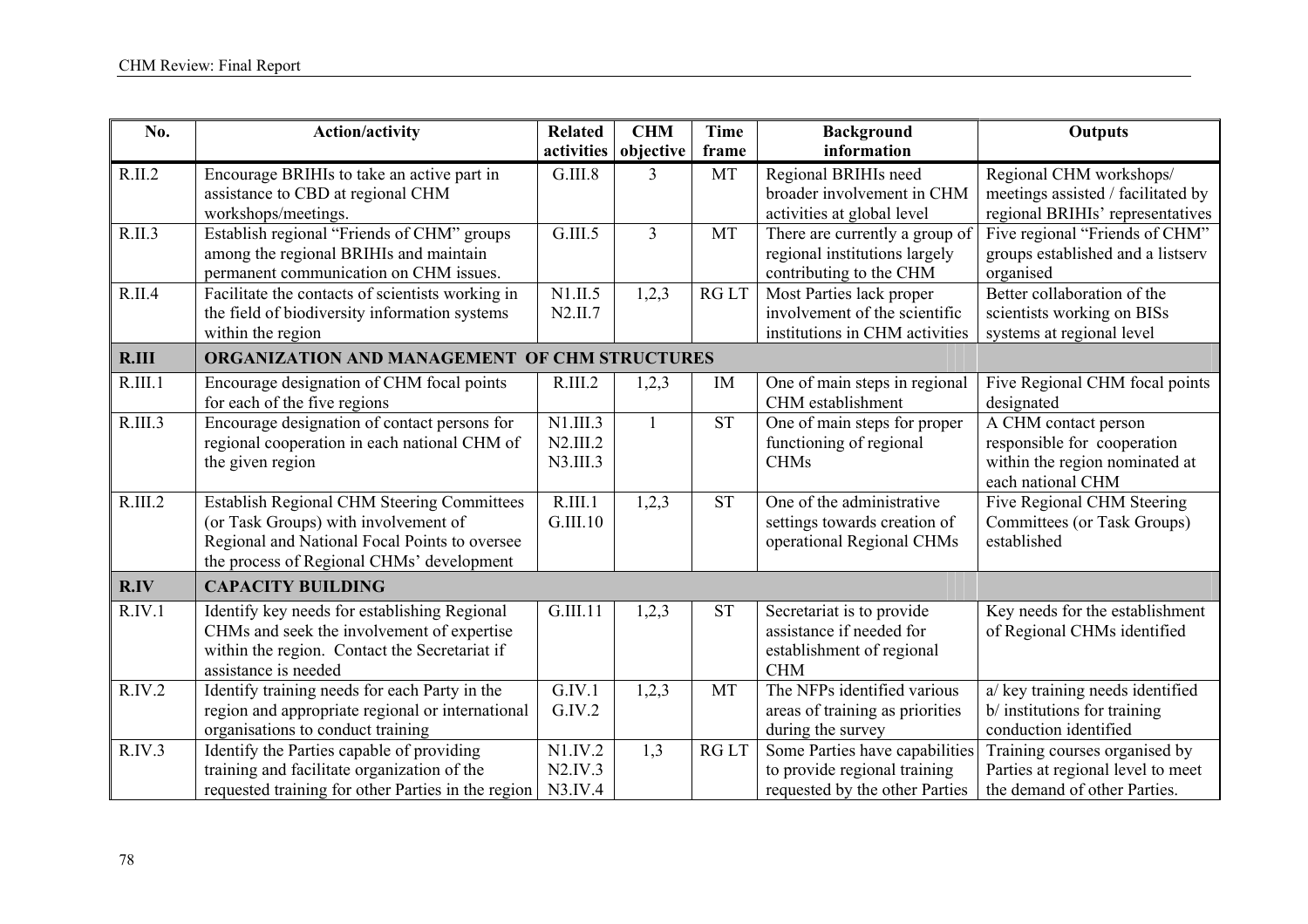| No.    | <b>Action/activity</b>                                                                                                                                                                                                                                                                                                                                                                                                                                                          | <b>Related</b>                                   | <b>CHM</b><br>activities objective | <b>Time</b><br>frame | <b>Background</b><br>information                                                                                                          | <b>Outputs</b>                                                                                                                                       |
|--------|---------------------------------------------------------------------------------------------------------------------------------------------------------------------------------------------------------------------------------------------------------------------------------------------------------------------------------------------------------------------------------------------------------------------------------------------------------------------------------|--------------------------------------------------|------------------------------------|----------------------|-------------------------------------------------------------------------------------------------------------------------------------------|------------------------------------------------------------------------------------------------------------------------------------------------------|
| R.V    | <b>CHM WEB SITE AND ITS CONTENT</b>                                                                                                                                                                                                                                                                                                                                                                                                                                             |                                                  |                                    |                      |                                                                                                                                           |                                                                                                                                                      |
| R.V.1  | Establish regional CHM web sites with links to<br>the National web sites and with the following<br>content:<br>Reports on regional needs and priorities<br>Regional CHM assessment template to be<br>filled annually by each Party in the region<br>• National/thematic reports of the Parties<br>without CHM web sites<br>Key on-going activities in the Parties within<br>the region<br><b>Examples of best practices of regional</b><br>scientific and technical cooperation | G.V.7<br>G.III.4<br>R.VI.4<br>R.VII.6<br>R.VII.2 | $\overline{2}$                     | <b>ST</b>            | The newly created regional<br>CHM web sites are to<br>contain similar framework of<br>contents                                            | Regional CHM web sites<br>established and linked both to<br>the Secretariat web site and<br>National web sites of the Parties<br>of the given Region |
| R.V.2  | • Priority areas of cooperation within the region<br>Update the CHM NFP mailing lists and web<br>pages database on a periodical basis                                                                                                                                                                                                                                                                                                                                           | G.III.7                                          | $\overline{2}$                     | <b>RGLT</b>          | CHM e-mail and URL<br>databases need to be reviewed<br>and updated regularly                                                              | More regular update of CHM<br>regional e-mail and URL<br>databases                                                                                   |
| R.V.3  | Encourage countries to develop National<br>Biodiversity Information Networks and<br>incorporate those into the newly created<br>regional CHM web site using Dublin Core as a<br>metadata standard.                                                                                                                                                                                                                                                                              | G.V.3                                            | $\overline{2}$                     | <b>RGLT</b>          | Several Parties host different<br>web sites containing<br>information on biodiversity,<br>including databases and<br>information systems. | The National Biodiversity<br><b>Information Networks</b><br>developed and linked to the<br>newly created regional CHM<br>web site                    |
| R.VI   | <b>INTEROPERABILTY</b>                                                                                                                                                                                                                                                                                                                                                                                                                                                          |                                                  |                                    |                      |                                                                                                                                           |                                                                                                                                                      |
| R.VI.1 | Use structured vocabulary developed recently<br>by CBD secretariat                                                                                                                                                                                                                                                                                                                                                                                                              | R.VI.2<br>R.VI.3                                 | 2                                  | <b>ST</b>            | Ensure interoperability of the<br>newly created regional CHM                                                                              | The structured vocabulary used                                                                                                                       |
| R.VI.2 | Use Dublin Core or compatible standard as a<br>metadata standard for the newly created<br>Regional CHM websites                                                                                                                                                                                                                                                                                                                                                                 | R.VI.1<br>R.VI.3                                 | $\overline{2}$                     | <b>ST</b>            | web sites                                                                                                                                 | The Dublin Core used as a<br>metadata standard                                                                                                       |
| R.VI.3 | Develop an instrument for automatically<br>synthesizing the information according to<br>thematic areas of interest within the region.                                                                                                                                                                                                                                                                                                                                           | R.VI.1<br>R.VI.2                                 | 2                                  | MT                   |                                                                                                                                           | The information systematised to<br>the thematic areas                                                                                                |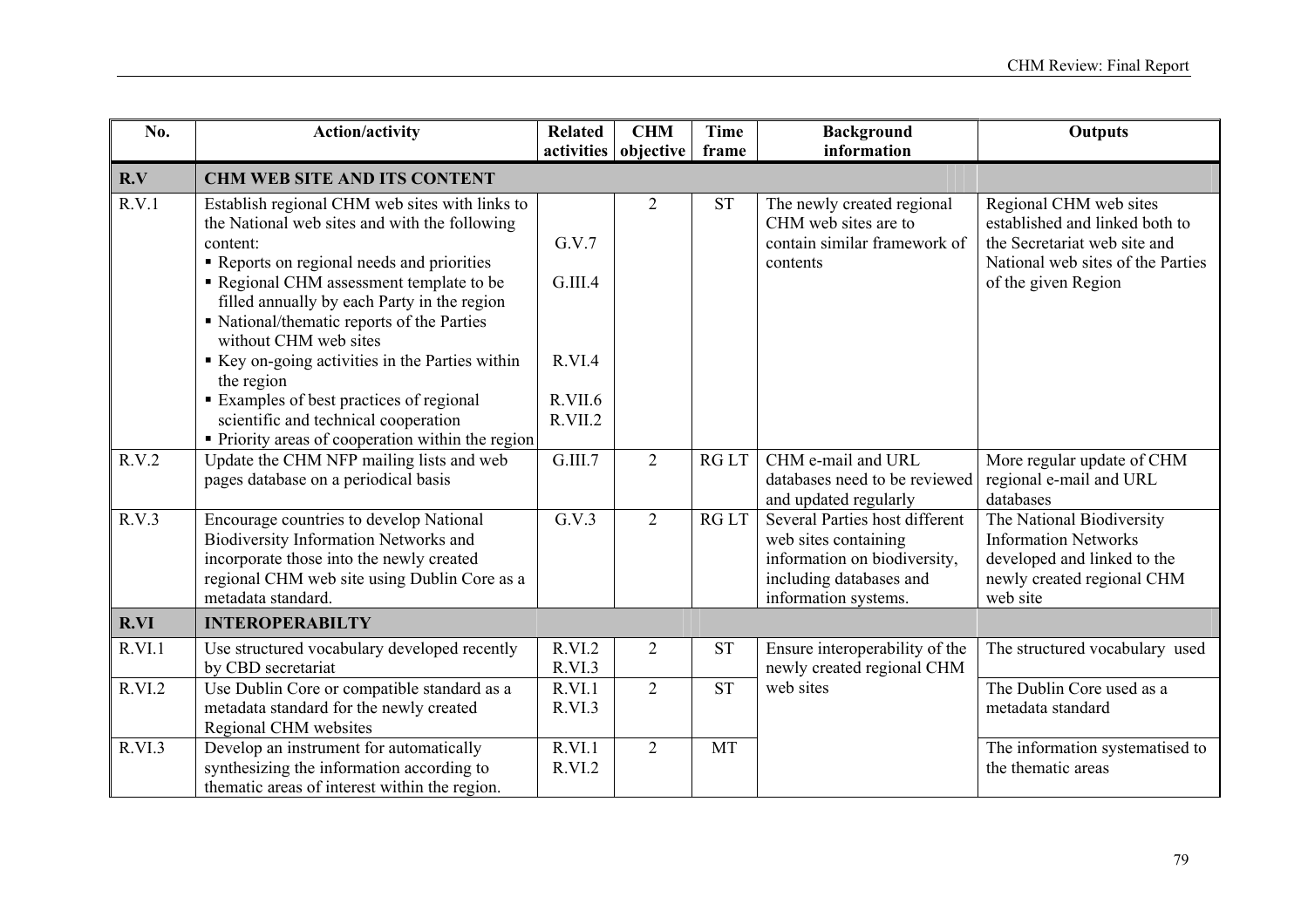| No.           | <b>Action/activity</b>                                                                                                          | <b>Related</b>     | <b>CHM</b><br>activities objective | <b>Time</b><br>frame | <b>Background</b><br>information                                                                                                                   | <b>Outputs</b>                                                                                                                     |
|---------------|---------------------------------------------------------------------------------------------------------------------------------|--------------------|------------------------------------|----------------------|----------------------------------------------------------------------------------------------------------------------------------------------------|------------------------------------------------------------------------------------------------------------------------------------|
| R.VI.4        | Periodically synchronise the regional CHM<br>activities with those of national level of the<br>Parties of the given region      | R.V.1              | 1,2,3                              | <b>RGLT</b>          | those on national level to provide advanced interoperability.                                                                                      | The activities of the regional CHM need to be synchronised with                                                                    |
| <b>R.VII</b>  | <b>COOPERATION/INITIATIVES</b>                                                                                                  |                    |                                    |                      |                                                                                                                                                    |                                                                                                                                    |
| R.VII.1       | Identify priority areas of scientific and<br>technical cooperation in the region among the<br>national CHMs and regional BRIHIs | R.VII.2            | -1                                 | <b>ST</b>            | Regional BRIHIs and CHMs<br>need to decide on the list of<br>priority areas of cooperation                                                         | Priorities identified                                                                                                              |
| R.VII.2       | Prioritize areas of main cooperation in the<br>region and post relevant information online for<br>collaboration seekers         | R.V.1<br>R.VII.1   | $\mathbf{1}$                       | <b>ST</b>            | with its further dissemination<br>to all Parties of the region                                                                                     | Priority areas for cooperation<br>identified and disseminated to<br>collaboration seekers                                          |
| R.VII.3       | Develop a package of proposals for bilateral<br>and multilateral scientific and technical<br>cooperation within the region      | R.VII.1<br>R.VII.2 | $\mathbf{1}$                       | MT                   | Main functions of Regional<br>CHM is the facilitation of<br>cooperation within the region                                                          | Set of Project proposals on<br>development of national CHMs<br>within the regional CHM                                             |
| R.VII.4       | Define the ways to cooperate at regional level<br>with other biodiversity-related conventions<br>through CHM                    | G.VII.2            | $\mathbf{1}$                       | MT                   | A stronger harmonisation of<br>efforts with other biodiversity<br>related conventions is needed                                                    | Plan of Actions on Synergism at<br>regional level developed                                                                        |
| R.VII.5       | Establish a database of bilateral or multilateral<br>cooperation projects within the region                                     | G.VII.4<br>R.VII.3 | 1,2                                | <b>LT</b>            | Better co-ordination is needed<br>for cooperation projects                                                                                         | Five databases on cooperation<br>projects established                                                                              |
| R.VII.6       | Exchange information on best practices of<br>bilateral cooperation within the region via<br>regional CHMs                       | R.V.1              | 1,2                                | RGLT                 | Existing information on<br>collaboration and successful<br>practices of cooperation need<br>to be disseminated to all<br>Parties within the region | Existing information between<br>Parties of the region shared<br>Better information exchange<br>through the regional CHM<br>ensured |
| <b>R.VIII</b> | <b>FINANCING</b>                                                                                                                |                    |                                    |                      |                                                                                                                                                    |                                                                                                                                    |
| R.VIII.1      | Encourage donor international organizations<br>(such as UNDP/UNEP/GEF) contribute to the<br>establishing Regional CHMs          | R.VIII.3           | 1,2,3                              | <b>ST</b>            | Regional CHMs need proper<br>financing mechanism for<br>establishment                                                                              | Project proposal on<br>"Establishment of Regional<br>CHMs" supported by donors                                                     |
| R.VIII.2      | Develop guidelines for the National CHMs of<br>the region to facilitate seeking funding for<br>cooperation through regional CHM | G.VIII.2           | 1,2,3                              | MT                   | National CHMs need proper<br>coordination on funding<br>seeking                                                                                    | Guidelines to National CHMs of<br>the region                                                                                       |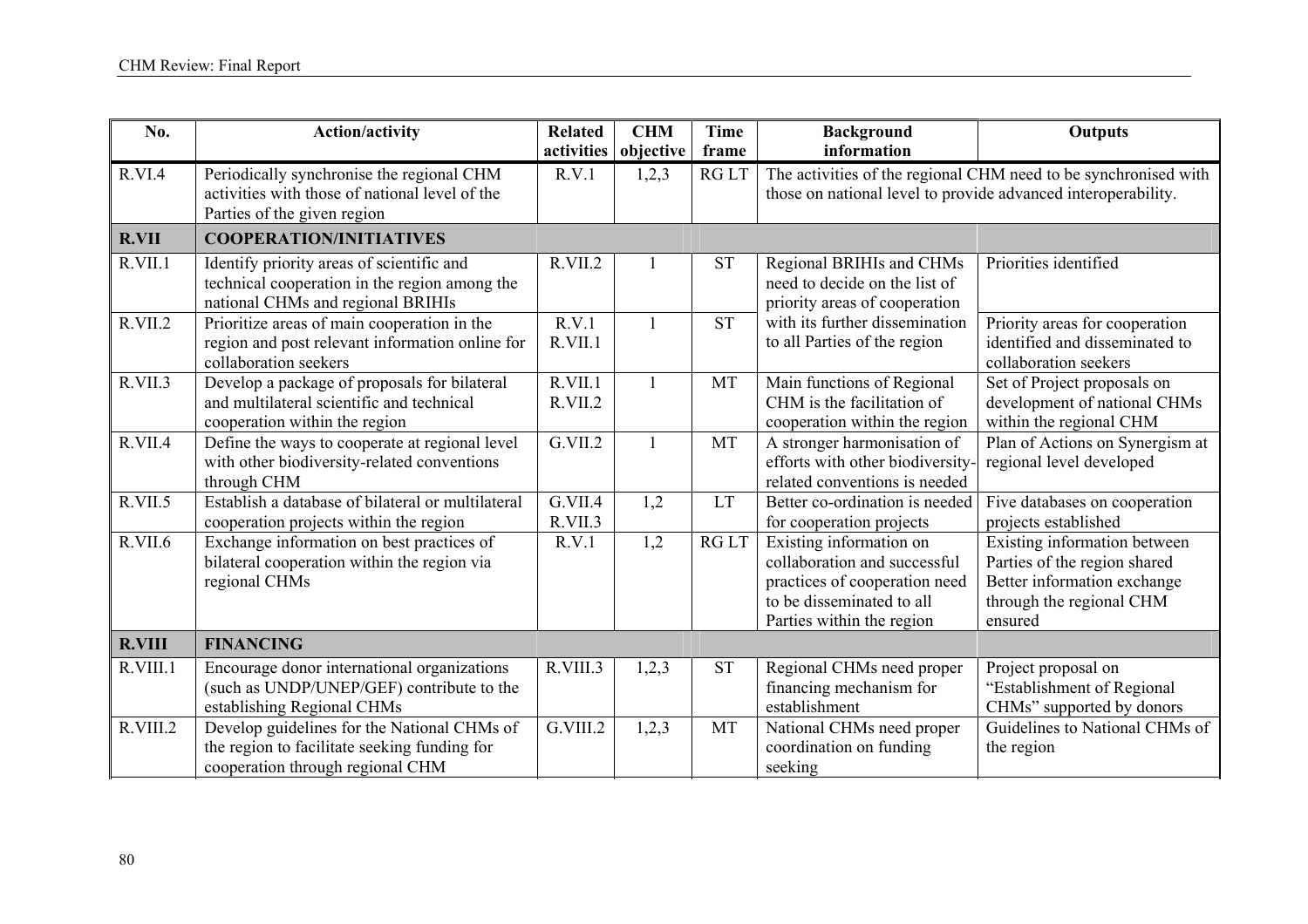| No.      | <b>Action/activity</b>                         | Related  | <b>CHM</b>           | Time  | <b>Background</b>            | <b>Outputs</b>                |
|----------|------------------------------------------------|----------|----------------------|-------|------------------------------|-------------------------------|
|          |                                                |          | activities objective | frame | information                  |                               |
| R.VIII.3 | Identify key opportunities to seek funding for | R.VIII.1 | 1,2,3                | RGLT  | Active seeking of funding is | List of possible arrangements |
|          | CHM activities at regional level and develop   |          |                      |       | needed                       | for financial assistance      |
|          | and submit short-term and long-term proposals  |          |                      |       |                              | Set of project proposals      |
|          | to international funding mechanisms            |          |                      |       |                              | developed and submitted       |

| No.     | <b>Action/activity</b>                                                                                                                                                           | Related         | <b>CHM</b><br>activities objective | Time<br>frame | <b>Background</b><br>information                                                                                | <b>Outputs</b>                                                                                                                      |
|---------|----------------------------------------------------------------------------------------------------------------------------------------------------------------------------------|-----------------|------------------------------------|---------------|-----------------------------------------------------------------------------------------------------------------|-------------------------------------------------------------------------------------------------------------------------------------|
|         | NATIONAL LEVEL: TARGET                                                                                                                                                           |                 |                                    |               | $G \rvert R \rvert O \rvert U \rvert P \rvert \rvert P \rvert$                                                  | (N1)                                                                                                                                |
| N1.I    | <b>AWARENESS RAISING ON CHM</b>                                                                                                                                                  |                 |                                    |               |                                                                                                                 |                                                                                                                                     |
| N1.I.1  | Publish CDs with information on the national<br>CHMs and existing biodiversity information<br>systems and disseminate to BRIHIs and other<br>interested stakeholders/individuals | R.I.2           | 2,3                                | <b>ST</b>     | There is a need to present<br>comprehensively information<br>on available CHM web site<br>and BISs available.   | A set of CDs published and<br>received by BRIHIs and other<br>interested stakeholders/<br>individuals                               |
| N1.I.2  | Organize and implement awareness raising<br>compaign aimed at proper "selling" the ideas<br>of CHM to regional and international<br>initiatives and donors at regional level     | R.I.3<br>N1.I.3 | 2,3                                | MT            | International initiatives and<br>donor organisations lack full<br>perception of the CHM role<br>and functions.  | a/ CDs, leaflets, booklets<br>distributed to international<br>initiatives, donor organisations.<br>b/ Seminars, meetings organised. |
| N1.I.3  | Improve the political visibility of the CHM by<br>providing clear and targeted information to<br>relevant ministers and administrations                                          | N1.I.2          | $\overline{2}$                     | MT            | There is a need for better<br>politically targeted<br>information on CHM                                        | Expected better financing of<br>CHM and raised profile in all<br>political spheres                                                  |
| N1.I.4  | Improve awareness and involvement of<br>scientists and researchers by supplying them<br>with adequate information on research needs<br>and funding opportunities                 | R.II.4          | $\overline{3}$                     | MT            | Scientists and researchers on<br>biodiversity lack proper<br>information exchange and<br>networking through CHM | Enhanced networking and<br>information dissemination                                                                                |
| N1.II   | <b>INVOLVEMENT OF BRIHIS</b>                                                                                                                                                     |                 |                                    |               |                                                                                                                 |                                                                                                                                     |
| N1.II.1 | Regularly update (or establish if missing) the<br>integrated database on national experts and<br>consultants on biodiversity from BRIHIs                                         | R.II.1          | 3                                  | <b>RGLT</b>   | Up-to-date information on<br>human resources is a key step<br>towards BRIHIs' involvement                       | Integrated database on BRIHIs<br>periodically updated                                                                               |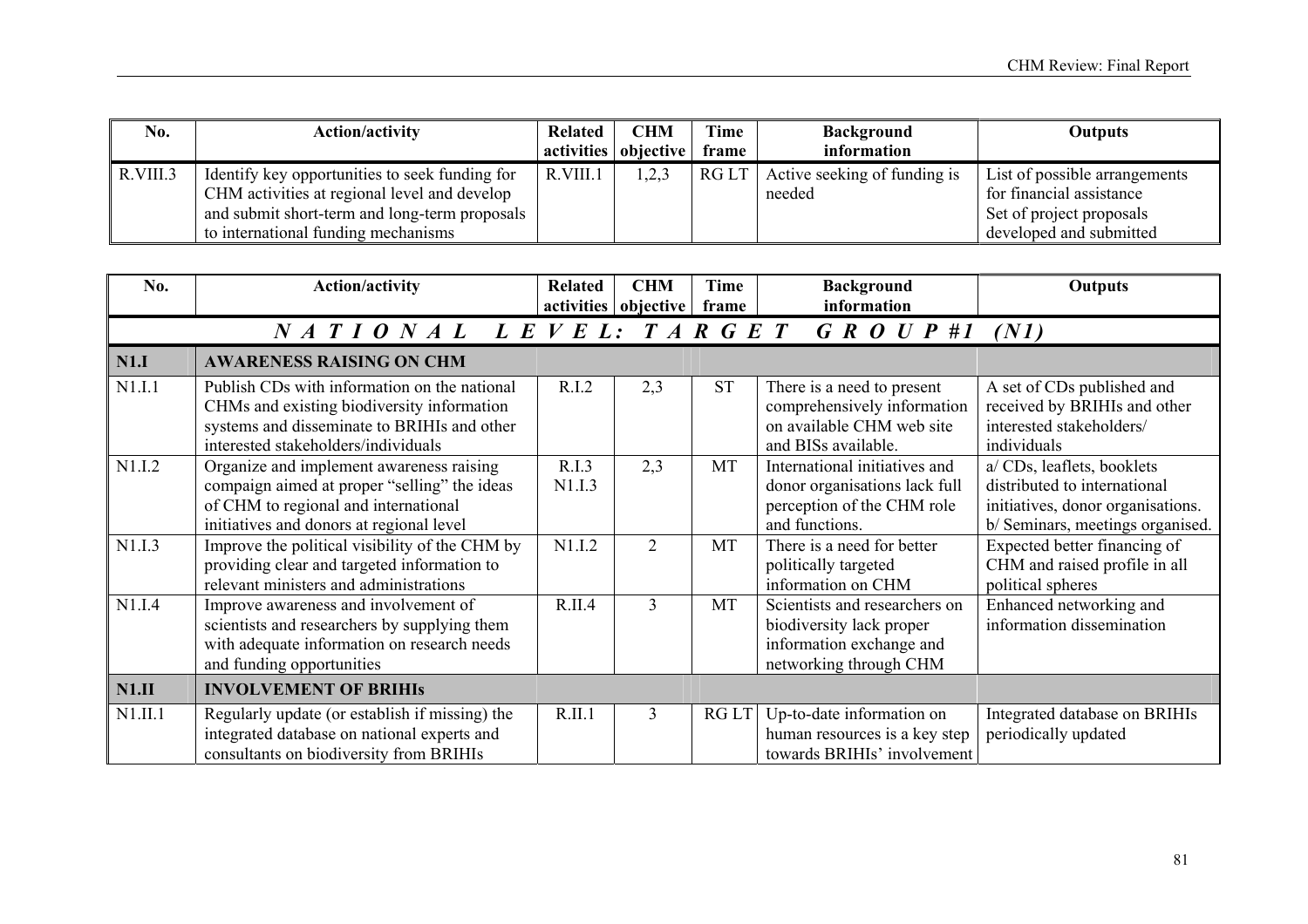| No.      | <b>Action/activity</b>                                                                                                                                                                                                                    | <b>Related</b>                  | <b>CHM</b><br>activities objective | <b>Time</b><br>frame | <b>Background</b><br>information                                                                                               | <b>Outputs</b>                                                                                                           |
|----------|-------------------------------------------------------------------------------------------------------------------------------------------------------------------------------------------------------------------------------------------|---------------------------------|------------------------------------|----------------------|--------------------------------------------------------------------------------------------------------------------------------|--------------------------------------------------------------------------------------------------------------------------|
| N1.II.2  | Develop and implement a mechanism of<br>collaboration promotion with BRIHIs through<br>MoC and MoU or other means. Contact the<br>Secretariat for assistance, if needed.                                                                  | G.II.3<br>N1.III.2              | 1,3                                | <b>RGLT</b>          | Broader involvement of<br><b>BRIHIs in national CHM</b><br>activities is needed                                                | MoC / MoU signed with<br><b>BRIHIS</b>                                                                                   |
| N1.II.3  | Promote calls for collaborative proposals from<br>BRIHIs and facilitate their submission to<br>relevant funding / grant awarding institutions                                                                                             | N1.VII.1<br>R.VII.5<br>R.VIII.3 | 1,3                                | <b>RGLT</b>          | There is a lack of<br>collaborative activities with<br>national BRIHIs                                                         | Proposals on cooperation with<br><b>BRIHIs developed and</b><br>submitted to donors                                      |
| N1.II.4  | Encourage BRIHIs to provide up to date and<br>regularly updated information about<br>researchers and research projects who/which<br>are interested in cooperation through the CHM                                                         | R.II.1                          | 1,3                                | <b>RGLT</b>          | Several Parties lack proper<br>involvement of the scientific/<br>academic institutions into the<br>activities through national | The link between scientific-<br>academic institutions and<br>National and Regional CHMs<br>strengthened through enhanced |
| N1.II.5  | Encourage preparation of collaborative project<br>proposals between the scientific-academic<br>institutions within the given country and at<br>regional level                                                                             | R.II.4                          | 1,3                                | <b>RGLT</b>          | CHMs. The national CHMs<br>possess a small amount of<br>information on biodiversity-<br>related research.                      | information exchange and<br>involvement level.                                                                           |
| N1.III   | ORGANIZATION AND MANAGEMENT OF CHM STRUCTURES                                                                                                                                                                                             |                                 |                                    |                      |                                                                                                                                |                                                                                                                          |
| N1.III.1 | Establish or improve if already established, the<br>CHM Steering Committee and CHM national<br>team (for a model structure refer to Table 30,<br>Section 3.9)                                                                             | G.III.9<br>G.III.10             | 1,2,3                              | <b>IM</b>            | One of the main activities for<br>ensuring proper CHM<br>functioning                                                           | Better synergy between CHM<br>activities and the needs of the<br>country                                                 |
| N1.III.2 | Establish (or improve the structure of) regional<br>CHM offices/branches within the country.<br>Possibly nominate existing BRIHI as an<br>official CHM branch. Provide contacts of the<br>established offices/branches to the Secretariat | N1.II.2                         | 1,2,3                              | <b>ST</b>            | 82% of survey participants<br>lack CHM regional<br>offices/branches                                                            | Network of CHM offices or<br>stakeholder institutions<br>operating as CHM branches<br>established (or improved)          |
| N1.III.3 | Nominate thematic focal points (for the full list<br>of areas refer to Table 29, Section 3.9) and a<br>contact person for the Regional CHM                                                                                                | G.III.3<br>R.III.3              | 1,2,3                              | <b>ST</b>            | More than 50% of survey<br>participants lack thematic<br>focal points/contact persons                                          | Thematic focal points<br>nominated, a contact person for<br>Regional CHM designated                                      |
| N1.III.4 | Review current activities on national CHM<br>functioning and management                                                                                                                                                                   | N1.III.6                        | 1,2,3                              | <b>ST</b>            | Step towards development of<br><b>CHM National Strategy</b>                                                                    | Current situation assessed                                                                                               |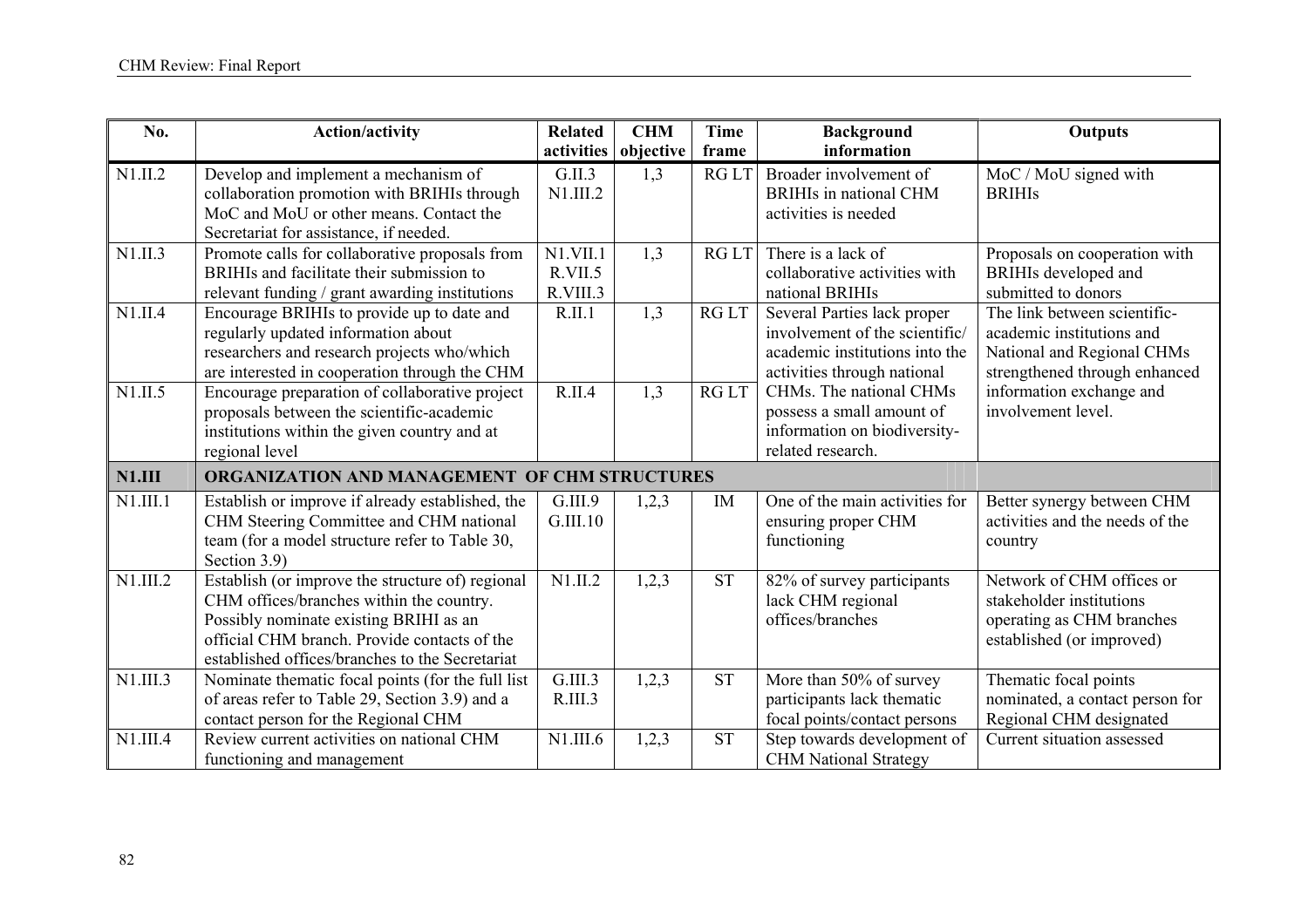| information<br>activities<br>objective<br>frame<br>N1.III.5<br>Identify the main gaps in the national CHM<br><b>ST</b><br>Main gaps identified<br>N1.III.6<br>1,2,3<br>Step towards development of<br>process and design actions to fill those gaps<br><b>CHM</b> National Strategy<br>N1.III.6<br>Based on the assessment of current situation<br>N1.III.4<br>National CHMs need a<br>National Strategy on CHM<br>1,2,3<br>MT<br>N1.III.5<br>and analysis of identified gaps, develop an<br>Development prepared<br>comprehensive development<br>integrated National Strategy on CHM<br>G.I.2<br>strategy<br><b>CAPACITY BUILDING</b><br>N1.IV<br>N1.IV.1<br>Request CBD Secretariat to facilitate<br>G.IV.3<br>$\mathfrak{Z}$<br>Most of the Parties have low<br><b>ST</b><br>A person(s) responsible for<br>conduction of special training courses on<br>CHM web site maintenance<br>understanding on the<br>metadata and interoperability at national level<br>concepts of metadata<br>passed training on metadata<br>N1.IV.2<br>R.IV.3<br>Organize capacity building workshops for<br>2,3<br>MT<br>Parties need more capacity<br>Capacity building workshops<br>other Parties to inform and train on up-to-date<br>building on CHM-related<br>organised | <b>Outputs</b> |
|--------------------------------------------------------------------------------------------------------------------------------------------------------------------------------------------------------------------------------------------------------------------------------------------------------------------------------------------------------------------------------------------------------------------------------------------------------------------------------------------------------------------------------------------------------------------------------------------------------------------------------------------------------------------------------------------------------------------------------------------------------------------------------------------------------------------------------------------------------------------------------------------------------------------------------------------------------------------------------------------------------------------------------------------------------------------------------------------------------------------------------------------------------------------------------------------------------------------------------------------------------------|----------------|
|                                                                                                                                                                                                                                                                                                                                                                                                                                                                                                                                                                                                                                                                                                                                                                                                                                                                                                                                                                                                                                                                                                                                                                                                                                                              |                |
|                                                                                                                                                                                                                                                                                                                                                                                                                                                                                                                                                                                                                                                                                                                                                                                                                                                                                                                                                                                                                                                                                                                                                                                                                                                              |                |
|                                                                                                                                                                                                                                                                                                                                                                                                                                                                                                                                                                                                                                                                                                                                                                                                                                                                                                                                                                                                                                                                                                                                                                                                                                                              |                |
|                                                                                                                                                                                                                                                                                                                                                                                                                                                                                                                                                                                                                                                                                                                                                                                                                                                                                                                                                                                                                                                                                                                                                                                                                                                              |                |
|                                                                                                                                                                                                                                                                                                                                                                                                                                                                                                                                                                                                                                                                                                                                                                                                                                                                                                                                                                                                                                                                                                                                                                                                                                                              |                |
|                                                                                                                                                                                                                                                                                                                                                                                                                                                                                                                                                                                                                                                                                                                                                                                                                                                                                                                                                                                                                                                                                                                                                                                                                                                              |                |
|                                                                                                                                                                                                                                                                                                                                                                                                                                                                                                                                                                                                                                                                                                                                                                                                                                                                                                                                                                                                                                                                                                                                                                                                                                                              |                |
|                                                                                                                                                                                                                                                                                                                                                                                                                                                                                                                                                                                                                                                                                                                                                                                                                                                                                                                                                                                                                                                                                                                                                                                                                                                              |                |
|                                                                                                                                                                                                                                                                                                                                                                                                                                                                                                                                                                                                                                                                                                                                                                                                                                                                                                                                                                                                                                                                                                                                                                                                                                                              |                |
|                                                                                                                                                                                                                                                                                                                                                                                                                                                                                                                                                                                                                                                                                                                                                                                                                                                                                                                                                                                                                                                                                                                                                                                                                                                              |                |
|                                                                                                                                                                                                                                                                                                                                                                                                                                                                                                                                                                                                                                                                                                                                                                                                                                                                                                                                                                                                                                                                                                                                                                                                                                                              |                |
|                                                                                                                                                                                                                                                                                                                                                                                                                                                                                                                                                                                                                                                                                                                                                                                                                                                                                                                                                                                                                                                                                                                                                                                                                                                              |                |
| status and needs for CHM further development<br>activities                                                                                                                                                                                                                                                                                                                                                                                                                                                                                                                                                                                                                                                                                                                                                                                                                                                                                                                                                                                                                                                                                                                                                                                                   |                |
| N1.IV.3<br>Build capacity among indigenous and local<br>Indigenous and local<br>Wider participation of<br>2,3<br>LT<br>ä,                                                                                                                                                                                                                                                                                                                                                                                                                                                                                                                                                                                                                                                                                                                                                                                                                                                                                                                                                                                                                                                                                                                                    |                |
| communities to understand and participate in<br>communities need to be<br>indigenous and local                                                                                                                                                                                                                                                                                                                                                                                                                                                                                                                                                                                                                                                                                                                                                                                                                                                                                                                                                                                                                                                                                                                                                               |                |
| the activities of the Convention<br>involved in CHM activities<br>communities in CHM                                                                                                                                                                                                                                                                                                                                                                                                                                                                                                                                                                                                                                                                                                                                                                                                                                                                                                                                                                                                                                                                                                                                                                         |                |
| N1.V<br><b>CHM WEB SITE AND ITS CONTENT</b>                                                                                                                                                                                                                                                                                                                                                                                                                                                                                                                                                                                                                                                                                                                                                                                                                                                                                                                                                                                                                                                                                                                                                                                                                  |                |
| N1.V.1<br>G.V.5<br>The content of the web sites<br>Content of national web sites<br>Put the national web sites into correspondence<br>$\overline{2}$<br><b>ST</b>                                                                                                                                                                                                                                                                                                                                                                                                                                                                                                                                                                                                                                                                                                                                                                                                                                                                                                                                                                                                                                                                                            |                |
| with CBD Secretariat requirements,<br>need to be improved in<br>improved                                                                                                                                                                                                                                                                                                                                                                                                                                                                                                                                                                                                                                                                                                                                                                                                                                                                                                                                                                                                                                                                                                                                                                                     |                |
| particularly, if missing, incorporate Second<br>regard to CBD Secretariat                                                                                                                                                                                                                                                                                                                                                                                                                                                                                                                                                                                                                                                                                                                                                                                                                                                                                                                                                                                                                                                                                                                                                                                    |                |
| National Reports, thematic reports as well as<br>Enhanced diffusion of<br>requirements                                                                                                                                                                                                                                                                                                                                                                                                                                                                                                                                                                                                                                                                                                                                                                                                                                                                                                                                                                                                                                                                                                                                                                       |                |
| linkages to the CBD Secretariat web pages<br>information on national CBD                                                                                                                                                                                                                                                                                                                                                                                                                                                                                                                                                                                                                                                                                                                                                                                                                                                                                                                                                                                                                                                                                                                                                                                     |                |
| with COP decisions and SBSTTA / IAC<br>implementation                                                                                                                                                                                                                                                                                                                                                                                                                                                                                                                                                                                                                                                                                                                                                                                                                                                                                                                                                                                                                                                                                                                                                                                                        |                |
| recommendations                                                                                                                                                                                                                                                                                                                                                                                                                                                                                                                                                                                                                                                                                                                                                                                                                                                                                                                                                                                                                                                                                                                                                                                                                                              |                |
| N1.V.2<br>Technically improve the CHM web sites,<br>G.V.5<br>The CHM web sites need to<br>$\overline{2}$<br><b>ST</b><br>Web sites technically improved                                                                                                                                                                                                                                                                                                                                                                                                                                                                                                                                                                                                                                                                                                                                                                                                                                                                                                                                                                                                                                                                                                      |                |
| particularly through (1) using web statistics,<br>be improved technically                                                                                                                                                                                                                                                                                                                                                                                                                                                                                                                                                                                                                                                                                                                                                                                                                                                                                                                                                                                                                                                                                                                                                                                    |                |
| (2) constructing search engine, (3) increasing                                                                                                                                                                                                                                                                                                                                                                                                                                                                                                                                                                                                                                                                                                                                                                                                                                                                                                                                                                                                                                                                                                                                                                                                               |                |
| level of interactivity and (4) improving CHM                                                                                                                                                                                                                                                                                                                                                                                                                                                                                                                                                                                                                                                                                                                                                                                                                                                                                                                                                                                                                                                                                                                                                                                                                 |                |
| server's capacities for faster access to Internet                                                                                                                                                                                                                                                                                                                                                                                                                                                                                                                                                                                                                                                                                                                                                                                                                                                                                                                                                                                                                                                                                                                                                                                                            |                |
| Provide a specific page on the national CHM<br>N1.V.3<br>N1.VI.1<br>2,3<br><b>ST</b><br>All national BRIHIs should<br>CHM serving as a gateway to all                                                                                                                                                                                                                                                                                                                                                                                                                                                                                                                                                                                                                                                                                                                                                                                                                                                                                                                                                                                                                                                                                                        |                |
| web site that should act as an access portal to<br>G.V.3<br>be linked through the<br>available biodiversity                                                                                                                                                                                                                                                                                                                                                                                                                                                                                                                                                                                                                                                                                                                                                                                                                                                                                                                                                                                                                                                                                                                                                  |                |
| national BRIHIs' web sites.<br>national CHM web site<br>information                                                                                                                                                                                                                                                                                                                                                                                                                                                                                                                                                                                                                                                                                                                                                                                                                                                                                                                                                                                                                                                                                                                                                                                          |                |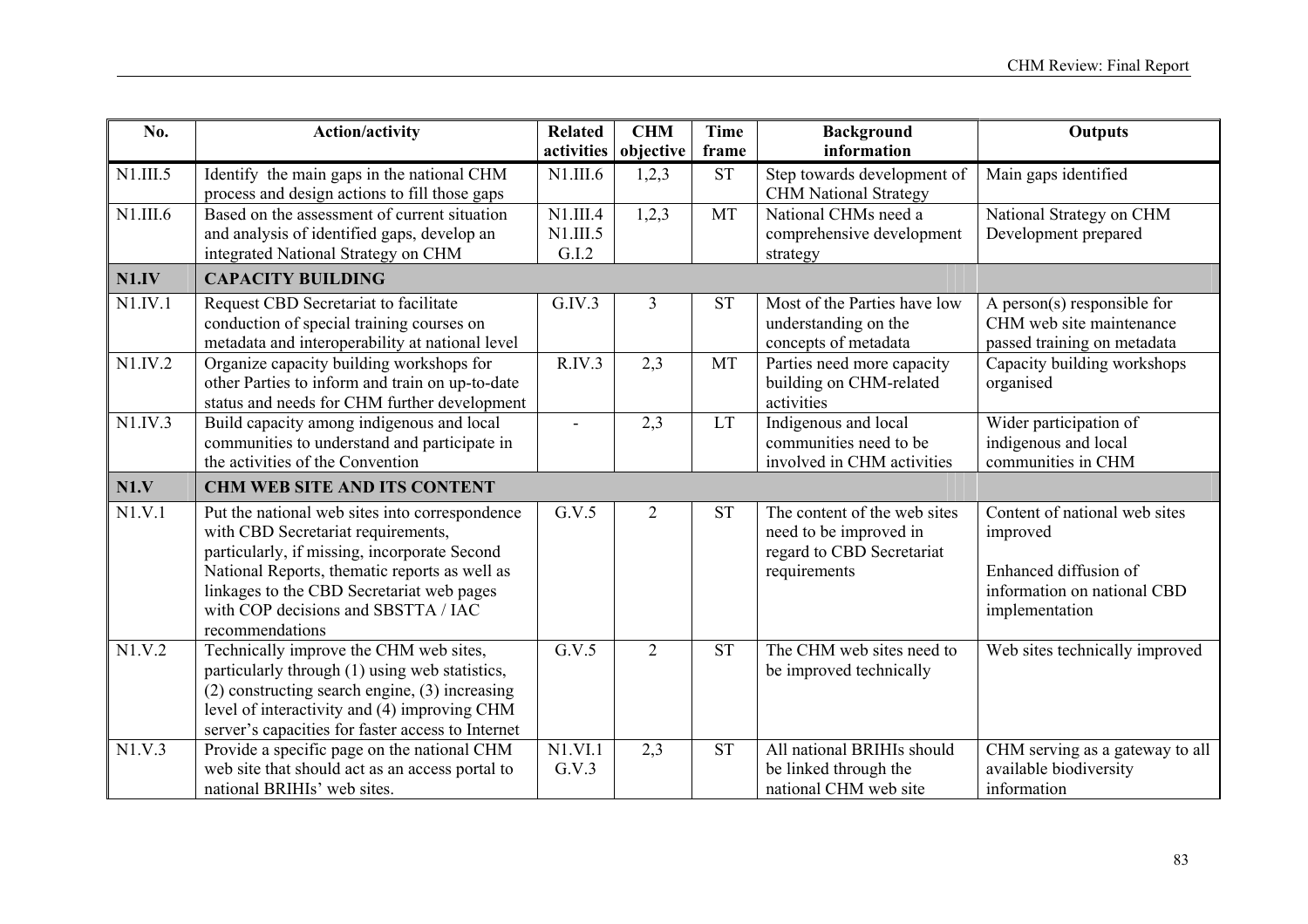| No.      | <b>Action/activity</b>                                 | <b>Related</b> | <b>CHM</b>     | <b>Time</b> | <b>Background</b>              | <b>Outputs</b>                      |
|----------|--------------------------------------------------------|----------------|----------------|-------------|--------------------------------|-------------------------------------|
|          |                                                        | activities     | objective      | frame       | information                    |                                     |
| N1.V.4   | Create a separate web page for inclusion of            | G.V.5          | 1,2            | MT          | All project proposals on       | Information on project proposals    |
|          | new developed project proposals and bilateral          |                |                |             | cooperation need to be         | and cooperation activities easily   |
|          | and multilateral cooperation activities                |                |                |             | widely available               | accessible and updated              |
| N1.V.5   | Systematize information into the key areas (for        | G.VI.1         | $\overline{2}$ | MT          | Information need to be         | Information on the national web     |
|          | the list of areas refer to Table 29, Section 3.9)      |                |                |             | categorised into key areas     | sites systematised                  |
| N1.V.6   | Use Structured Vocabularies developed by the           | G.VI.1         | $\overline{2}$ | LT          | <b>Structured Vocabularies</b> | <b>Structured Vocabularies used</b> |
|          | Secretariat to adapt the relevant terms within         |                |                |             | prepared by the Secretariat    |                                     |
|          | the web site. If possible develop a glossary of        |                |                |             | need to be adapted on          | Glossary of biodiversity-related    |
|          | biodiversity-related terms in local language           |                |                |             | national web sites             | terms in local language developed   |
| N1.VI    | <b>INTEROPERABILTY</b>                                 |                |                |             |                                |                                     |
| N1.VI.1  | Adopt Dublin Core or related formats <sup>*</sup> as a | N1.V.3         | $\overline{2}$ | <b>ST</b>   | A common metadatabase is       | Non-hierarchical and                |
|          | metadata standard to ensure interoperability           |                |                |             | needed to be used for the      | interoperable CHM network           |
|          | and inter-comparability of the data amongst            |                |                |             | main CHM national web site     | with national CHMs serving as       |
|          | the national CHM and BRIHI web sites.                  |                |                |             | and all available BRIHI sites  | an entry for all BRIHIs             |
| N1.VI.2  | Ensure existing information systems are able           | N2.VI.2        | $\overline{2}$ | MT          | Users need to be allowed to    | Interoperability with regard to     |
|          | to incorporate multi-lingual usage (priority           | N3.VI.2        |                |             | access and retrieve            | multi-lingual usage of              |
|          | should be given to UN languages and/or local           |                |                |             | information using local        | information within the CHM          |
|          | language of given Party)                               |                |                |             | languages wherever possible    | web sites                           |
| N1.VI.3  | Convert available information of non-                  | N2.VI.3        | 2              | MT          | Biodiversity data available    | Set of newly developed              |
|          | electronic format into databases, rosters, GIS-        | N3.VI.3        |                |             | within the national BRIHIs     | databases/rosters of the same       |
|          | compatible map libraries, using standards              |                |                |             | are mainly in non-electronic   | format                              |
|          | approved by the Secretariat                            |                |                |             | format                         |                                     |
| N1.VII   | <b>COOPERATION/INITIATIVES</b>                         |                |                |             |                                |                                     |
| N1.VII.1 | Promote call for proposals on bilateral and            | N1.II.3        |                | MT          | There is a lack of bilateral   | a/ Joint project proposals          |
|          | multilateral cooperation, develop a bank of            | N1.V.4         |                |             | and multilateral cooperation   | submitted                           |
|          | proposals                                              |                |                |             | among 2/3 of the Parties.      | b/Bank of proposals developed.      |

<sup>\*</sup> such as the metadata standards introduced in Federal Geographic Data Committee (FGDC) or National Biological Information Infrastructure (NBII)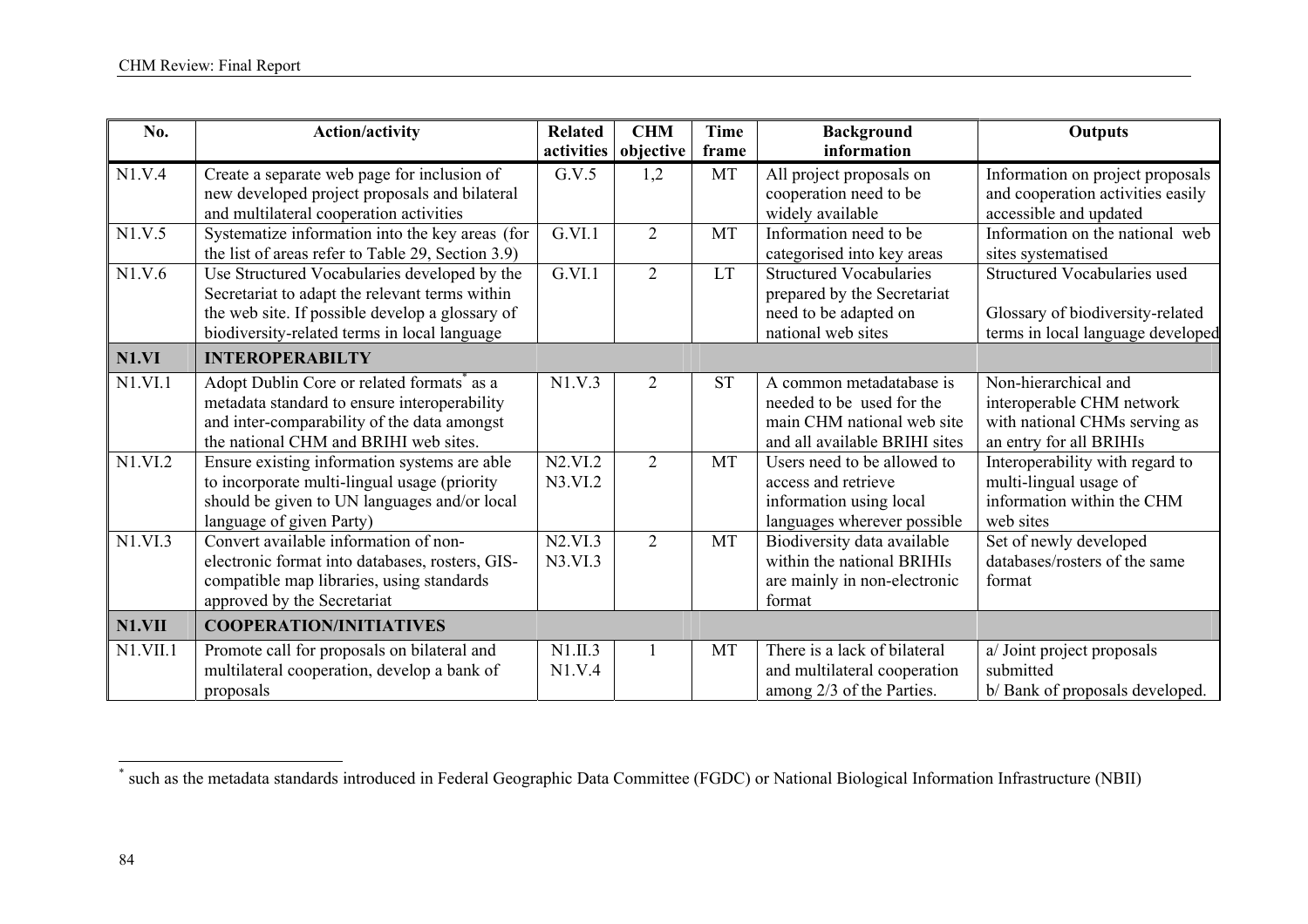| No.                    | <b>Action/activity</b>                                                                                                                                                                                                                                                                                                                               | <b>Related</b>                  | <b>CHM</b>   | <b>Time</b> | <b>Background</b>                                                                                                                                                                                                                       | <b>Outputs</b>                                                                                                                                                                                                                                           |
|------------------------|------------------------------------------------------------------------------------------------------------------------------------------------------------------------------------------------------------------------------------------------------------------------------------------------------------------------------------------------------|---------------------------------|--------------|-------------|-----------------------------------------------------------------------------------------------------------------------------------------------------------------------------------------------------------------------------------------|----------------------------------------------------------------------------------------------------------------------------------------------------------------------------------------------------------------------------------------------------------|
|                        |                                                                                                                                                                                                                                                                                                                                                      | activities                      | objective    | frame       | information                                                                                                                                                                                                                             |                                                                                                                                                                                                                                                          |
| N1.VII.2               | With assistance of Regional CHMs, define the<br>ways to cooperate with other biodiversity-<br>related conventions through the national<br>CHMs and disseminate the results to Parties<br>(and focal points/contact persons of<br>corresponding conventions)                                                                                          | R.VII.4                         |              | MT          | The level of harmonization<br>of National CHM activities<br>with other biodiversity-<br>related conventions is<br>generally low. Poor or no<br>cooperation with 4 relevant<br>conventions is mentioned by<br>more than half of Parties. | a/ Strategy or plan of actions on<br>harmonisation of activities with<br>other relevant conventions.<br>$b/$ Person(s) responsible for<br>reviewing and streamlining<br>measures toward better<br>cooperation designated within<br>the CHM national team |
| N1.VII.3               | Organize bilateral workshops with CHMs from<br>developing countries and countries in<br>transition as a concrete methodological<br>approach on stimulation of further cooperation                                                                                                                                                                    | N1.VII.4                        | $\mathbf{1}$ | MT          | Discussions are needed to<br>clarify the concrete niche the<br>CHM should gradually fulfill                                                                                                                                             | Recommendations on<br>facilitation of further<br>cooperation                                                                                                                                                                                             |
| N1.VII.4               | Develop partnership initiatives with developing<br>countries through (1) providing temporary web<br>sheltering and maintenance of national CHM<br>web sites until they can be repatriated on<br>national servers (2) conducting training courses<br>on building web sites, technology transfer; (3)<br>other relevant capacity building initiatives. | N1.VII.3                        | $\mathbf{1}$ | <b>LT</b>   | Parties with highly<br>developed CHM operational<br>procedures should maintain a<br>leading role for further<br>advance in elimination of a<br>gap between various levels of<br>national CHM functioning                                | Gradual elimination of a gap<br>between CHM development<br>status of developed and<br>developing countries<br>Cooperation with developing<br>countries strengthened                                                                                      |
| N1.VII.5               | Periodically contact other NFPs and share<br>recent information on Party's efforts and<br>knowledge related to CBD implementation                                                                                                                                                                                                                    | G.III.9<br>N2.VII.5<br>N3.VII.5 | 1,2          | <b>LT</b>   | Communication between<br>CHM NFPs is generally<br>insufficient (in 91% of Parties)                                                                                                                                                      | Communication between CHM<br>NFPs improved                                                                                                                                                                                                               |
| N1.VIII                | <b>FINANCING</b>                                                                                                                                                                                                                                                                                                                                     |                                 |              |             |                                                                                                                                                                                                                                         |                                                                                                                                                                                                                                                          |
| N1.VIII.1              | Review and study available financing<br>mechanisms appropriate for the given Party for<br>further strengthening of CHM national node                                                                                                                                                                                                                 | G.VIII.2<br>R.VIII.2            | 1,2,3        | <b>ST</b>   | <b>Most national Governments</b><br>often lack financing of CHM                                                                                                                                                                         | Report on potential financing<br>opportunities                                                                                                                                                                                                           |
| N1.VIII.2              | Determine the budget for primary measures at<br>national level and recommend on way of<br>seeking financing                                                                                                                                                                                                                                          | G.VIII.2<br>R.VIII.3            | 1,2,3        | MT          | activities, as 75% of the<br>Respondent countries defined<br>financial assistance for the                                                                                                                                               | Budget for primary measures<br>and sources for funding<br>identified                                                                                                                                                                                     |
| $\overline{N1.VIII.3}$ | Seek funding for cooperative and collaborative<br>projects/activities                                                                                                                                                                                                                                                                                | N1.VIII.1<br>N1.VIII.2          | 1,2,3        | <b>RGLT</b> | CHM as a priority                                                                                                                                                                                                                       | Project proposals submitted to<br>different donor organization                                                                                                                                                                                           |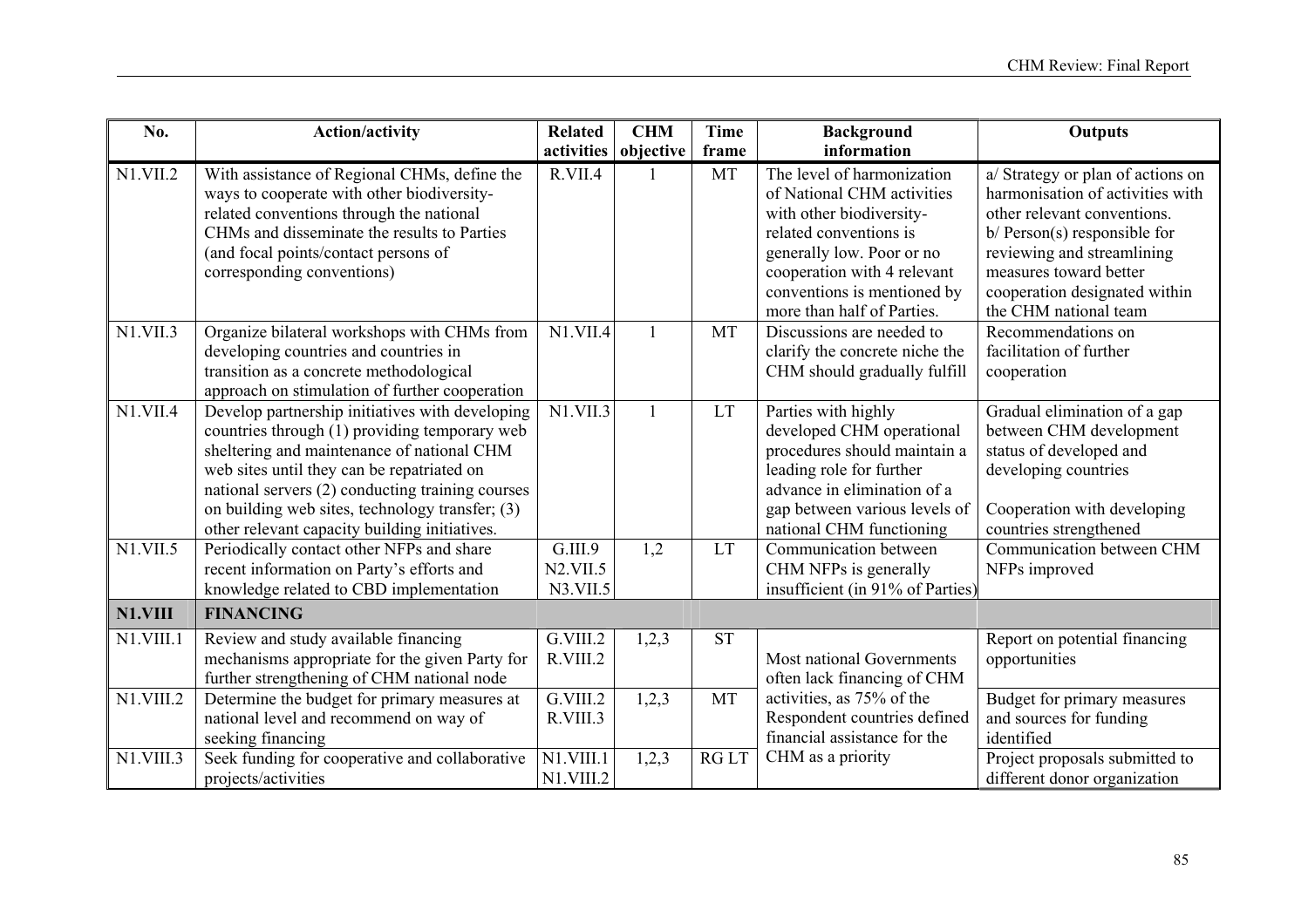| No.     | <b>Action/activity</b>                                                                                                                                                                                 | <b>Related</b>               | <b>CHM</b><br>activities objective | Time<br>frame | <b>Background</b><br>information                                                                                                                                                | <b>Outputs</b>                                                                                                                                                              |
|---------|--------------------------------------------------------------------------------------------------------------------------------------------------------------------------------------------------------|------------------------------|------------------------------------|---------------|---------------------------------------------------------------------------------------------------------------------------------------------------------------------------------|-----------------------------------------------------------------------------------------------------------------------------------------------------------------------------|
|         | $N$ A T I O N A L                                                                                                                                                                                      | L E V E L: T A R G E T       |                                    |               | $G \; R \; O \; U \; P \; \# 2$                                                                                                                                                 | (N2)                                                                                                                                                                        |
| N2.I    | <b>AWARENESS RAISING ON CHM</b>                                                                                                                                                                        |                              |                                    |               |                                                                                                                                                                                 |                                                                                                                                                                             |
| N2.I.1  | Publish CDs with national CHM and available<br>biodiversity information systems and<br>disseminate to BRIHIs and other interested<br>stakeholders/individuals                                          | R.I.2                        | 2,3                                | MT            | Only 26% of survey<br>participants have already<br>published CHMs on CDs, no<br>respondent has mentioned<br>CDs with BISs.                                                      | CDs with national CHMs and<br>BISs published and<br>disseminated                                                                                                            |
| N2.I.2  | With assistance from BRIHIs organize and<br>implement awareness raising campaign aimed<br>at proper "selling" the ideas of CHM to the<br>national governments, international initiatives<br>and donors | R.I.3<br>N1.I.3              | 1,2,3                              | LT            | Most national governments<br>lack financing CHM activities<br>The international initiatives<br>and donor organisations lack<br>full perception of the CHM<br>role and functions | CDs, leaflets, booklets<br>distributed to governmental<br>organisations, international<br>initiatives and donor<br>organisations. Series of<br>seminars, meetings organised |
| N2.I.3  | Improve the political visibility of the CHM by<br>providing clear and targeted information to<br>relevant ministers and administrations                                                                | N1.I.2                       | $\overline{2}$                     | <b>LT</b>     | There is a need for better<br>politically targeted<br>information on CHM                                                                                                        | Expected better financing of<br>CHM and raised profile in all<br>political spheres                                                                                          |
| N2.II   | <b>INVOLVEMENT OF BRIHIS</b>                                                                                                                                                                           |                              |                                    |               |                                                                                                                                                                                 |                                                                                                                                                                             |
| N2.II.1 | Develop a "CHM model" for the given Party<br>with inclusion of all BRIHI as a future target<br>of the CHM national strategy                                                                            | N2.III.5                     | $\overline{3}$                     | MT            | CHM national strategy<br>should ensure proper<br>involvement of BRIHIs                                                                                                          | Participation of BRIHIs in<br>future CHM National Strategy                                                                                                                  |
| N2.II.2 | Regularly update (or establish if missing) the<br>integrated database on national experts and<br>consultants on biodiversity from BRIHIs                                                               | R.II.1                       | $\overline{3}$                     | <b>RGLT</b>   | Up to date information on<br>human resources is a key step<br>toward BRIHIs' involvement                                                                                        | Integrated database on BRIHIs<br>periodically updated                                                                                                                       |
| N2.II.3 | Organize workshops, conferences, seminars<br>and expert meetings with involvement of<br>national BRIHIs                                                                                                | N2.II.4                      | 2,3                                | RGLT          | Mutual participation in<br>various events is needed by                                                                                                                          | Involve representatives of<br>relevant BRIHIs in the events<br>organised within the CHM                                                                                     |
| N2.II.4 | Participate in the workshops, conferences,<br>seminars and expert meetings organized or<br>hosted by BRIHIs                                                                                            | $\overline{\text{N2}}$ .II.3 | 2,3                                | <b>RGLT</b>   | CHM and BRIHIs                                                                                                                                                                  | Participation in workshops,<br>conferences, seminars, meetings<br>organized by national BRIHIs                                                                              |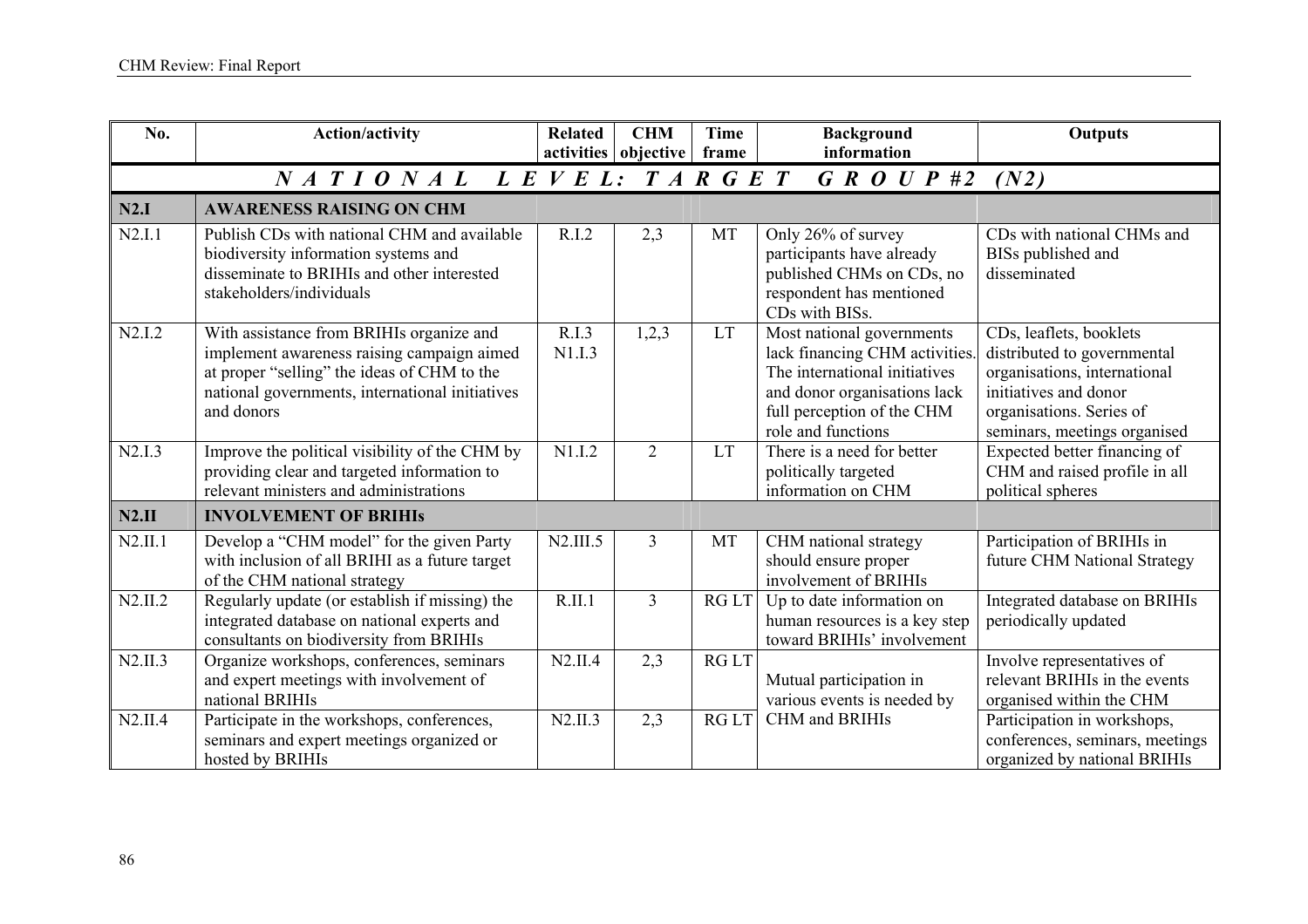| No.      | <b>Action/activity</b>                            | <b>Related</b> | <b>CHM</b> | <b>Time</b> | <b>Background</b>              | <b>Outputs</b>                   |
|----------|---------------------------------------------------|----------------|------------|-------------|--------------------------------|----------------------------------|
|          |                                                   | activities     | objective  | frame       | information                    |                                  |
| N2.II.5  | Develop and implement a mechanism of              | G.II.3         | 1,3        | <b>RGLT</b> | Broader involvement of         | MoC / MoU signed with            |
|          | collaboration promotion with BRIHIs through       | N1.III.2       |            |             | <b>BRIHIs in national CHM</b>  | <b>BRIHIS</b>                    |
|          | MoC, MoU or other means.                          |                |            |             | activities is needed           |                                  |
| N2.II.6  | Promote calls for collaborative proposals from    | N1.VII.1       | 1,3        | <b>RGLT</b> | There is a lack of             | Proposals on cooperation with    |
|          | BRIHIs and facilitate their submission to         | R.VII.5        |            |             | collaborative activities with  | <b>BRIHIS</b>                    |
|          | relevant funding / grant awarding institutions    | R.VIII.3       |            |             | national BRIHIs                |                                  |
| N2.II.7  | Encourage preparation of collaborative project    | R.II.4         | 1,3        | <b>RGLT</b> | Several Parties lack proper    | Information exchange between     |
|          | proposals between the scientific-academic         |                |            |             | involvement of the scientific  | scientific-academic institutions |
|          | institutions within the given country.            |                |            |             | institutions in CHM activities | and National CHMs improved       |
| N2.III   | ORGANIZATION AND MANAGEMENT OF CHM STRUCTURES     |                |            |             |                                |                                  |
| N2.III.1 | Establish or improve if already established, the  | G.III.9        | 1,2,3      | <b>IM</b>   | One of the main activities for | Better synergy between CHM       |
|          | CHM Steering Committee and CHM national           | G.III.10       |            |             | ensuring proper CHM            | activities and the needs of the  |
|          | team (for a model structure refer to Table 30,    |                |            |             | functioning                    | country                          |
|          | Section 3.9)                                      |                |            |             |                                |                                  |
| N2.III.2 | Nominate thematic focal points (for the full list | G.III.3        | 1,2,3      | <b>ST</b>   | More than 50% of survey        | Thematic focal points            |
|          | of areas refer to Table 29, Section 3.9) and a    | R.III.3        |            |             | participants lack thematic     | nominated, a contact person for  |
|          | contact person for the Regional CHM               |                |            |             | focal points/contact persons   | Regional CHM designated          |
| N2.III.3 | Identify the main barriers of national CHM        | N2.III.5       | 1,2,3      | MT          | Step towards development of    | Main gaps identified             |
|          | functioning and measures to overcome them.        |                |            |             | <b>CHM</b> National Strategy   |                                  |
| N2.III.4 | Identify short-term and long-term measures for    | N2.III.5       | 1,2,3      | MT          | Step towards development of    | Measures for CHM                 |
|          | CHM development at national level                 |                |            |             | <b>CHM National Strategy</b>   | development identified           |
| N2.III.5 | Prepare a comprehensive National Strategy for     | N2.III.3       | 1,2,3      | <b>MT</b>   | National CHMs need an          | National Strategy on CHM         |
|          | <b>CHM</b> Development                            | N2.III.4       |            |             | overall development strategy   | Development prepared             |
| N2.III.6 | Establish (or improve the structure of) regional  | N2.II.1        | 1,2,3      | <b>LT</b>   | 82% of survey participants     | Network of CHM offices or        |
|          | CHM offices/branches within the country.          |                |            |             | lack CHM regional              | stakeholder institutions         |
|          | Possibly nominate existing BRIHI as an            |                |            |             | offices/branches               | operating as CHM branches        |
|          | official CHM branch. Provide contacts of the      |                |            |             |                                | established (or improved)        |
|          | established offices/branches to the Secretariat   |                |            |             |                                |                                  |
| N2.IV    | <b>CAPACITY BUILDING</b>                          |                |            |             |                                |                                  |
| N2.IV.1  | Conduct a survey to identify training needs at    | N2.III.3       | 3          | <b>ST</b>   | Part of the process of self-   | Key training identified and      |
|          | national level and report to the Secretariat      | N2.III.4       |            |             | assessment of national CHMs    | reported to the Secretariat      |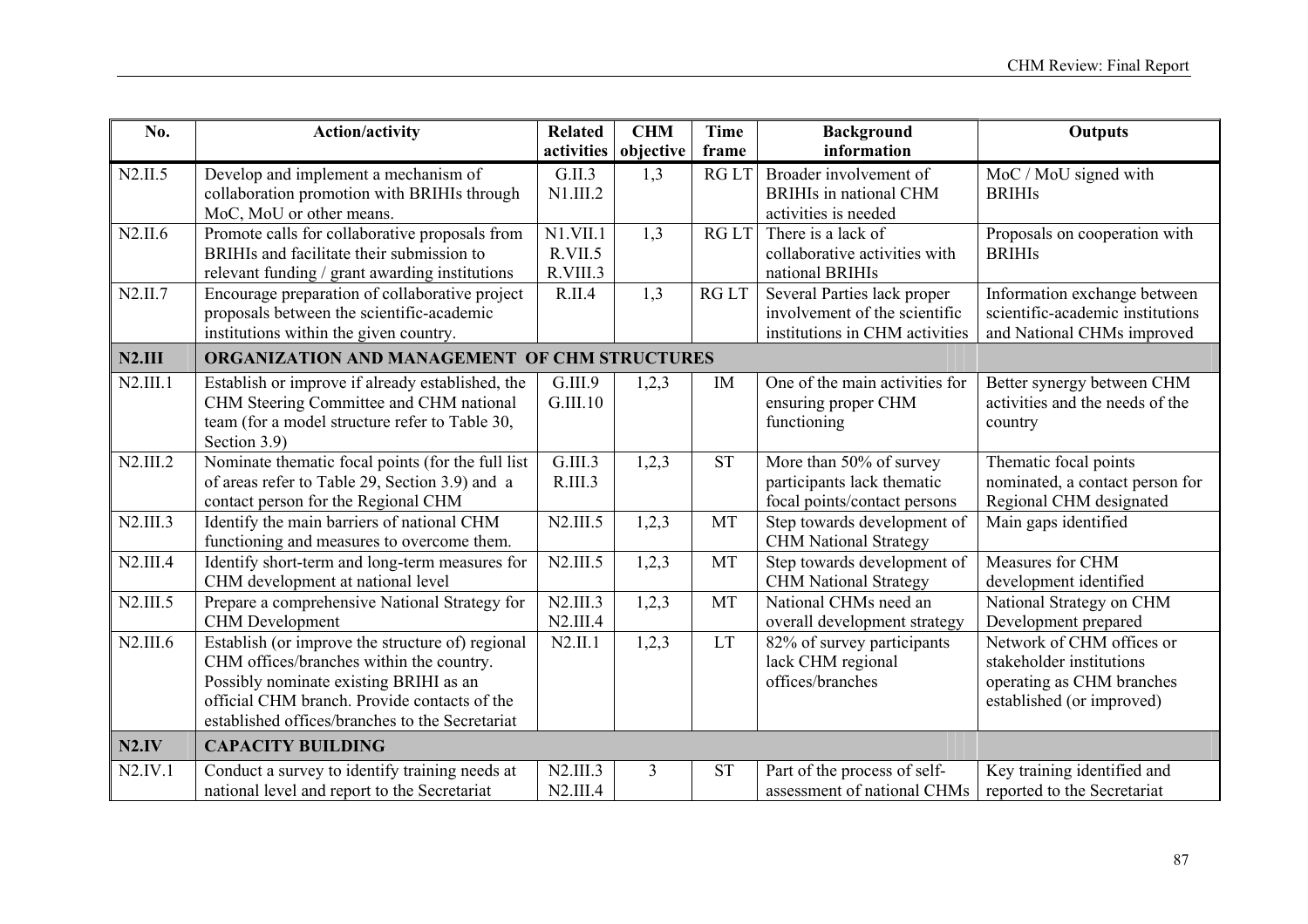| No.     | <b>Action/activity</b>                             | <b>Related</b> | <b>CHM</b>           | <b>Time</b> | <b>Background</b>               | <b>Outputs</b>                      |
|---------|----------------------------------------------------|----------------|----------------------|-------------|---------------------------------|-------------------------------------|
|         |                                                    |                | activities objective | frame       | information                     |                                     |
| N2.IV.2 | Seek assistance from the Secretariat on            | G.IV.3         | 2,3                  | <b>MT</b>   | The NFPs identified various     | a/ CBD Secretariat contacted for    |
|         | organization of training courses particularly on   |                |                      |             | areas of training as priorities | assistance                          |
|         | technology transfer, metadata, as well as a        |                |                      |             | during the survey               |                                     |
|         | specialised training course for CHM NFPs           |                |                      |             |                                 | b/Training courses organised        |
| N2.IV.3 | Organize capacity raising workshop on              | N2.VI.4        | 2,3                  | <b>LT</b>   | National BRIHIs need            | Capacity raising workshops          |
|         | protocols, standards and formats and identify      |                |                      |             | further capacity raising on     | conducted with participation of     |
|         | ways to promote their application in BRIHIs        |                |                      |             | the issues of interoperability  | national BRIHIs                     |
| N2.V    | <b>CHM WEB SITE AND ITS CONTENT</b>                |                |                      |             |                                 |                                     |
| N2.V.1  | Put the national web sites into correspondence     | G.V.5          | 2                    | MT          | The content of the web sites    | Content of national web sites       |
|         | with CBD Secretariat requirements. In              |                |                      |             | need to be improved in          | improved                            |
|         | particular, if missing, incorporate Second         |                |                      |             | regard to CBD Secretariat       |                                     |
|         | National Reports, thematic reports as well as      |                |                      |             | requirements                    | Enhanced diffusion of               |
|         | linkages to the CBD Secretariat web pages          |                |                      |             |                                 | information on national CBD         |
|         | with COP decisions and SBSTTA / IAC                |                |                      |             |                                 | implementation                      |
|         | recommendations                                    |                |                      |             |                                 |                                     |
| N2.V.2  | Technically improve the CHM web sites,             | G.V.5          | 2                    | <b>MT</b>   | The CHM web sites need to       | Web sites technically improved      |
|         | particularly through (1) using web statistics,     |                |                      |             | be improved technically         |                                     |
|         | $(2)$ constructing search engine, $(3)$ increasing |                |                      |             |                                 |                                     |
|         | level of interactivity and (4) improving CHM       |                |                      |             |                                 |                                     |
|         | server's capacities for faster access to Internet  |                |                      |             |                                 |                                     |
| N2.V.3  | Provide a specific page on the national CHM        | N2.VI.1        | 2,3                  | <b>MT</b>   | All national BRIHIs should      | CHM serving as a gateway to all     |
|         | web site that should act as an access portal to    | G.V.3          |                      |             | be linked through the           | available biodiversity              |
|         | national BRIHIs' web sites.                        |                |                      |             | national CHM web site           | information                         |
| N2.V.4  | Use Structured Vocabularies developed by           | G.VI.1         | 2                    | <b>LT</b>   | <b>Structured Vocabularies</b>  | <b>Structured Vocabularies used</b> |
|         | Secretariat to adapt the relevant terms within     |                |                      |             | prepared by the Secretariat     |                                     |
|         | the web site. If possible develop a glossary of    |                |                      |             | need to be adapted on           | Glossary of biodiversity-related    |
|         | biodiversity-related terms in local language       |                |                      |             | national web sites              | terms in local language developed   |
| N2.V.5  | Identify the biodiversity information systems      | N2.VI.3        | 2                    | LY          | There is a need to ensure.      | Physical inclusion or links to the  |
|         | developed by the BRIHIs and incorporate them       | N2.VI.4        |                      |             | wider availability of those     | available BISs from the national    |
|         | into the national CHM web site physically or       |                |                      |             | databases and rosters           | CHM web sites.                      |
|         | as links                                           |                |                      |             |                                 |                                     |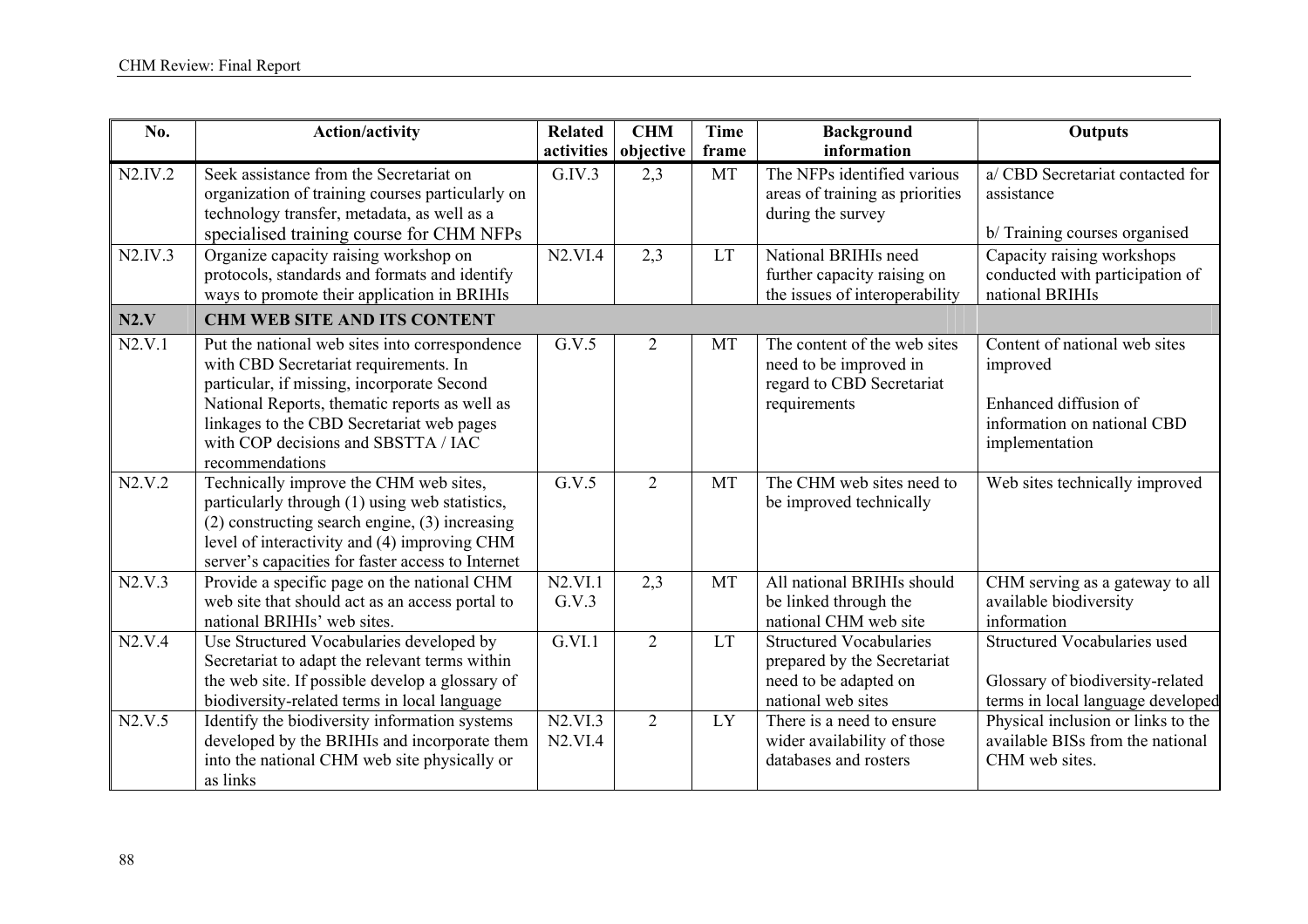| No.             | <b>Action/activity</b>                                                                                                                                                                                                                          | <b>Related</b>                 | <b>CHM</b><br>activities objective | <b>Time</b><br>frame | <b>Background</b><br>information                                                                                                | <b>Outputs</b>                                                                                                                                     |
|-----------------|-------------------------------------------------------------------------------------------------------------------------------------------------------------------------------------------------------------------------------------------------|--------------------------------|------------------------------------|----------------------|---------------------------------------------------------------------------------------------------------------------------------|----------------------------------------------------------------------------------------------------------------------------------------------------|
| N2.VI           | <b>INTEROPERABILTY</b>                                                                                                                                                                                                                          |                                |                                    |                      |                                                                                                                                 |                                                                                                                                                    |
| N2.VI.1         | Ensure the inter-comparability of the data<br>incorporated by BRIHIs into a metadatabase<br>within the CHM national web site.                                                                                                                   | N2.V.3                         | $\overline{2}$                     | <b>MT</b>            | A common metadatabase<br>needs to be developed for<br>the CHM national web site<br>and existing BRIHI sites                     | Non-hierarchical and<br>interoperable CHM network<br>with national CHMs serving as<br>an entry for all BRIHIs                                      |
| N2.VI.2         | Ensure existing information systems are able<br>to incorporate multi-lingual usage (priority<br>should be given to UN languages and/or native<br>language of given Party)                                                                       | N1.VI.2<br>N3.VI.2             | $\overline{2}$                     | <b>LT</b>            | Most of the Parties lack data<br>on native language within<br>information systems                                               | Interoperability with regard to<br>multi-lingual usage of<br>information within the CHM<br>web sites                                               |
| N2.VI.3         | Convert available information of non-<br>electronic format into databases, rosters, GIS-<br>compatible map libraries, using standards<br>approved by the Secretariat                                                                            | N1.VI.3<br>N3.VI.3             | 2                                  | <b>LT</b>            | Biodiversity data available<br>within the national BRIHIs<br>are mainly in non-electronic<br>format                             | Set of newly developed<br>databases/rosters of the same<br>format                                                                                  |
| N2.VI.4         | Evaluate the process of standardisation and<br>ensure the inter-comparability of newly created<br>databases and information systems                                                                                                             | N2.IV.3                        | $\overline{2}$                     | <b>RGLT</b>          | The creation on new<br>databases and information<br>systems should ensure their<br>future interoperability.                     | Issues of interoperability<br>considered during the process of<br>creation of new databases and<br>information systems                             |
| N2.VII          | <b>COOPERATION/INITIATIVES</b>                                                                                                                                                                                                                  |                                |                                    |                      |                                                                                                                                 |                                                                                                                                                    |
| N2.VII.1        | Carry out research on available international<br>initiatives and identify activities that are of<br>national interest and priority                                                                                                              | G.VII.3                        | $\mathbf{1}$                       | <b>ST</b>            | One fifth of the survey<br>respondents do not participate<br>in any international initiative                                    | Process of participation at<br>international initiatives initiated<br>(or improved)                                                                |
| N2.VII.2        | Identify the national projects on-going outside<br>of CHM framework but related to capacity<br>building or awareness raising in biodiversity<br>and establish periodical information exchange<br>and dissemination of results of those projects | N3.VII.2                       | $\mathbf{1}$                       | <b>ST</b>            | There are a number of on-<br>going biodiversity-related<br>projects that do not strictly<br>underlie the main CHM<br>objectives | Working tool for information<br>exchange and dissemination of<br>results from all on-going<br>biodiversity-related activities at<br>national level |
| <b>N2.VII.3</b> | Define the ways of harmonized cooperation<br>with other biodiversity-related conventions<br>through main CHM objectives                                                                                                                         | R.VII.4<br>G.VII.2<br>N3.VII.3 | 1                                  | MT                   | Improvement of cooperation<br>with other biodiversity-<br>related conventions is needed                                         | Report on current cooperation<br>status and recommendations on<br>improvement                                                                      |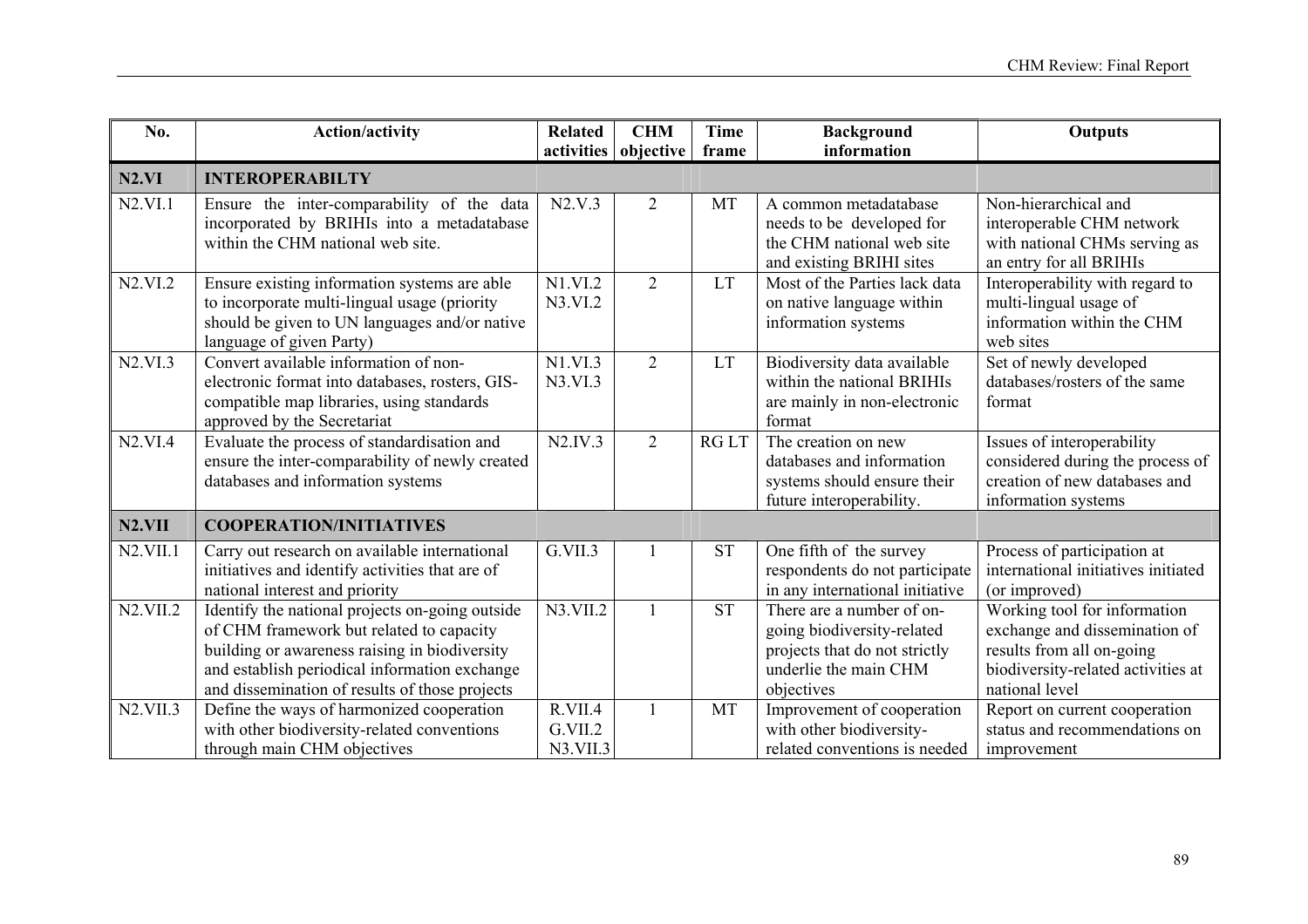| No.       | <b>Action/activity</b>                         | <b>Related</b> | <b>CHM</b>           | Time        | <b>Background</b>                | Outputs                        |
|-----------|------------------------------------------------|----------------|----------------------|-------------|----------------------------------|--------------------------------|
|           |                                                |                | activities objective | frame       | information                      |                                |
| N2.VII.4  | Establish a database of project proposals with | R.VII.5        |                      | MT          | There is a lack of bilateral     | A/Joint project proposals      |
|           | national BRIHIs and bilateral and multilateral | N3.VII.4       |                      |             | and multilateral cooperation     | developed and submitted        |
|           | cooperation, develop a bank of proposals       |                |                      |             | among 2/3 of the Parties.        | b/Bank of proposals developed. |
| N2.VII.5  | Periodically contact other NFPs and share      | G.III.9        | 1,2                  | <b>RGLT</b> | Communication between            | Communication between CHM      |
|           | recent information on Party's efforts and      | N1.VII.5       |                      |             | CHM NFPs is generally            | NFPs improved                  |
|           | knowledge related to CBD implementation        | N3.VII.5       |                      |             | insufficient (in 91% of Parties) |                                |
| N2.VIII   | <b>FINANCING</b>                               |                |                      |             |                                  |                                |
| N2.VIII.1 | Review and study available financing           | G.VIII.2       | 1,2,3                | <b>ST</b>   | <b>Most national Governments</b> | Report on potential financing  |
|           | mechanisms appropriate for the given Party for | R.VIII.2       |                      |             | often lack financing of CHM      | opportunities                  |
|           | further strengthening of CHM national node     |                |                      |             | activities, as 75% of the        |                                |
| N2.VIII.2 | Determine the budget for primary measures at   | G.VIII.2       | 1,2,3                | MT          | respondent countries defined     | Budget for primary measures    |
|           | national level and recommend on way of         | R.VIII.3       |                      |             | financial assistance for the     | and sources for funding        |
|           | seeking financing                              |                |                      |             | CHM as a priority                | identified                     |
| N2.VIII.3 | Submit project proposals to international      | N2.VIII.1      | 1,2,3                | <b>RGLT</b> | The lack of financing is the     | Set of project proposals       |
|           | funding organizations seeking further support, | N2.VIII.2      |                      |             | main problem currently faced     | submitted to various           |
|           | especially in the developing countries and     |                |                      |             | by the Parties towards further   | international funding          |
|           | countries with economies in transition         |                |                      |             | CHM development                  | organizations                  |

| No.    | <b>Action/activity</b>                                                                                                                                     | Related | <b>CHM</b>             | Time      | <b>Background</b>                                                                                             | <b>Outputs</b>                                                                                        |
|--------|------------------------------------------------------------------------------------------------------------------------------------------------------------|---------|------------------------|-----------|---------------------------------------------------------------------------------------------------------------|-------------------------------------------------------------------------------------------------------|
|        |                                                                                                                                                            |         | activities   objective | frame     | information                                                                                                   |                                                                                                       |
|        | $N A T I O N A L L E V E L: T A R G E T G R O U P #3$                                                                                                      |         |                        |           |                                                                                                               | (N3)                                                                                                  |
| N3.I   | <b>AWARENESS RAISING ON CHM</b>                                                                                                                            |         |                        |           |                                                                                                               |                                                                                                       |
| N3.I.1 | Publish CDs with information on existing<br>biodiversity information systems and<br>disseminate to BRIHIs and other interested<br>stakeholders/individuals | R.I.2   | 2,3                    | <b>ST</b> | There is a need to present<br>comprehensively information<br>on available CHM web site<br>and BISs available. | A set of CDs published and<br>received by BRIHIs and other<br>interested stakeholders/<br>individuals |
| N3.I.2 | Inform BRIHIs on possible incorporation of<br>the databases and systems they host into the<br>future CHM network at national level                         | N3.I.1  | 2,3                    | <b>ST</b> | Relevant BRIHIs need to be<br>informed on the future<br>contents of the CHM web site   CHM web site.          | Raised awareness among<br>BRIHIs on the future national                                               |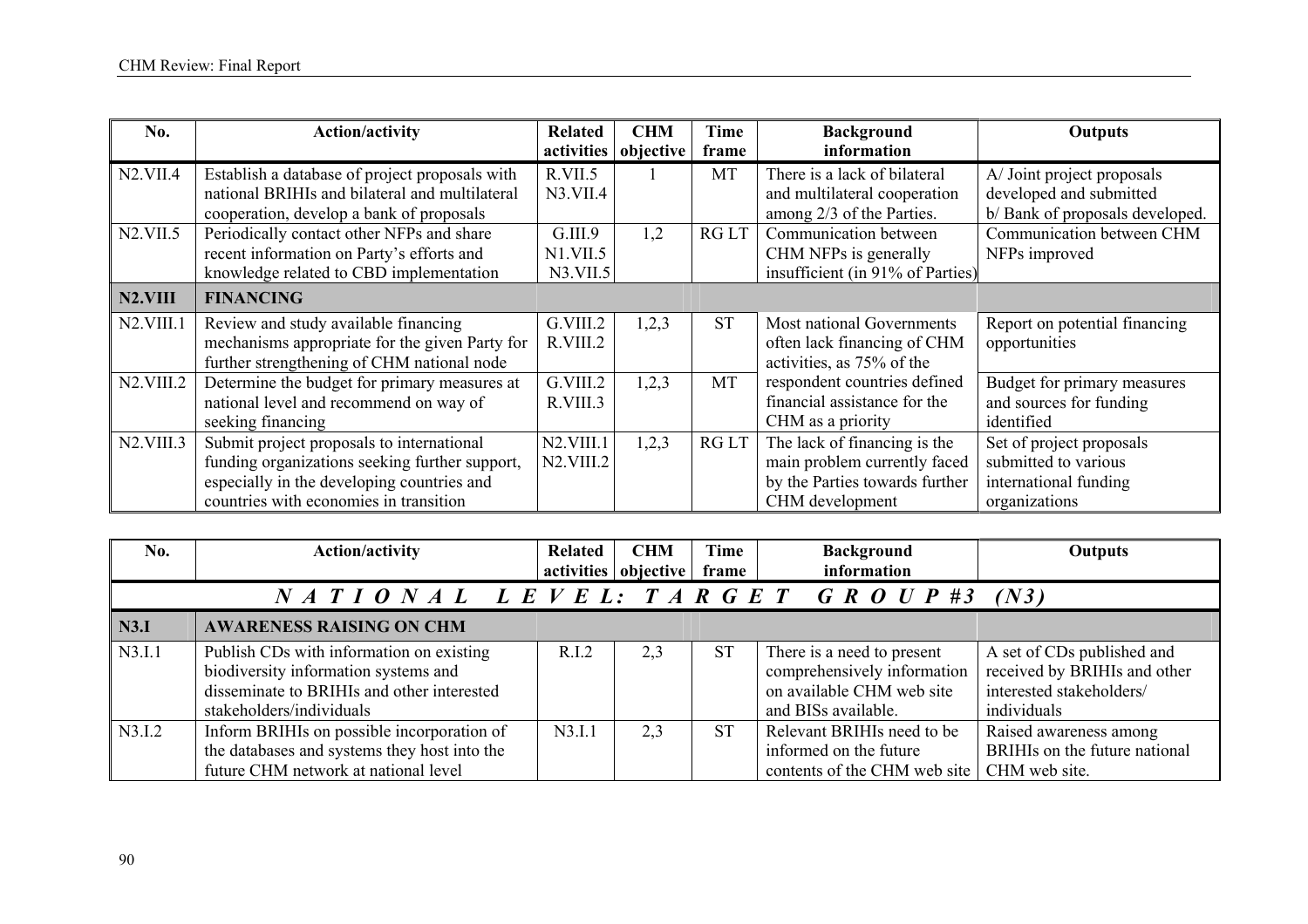| No.     | <b>Action/activity</b>                         | <b>Related</b> | <b>CHM</b>           | <b>Time</b> | <b>Background</b>             | <b>Outputs</b>                    |
|---------|------------------------------------------------|----------------|----------------------|-------------|-------------------------------|-----------------------------------|
|         |                                                |                | activities objective | frame       | information                   |                                   |
| N3.I.3  | Organize and implement awareness raising       | R.I.3          | 1,2,3                | <b>RGLT</b> | International initiatives and | a/ CDs, leaflets, booklets        |
|         | campaign aimed at properly "selling" the ideas | N3.I.2         |                      |             | donor organisations lack full | distributed to international      |
|         | of CHM to regional and international           |                |                      |             | perception of the CHM role    | initiatives, donor organisations. |
|         | initiatives and donors at regional level       |                |                      |             | and functions.                | b/ Seminars, meetings organised.  |
| N3.I.4  | Improve the political visibility of the CHM by | N3.I.3         | $\overline{2}$       | <b>RGLT</b> | There is a need for better    | Expected better financing of      |
|         | providing clear and targeted information to    |                |                      |             | politically targeted          | CHM and raised profile in all     |
|         | relevant ministers and administrations         |                |                      |             | information on CHM            | political spheres                 |
| N3.I.5  | Improve awareness and involvement of           | R.II.4         | 2,3                  | RGLT        | Scientists and researchers on | Enhanced networking and           |
|         | scientists and researchers by supplying them   |                |                      |             | biodiversity lack proper      | information dissemination         |
|         | with adequate information on research needs    |                |                      |             | information exchange and      |                                   |
|         | and funding opportunities                      |                |                      |             | networking through CHM        |                                   |
| N3.II   | <b>INVOLVEMENT OF BRIHIS</b>                   |                |                      |             |                               |                                   |
| N3.II.1 | Conduct an inventory of existing national      | N3.I.1         | $\overline{3}$       | <b>ST</b>   | The existing national BRIHIs  | A comprehensive inventory on      |
|         | BRIHIs including contact information, present  |                |                      |             | need to be assessed in regard | existing BRIHIs conducted         |
|         | status of biodiversity-related data they own   |                |                      |             | to available information,     |                                   |
|         | and their role on information management       |                |                      |             | human resources and           |                                   |
| N3.II.2 | Establish a database on national experts/      | N3.II.1        | $\overline{3}$       | <b>ST</b>   | institutional capacities      | A database of national experts/   |
|         | consultants on biodiversity from BRIHIs        |                |                      |             |                               | consultants from BRIHIs created   |
| N3.II.3 | Identify the BRIHIs hosting already developed  | N3.I.2         | $\overline{3}$       | MT          | Some BRIHIs already           | Raised awareness among            |
|         | biodiversity information systems and negotiate |                |                      |             | possess developed             | <b>BRIHIs aimed at linking</b>    |
|         | on possible cooperation within CHM             |                |                      |             | information systems and       | available BISs to the future      |
|         |                                                |                |                      |             | databases on biodiversity     | national CHM web site.            |
| N3.II.4 | Discuss with key BRIHIs the opportunities of   | G.II.3         | 1,3                  | <b>MT</b>   | Broader involvement of        | Framework and methods for         |
|         | possible collaboration promotion through       | N1.III.2       |                      |             | <b>BRIHIs in national CHM</b> | future cooperation identified     |
|         | MoC, MoU or other means.                       |                |                      |             | activities is needed          |                                   |
| N3.II.5 | Develop a "CHM model" for the given Party      | N2.III.5       | 1,2,3                | LT          | CHM national strategy         | Participation of BRIHIs in        |
|         | with inclusion of key BRIHI as a future target |                |                      |             | should ensure proper          | future CHM National Strategy      |
|         | of national CHM strategy                       |                |                      |             | involvement of BRIHIs         |                                   |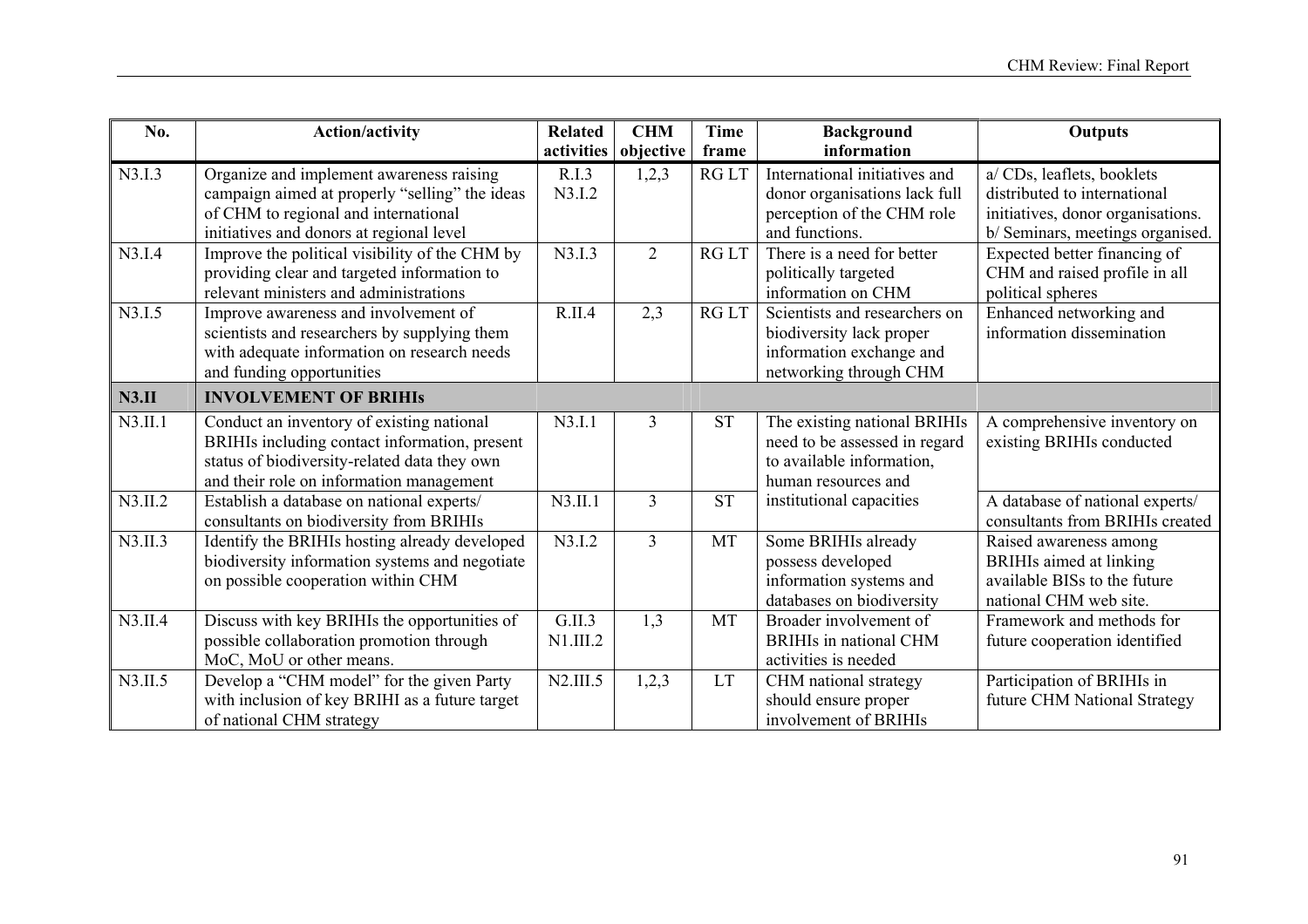| No.      | <b>Action/activity</b>                                                                                                                                                                                                                 | <b>Related</b>      | <b>CHM</b>           | <b>Time</b> | <b>Background</b>                                                                                                 | <b>Outputs</b>                                                                                                  |
|----------|----------------------------------------------------------------------------------------------------------------------------------------------------------------------------------------------------------------------------------------|---------------------|----------------------|-------------|-------------------------------------------------------------------------------------------------------------------|-----------------------------------------------------------------------------------------------------------------|
|          |                                                                                                                                                                                                                                        |                     | activities objective | frame       | information                                                                                                       |                                                                                                                 |
| N3.II.6  | Conduct a survey among the key national<br>BRIHIs to reveal their vision and future role<br>regarding the national strategy of CHM<br>development                                                                                      | N3.III.9            | $\overline{3}$       | <b>LT</b>   | BRIHIs' role and functions<br>need to be incorporated into<br>the future National Strategy<br>for CHM Development | Section of national strategy of<br>CHM development on BRIHIs'<br>role and functions drafted                     |
| N3.II.7  | Organize workshops, conferences, seminars<br>and expert meetings with involvement of<br>national BRIHIs                                                                                                                                | N3.II.8             | 2,3                  | RGLT        | Mutual participation in<br>various events is needed by                                                            | Involve representatives of<br>relevant BRIHIs in the events<br>organised within the CHM                         |
| N3.II.8  | Participate at the workshops, conferences,<br>seminars and expert meetings organized or<br>hosted by BRIHIs                                                                                                                            | N3.II.7             | 2,3                  | <b>RGLT</b> | CHM and BRIHIs                                                                                                    | Participation in workshops,<br>conferences, seminars, meetings<br>organized by national BRIHIs                  |
| N3.III   | ORGANIZATION AND MANAGEMENT OF CHM STRUCTURES                                                                                                                                                                                          |                     |                      |             |                                                                                                                   |                                                                                                                 |
| N3.III.1 | Request the new Start-up tool kit from CHM<br>Secretariat if needed                                                                                                                                                                    | G.I.1               | $\overline{3}$       | IM          | New Start-up tool kit is in the<br>process of finalization                                                        | CHM Start-up tool kit received<br>from the Secretariat                                                          |
| N3.III.2 | Establish or improve if already established, the<br>CHM Steering Committee and CHM national<br>team (for a model structure refer to Table 30,<br>Section 3.9)                                                                          | G.III.9<br>G.III.10 | 1,2,3                | <b>ST</b>   | One of the main activities for<br>ensuring proper CHM<br>functioning                                              | Better synergy between CHM<br>activities and the needs of the<br>country                                        |
| N3.III.3 | Nominate thematic focal points (for the full list<br>of areas refer to Table 29, Section 3.9) and a<br>contact person for the Regional CHM                                                                                             | G.III.3<br>R.III.3  | 1,2,3                | <b>ST</b>   | More than 50% of survey<br>participants lack thematic<br>focal points/contact persons                             | Thematic focal points<br>nominated, a contact person for<br>Regional CHM designated                             |
| N3.III.4 | Organize at national level a "Friends of CHM"<br>database of individuals and institutions<br>interested in partnership building activities and<br>identify their needs and maintain permanent<br>communication on CHM issues with them | G.III.5<br>R.III.2  | 1,2,3                | MT          | Individuals and institutions<br>largely contributing to the<br>CHM need to be identified                          | "Friends of CHM" group<br>established and a listserv<br>organised                                               |
| N3.III.5 | Establish regional CHM offices within the<br>country. Possibly nominate existing BRIHI as<br>an official CHM branch. Provide contact<br>information of established offices/branches of<br>regional CHM to the Secretariat              | N2.II.1             | 1,2,3                | MT          | 82% of survey participants<br>lack CHM regional<br>offices/branches                                               | Network of CHM offices or<br>stakeholder institutions<br>operating as CHM branches<br>established (or improved) |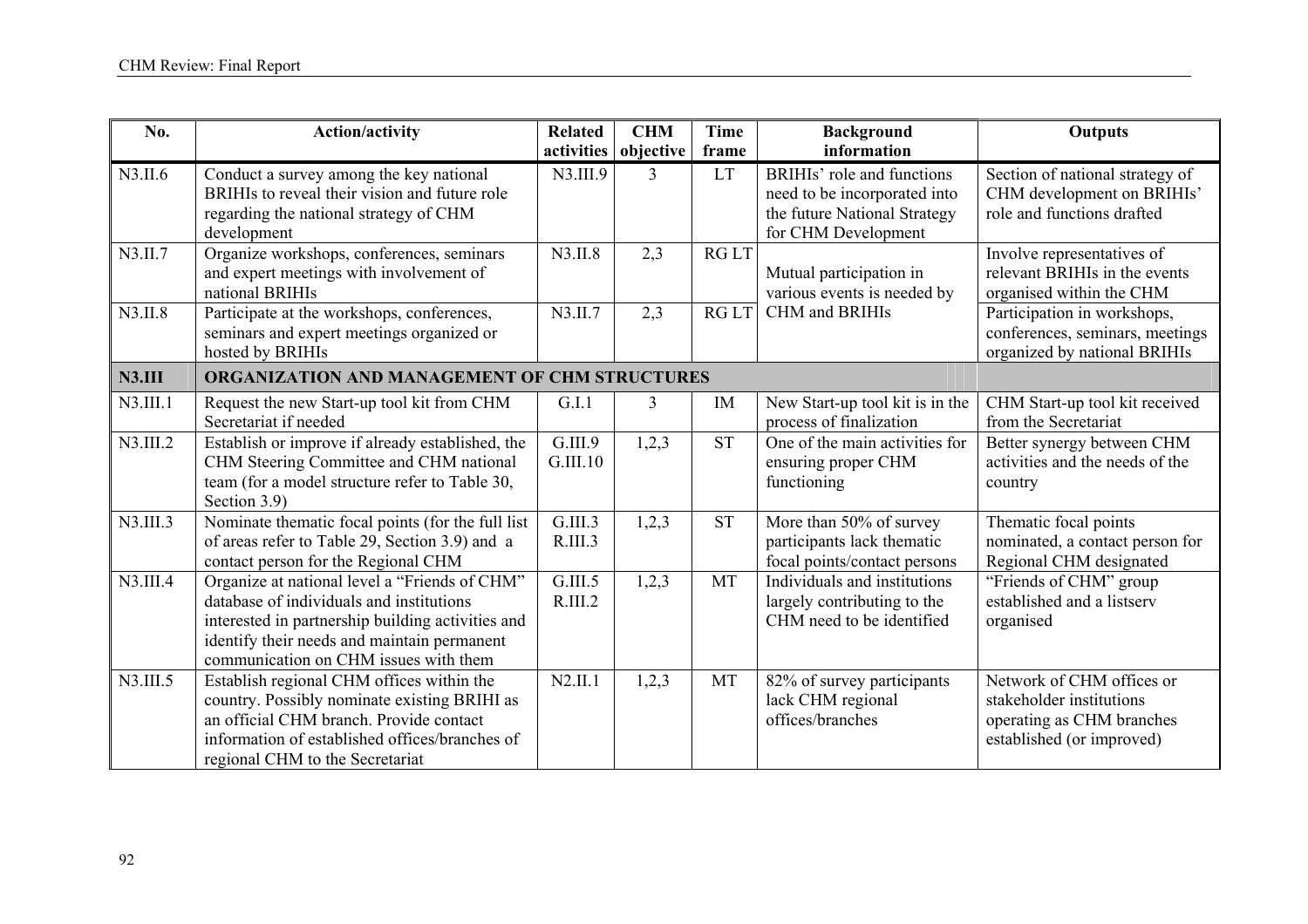| No.       | <b>Action/activity</b>                           | <b>Related</b> | <b>CHM</b>           | <b>Time</b> | <b>Background</b>               | <b>Outputs</b>                   |
|-----------|--------------------------------------------------|----------------|----------------------|-------------|---------------------------------|----------------------------------|
|           |                                                  |                | activities objective | frame       | information                     |                                  |
| N3.III.6  | Ensure active participation at the meetings of   | N1.VII.5       | 2,3                  | MT          | The attendance level of CHM     | Better communication and         |
|           | CHM NFPs, as well as informal meetings of        | N2.VII.5       |                      |             | NFP meetings is low within      | participation at CHM NFPs        |
|           | thematic or regional contact points              |                |                      |             | the Parties of his target group | level ensured                    |
| N3.III.7  | Identify the main barriers of national CHM       | N3.III.9       | 1,2,3                | <b>LT</b>   | Step towards development of     | Main gaps identified             |
|           | functioning and measures to overcome them.       |                |                      |             | <b>CHM National Strategy</b>    |                                  |
| N3.III.8  | Identify short-term and long-term measures for   | N3.III.9       | 1,2,3                | LT          | Step towards development of     | Measures for CHM                 |
|           | CHM development at national level                |                |                      |             | <b>CHM National Strategy</b>    | development identified           |
| N3.III.9  | Draft a comprehensive National Strategy for      | N3.III.7       | 1,2,3                | LT          | National CHMs need an           | National Strategy on CHM         |
|           | CHM Development and ensure broad                 | N3.III.8       |                      |             | overall development strategy    | Development drafted and          |
|           | discussion at national level                     | N3.II.6        |                      |             |                                 | discussed                        |
| N3.III.10 | Finalize the National Strategy for CHM           | N3.III.9       | 1,2,3                | LT          |                                 | National Strategy on CHM         |
|           | Development                                      |                |                      |             |                                 | Development finalized            |
| N3.IV     | <b>CAPACITY BUILDING</b>                         |                |                      |             |                                 |                                  |
| N3.IV.1   | Identify training needs at national level and    | N2.III.3       | $\overline{3}$       | <b>ST</b>   | Part of the process of self-    | Key training identified and      |
|           | report to the Secretariat                        | N2.III.4       |                      |             | assessment of national CHMs     | reported to the Secretariat      |
| N3.IV.2   | Request CBD Secretariat to facilitate            | G.IV.3         | $\overline{3}$       | <b>ST</b>   | Most of the Parties requested   | CHM NFPs and national teams      |
|           | conduction of specialised training course for    |                |                      |             | a specialized training for      | participated in a specialised    |
|           | CHM NFPs and national teams                      |                |                      |             | national NFPs                   | training                         |
| N3.IV.3   | Seek assistance from the Secretariat on          | G.IV.3         | $\overline{3}$       | MT          | The NFPs identified various     | a/ CBD Secretariat contacted for |
|           | organization of training courses particularly on |                |                      |             | areas of training as priorities | assistance                       |
|           | technology transfer and metadata                 |                |                      |             | during the survey               | b/Training courses organised     |
| N3.IV.4   | Organize capacity raising workshop on            | N2.VI.4        | $\overline{3}$       | MT          | National BRIHIs need            | Capacity raising workshops       |
|           | protocols, standards and formats and identify    |                |                      |             | further capacity raising on     | conducted with participation of  |
|           | ways to promote their application in BRIHIs      |                |                      |             | the issues of interoperability  | national BRIHIs                  |
| N3.V      | <b>CHM WEB SITE AND ITS CONTENT</b>              |                |                      |             |                                 |                                  |
| N3.V.1    | Identify the structure of the national CHM web   | N3.V.5         | $\overline{2}$       | IM          | The Parties of the Target       | CHM web site structure           |
|           | site and discuss it with BRIHIs                  |                |                      |             | Group lack national CHM         | discussed with BRIHIs            |
| N3.V.2    | Investigate other CHM web sites for              | N3.V.5         | 2                    | <b>ST</b>   | web sites.                      | Best practices revealed          |
|           | identification of better practices and their     |                |                      |             |                                 |                                  |
|           | application during the construction              |                |                      |             |                                 |                                  |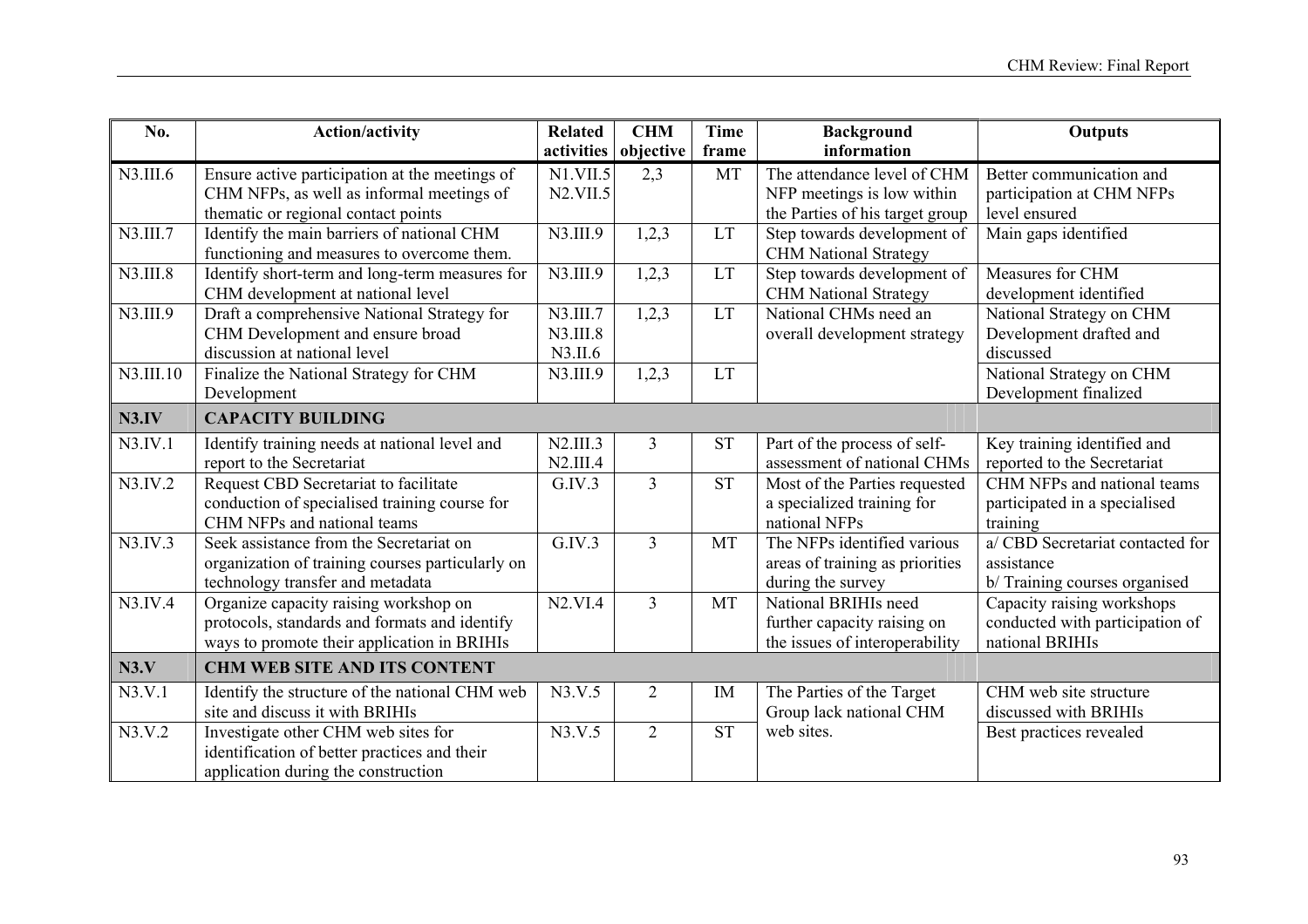| No.      | <b>Action/activity</b>                                                                                                                                                                                                                          | <b>Related</b><br>activities | <b>CHM</b><br>objective | <b>Time</b><br>frame | <b>Background</b><br>information                                                                                                | <b>Outputs</b>                                                                                                                                     |
|----------|-------------------------------------------------------------------------------------------------------------------------------------------------------------------------------------------------------------------------------------------------|------------------------------|-------------------------|----------------------|---------------------------------------------------------------------------------------------------------------------------------|----------------------------------------------------------------------------------------------------------------------------------------------------|
| N3.V.3   | Identify the metadata standard to be used in the<br>web site and facilitate creation of database<br>driven (dynamic) web pages.                                                                                                                 | N3.V.4                       | 2                       | <b>ST</b>            |                                                                                                                                 | Metadata identified                                                                                                                                |
| N3.V.4   | Request the Secretariat to provide training, if<br>needed, on web site creation or metadata                                                                                                                                                     | G.IV.3                       | 2,3                     | <b>ST</b>            |                                                                                                                                 | Secretariat contacted and<br>training requested                                                                                                    |
| N3.V.5   | Start construction of national CHM web site<br>incorporating all existing reporting and contact<br>information                                                                                                                                  | N3.V.1<br>N3.V.2<br>N3.V.3   | $\overline{2}$          | MT                   |                                                                                                                                 | Main information for the<br>content identified                                                                                                     |
| N3.V.6   | Officially launch the national web site and<br>submit link to CHM Secretariat                                                                                                                                                                   | N3.V.5                       | $\overline{2}$          | MT                   |                                                                                                                                 | National CHM web sites with<br>dynamic web pages launched                                                                                          |
| N3.VI    | <b>INTEROPERABILTY</b>                                                                                                                                                                                                                          |                              |                         |                      |                                                                                                                                 |                                                                                                                                                    |
| N3.VI.1  | Inter-connect the existing biodiversity<br>information systems and publish a series of<br>CDs as a basis for future web site                                                                                                                    | N3.V.5                       | $\overline{2}$          | <b>ST</b>            | The interoperability of the<br>existing data on biodiversity<br>should be ensured                                               | Set of CDs with existing BISs to<br>be included into the future CHM<br>web site                                                                    |
| N3.VI.2  | Ensure existing information systems are able<br>to incorporate multi-lingual usage (priority<br>should be given to UN languages and/or native<br>language of given Party)                                                                       | N1.VI.2<br>N2.VI.2           | $\overline{2}$          | MT                   | Most of the Parties lack data<br>on native language within<br>information systems                                               | Interoperability with regard to<br>multi-lingual usage of<br>information within the CHM<br>web sites                                               |
| N3.VI.3  | Convert available information of non-<br>electronic format into databases, rosters, GIS-<br>compatible map libraries, using standards<br>approved by the Secretariat                                                                            | N1.VI.3<br>N2.VI.3           | $\overline{2}$          | LT                   | Biodiversity data available<br>within the national BRIHIs<br>are mainly in non-electronic<br>format                             | Set of newly developed<br>databases/rosters of the same<br>format                                                                                  |
| N3.VII   | <b>COOPERATION/INITIATIVES</b>                                                                                                                                                                                                                  |                              |                         |                      |                                                                                                                                 |                                                                                                                                                    |
| N3.VII.1 | Carry out research on available international<br>initiatives and identify activities that are of<br>national interest and priority                                                                                                              | G.VII.3                      | 1                       | MT                   | One fifth of the survey<br>respondents do not participate<br>in any international initiative                                    | Process of participation in<br>international initiatives initiated<br>(or improved)                                                                |
| N3.VII.2 | Identify the national projects on-going outside<br>of CHM framework but related to capacity<br>building or awareness raising in biodiversity<br>and establish periodical information exchange<br>and dissemination of results of those projects | N2.VII.2                     | $\mathbf{1}$            | MT                   | There are a number of on-<br>going biodiversity-related<br>projects that do not strictly<br>underlie the main CHM<br>objectives | Working tool for information<br>exchange and dissemination of<br>results from all on-going<br>biodiversity-related activities at<br>national level |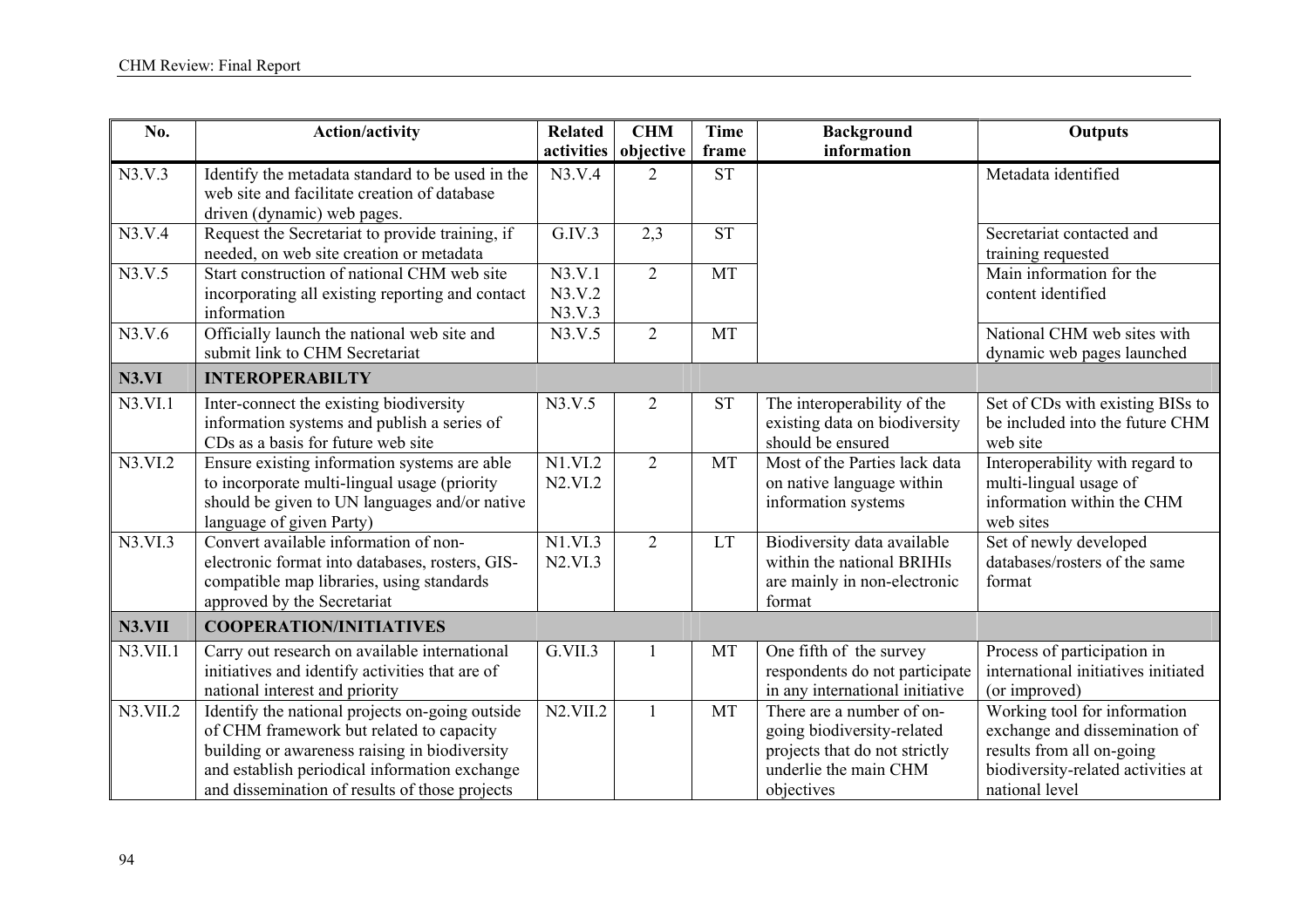| No.       | <b>Action/activity</b>                         | <b>Related</b> | <b>CHM</b>           | Time        | <b>Background</b>                | <b>Outputs</b>                  |
|-----------|------------------------------------------------|----------------|----------------------|-------------|----------------------------------|---------------------------------|
|           |                                                |                | activities objective | frame       | information                      |                                 |
| N3.VII.3  | Define the ways of harmonizing cooperation     | R.VII.4        |                      | LT          | Improvement of cooperation       | Report on current cooperation   |
|           | with other biodiversity-related conventions    | G.VII.2        |                      |             | with other biodiversity-         | status and recommendations on   |
|           | through main CHM objectives                    | N2.VII.3       |                      |             | related conventions is needed    | improvement                     |
| N3.VII.4  | Establish a database of project proposals with | R.VII.5        |                      | <b>LT</b>   | There is a lack of bilateral     | a/Joint project proposals       |
|           | national BRIHIs and bilateral and multilateral | N2.VII.4       |                      |             | and multilateral cooperation     | developed and submitted         |
|           | cooperation, develop a bank of proposals       |                |                      |             | among 2/3 of the Parties.        | b/ Bank of proposals developed. |
| N3.VII.5  | Periodically contact other NFPs and share      | G.III.9        | 1,2                  | <b>RGLT</b> | Communication between            | Communication between CHM       |
|           | recent information on Party's efforts and      | N1.VII.5       |                      |             | CHM NFPs is generally            | NFPs improved                   |
|           | knowledge related to CBD implementation        | N2.VII.5       |                      |             | insufficient (in 91% of Parties) |                                 |
| N3.VIII   | <b>FINANCING</b>                               |                |                      |             |                                  |                                 |
| N3.VIII.1 | Review and study available financing           | G.VIII.2       | 1,2,3                | <b>ST</b>   | <b>Most national Governments</b> | Report on potential financing   |
|           | mechanisms appropriate for the given Party for | R.VIII.2       |                      |             | often lack financing of CHM      | opportunities                   |
|           | further strengthening of CHM national node     |                |                      |             | activities, as 75% of the        |                                 |
| N3.VIII.2 | Determine the budget for primary measures at   | G.VIII.2       | 1,2,3                | <b>ST</b>   | respondent countries defined     | Budget for primary measures     |
|           | national level and recommend on way of         | R.VIII.3       |                      |             | financial assistance for the     | and sources for funding         |
|           | seeking financing                              |                |                      |             | CHM as a priority                | identified                      |
| N3.VIII.3 | Submit project proposals to international      | N2.VIII.1      | 1,2,3                | <b>RGLT</b> | The lack of financing is the     | Set of project proposals        |
|           | funding organizations seeking further support, | N2.VIII.2      |                      |             | main problem currently faced     | submitted to various            |
|           | especially in the developing countries and     |                |                      |             | by the Parties toward further    | international funding           |
|           | countries with economies in transition         |                |                      |             | CHM development                  | organizations                   |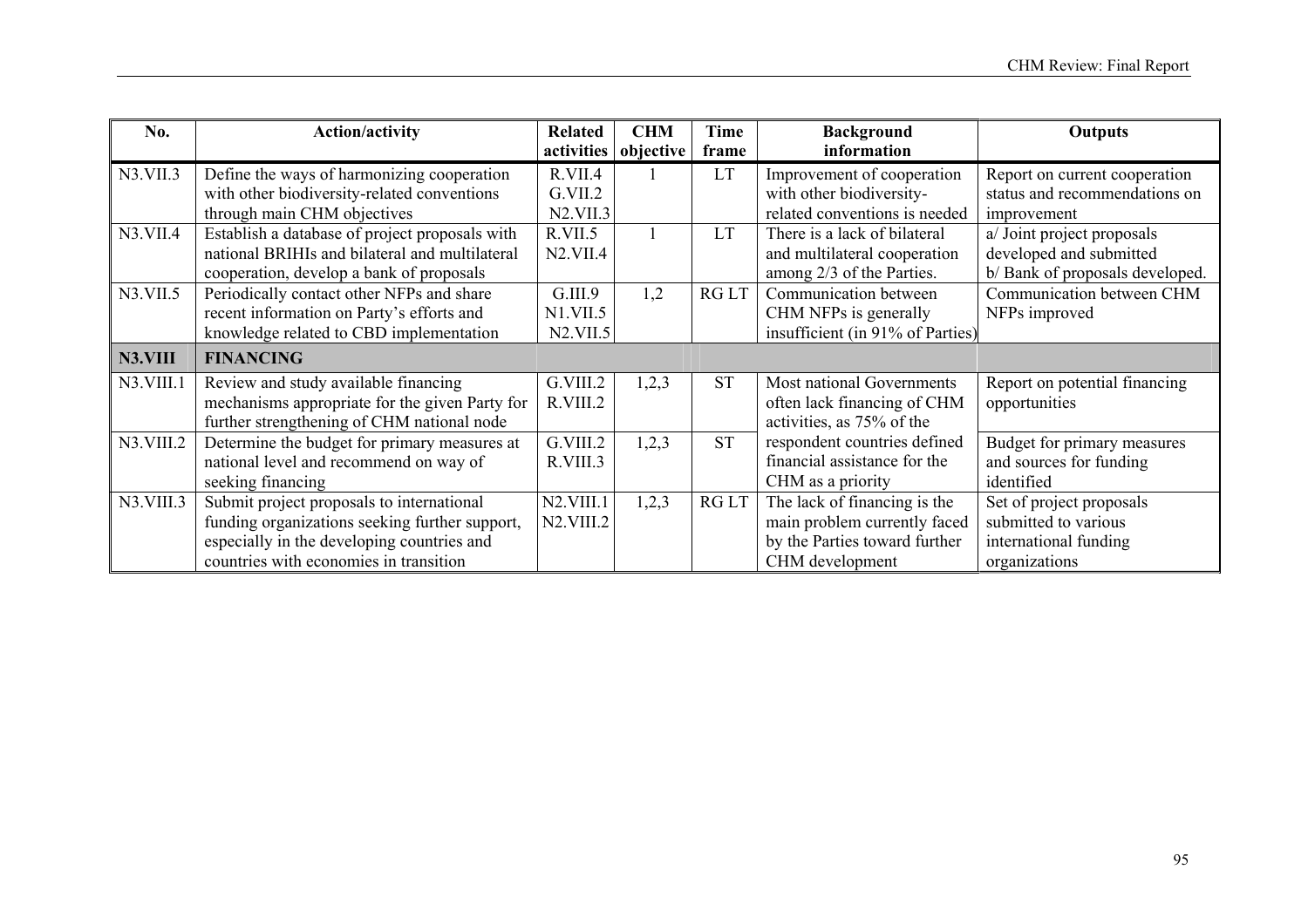# **3.8. List of measures for Parties in Target Groups 4 and 5**

| <b>Actions for Target Group 4</b>                                                                                                                                                                           | <b>Actions for Target Group 5</b>                                                                                                                                                                                      |
|-------------------------------------------------------------------------------------------------------------------------------------------------------------------------------------------------------------|------------------------------------------------------------------------------------------------------------------------------------------------------------------------------------------------------------------------|
| With non-operational CHMs                                                                                                                                                                                   | Parties without CHM NFPs                                                                                                                                                                                               |
| Establish a network of people – representing the government,<br>1.<br>institutions, organisations, and other groups that recognise the<br>importance of the CHM and are dedicated to meet CHM<br>objectives | 1. Nominate a CHM national focal point as soon as possible                                                                                                                                                             |
| 2. To organize regular meetings / workshops with identified group<br>of stakeholders and representatives of national BRIHIs on role,<br>functions, objectives of the CHM and the niche it should have       | 2. Identify a network of partners and donor organizations, including<br>international initiatives, to be included in the projected activities<br>through CHM                                                           |
| Participate in the workshops, conferences, seminars and expert<br>3.<br>meetings organised or hosted by BRIHIs                                                                                              | 3. Organize workshops, conferences, seminars and expert meetings<br>with involvement of national BRIHIs on the creation of a common<br>understanding of what the CHM is about and its real benefits and<br>added value |
| 4. Periodically contact other NFPs and share recent information on<br>Party's efforts and knowledge related to CBD implementation                                                                           | 4. Participate in the workshops, conferences, seminars and expert<br>meetings organized or hosted by BRIHIs                                                                                                            |
| 5. Regularly report to the Secretariat on the advance towards<br>operationalization of national CHM                                                                                                         | 5. Identify the list of national BRIHIs and other interested<br>stakeholders                                                                                                                                           |
| 6. Establish permanent contact with CBD Secretariat                                                                                                                                                         | 6. Install the CHM using the newly developed CBD Secretariat Start-<br>Up Tool kit                                                                                                                                     |
| 7. Identify institutional structures and capacities at national level to<br>facilitate national CHM establishment process                                                                                   | 7. Identify institutional structures and capacities at national level to<br>facilitate national CHM establishment process                                                                                              |
| 8. Identify national needs and priorities for CHM establishment                                                                                                                                             | 8. Identify national needs and priorities for CHM establishment                                                                                                                                                        |
| 9. Attend meetings and maintain permanent contact with CHM NFPs                                                                                                                                             | 9. Attend meetings and maintain permanent contact with CHM NFPs                                                                                                                                                        |
| 10. Develop and submit proposals for GEF Enabling Activity II                                                                                                                                               | 10. Develop and submit proposals for GEF Enabling Activity II                                                                                                                                                          |
| Phase Add-on module, containing CHM development component                                                                                                                                                   | Phase Add-on module, containing CHM establishment component                                                                                                                                                            |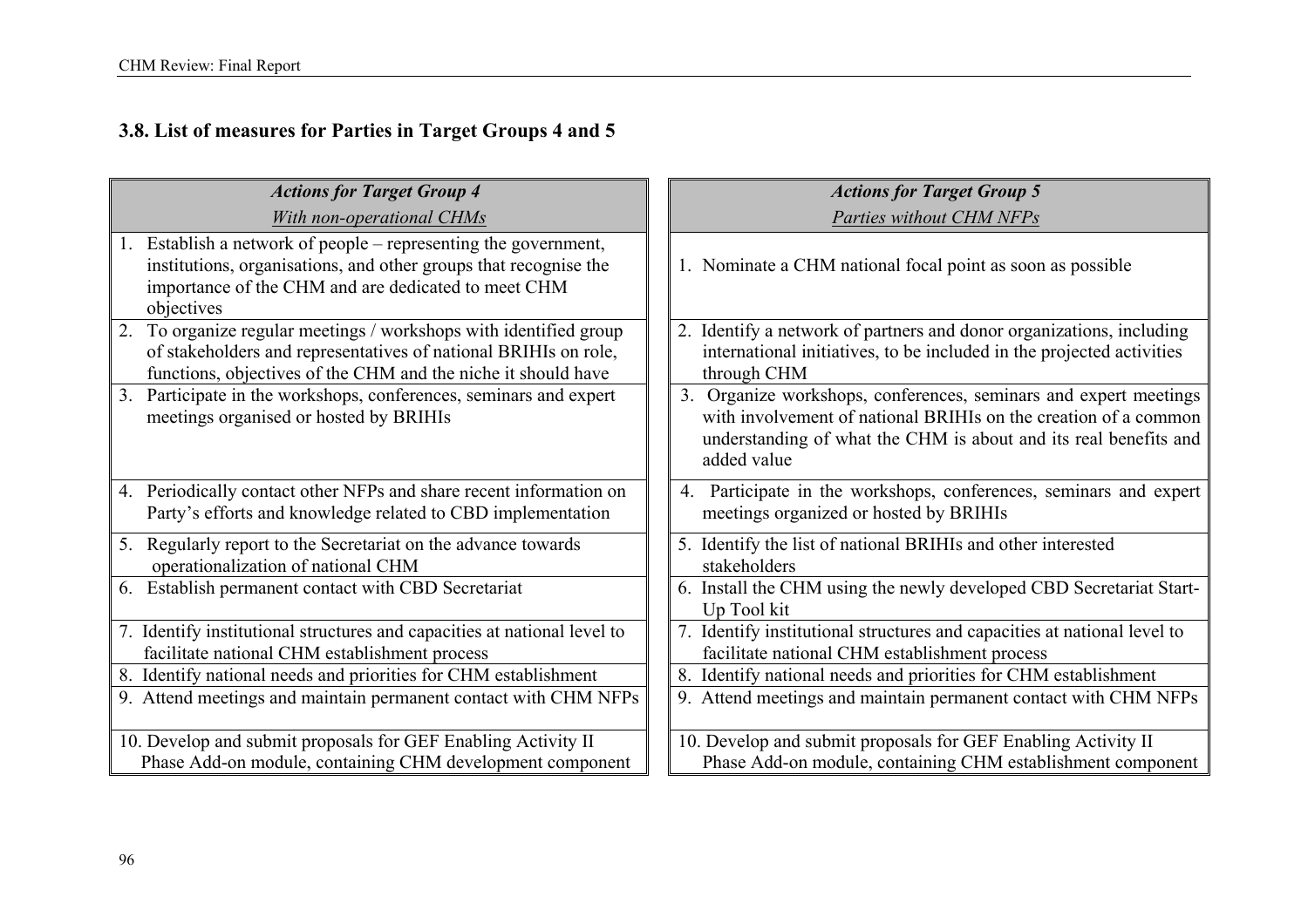## **3.9. Auxiliary tables to the CHM MMA**

| Table 29. List of key biodiversity-related areas to be used for classification of information<br>(The approach used is to include the relevant CBD-articles and cross-cutting issues):                                                                         |                                                                                                                                                                                                                                                                                          |                                                                                                                                                                                                                                            |  |  |
|----------------------------------------------------------------------------------------------------------------------------------------------------------------------------------------------------------------------------------------------------------------|------------------------------------------------------------------------------------------------------------------------------------------------------------------------------------------------------------------------------------------------------------------------------------------|--------------------------------------------------------------------------------------------------------------------------------------------------------------------------------------------------------------------------------------------|--|--|
| 1. Access to genetic resources and benefit-sharing<br>2. Agricultural biodiversity<br>3. Alien and invasive species<br>4. Biodiversity indicators<br>5. Biodiversity and tourism<br>6. Biosafety<br>7. Capacity building<br>8. Climate change and biodiversity | 9. Dry and sub-humid lands<br>10. Ecosystem approach<br>11. Environmental law<br>12. Forest biodiversity<br>13. Global strategy for plant conservation<br>14. Global taxonomy initiative<br>15. Inland waters biodiversity<br>16. Incentive measures<br>17. Intellectual property rights | 18. Impact assessment<br>19. Marine and coastal biodiversity<br>20. Mountain biodiversity<br>21. Protected areas<br>22. Public education and awareness<br>23. Sustainable use of biodiversity<br>24. Taxonomy<br>25. Traditional knowledge |  |  |

| <b>Table 30. Model structure of National CHM office and management</b> |  |
|------------------------------------------------------------------------|--|
|------------------------------------------------------------------------|--|

*(The actual CHM organization can vary according to given Party's approaches and priorities):* 

| <b>CHM Steering Committee members (*)</b>    | CHM Office, comprised of (but not limited to)        |                           |  |
|----------------------------------------------|------------------------------------------------------|---------------------------|--|
|                                              | <b>CHM National team</b>                             | <b>Supporting staff</b>   |  |
| <b>CBD NFP</b>                               | <b>CHM NFP</b>                                       | Web master(s)             |  |
| <b>CHM NFP</b>                               | Deputies/Assistants to the CHM NFP                   | Communication officer(s)  |  |
| <b>CHM TFPs</b>                              | <b>CHM TFPs</b>                                      | IT person(s) in charge of |  |
| Regional CHM contact person                  | Contact persons of regional CHM branches             | LAN and database          |  |
| Representative of the Ministry of            | Contact person(s) of BRIHIs                          | maintenance               |  |
| Environment                                  | Person to monitor and evaluate the CHM activities    | Logistics person (in      |  |
| Representatives of other relevant ministries | Person(s) in charge of bank of cooperation proposals | charge of organization of |  |
| Representative of academic sector            | Person(s) in charge of CHM national strategy         | meetings, seminars,       |  |
| Representative of NGO sector                 | Person in charge of synergism with other conventions | workshops, etc)           |  |

*(\*) The number of members should remain small (e.g. < 15) in order for the Committee to remain operational.*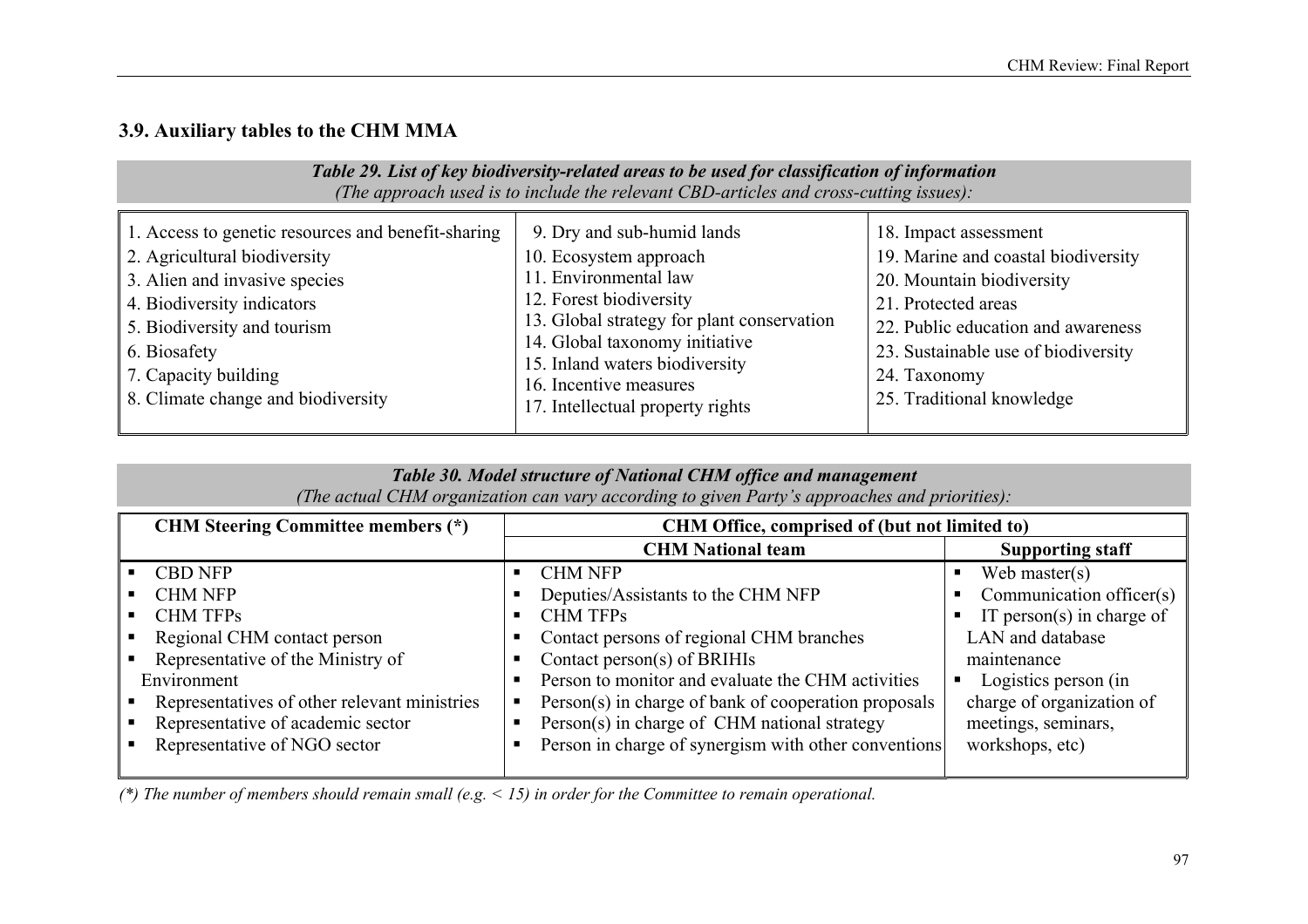#### **3.10. Monitoring and evaluation of the Plan**

It is widely recognised that the components of the Global CHM network, that is, the nodes of the national Clearing-houses, are at different stages of implementation with different infrastructures, support and demands. To ensure that the CHM Action Plan provides a road map for members of Global CHM network at all levels of implementation, regular monitoring and evaluation of the Plan is needed.

The monitoring and evaluation process is essential not only to follow the progress of implementation, but also to ensure that any changes are taken into account to revise the Plan. In order to be effective, monitoring and evaluation procedures need to be incorporated periodically under the overall responsibility of the CBD Secretariat and with advice and support from the IAC.

The purpose of monitoring and evaluation can be defined as:

- To identify how successfully the plan is being implemented.
- To assess the impact of the planned activities.
- To avoid duplication of efforts.
- To incorporate growing experience.
- To use experience to avoid making the same mistakes again.
- To allow the plan to evolve with changing situations.

In designing monitoring and evaluation mechanisms, it is worth considering a series of questions, which provide a framework for assessment. Such questions might include:

- To what extent have the planned activities achieved their outputs?
- To what extent have the overall CHM objectives been achieved through these activities?
- What lessons have been learnt about the factors that have made these activities a success or failure?
- What other information has become available that may help the development of the plan?
- What gaps exist in the Plan, based on the information and experience that is available?
- How can the development of existing activities or the addition of new ones in the plan fill these gaps?

Regular reports on the implementation of the Plan will be prepared by the Secretariat and presented to the IAC meetings for review and endorsement. The feedback from CHM NFPs should be incorporated in the reports.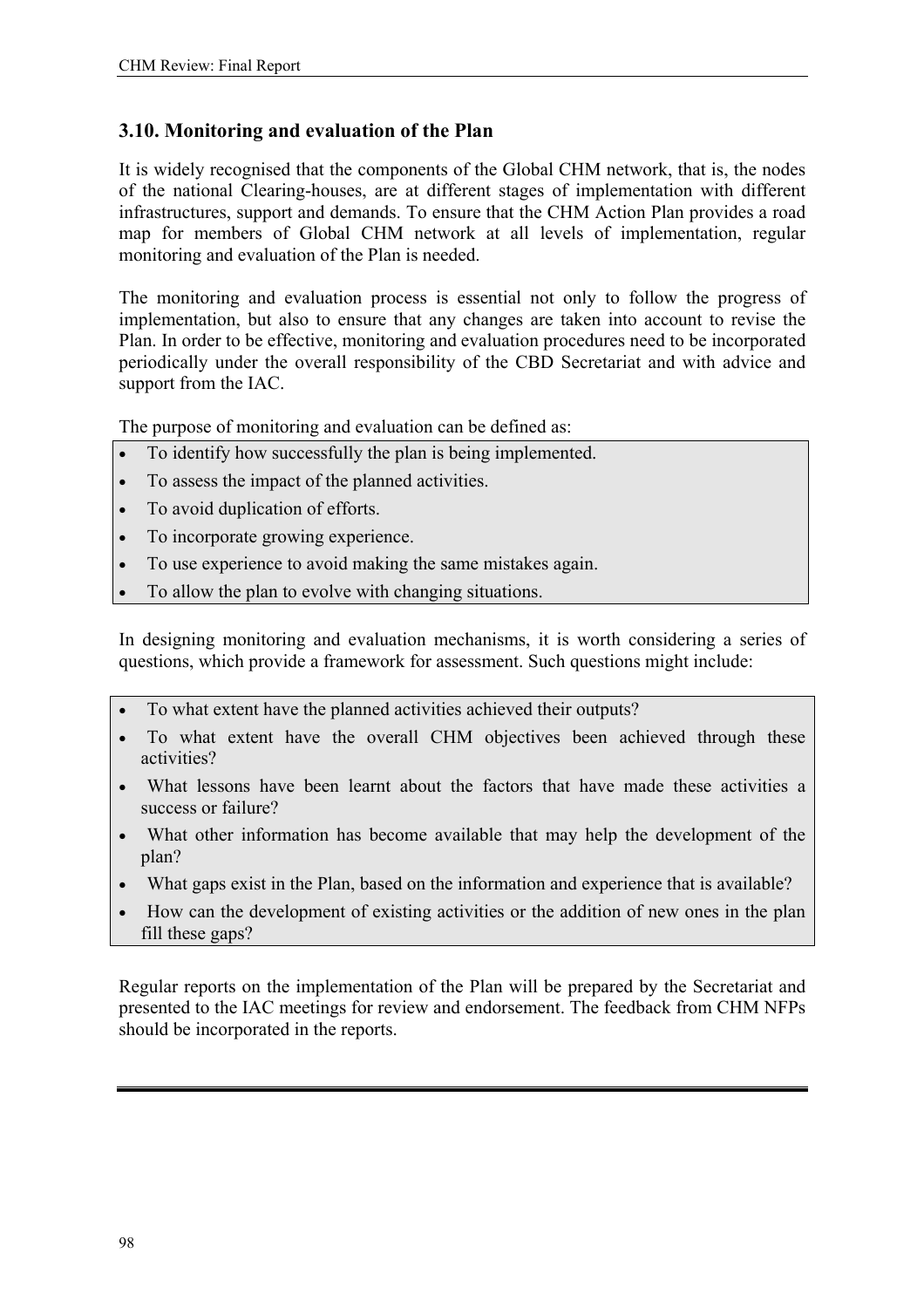# **Appendices**

## **Appendix 1. Status on CHM by countries as of July 2003**

| ID                | Country                     | <b>CBD</b> Party           |                           |                           | <b>CHM NFP   CHM E-mail   CHM Web site</b> |
|-------------------|-----------------------------|----------------------------|---------------------------|---------------------------|--------------------------------------------|
| $\overline{1}$ .  | Albania                     | Yes                        | Yes                       | Yes                       | No                                         |
| $\overline{2}$ .  | Algeria                     | Yes                        | Yes                       | $\overline{No}$           | $\overline{No}$                            |
| $\overline{3}$ .  | Antigua and Barbuda         | Yes                        | Yes                       | Yes                       | N <sub>0</sub>                             |
| $\overline{4}$ .  | Argentina                   | Yes                        | Yes                       | Yes                       | $\overline{No}$                            |
| 5.                | Armenia                     | Yes                        | Yes                       | Yes                       | Yes                                        |
| 6.                | Australia                   | Yes                        | Yes                       | Yes                       | Yes                                        |
| $\overline{7}$ .  | Austria                     | Yes                        | Yes                       | Yes                       | Yes                                        |
| 8.                | <b>Bahamas</b>              | Yes                        | Yes                       | $\overline{\mathrm{Yes}}$ | $\overline{No}$                            |
| 9.                | Bahrain                     | Yes                        | Yes                       | Yes                       | $\overline{No}$                            |
| 10.               | Barbados                    | Yes                        | Yes                       | Yes                       | $\overline{No}$                            |
| $\overline{11}$ . | <b>Belarus</b>              | $\overline{\mathrm{Yes}}$  | Yes                       | Yes                       | $\overline{No}$                            |
| 12.               | Belgium                     | Yes                        | Yes                       | <b>Yes</b>                | Yes                                        |
| 13.               | <b>Belize</b>               | Yes                        | Yes                       | Yes                       | $\overline{No}$                            |
| $\overline{14}$ . | <b>Benin</b>                | Yes                        | Yes                       | Yes                       | Yes                                        |
| $\overline{15}$ . | Bhutan                      | Yes                        | Yes                       | $\overline{No}$           | $\overline{No}$                            |
| 16.               | Bolivia                     | Yes                        | Yes                       | Yes                       | $\overline{No}$                            |
| 17.               | <b>Botswana</b>             | Yes                        | Yes                       | Yes                       | $\overline{No}$                            |
| 18.               | <b>Brazil</b>               | Yes                        | Yes                       | Yes                       | Yes                                        |
| 19.               | Bulgaria                    | Yes                        | Yes                       | Yes                       | Yes                                        |
| $\overline{20}$ . | <b>Burkina Faso</b>         | Yes                        | Yes                       | Yes                       | Yes                                        |
| $\overline{21}$   | Burundi                     | Yes                        | $\overline{\mathrm{Yes}}$ | Yes                       | Yes                                        |
| $\overline{22}$ . | Cameroon                    | Yes                        | $\overline{\mathrm{Yes}}$ | Yes                       | $\overline{No}$                            |
| 23.               | Canada                      | Yes                        | Yes                       | Yes                       | Yes                                        |
| 24.               | Central African Republic    | Yes                        | Yes                       | $\overline{No}$           | Yes                                        |
| $\overline{25}$ . | Chad                        | Yes                        | Yes                       | Yes                       | Yes                                        |
| 26.               | Chile                       | Yes                        | Yes                       | Yes                       | $\overline{No}$                            |
| 27.               | China                       | Yes                        | Yes                       | Yes                       | No                                         |
| 28.               | Colombia                    | Yes                        | Yes                       | $\overline{\mathrm{Yes}}$ | $\overline{\mathrm{Yes}}$                  |
| 29.               | Comoros                     | Yes                        | Yes                       | Yes                       | N <sub>0</sub>                             |
| 30.               | $\overline{C}$ ongo         | Yes                        | Yes                       | Yes                       | $\overline{\mathrm{Yes}}$                  |
| $\overline{31}$   | Cook Islands                | Yes                        | Yes                       | Yes                       | $\overline{No}$                            |
| 32                | Costa Rica                  | Yes                        | Yes                       | Yes                       | Yes                                        |
| 33.               | Côte d'Ivoire               | Yes                        | Yes                       | Yes                       | Yes                                        |
| $\overline{34}$ . | Croatia                     | Yes                        | Yes                       | Yes                       | $\overline{No}$                            |
| $\overline{35}$ . | Cuba                        | Yes                        | Yes                       | Yes                       | No                                         |
| 36.               | Cyprus<br>Czech Republic    | <b>Yes</b>                 | Yes                       | Yes                       | $\overline{No}$                            |
| 37.               |                             | Yes                        | Yes                       | Yes                       | Yes                                        |
| 38.               | Dem. People's Rep. of Korea | $\overline{\mathrm{Y}}$ es | Yes                       | $\overline{\mathrm{Yes}}$ | N <sub>0</sub>                             |
| 39.               | Dem. Republic of Congo      | $\overline{\mathrm{Yes}}$  | $\overline{\mathrm{Yes}}$ | Yes                       | Yes                                        |
| 40.               | Denmark                     | Yes                        | Yes                       | Yes                       | Yes                                        |
| 41.               | Djibouti                    | Yes                        | $\overline{Y}$ es         | Yes                       | Yes                                        |
| 42.               | Dominica                    | Yes                        | $\overline{Y}$ es         | Yes                       | N <sub>o</sub>                             |
| 43.               | Dominican Republic          | Yes                        | Yes                       | Yes                       | $\overline{No}$                            |
| 44.               | Ecuador                     | Yes                        | Yes                       | Yes                       | Yes                                        |
| 45.               | Egypt                       | Yes                        | Yes                       | Yes                       | No                                         |
| 46.               | El Salvador                 | Yes                        | Yes                       | Yes                       | $\overline{Y}$ es                          |
| 47.               | <b>Equatorial Guinea</b>    | Yes                        | Yes                       | Yes                       | N <sub>o</sub>                             |
| 48.               | Eritrea                     | Yes                        | Yes                       | Yes                       | N <sub>0</sub>                             |
| 49.               | Estonia                     | Yes                        | <b>Yes</b>                | $\overline{Y}$ es         | No                                         |
| 50.               | Ethiopia                    | Yes                        | Yes                       | Yes                       | No                                         |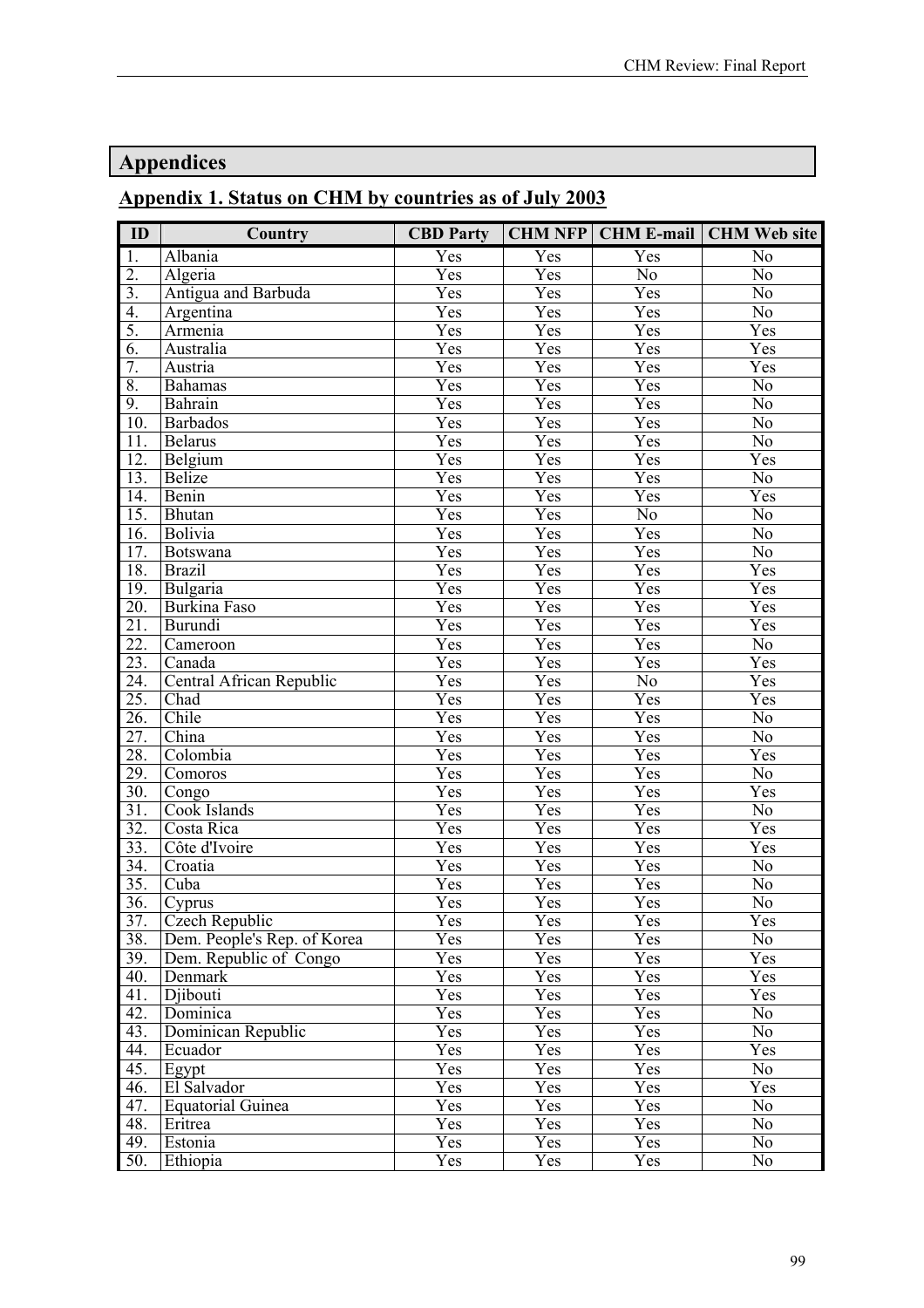| $\overline{D}$    | Country                    | <b>CBD</b> Party           |                   |                   | <b>CHM NFP   CHM E-mail   CHM Web site</b> |
|-------------------|----------------------------|----------------------------|-------------------|-------------------|--------------------------------------------|
| 51.               | <b>European Community</b>  | Yes                        | Yes               | Yes               | Yes                                        |
| 52                | Fiji                       | Yes                        | Yes               | Yes               | N <sub>o</sub>                             |
| 53.               | Finland                    | Yes                        | Yes               | Yes               | Yes                                        |
| 54.               | France                     | Yes                        | Yes               | Yes               | Yes                                        |
| 55.               | Gabon                      | $\overline{Yes}$           | Yes               | Yes               | Yes                                        |
| 56.               | Gambia                     | Yes                        | Yes               | Yes               | N <sub>o</sub>                             |
| 57.               | Germany                    | Yes                        | Yes               | $\overline{Y}$ es | Yes                                        |
| 58.               | Ghana                      | Yes                        | Yes               | $\overline{Yes}$  | N <sub>o</sub>                             |
| 59.               | Greece                     | Yes                        | No                | Yes               | N <sub>0</sub>                             |
| $\overline{60}$ . | Grenada                    | Yes                        | Yes               | $\overline{No}$   | $\overline{No}$                            |
| 61.               | Guinea                     | Yes                        | Yes               | Yes               | N <sub>0</sub>                             |
| $\overline{62}$   | Guinea-Bissau              | $\overline{Yes}$           | Yes               | Yes               | $\overline{No}$                            |
| 63.               | Honduras                   | Yes                        | Yes               | $\overline{No}$   | No                                         |
| 64.               | Hungary                    | Yes                        | Yes               | Yes               | N <sub>o</sub>                             |
| 65.               | Iceland                    | Yes                        | Yes               | Yes               | Yes                                        |
| 66.               | India                      | Yes                        | Yes               | Yes               | Yes                                        |
| 67.               | Indonesia                  | Yes                        | Yes               | $\overline{Yes}$  | $\overline{No}$                            |
| 68.               | Iran (Islamic Republic of) | <b>Yes</b>                 | Yes               | Yes               | Yes                                        |
| $\overline{69}$   | Ireland                    | Yes                        | Yes               | Yes               | No                                         |
| 70.               | Israel                     | Yes                        | Yes               | Yes               | $\overline{No}$                            |
| 71.               | Italy                      | $\overline{Y}$ es          | $\overline{Y}$ es | Yes               | Yes                                        |
| $\overline{72}$   | Jamaica                    | Yes                        | Yes               | Yes               | Yes                                        |
| 73.               | Japan                      | Yes                        | Yes               | Yes               | Yes                                        |
| 74.               | Kazakhstan                 | $\overline{\mathrm{Y}}$ es | Yes               | Yes               | No                                         |
| 75.               | Kenya                      | Yes                        | Yes               | Yes               | N <sub>o</sub>                             |
| 76.               | Kiribati                   | Yes                        | Yes               | Yes               | No                                         |
| 77.               | Kyrgyzstan                 | Yes                        | Yes               | N <sub>o</sub>    | N <sub>o</sub>                             |
| 78.               | Lao People's Dem. Rep.     | Yes                        | Yes               | Yes               | $\overline{No}$                            |
| 79.               | Latvia                     | Yes                        | Yes               | Yes               | Yes                                        |
| $\overline{80}$ . | Lebanon                    | Yes                        | Yes               | Yes               | No                                         |
| 81                | Lesotho                    | Yes                        | Yes               | N <sub>o</sub>    | $\overline{No}$                            |
| 82.               | Luxembourg                 | Yes                        | Yes               | Yes               | Yes                                        |
| 83.               | Madagascar                 | Yes                        | Yes               | Yes               | Yes                                        |
| 84.               | Malawi                     | Yes                        | Yes               | $\overline{No}$   | $\overline{No}$                            |
| 85.               | Malaysia                   | Yes                        | Yes               | Yes               | Yes                                        |
| 86.               | Maldives                   | Yes                        | Yes               | Yes               | No                                         |
| 87.               | Mali                       | Yes                        | Yes               | Yes               | N <sub>0</sub>                             |
| 88.               | Malta                      | Yes                        | Yes               | Yes               | Yes                                        |
| 89.               | Mauritania                 | Yes                        | Yes               | Yes               | Yes                                        |
| 90.               | Mauritius                  | Yes                        | Yes               | Yes               | No                                         |
| 91.               | Mexico                     | Yes                        | Yes               | Yes               | No                                         |
| 92.               | Monaco                     | Yes                        | Yes               | Yes               | N <sub>o</sub>                             |
| 93.               | Mongolia                   | Yes                        | Yes               | Yes               | No                                         |
| 94.               | Morocco                    | Yes                        | Yes               | Yes               | N <sub>0</sub>                             |
| 95.               | Mozambique                 | Yes                        | Yes               | Yes               | No                                         |
| 96.               | Myanmar                    | Yes                        | Yes               | No                | N <sub>0</sub>                             |
| 97.               | Namibia                    | Yes                        | Yes               | Yes               | Yes                                        |
| 98.               | Nauru                      | Yes                        | Yes               | Yes               | N <sub>0</sub>                             |
| 99.               | Nepal                      | Yes                        | Yes               | Yes               | No.                                        |
| 100.              | New Zealand                | Yes                        | Yes               | Yes               | N <sub>0</sub>                             |
| 101.              | Niger                      | Yes                        | Yes               | Yes               | $\overline{Y}$ es                          |
| 102.              | Niue                       | Yes                        | Yes               | Yes               | N <sub>0</sub>                             |
| 103.              | Norway                     | Yes                        | $\overline{Yes}$  | $\overline{Y}$ es | Yes                                        |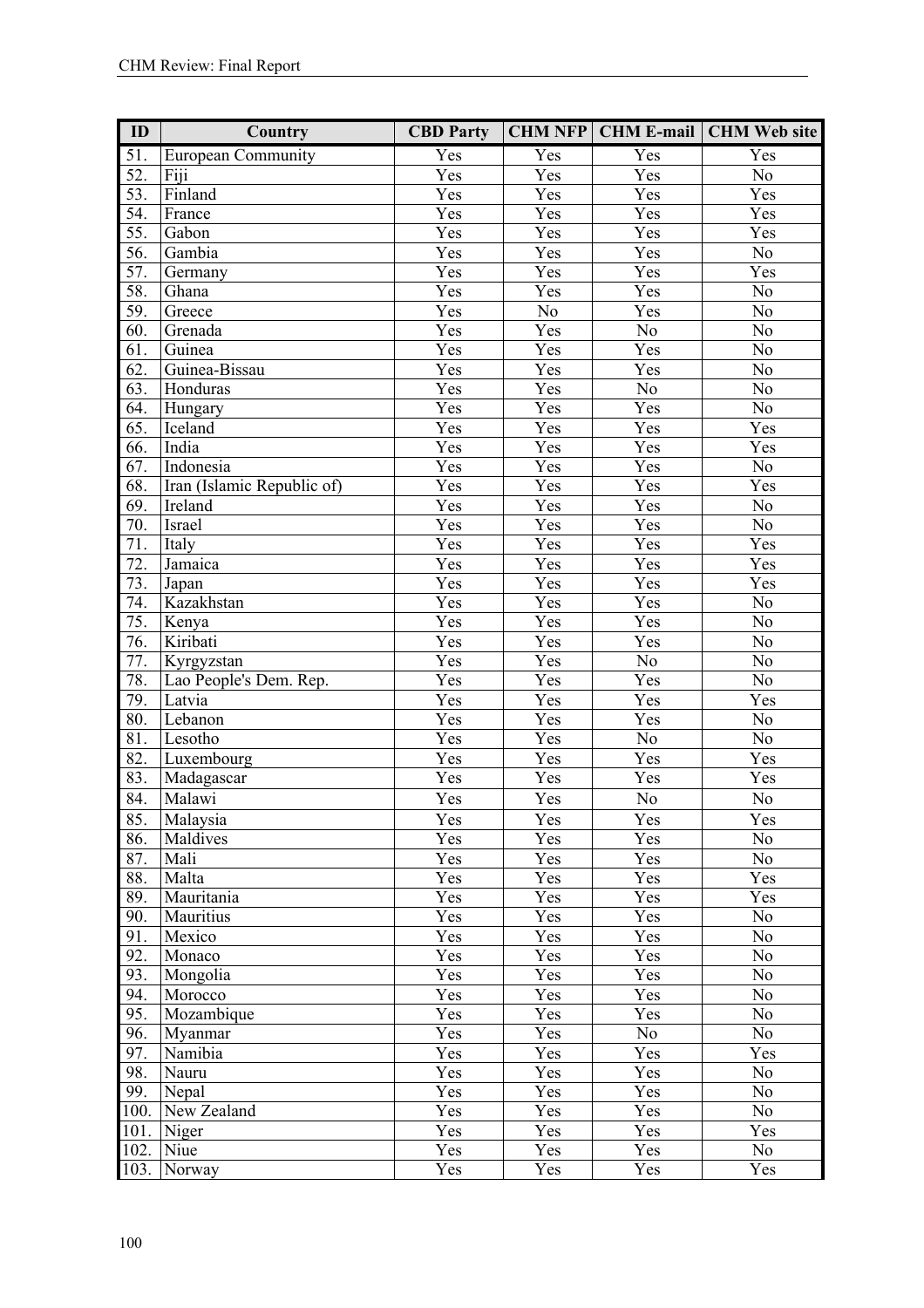| ID                | Country                   | <b>CBD</b> Party           |                   |                           | <b>CHM NFP   CHM E-mail   CHM Web site</b> |
|-------------------|---------------------------|----------------------------|-------------------|---------------------------|--------------------------------------------|
| 104.              | Oman                      | Yes                        | Yes               | N <sub>0</sub>            | N <sub>0</sub>                             |
| 105.              | Pakistan                  | Yes                        | Yes               | Yes                       | N <sub>o</sub>                             |
| 106.              | Panama                    | $\overline{Y}$ es          | Yes               | Yes                       | $\overline{No}$                            |
| 107.              | Paraguay                  | Yes                        | Yes               | Yes                       | No                                         |
| 108.              | Peru                      | Yes                        | $\overline{Y}$ es | $\overline{Y}$ es         | Yes                                        |
| 109.              | Philippines               | Yes                        | Yes               | Yes                       | Yes                                        |
| 110.              | Poland                    | Yes                        | Yes               | Yes                       | Yes                                        |
| 111.              | Qatar                     | Yes                        | Yes               | Yes                       | Yes                                        |
| 112.              | Republic of Korea         | Yes                        | Yes               | Yes                       | Yes                                        |
| 113.              | Republic of Moldova       | Yes                        | Yes               | Yes                       | Yes                                        |
| 114.              | Romania                   | Yes                        | Yes               | Yes                       | N <sub>o</sub>                             |
| $\overline{1}15.$ | <b>Russian Federation</b> | Yes                        | Yes               | Yes                       | Yes                                        |
| 116.              | Saint Lucia               | Yes                        | $\overline{Yes}$  | $\overline{Y}$ es         | Yes                                        |
| 117.              | San Marino                | Yes                        | Yes               | Yes                       | No                                         |
| 118.              | Sao Tome and Principe     | Yes                        | Yes               | No                        | $\overline{No}$                            |
| 119.              | Senegal                   | Yes                        | Yes               | No                        | Yes                                        |
| 120.              | Seychelles                | $\overline{\mathrm{Y}}$ es | $\overline{Y}$ es | Yes                       | No                                         |
| 121.              | Sierra Leone              | Yes                        | Yes               | Yes                       | No                                         |
| 122.              | Singapore                 | Yes                        | Yes               | Yes                       | N <sub>o</sub>                             |
| 123.              | Slovak Republic           | Yes                        | Yes               | No                        | Yes                                        |
| 124.              | Slovenia                  | Yes                        | Yes               | Yes                       | Yes                                        |
| 125.              | Solomon Islands           | Yes                        | Yes               | Yes                       | No                                         |
| 126.              | South Africa              | Yes                        | Yes               | Yes                       | N <sub>o</sub>                             |
| 127.              | Spain                     | Yes                        | Yes               | Yes                       | Yes                                        |
| 128.              | Sri Lanka                 | Yes                        | Yes               | N <sub>o</sub>            | N <sub>o</sub>                             |
| 129.              | Sudan                     | Yes                        | $\overline{Yes}$  | $\overline{Y}$ es         | N <sub>o</sub>                             |
| 130.              | Suriname                  | Yes                        | Yes               | $\overline{Yes}$          | N <sub>o</sub>                             |
| 131.              | Swaziland                 | Yes                        | Yes               | Yes                       | N <sub>o</sub>                             |
| 132.              | Sweden                    | Yes                        | Yes               | Yes                       | Yes                                        |
| 133.              | Switzerland               | Yes                        | $\overline{Yes}$  | Yes                       | Yes                                        |
| 134.              | Thailand                  | No                         | Yes               | Yes                       | $\overline{No}$                            |
| 135.              | The Netherlands           | $\overline{Y}$ es          | Yes               | $\overline{Y}$ es         | Yes                                        |
| 136.              | Togo                      | Yes                        | Yes               | Yes                       | No                                         |
| 137.              | Trinidad and Tobago       | Yes                        | Yes               | Yes                       | Yes                                        |
| 138.              | Tunisia                   | Yes                        | Yes               | Yes                       | N <sub>0</sub>                             |
| 139.              | Turkmenistan              | Yes                        | Yes               | Yes                       | N <sub>o</sub>                             |
| 140.              | Uganda                    | Yes                        | Yes               | Yes                       | No                                         |
| 141.              | Ukraine                   | Yes                        | Yes               | Yes                       | No                                         |
| 142.              | <b>United Kingdom</b>     | Yes                        | Yes               | Yes                       | Yes                                        |
| 143.              | United States of America  | No                         | Yes               | Yes                       | Yes                                        |
| 144.              | Uruguay                   | Yes                        | Yes               | Yes                       | Yes                                        |
| 145.              | Uzbekistan                | $\overline{\mathrm{Y}}$ es | $\overline{Y}$ es | N <sub>o</sub>            | N <sub>o</sub>                             |
| 146.              | Vanuatu                   | Yes                        | Yes               | No                        | No                                         |
| 147.              | Venezuela                 | Yes                        | Yes               | Yes                       | Yes                                        |
| 148.              | Vietnam                   | Yes                        | Yes               | $\overline{\mathrm{Yes}}$ | N <sub>o</sub>                             |
| 149.              | Yemen                     | Yes                        | Yes               | Yes                       | N <sub>o</sub>                             |
| 150.              | Zimbabwe                  | Yes                        | Yes               | Yes                       | No                                         |
|                   | <b>TOTAL</b>              | 148 $(*)$                  | $149$ (**)        | 133                       | 62                                         |

**(\*)** United States of America and Thailand are not parties of Convention

**(\*\*)** Greece has not nominated an official NFP yet, though contact person is operational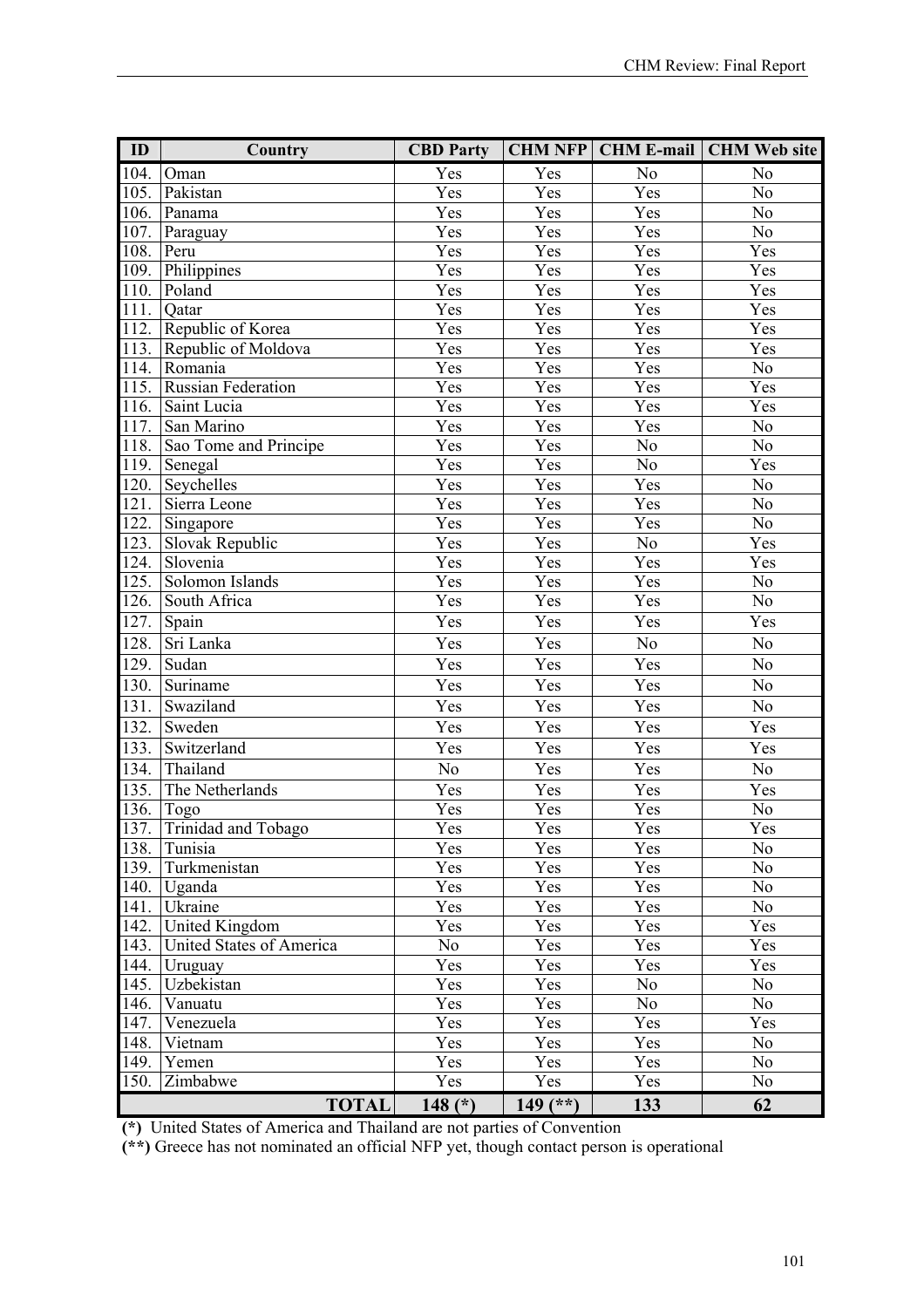# **Appendix 2. Survey questionnaire form**

#### **Basic information**

| <b>CHM National Focal Point:</b> |   |            |                    |  |
|----------------------------------|---|------------|--------------------|--|
|                                  | . |            |                    |  |
| $\cdot$ / Fax<br>Tel             |   | E-mail:    |                    |  |
| Person responsible for CHM:      | . |            |                    |  |
|                                  |   |            |                    |  |
| Tel. / Fax:                      |   | $E$ -mail: |                    |  |
| <b>CHM</b> web site URL:         |   | .          | Date of completion |  |

#### **Part I: Current status of the CHM at national level**

|                                                    | $\mathbf{n}\mathbf{o}$ | in the process of establishment |
|----------------------------------------------------|------------------------|---------------------------------|
| 1. Has your country established a functioning CHM? |                        |                                 |
|                                                    |                        |                                 |

2. If your answer is "in the process of establishment", please **starting duration funding source**  provide information on the activity/project underway. …. / …. ….... months ………..…………….

|              | 3. If your answer is "yes" or "in process" to question 1, briefly describe |     |    | in process                                                                             |
|--------------|----------------------------------------------------------------------------|-----|----|----------------------------------------------------------------------------------------|
|              | your country's capacities up to date. Add new records if needed.           | yes | no | (estimated date                                                                        |
|              |                                                                            |     |    | of completion)                                                                         |
| <sub>a</sub> | CHM National Focal Points other than CBD National Focal Point              |     |    | (/')                                                                                   |
| h            | CHM web site                                                               |     |    | $\Box$ (  /  )                                                                         |
| $\mathbf{c}$ | CHM available on CD-ROM                                                    |     |    | $\Box$ (/)                                                                             |
| d            | CHM Steering Group / Committee                                             |     |    | $\Box$ (/)                                                                             |
| e            | Focal points (contact persons) for specific themes used by CHM             |     |    | $\Box$ (/)                                                                             |
|              | Regional CHM branches within the country                                   |     |    | $\Box$ (/)                                                                             |
| g            | Roster of government nominated experts in various areas of biodiversity    |     |    | $\Box$ (/)                                                                             |
| $\hbar$      | Roster of independent consultants in various areas of biodiversity         |     |    | $\begin{array}{c} \square \, (\, \ldots \, \ldots \, \wedge \, \ldots \,) \end{array}$ |
|              | Roster/database of biodiversity-related NGOs                               |     |    | $\Box$ (/)                                                                             |
|              | [other] $\dots$                                                            |     |    | $\vert \vert$ (/)                                                                      |

4. If your answer is "yes" to question **3e**, provide the thematic area the focal point(s)/contact person(s) has (have) been designated to: Access and Benefit Sharing  $\Box$  Ecosystems  $\Box$  Marine and Coastal Biodiversity Agricultural Biodiversity  $\Box$  Environmental Law  $\Box$  Mountain Biodiversity ┑ Alien and Invasive Species  $\Box$  Forest Biodiversity  $\Box$  Protected Areas  $\Box$  Taxonomy  $\Box$  Public Education and Awareness Biosafety **Impact Assessment** Sustainable Tourism Capacity Building  $\Box$  Incentive Measures  $\Box$  Sustainable Use T ┑  $\Box$  Inland Water  $\Box$  Inland Water  $\Box$  Traditional Knowledge [other area] please specify 1 2

5. If your answer is "yes" or "in process" to question **3f** please briefly describe the organizational and functional structure of local CHM branches in the space below.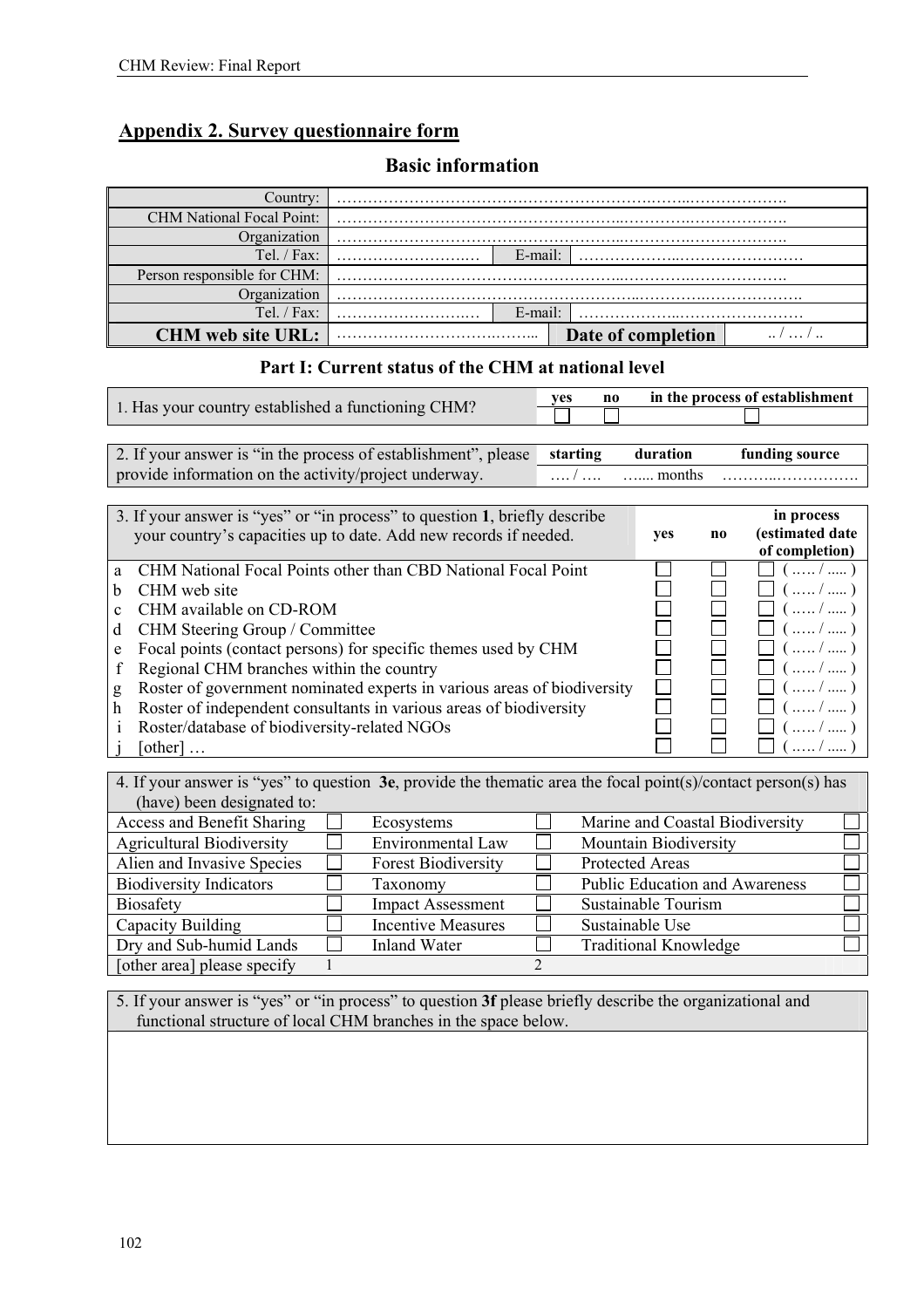| 6. Please briefly describe capacities of national biodiversity network in<br>your country. Add new records if needed.                              |                         |             |  |                                | yes                | no |                      | in process<br>(estimated date<br>of completion) |
|----------------------------------------------------------------------------------------------------------------------------------------------------|-------------------------|-------------|--|--------------------------------|--------------------|----|----------------------|-------------------------------------------------|
| Biodiversity-related archives/collections (in non-electronic format)<br>a<br>Biodiversity Information Systems (databases, map libraries, etc)<br>b |                         |             |  |                                | (/')<br>$\Box$ (/) |    |                      |                                                 |
| Local network of main biodiversity-related information holder<br>$\mathbf c$                                                                       |                         |             |  |                                |                    |    |                      | $\Box$ (/)                                      |
| institutions within the country<br>Developed indicators for biodiversity conservation and sustainable use<br>d                                     |                         |             |  |                                |                    |    |                      | $\rfloor$ (  /  )                               |
| Developed indicators for biodiversity management and policy<br>e<br>$\mathbf f$<br>[other] $\dots$                                                 |                         |             |  |                                |                    |    |                      | $\Box$ (  /  )<br>(,/')                         |
| 7. If your answer is "yes" or "in process" to question 6a, please provide brief information on the three main                                      |                         |             |  |                                |                    |    |                      |                                                 |
| non-electronic archives/collections in the following format:                                                                                       |                         |             |  |                                |                    |    |                      |                                                 |
| level (species, habitats, genes)<br>field (flora, fauna)                                                                                           |                         |             |  | format (reference books, maps) |                    |    |                      | institution                                     |
|                                                                                                                                                    |                         |             |  |                                |                    |    |                      |                                                 |
|                                                                                                                                                    |                         |             |  |                                |                    |    |                      |                                                 |
| 8. If your answer is "yes" or "in process" to question 6b please estimate the approximate number of                                                |                         |             |  |                                |                    |    |                      |                                                 |
| developed Biodiversity Information Systems (BIS)                                                                                                   |                         |             |  |                                |                    |    |                      |                                                 |
| less than 3<br>$3 - 5$                                                                                                                             | $5 - 10$                |             |  | $10 - 20$                      |                    |    | more then $20$       |                                                 |
| Please provide brief information on the three main BIS-s in the following format:                                                                  |                         |             |  |                                |                    |    |                      |                                                 |
| field                                                                                                                                              | format                  |             |  |                                | year of creation   |    |                      | availability on CD                              |
|                                                                                                                                                    |                         |             |  |                                |                    |    |                      |                                                 |
|                                                                                                                                                    |                         |             |  |                                |                    |    |                      |                                                 |
| Is your country currently involved in any <b>national level</b> activity/<br>9.                                                                    |                         |             |  | yes                            |                    |    | in process of        | n <sub>0</sub>                                  |
| project on technical and scientific cooperation, capacity building                                                                                 |                         |             |  |                                |                    |    | formulation          |                                                 |
| or/and information exchange within the country?                                                                                                    |                         |             |  |                                |                    |    |                      |                                                 |
| 10. If your answer is "yes" or "in the process of formulation" to question 9, please provide the information                                       |                         |             |  |                                |                    |    |                      |                                                 |
| on three major national level activities/projects the CHM is involved in.                                                                          |                         |             |  |                                |                    |    |                      |                                                 |
| <b>Title</b>                                                                                                                                       | <b>Dates</b>            |             |  | <b>Local administrations</b>   |                    |    |                      | <b>Public organisations/</b>                    |
| 1                                                                                                                                                  | from $\dots$ to $\dots$ |             |  | involved                       |                    |    | <b>NGOs involved</b> |                                                 |
| $\boldsymbol{2}$                                                                                                                                   |                         |             |  |                                |                    |    |                      |                                                 |
| $\overline{3}$                                                                                                                                     |                         |             |  |                                |                    |    |                      |                                                 |
| 11. Have you used (or considered using) the CHM start-up tool-kit for the CHM establishment?                                                       |                         |             |  |                                |                    |    |                      |                                                 |
| We have used it and it                                                                                                                             | was effective           |             |  | could be better                |                    |    |                      | was not useful                                  |
| We have not used it due to                                                                                                                         | unawareness             |             |  | availability of own capacities |                    |    |                      |                                                 |
| We are planning to use it                                                                                                                          |                         |             |  |                                |                    |    |                      |                                                 |
| We are not planning to use it, because                                                                                                             | state your reason       |             |  |                                |                    |    |                      |                                                 |
| 12. Please rank the current status of your<br>country with regard to CHM goals                                                                     | very high               | high        |  | medium                         | low                |    | very low             | not at all                                      |
| Scientific and Technical Cooperation                                                                                                               |                         |             |  |                                |                    |    |                      |                                                 |
| <b>Information Exchange</b>                                                                                                                        |                         |             |  |                                |                    |    |                      |                                                 |
| Network Development                                                                                                                                |                         |             |  |                                |                    |    |                      |                                                 |
|                                                                                                                                                    |                         |             |  |                                |                    |    |                      |                                                 |
| 13. Please estimate your country's progress towards                                                                                                |                         | significant |  | slight im-stay the             |                    |    | slight<br>decline    | significant<br>decline                          |
| the main CHM goals over the next few years                                                                                                         |                         |             |  | improvement provement same     |                    |    |                      |                                                 |
| Scientific and Technical Cooperation<br><b>Information Exchange</b>                                                                                |                         |             |  |                                |                    |    |                      |                                                 |
| Network Development                                                                                                                                |                         |             |  |                                |                    |    |                      |                                                 |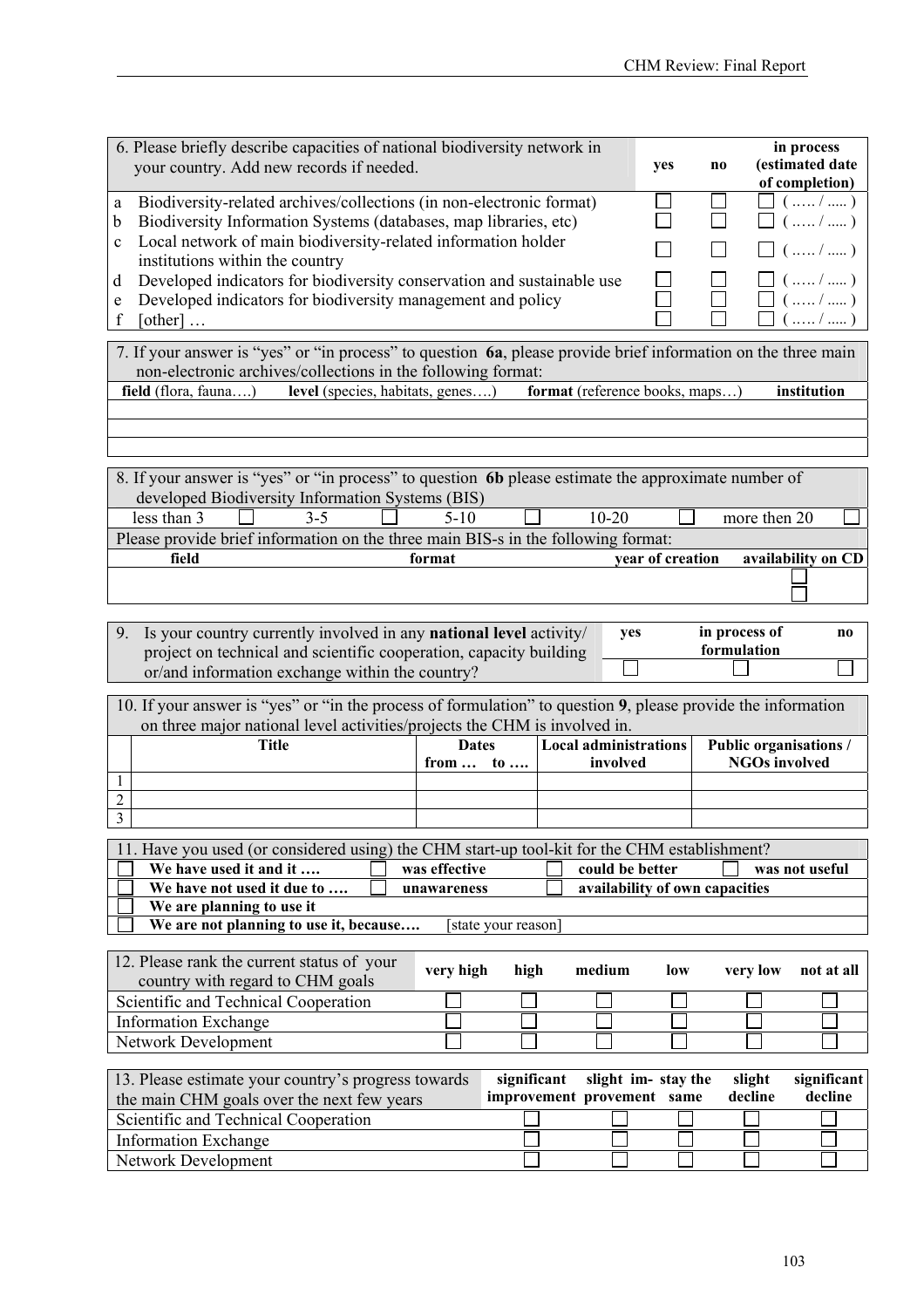## **Part II: CHM Web-site**

|                                           | 14. Please provide the information about the contents of your<br>country's CHM web-site by completing the table below.<br>Does the web-site contain: | yes          | yes (link to<br><b>CBD</b> web<br>site) | yes (link to<br>another<br>site) | n <sub>0</sub> |
|-------------------------------------------|------------------------------------------------------------------------------------------------------------------------------------------------------|--------------|-----------------------------------------|----------------------------------|----------------|
|                                           | Text of the convention in UN language                                                                                                                |              |                                         |                                  |                |
| a<br>b                                    | Text of the convention translated into national language                                                                                             |              |                                         |                                  |                |
|                                           | COP decisions                                                                                                                                        |              |                                         |                                  |                |
| c<br>d                                    | <b>SBSTTA</b> recommendations                                                                                                                        |              |                                         |                                  |                |
|                                           |                                                                                                                                                      |              |                                         |                                  |                |
| e<br>$\mathbf f$                          | First National Report in UN language                                                                                                                 |              |                                         |                                  |                |
|                                           | First National Report in national language                                                                                                           |              |                                         |                                  |                |
| g                                         | Second National Report in UN language                                                                                                                |              |                                         |                                  |                |
| $\boldsymbol{\mathrm{h}}$<br>$\mathbf{i}$ | Second National Report in national language                                                                                                          |              |                                         |                                  |                |
|                                           | National Biodiversity Strategy and Action Plan                                                                                                       |              |                                         |                                  |                |
| $\bf J$                                   | "State of the Environment" or similar reports                                                                                                        |              |                                         |                                  |                |
| $\bf k$                                   | Other National Environmental Action Plans                                                                                                            |              |                                         |                                  |                |
| $\mathbf{l}$                              | Sectoral Strategies and Action Plans                                                                                                                 |              |                                         |                                  |                |
| m                                         | Roster/database of national experts on biodiversity                                                                                                  |              |                                         |                                  |                |
|                                           | If "yes" are they categorised by areas of expertise?                                                                                                 |              |                                         |                                  |                |
| n                                         | Database of biodiversity related NGOs                                                                                                                |              |                                         |                                  |                |
|                                           | If "yes" are they categorised by areas of activities?                                                                                                |              |                                         |                                  |                |
| $\mathbf{o}$                              | <b>Integrated Biodiversity Information Systems</b>                                                                                                   |              |                                         |                                  |                |
| p                                         | Map libraries                                                                                                                                        |              |                                         |                                  |                |
| q                                         | Glossary of biodiversity-related terms in UN language                                                                                                |              |                                         |                                  |                |
| r                                         | Glossary of biodiversity-related terms in national language                                                                                          |              |                                         |                                  |                |
| $\bf S$                                   | Biodiversity related legislative acts                                                                                                                |              |                                         |                                  |                |
| t                                         | Biodiversity related policy documents                                                                                                                |              |                                         |                                  |                |
| u                                         | List of biodiversity related information-holder institutions                                                                                         |              |                                         |                                  |                |
| $\mathbf{V}$                              | List of donor institutions (local/regional/international)                                                                                            |              |                                         |                                  |                |
| W                                         | List of meetings / calendar of events                                                                                                                |              |                                         |                                  |                |
| X                                         | Past/on going/intended research on biodiversity in country                                                                                           |              |                                         |                                  |                |
| y                                         | News / hotline section (updated on regular basis)                                                                                                    |              |                                         |                                  |                |
| Z                                         | Forum for discussion                                                                                                                                 |              |                                         |                                  |                |
|                                           | 15. If your answer is "yes" to question 14 l, please specify the sector of consideration                                                             |              |                                         |                                  |                |
|                                           | Agriculture<br>Energy                                                                                                                                |              | Health care                             |                                  |                |
|                                           | Extracting industry<br>Forestry                                                                                                                      |              | Tourism and Recreation                  |                                  |                |
|                                           | Fisheries<br>Chemical industry                                                                                                                       |              | Urban planning/construction             |                                  |                |
|                                           | Other Industry<br>Transport                                                                                                                          | [other]      |                                         |                                  |                |
|                                           | 16. If your answer is "yes" or "in process" to question 140, please indicate the number of Biodiversity                                              |              |                                         |                                  |                |
|                                           | Information Systems already integrated into the CHM web site                                                                                         |              |                                         |                                  |                |
|                                           | less than 3<br>$5 - 10$<br>3-5                                                                                                                       | $10 - 20$    |                                         | more then 20                     |                |
|                                           | Please provide brief information on the three main BIS-s in the following format:                                                                    |              |                                         |                                  |                |
|                                           | integrated information system<br>year of                                                                                                             | periodicity  | search                                  | metadata used                    |                |
|                                           | creation                                                                                                                                             | of updating  | engine?                                 |                                  |                |
|                                           |                                                                                                                                                      |              |                                         |                                  |                |
|                                           |                                                                                                                                                      |              |                                         |                                  |                |
|                                           | 17. If your answer is "yes" to question 14p, please briefly describe the properties of the maps available. Add                                       |              |                                         |                                  |                |
|                                           | more records if needed                                                                                                                               |              |                                         |                                  |                |
|                                           | maps                                                                                                                                                 | format/scale | <b>GIS</b>                              | software                         | year of        |
|                                           |                                                                                                                                                      |              | compatible?                             | required                         | creation       |
|                                           |                                                                                                                                                      |              |                                         |                                  |                |
|                                           |                                                                                                                                                      |              |                                         |                                  |                |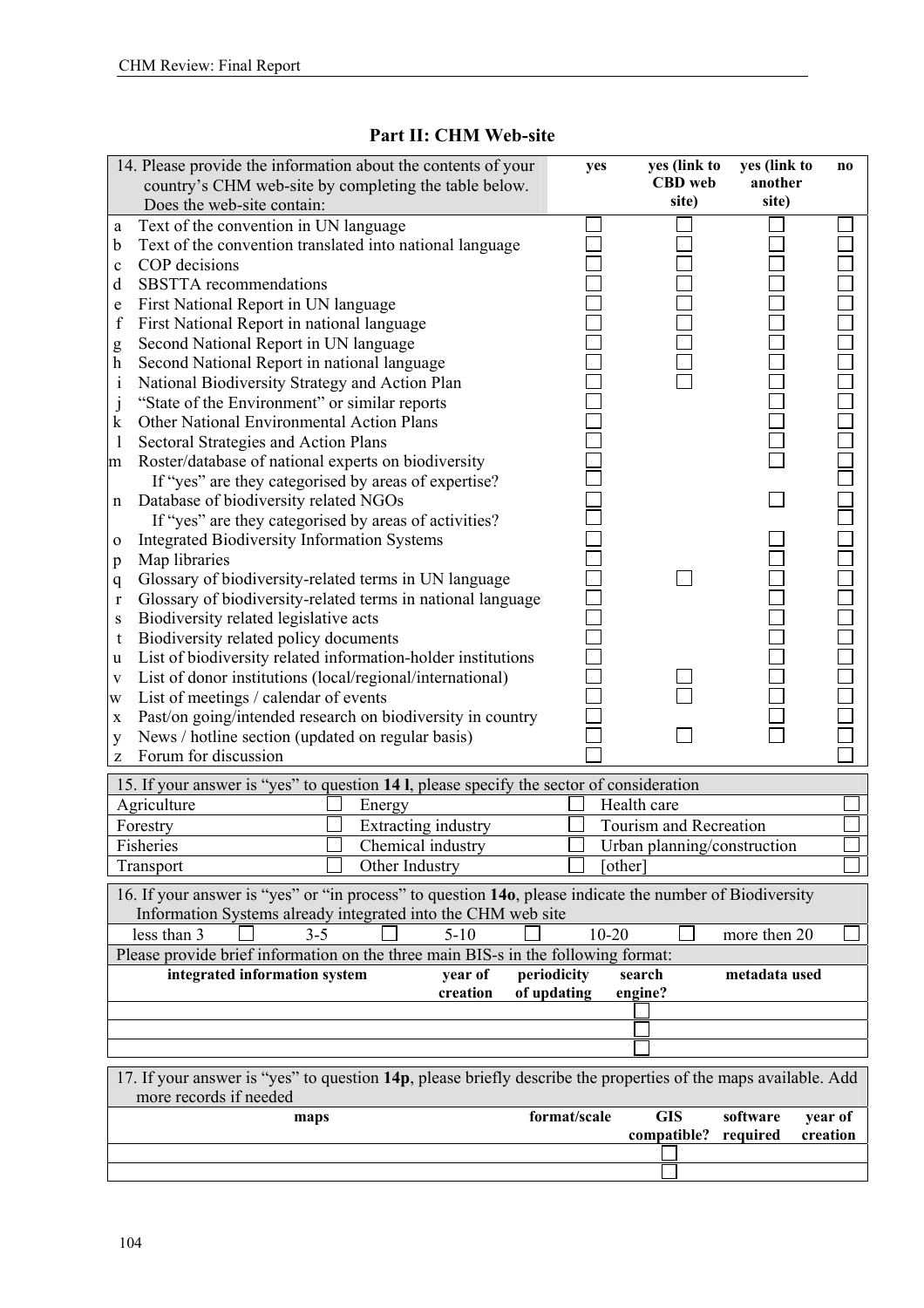| 18. If your answer is "yes" to question 14s,                                  |                   | downloadable link to other |                    | available in               | available in         |
|-------------------------------------------------------------------------------|-------------------|----------------------------|--------------------|----------------------------|----------------------|
| please specify the information available                                      |                   |                            | web site           | native language            | <b>UN</b> language   |
| All main biodiversity-related laws                                            |                   |                            |                    |                            |                      |
| National regulations, directives                                              |                   |                            |                    |                            |                      |
| Local authorities directives                                                  |                   |                            |                    |                            |                      |
|                                                                               |                   |                            |                    |                            |                      |
| 19. Does your country participate in IUCN Environmental Law                   |                   |                            | <b>ves</b>         | in process of involvement  | n0                   |
| Information System (ELIS)?                                                    |                   |                            |                    |                            |                      |
| 20. If your answer is "yes" to question 14t, please                           |                   | Download-                  | link to            | Available                  | Available            |
| specify area the policy documents are available in.                           |                   | able                       | other web          | in native                  | in UN                |
| Add new fields, if appropriate.                                               |                   |                            | site               | language                   | language             |
| Wildlife / Protected area management                                          |                   |                            |                    |                            |                      |
| Land use / landscape planning                                                 |                   |                            |                    |                            |                      |
| Genetic resources management                                                  |                   |                            |                    |                            |                      |
| Species level activities                                                      |                   |                            |                    |                            |                      |
| Habitat level activities                                                      |                   |                            |                    |                            |                      |
| Ecosystem level activities                                                    |                   |                            |                    |                            |                      |
| other]                                                                        |                   |                            |                    |                            |                      |
|                                                                               |                   |                            |                    |                            |                      |
| 21. If your answer is "yes" or "in process" to question 14u, is there an      |                   |                            | yes                | in process of creation     | n0                   |
| established mail network/listserv among those organizations?                  |                   |                            |                    |                            |                      |
| 22. If your answer is "yes" to question 14x, please                           |                   | <b>Brief</b> info/         | Detailed info/     | <b>Available</b>           | <b>Available</b>     |
| specify the information available through the CHM                             |                   | abstracts                  | links to other     | in native                  | in UN                |
| web site. Add new fields, if appropriate.                                     |                   |                            | web sites          | language                   | language             |
| Completed research at national level for the last 10 years                    |                   |                            |                    |                            |                      |
| Completed research at international level (last 10 years)                     |                   |                            |                    |                            |                      |
| Current research at national level                                            |                   |                            |                    |                            |                      |
| Current research at international level                                       |                   |                            |                    |                            |                      |
| Project proposals for future research at national level                       |                   |                            |                    |                            |                      |
|                                                                               |                   |                            |                    |                            |                      |
| Project proposals for future research at international level                  |                   |                            |                    |                            |                      |
| 23. Does your CHM web page incorporate search engine? If yes,                 |                   |                            | $\#$<br>yes        | in process of creation     | n0                   |
| provide the approx. number of documents covered by engine                     |                   |                            |                    |                            |                      |
|                                                                               |                   |                            |                    |                            |                      |
| 24. What metadata do you use for the your CHM web-page?                       |                   |                            |                    |                            |                      |
| 25. Please estimate the time required                                         | <b>Several</b>    | Less than a                | $1-3$ min          | $3-5$ min                  | More than            |
| to assess the CBD web site from your                                          | seconds           | min                        |                    |                            | 5 min                |
| CHM home page                                                                 |                   |                            |                    |                            |                      |
|                                                                               |                   |                            |                    |                            |                      |
| 26. How often is your CHM web page being updated?                             |                   |                            |                    |                            |                      |
| 27. How is the information being added                                        | by anybody who    |                            | by web             |                            | by a team of experts |
| to or updated in the CHM web page?                                            | make a request    |                            | administrator only |                            | with access          |
|                                                                               |                   |                            |                    |                            |                      |
|                                                                               |                   |                            |                    |                            |                      |
| 28. Do you use web statistics in the CHM site?                                |                   |                            | yes                | in process of creation     | n0                   |
|                                                                               |                   |                            |                    |                            |                      |
|                                                                               |                   |                            |                    |                            |                      |
| 29. If "yes" please provide the following information:                        |                   |                            |                    |                            |                      |
| Monthly average hits (total number of files being accessed in a month period) |                   |                            |                    |                            |                      |
| Monthly average number of visitors                                            | from your country |                            | from abroad        | origin unknown<br>$\cdots$ | $\ddotsc$            |
| Monthly average page views (number of pages accessed – only html files)       |                   |                            |                    |                            |                      |
| Three most visited pages?                                                     |                   |                            |                    |                            |                      |
|                                                                               |                   |                            | 3.                 |                            |                      |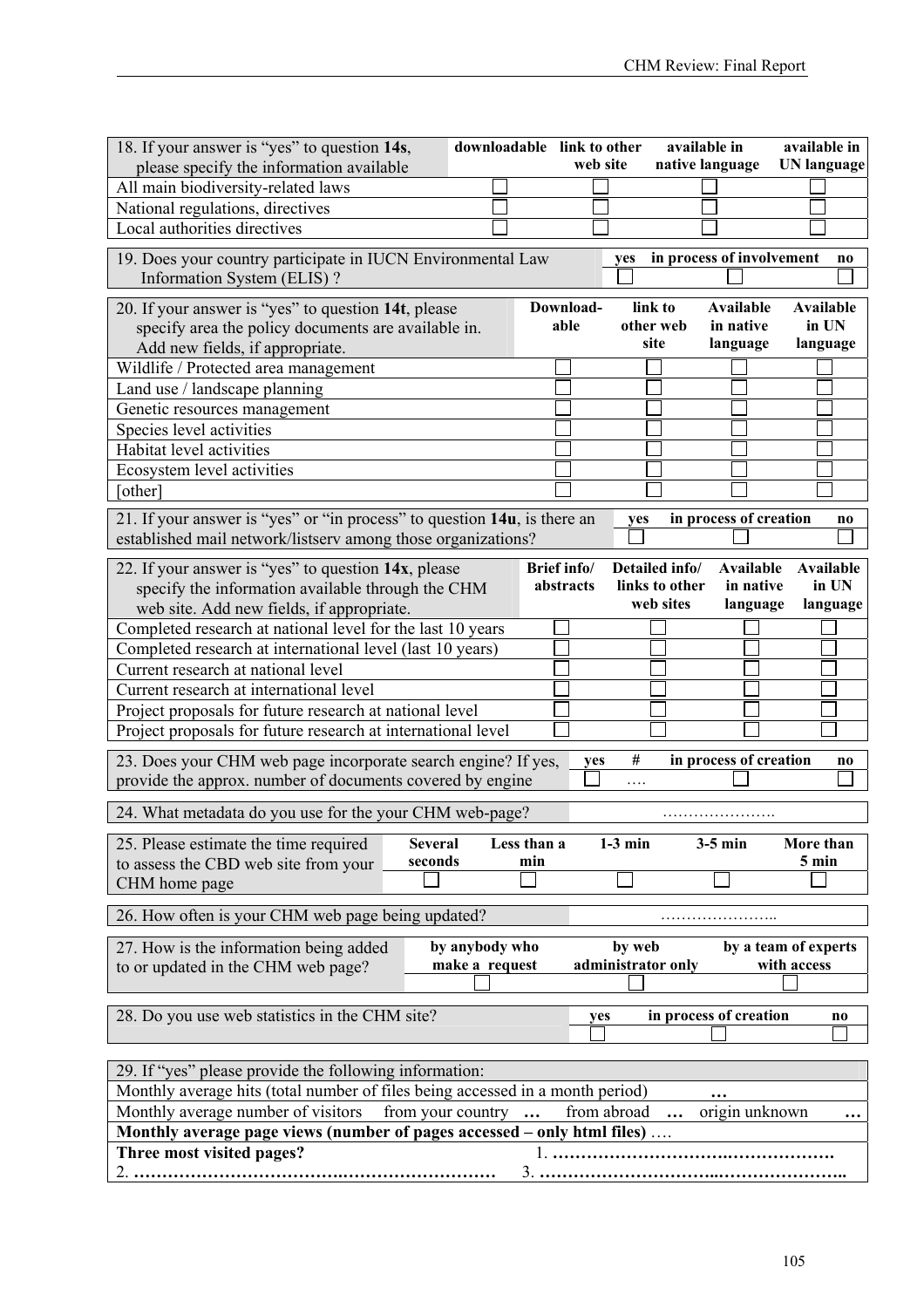# **Part III: Cooperation**

| 30. Please estimate the extent of involvement of your CHM in the<br>technical and scientific co-operation by the following activities.   |                      |     |  |                    |  |      | high medium<br>low<br>Approx.<br>number |  |
|------------------------------------------------------------------------------------------------------------------------------------------|----------------------|-----|--|--------------------|--|------|-----------------------------------------|--|
| Bilateral cooperation / transboundary projects                                                                                           |                      |     |  |                    |  |      |                                         |  |
| Multilateral cooperation / regional projects                                                                                             |                      |     |  |                    |  |      |                                         |  |
| Case studies                                                                                                                             |                      |     |  |                    |  |      |                                         |  |
| Capacity building activities/projects                                                                                                    |                      |     |  |                    |  |      |                                         |  |
| Technical partnership initiatives                                                                                                        |                      |     |  |                    |  |      |                                         |  |
| International initiatives                                                                                                                |                      |     |  |                    |  |      |                                         |  |
|                                                                                                                                          |                      |     |  |                    |  |      |                                         |  |
| 31. Please list three main bilateral (or transboundary) co-operation projects/activities your country is<br>involved in through the CHM. |                      |     |  |                    |  |      |                                         |  |
| Project/activity                                                                                                                         | <b>Starting date</b> |     |  | <b>Ending date</b> |  |      | <b>Partner country</b>                  |  |
| 1<br>$\sqrt{2}$                                                                                                                          |                      |     |  |                    |  |      |                                         |  |
| $\mathfrak{Z}$                                                                                                                           |                      |     |  |                    |  |      |                                         |  |
| 32. Please provide information on three main regional / international level activity / project on technical                              |                      |     |  |                    |  |      |                                         |  |
| and scientific cooperation, capacity building or/and information exchange your country currently                                         |                      |     |  |                    |  |      |                                         |  |
| involved in through the CHM.                                                                                                             |                      |     |  |                    |  |      |                                         |  |
| <b>Title</b>                                                                                                                             | <b>Dates</b>         |     |  | Reg.               |  | Int. | Countries /                             |  |
|                                                                                                                                          | from  to             |     |  |                    |  |      | organizations involved                  |  |
| 1<br>$\overline{c}$                                                                                                                      |                      |     |  |                    |  |      |                                         |  |
| 3                                                                                                                                        |                      |     |  |                    |  |      |                                         |  |
| 33. Does your country participate in any of the following international initiatives? If "yes", give brief                                |                      |     |  |                    |  |      |                                         |  |
|                                                                                                                                          |                      |     |  |                    |  |      |                                         |  |
| description in the comments column stating the status of participation, dates and perspectives<br><b>Initiative</b>                      |                      | Yes |  | N <sub>0</sub>     |  |      | <b>Comments (form, dates, outputs)</b>  |  |
| <b>Global Invasive Species Program</b>                                                                                                   |                      |     |  |                    |  |      |                                         |  |
| Global Taxonomy Initiative                                                                                                               |                      |     |  |                    |  |      |                                         |  |
| NatureServe                                                                                                                              |                      |     |  |                    |  |      |                                         |  |
| <b>Biodiversity Action Network (BIONET)</b>                                                                                              |                      |     |  |                    |  |      |                                         |  |
| Center for Conservation Biology Network                                                                                                  |                      |     |  |                    |  |      |                                         |  |
| Development Gateway portal                                                                                                               |                      |     |  |                    |  |      |                                         |  |
| <b>DIVERSITAS</b>                                                                                                                        |                      |     |  |                    |  |      |                                         |  |
|                                                                                                                                          |                      |     |  |                    |  |      |                                         |  |
| EarthTrends                                                                                                                              |                      |     |  |                    |  |      |                                         |  |
| <b>ELDIS</b>                                                                                                                             |                      |     |  |                    |  |      |                                         |  |
| Envirolink Network.com                                                                                                                   |                      |     |  |                    |  |      |                                         |  |
| Global Biodiversity Forum                                                                                                                |                      |     |  |                    |  |      |                                         |  |
| Global Biodiversity Information Facility<br><b>Global Plant Checklist</b>                                                                |                      |     |  |                    |  |      |                                         |  |
|                                                                                                                                          |                      |     |  |                    |  |      |                                         |  |
| International Biodiversity Observation Year                                                                                              |                      |     |  |                    |  |      |                                         |  |
| <b>Integrated Taxonomic Information System</b>                                                                                           |                      |     |  |                    |  |      |                                         |  |
| UNESCO Man and the Biosphere Program                                                                                                     |                      |     |  |                    |  |      |                                         |  |
| <b>Sustainable Alternatives Networks</b>                                                                                                 |                      |     |  |                    |  |      |                                         |  |
| System-wide Information Network for Genetic                                                                                              |                      |     |  |                    |  |      |                                         |  |
| Resources                                                                                                                                |                      |     |  |                    |  |      |                                         |  |
| Species 2000                                                                                                                             |                      |     |  |                    |  |      |                                         |  |
| Tree of Life                                                                                                                             |                      |     |  |                    |  |      |                                         |  |
| The Species Analyst                                                                                                                      |                      |     |  |                    |  |      |                                         |  |
| <b>UNEP.Net - Environment Network</b>                                                                                                    |                      |     |  |                    |  |      |                                         |  |
| North American Biodiversity Information Network                                                                                          |                      |     |  |                    |  |      |                                         |  |
| <b>Inter-American Biodiversity Information Network</b>                                                                                   |                      |     |  |                    |  |      |                                         |  |
| Commonwealth Knowledge Network                                                                                                           |                      |     |  |                    |  |      |                                         |  |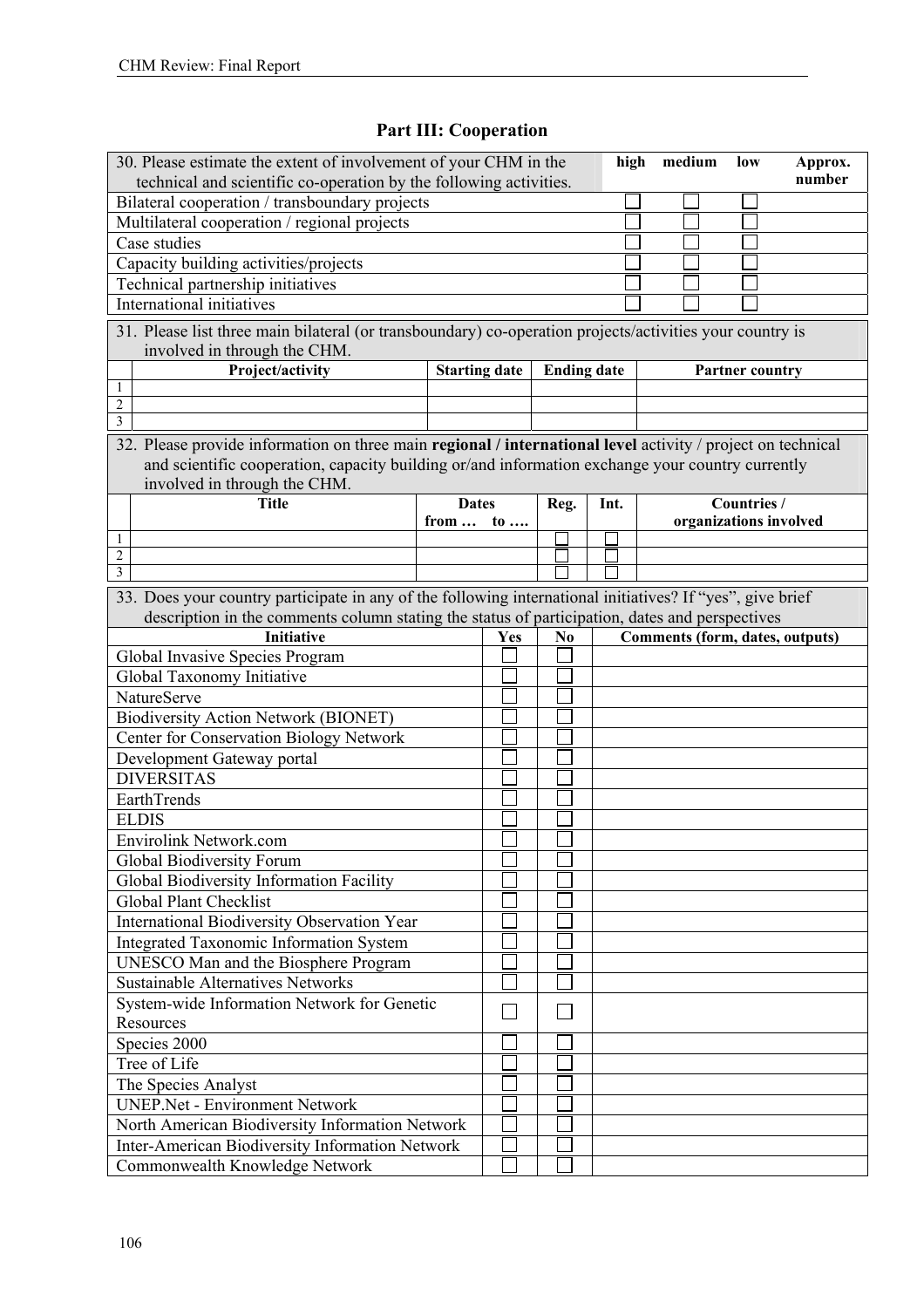| 34. Please estimate the extent of your country's cooperation<br>in the framework of the other biodiversity-related | high                        | medium | poor          | n <sub>0</sub><br>cooperation |
|--------------------------------------------------------------------------------------------------------------------|-----------------------------|--------|---------------|-------------------------------|
| conventions in terms of main CHM goals                                                                             |                             |        |               |                               |
| a). Convention on International Trade in Endangered Species of Wild Fauna and Flora(CITES)                         |                             |        |               |                               |
| Scientific and Technical Cooperation                                                                               |                             |        |               |                               |
| <b>Information Exchange</b>                                                                                        |                             |        |               |                               |
| Network Development                                                                                                |                             |        |               |                               |
| b) Convention on Wetlands of International Importance especially as Waterfowl Habitat (Ramsar)                     |                             |        |               |                               |
| Scientific and Technical Cooperation                                                                               |                             |        |               |                               |
| <b>Information Exchange</b>                                                                                        |                             |        |               |                               |
| Network Development                                                                                                |                             |        |               |                               |
| c) Convention Concerning the World Cultural and Natural Heritage (WHC)                                             |                             |        |               |                               |
| Scientific and Technical Cooperation                                                                               |                             |        |               |                               |
| <b>Information Exchange</b>                                                                                        |                             |        |               |                               |
| Network Development                                                                                                |                             |        |               |                               |
| d) Convention on Migratory Species of Wild Animals (CMS)                                                           |                             |        |               |                               |
| Scientific and Technical Cooperation                                                                               |                             |        |               |                               |
| <b>Information Exchange</b>                                                                                        |                             |        |               |                               |
| Network Development                                                                                                |                             |        |               |                               |
|                                                                                                                    |                             |        |               |                               |
| 35. How often do you personally communicate with other CHM National Focal Points?                                  |                             |        |               |                               |
| I do not<br>Less than<br>Less than                                                                                 | Several times a             |        | More frequent |                               |
| communicate<br>once a week<br>once a month                                                                         | week, as needed             |        | communication |                               |
| Please mention the form of contacts:                                                                               |                             |        |               |                               |
| Mutual visits<br>Tel/Fax<br>E-mail                                                                                 | Regional meetings workshops |        | CBD meetings  |                               |
|                                                                                                                    |                             |        |               |                               |
| 36. How often do you personally refer to the other CHM national web sites?                                         |                             |        |               |                               |
| Less than<br>Less than                                                                                             | Several times a             |        | More          |                               |
| Never<br>once a week<br>once a month                                                                               | week, as needed             |        |               |                               |
| Please mention the three most frequently visited CHM web-sites:                                                    |                             |        | frequently    |                               |
|                                                                                                                    |                             |        |               |                               |
| $\boldsymbol{2}$                                                                                                   |                             |        |               |                               |
| 3                                                                                                                  |                             |        |               |                               |
|                                                                                                                    |                             |        |               |                               |
| 37. Please estimate the extent of your country's experience                                                        | high                        | medium | poor          | none                          |
| sharing with other national CHMs.                                                                                  |                             |        |               |                               |
|                                                                                                                    |                             |        |               |                               |
| 38. In the space below please state the actions your country's CHM is currently taking to increase the             |                             |        |               |                               |
| cooperation, including all the above mentioned spheres.                                                            |                             |        |               |                               |
|                                                                                                                    |                             |        |               |                               |
|                                                                                                                    |                             |        |               |                               |
|                                                                                                                    |                             |        |               |                               |
|                                                                                                                    |                             |        |               |                               |
|                                                                                                                    |                             |        |               |                               |
|                                                                                                                    |                             |        |               |                               |
|                                                                                                                    |                             |        |               |                               |
|                                                                                                                    |                             |        |               |                               |
|                                                                                                                    |                             |        |               |                               |
|                                                                                                                    |                             |        |               |                               |
|                                                                                                                    |                             |        |               |                               |
|                                                                                                                    |                             |        |               |                               |
|                                                                                                                    |                             |        |               |                               |
|                                                                                                                    |                             |        |               |                               |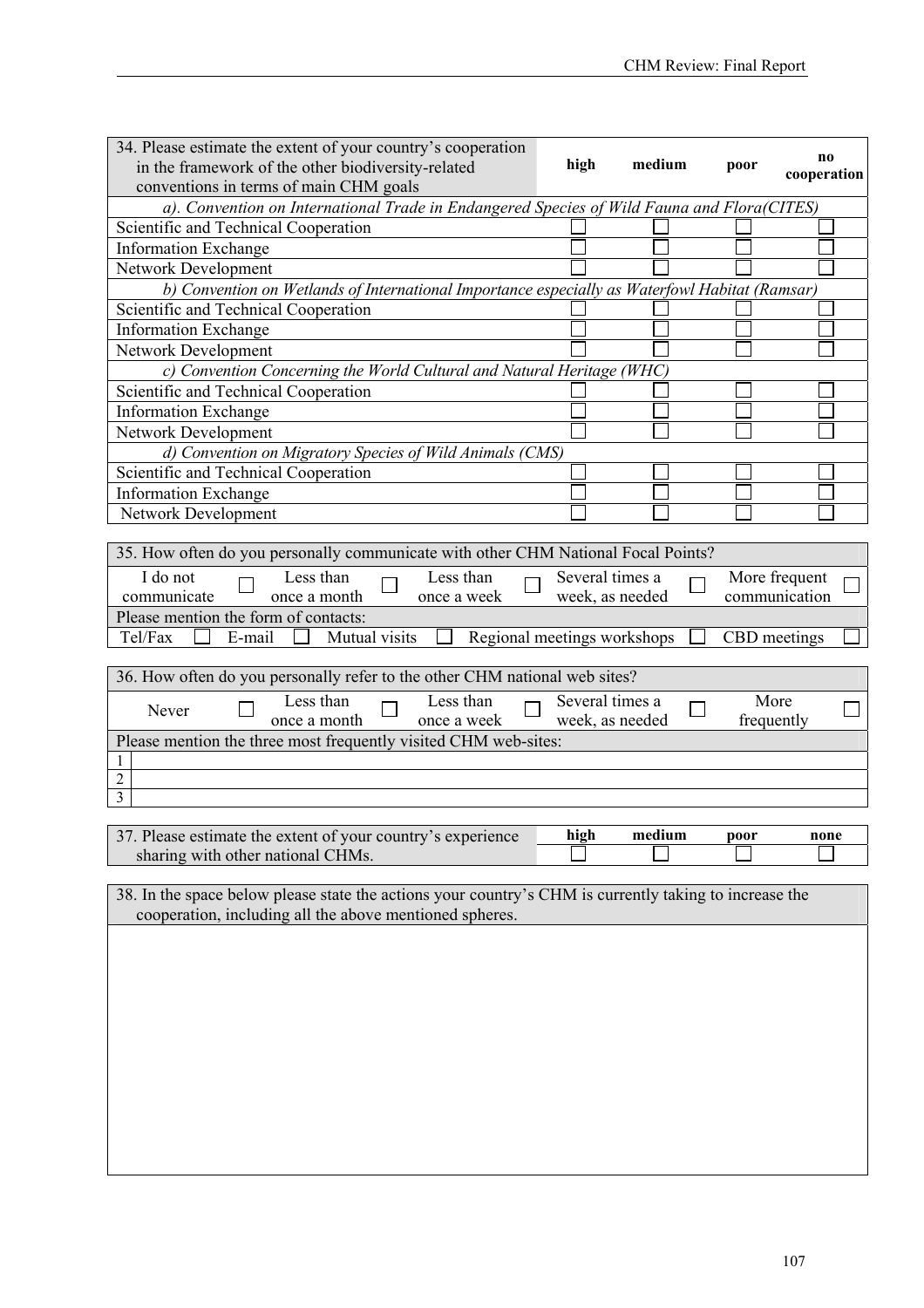# Part IV<sup>.</sup> CHM Development

|                                  | 39. What are the three main intended projects/activities of the CHM development in your country?                                                                                                             |                                              |                                |                       |                                              |                          |                                  |
|----------------------------------|--------------------------------------------------------------------------------------------------------------------------------------------------------------------------------------------------------------|----------------------------------------------|--------------------------------|-----------------------|----------------------------------------------|--------------------------|----------------------------------|
|                                  | Project/activity                                                                                                                                                                                             |                                              | <b>Starting</b>                | Ending                |                                              | Status (funded,          | Donor                            |
|                                  |                                                                                                                                                                                                              |                                              | date                           | date                  | approved, proposed)                          |                          |                                  |
| 1                                |                                                                                                                                                                                                              |                                              |                                |                       |                                              |                          |                                  |
| $\overline{2}$                   |                                                                                                                                                                                                              |                                              |                                |                       |                                              |                          |                                  |
| 3                                |                                                                                                                                                                                                              |                                              |                                |                       |                                              |                          |                                  |
|                                  | 40. List, if any, the three main bilateral/multilateral projects/activities, intended to be carried out in future in<br>the framework of your country's CHM.                                                 |                                              |                                |                       |                                              |                          |                                  |
|                                  | Project/activity                                                                                                                                                                                             |                                              | <b>Starting</b><br>date        | <b>Ending</b><br>date | <b>Current</b><br>status                     | <b>Donor</b>             | Partner country/<br>organisation |
| 1                                |                                                                                                                                                                                                              |                                              |                                |                       |                                              |                          |                                  |
| $\overline{c}$                   |                                                                                                                                                                                                              |                                              |                                |                       |                                              |                          |                                  |
| $\overline{3}$                   |                                                                                                                                                                                                              |                                              |                                |                       |                                              |                          |                                  |
|                                  | 41. Prioritize the list below in terms of main needs of your country towards CHM development. Put the<br>numbers starting with 1 for the most priority measure ( $0 =$ no priority). Add measures if needed. |                                              |                                |                       |                                              |                          |                                  |
|                                  | Financial assistance                                                                                                                                                                                         | Data collection and management methodologies |                                |                       |                                              |                          | Training                         |
|                                  | Monitoring techniques                                                                                                                                                                                        |                                              |                                |                       | Promoting cooperation at national level      |                          | Technology                       |
|                                  | Capacity building                                                                                                                                                                                            |                                              |                                |                       | Promoting cooperation at international level |                          | [other]                          |
| 1<br>$\overline{2}$              | 42. In the space below please describe the main priority actions needed to be undertaken for further CHM<br>development in your country.                                                                     |                                              |                                |                       |                                              |                          |                                  |
| $\overline{3}$                   |                                                                                                                                                                                                              |                                              |                                |                       |                                              |                          |                                  |
|                                  | 43. If you have chosen "technology" as one of the priorities in question 41, please specify the three key                                                                                                    |                                              |                                |                       |                                              |                          |                                  |
|                                  | equipment / devices needed and the objectives.                                                                                                                                                               |                                              |                                |                       |                                              |                          |                                  |
|                                  | technology                                                                                                                                                                                                   |                                              | quantity                       |                       | specifications                               |                          | objectives                       |
| 1                                |                                                                                                                                                                                                              |                                              |                                |                       |                                              |                          |                                  |
| $\mathfrak{2}$                   |                                                                                                                                                                                                              |                                              |                                |                       |                                              |                          |                                  |
| $\overline{3}$                   |                                                                                                                                                                                                              |                                              |                                |                       |                                              |                          |                                  |
|                                  | 44. If you have chosen "training" as one of the priorities in question 41, please specify the kind of training<br>needed.                                                                                    |                                              |                                |                       |                                              |                          |                                  |
|                                  | Web page creation                                                                                                                                                                                            |                                              | Specialised CHM training       |                       |                                              | Technology transfer      |                                  |
|                                  | Data management                                                                                                                                                                                              |                                              | Training of CHM trainers       |                       |                                              | [other]                  |                                  |
|                                  | Information exchange                                                                                                                                                                                         |                                              | GIS and mapping technologies   |                       |                                              | [other]                  |                                  |
|                                  | 45. What are the main future developments with regard to national CHM web page?                                                                                                                              |                                              |                                |                       |                                              |                          |                                  |
|                                  | Creating the web page                                                                                                                                                                                        |                                              | Adding more links to web pages |                       |                                              | Translating contents     |                                  |
|                                  | Putting the web page on-line                                                                                                                                                                                 |                                              | Incorporation of databases     |                       |                                              | Increasing interactivity |                                  |
|                                  | Adding more information                                                                                                                                                                                      |                                              | Adding information systems     |                       |                                              | Publishing CHM CDs       |                                  |
|                                  | Adding search engine                                                                                                                                                                                         |                                              | Development of metadatabases   |                       |                                              | [other]                  |                                  |
|                                  | 46. If you ticked any of the boxes in question 45, please provide more details in the space below, on the<br>nature of data to add/change/develop and intended deadlines. Add records if needed.             |                                              |                                |                       |                                              |                          |                                  |
|                                  | activity                                                                                                                                                                                                     |                                              | <b>Already</b>                 |                       | intended                                     | intended deadline        | any constraints/                 |
| 1                                |                                                                                                                                                                                                              |                                              | started                        |                       | to start in                                  | for completion           | comments                         |
| $\overline{2}$<br>$\mathfrak{Z}$ |                                                                                                                                                                                                              |                                              |                                |                       |                                              |                          |                                  |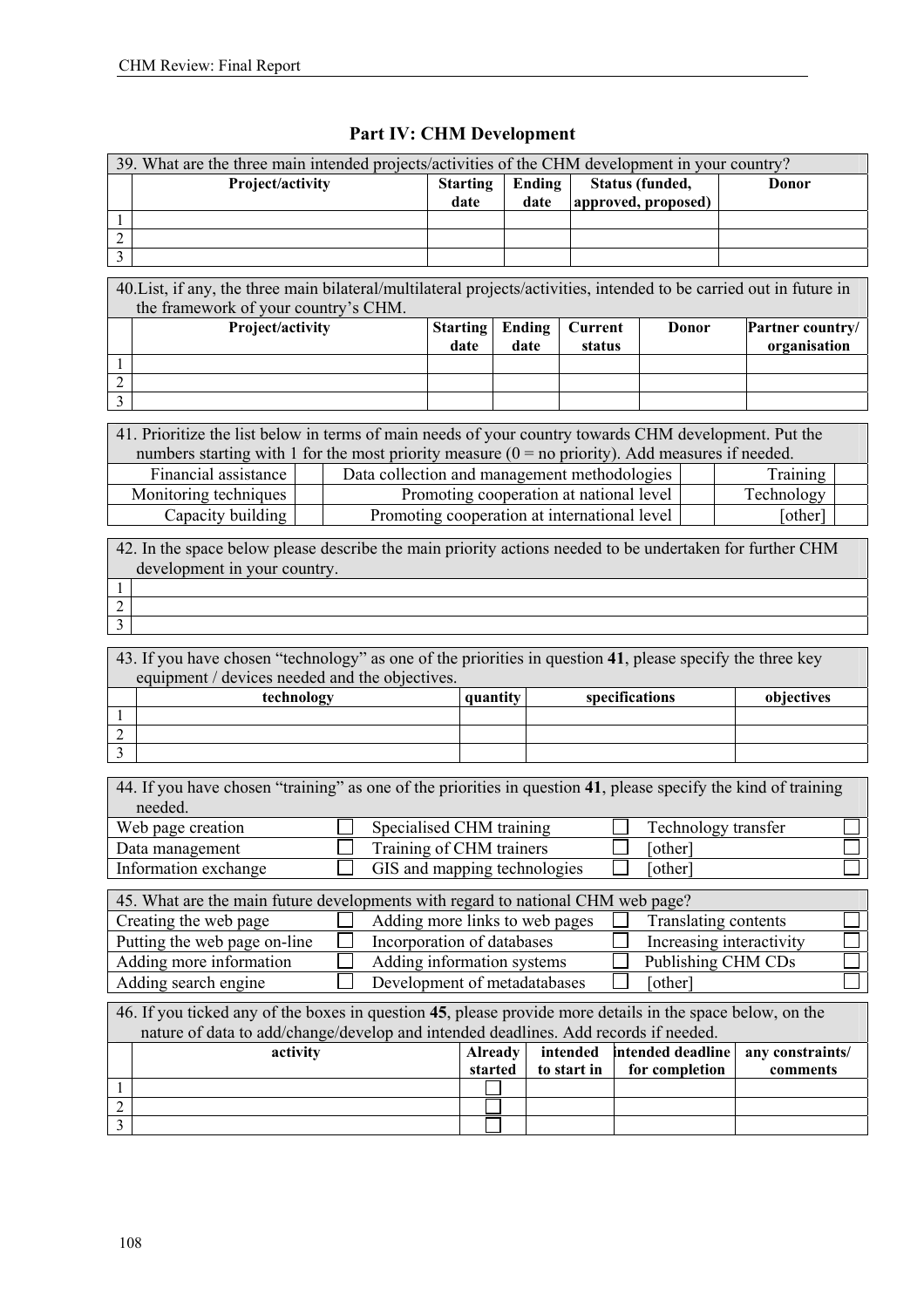| ves<br>47. Is there a strategy for CHM development in your country?                                                                                                                                                                                |              |              |              |     | in process of preparation                      |                  | n <sub>0</sub>   |
|----------------------------------------------------------------------------------------------------------------------------------------------------------------------------------------------------------------------------------------------------|--------------|--------------|--------------|-----|------------------------------------------------|------------------|------------------|
| If "yes", please describe                                                                                                                                                                                                                          | available on | limited      | available on |     | for internal                                   | other            |                  |
| its availability                                                                                                                                                                                                                                   | the web page | availability | request      |     | use only                                       |                  | (please specify) |
|                                                                                                                                                                                                                                                    |              |              |              |     |                                                |                  |                  |
| 48. Is there any project proposal on CHM development in your<br>country at present?                                                                                                                                                                |              |              |              | ves | in process of preparation                      |                  | n0               |
| If "yes", please describe                                                                                                                                                                                                                          | available on | limited      | available on |     | for internal                                   | other            |                  |
| its availability                                                                                                                                                                                                                                   | the web page | availability | request      |     | use only                                       | (please specify) |                  |
|                                                                                                                                                                                                                                                    |              |              |              |     |                                                |                  |                  |
| 49. Please prioritize the list below in terms of main needs for the development of CHM structures and<br>organization in your country. Put the numbers starting with 1 for the most priority action $(0 = no$<br>priority). Add actions if needed. |              |              |              |     |                                                |                  |                  |
| Creation of national CHM management team                                                                                                                                                                                                           |              |              |              |     | Organization of seminars/workshops on CHM      |                  |                  |
| Facilitating contacts with Secretariat                                                                                                                                                                                                             |              |              |              |     | Facilitating contacts with other national CHMs |                  |                  |
| Designation of thematic focal points                                                                                                                                                                                                               |              |              |              |     | Designation of regional focal points           |                  |                  |
| Establishment of local CHM branches                                                                                                                                                                                                                |              |              |              |     |                                                | [other]          |                  |
| 50. Are there any innovative approaches (specialised tools) used in CHM development by your<br>country? If yes please provide more detailed information in the space below.                                                                        |              |              |              |     |                                                | yes              | n0               |
|                                                                                                                                                                                                                                                    |              |              |              |     |                                                |                  |                  |

### **Additional Comments**

If you have any other comments that you feel are appropriate, or on the questionnaire, please note them here

# **THANK YOU FOR COMPLETING THE QUESTIONNAIRE**